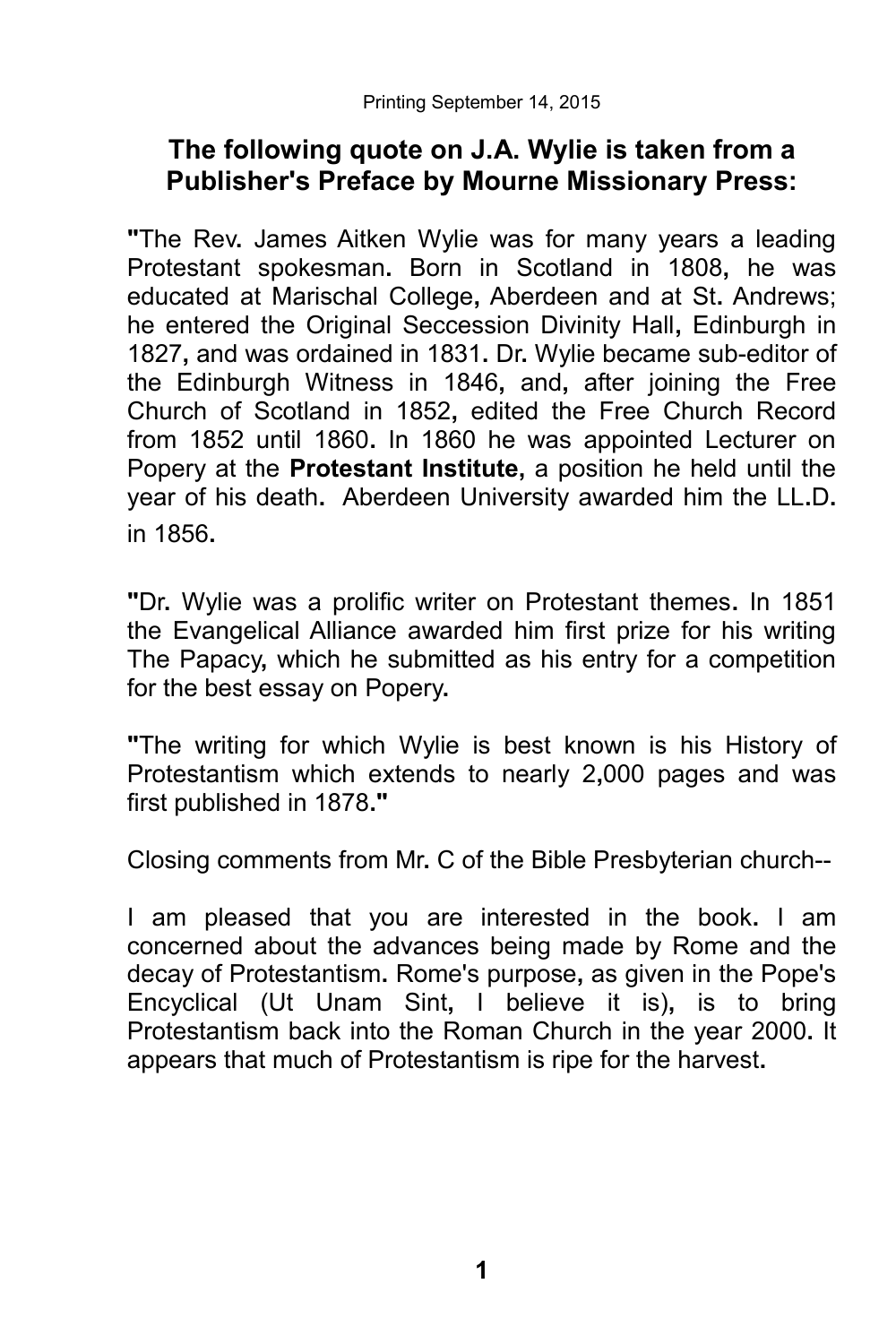## **Table of Contents**

## <span id="page-1-9"></span><span id="page-1-8"></span><span id="page-1-7"></span><span id="page-1-6"></span><span id="page-1-5"></span><span id="page-1-2"></span><span id="page-1-1"></span><span id="page-1-0"></span>**[Preface](#page-3-0)**

<span id="page-1-4"></span><span id="page-1-3"></span>

| Ten Centuries of climbing.                          |  |
|-----------------------------------------------------|--|
| 8. The King with the Three Crowns - The Vicar32     |  |
| 9. The All-Power of Christ and of Antichrist35      |  |
| 10. Signs and wonders of Christ and of Antichrist40 |  |
| 11. Antichrist's "Signs and Wonders" of Terror44    |  |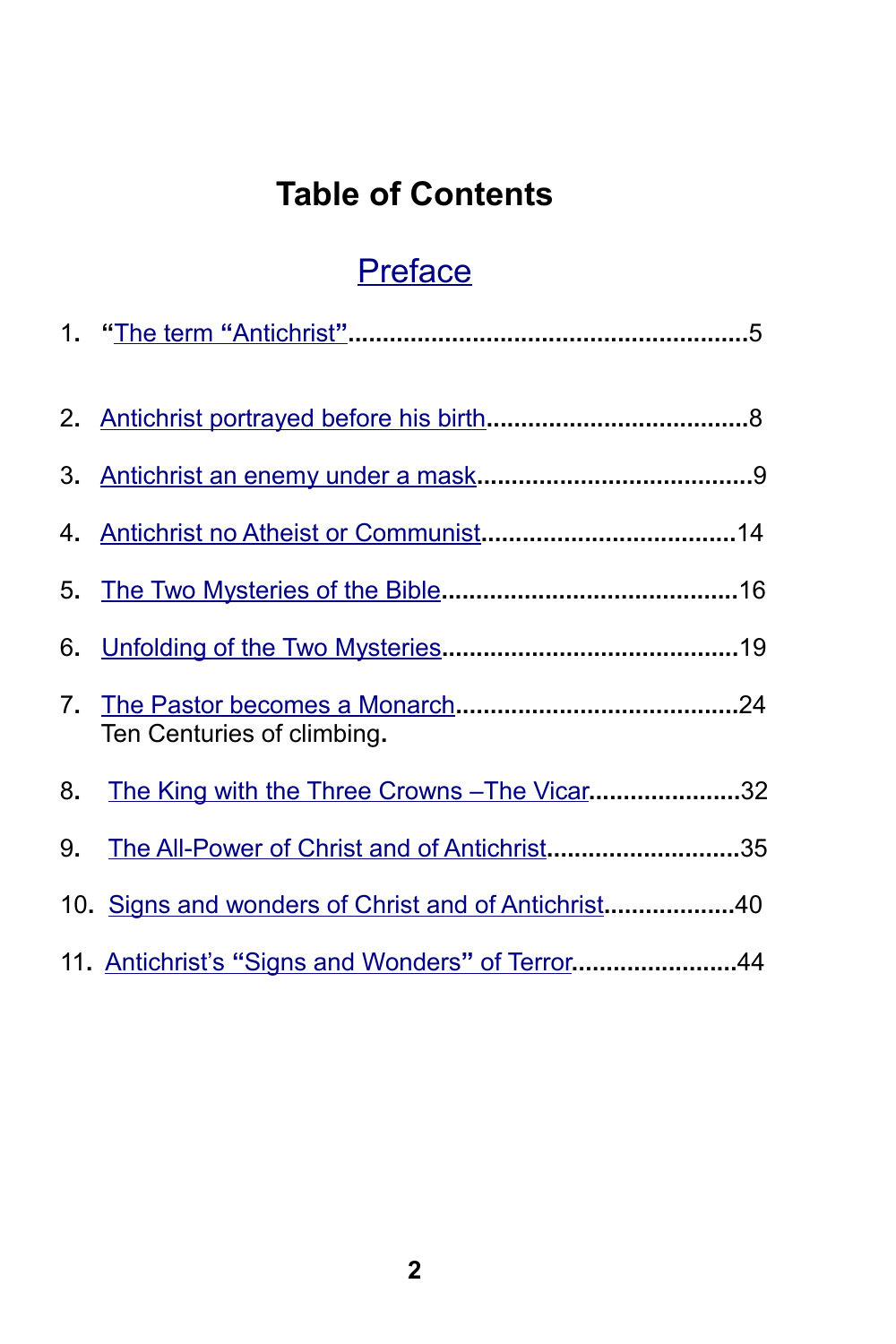# <span id="page-2-7"></span><span id="page-2-6"></span><span id="page-2-5"></span><span id="page-2-4"></span><span id="page-2-3"></span>**Table of Contents**

<span id="page-2-2"></span><span id="page-2-1"></span><span id="page-2-0"></span>

| 12. The All-deceivableness of Un-righteousness49             |  |
|--------------------------------------------------------------|--|
| 13. The Culmination of the Parallelism - an Enthronization53 |  |
| 14. Antichrist's usurpation over Kings and Nation58          |  |
|                                                              |  |
|                                                              |  |
|                                                              |  |
|                                                              |  |
|                                                              |  |
|                                                              |  |
|                                                              |  |
|                                                              |  |
|                                                              |  |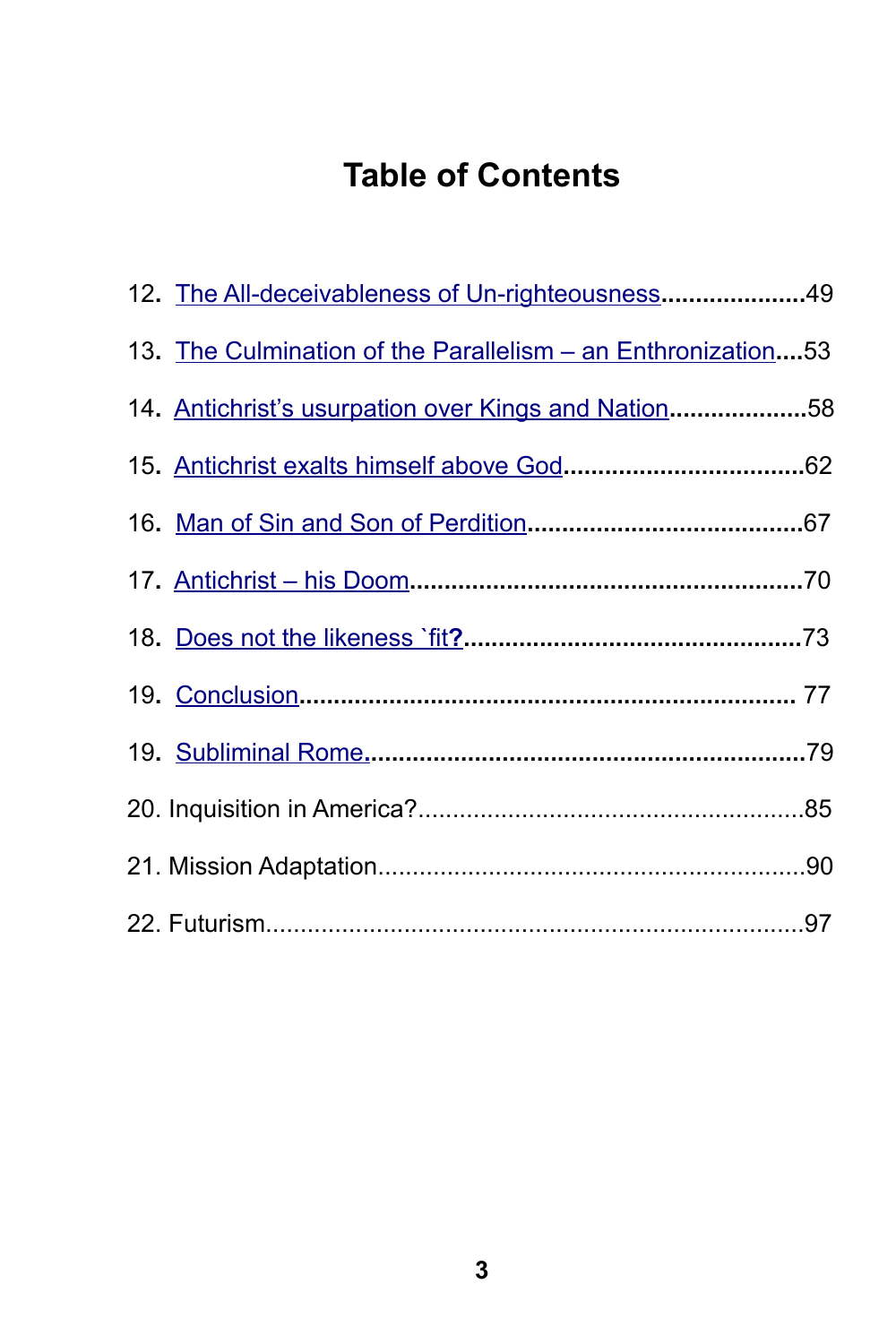## <span id="page-3-0"></span>**Preface**

The following demonstration is rested on no narrow basis**.** Its two postulates**,** like two posterns(A small rear gate)**,** admit us into the edifice**,** but they are not its foundations**.** The whole economy of Redemption**,** and the whole course of History are the broad substructions on which the argument is based and built up; and the author humbly submits that it cannot be overturned**,** or the conclusion arrived at set aside**,** without dislocating and shaking the structure of both Revelation**,** Daniel and providence**.** The same line of proof which establishes that **Christ is the promised Messiah,** conversely applied**, establishes that the Roman system** is the predicted Apostacy**.** In the life of Christ we behold the converse(opposite) of what the Antichrist must be; and in the prophecy of the Antichrist we are shown the converse(opposite) of what Christ must be**,** and was**.** And when we place the Papacy between the two**,** and compare it with each**,** we find**,** on the one hand**,** that it is the perfect converse(opposite) of Christ as seen in His life; and**,** on the other**,** that it is the perfect image of the Antichrist**,** as shown in the prophecy of him**.** We conclude**,** therefore**, that if Jesus of Nazareth be the Christ,** *the Roman Papacy is the Antichrist.*

Postulates: 1**.** To assume or assert the truth**,** reality**,** or necessity of**,** especially as a basis of an argument:

converse: adj**.** 1**.** Something that has been reversed; an opposite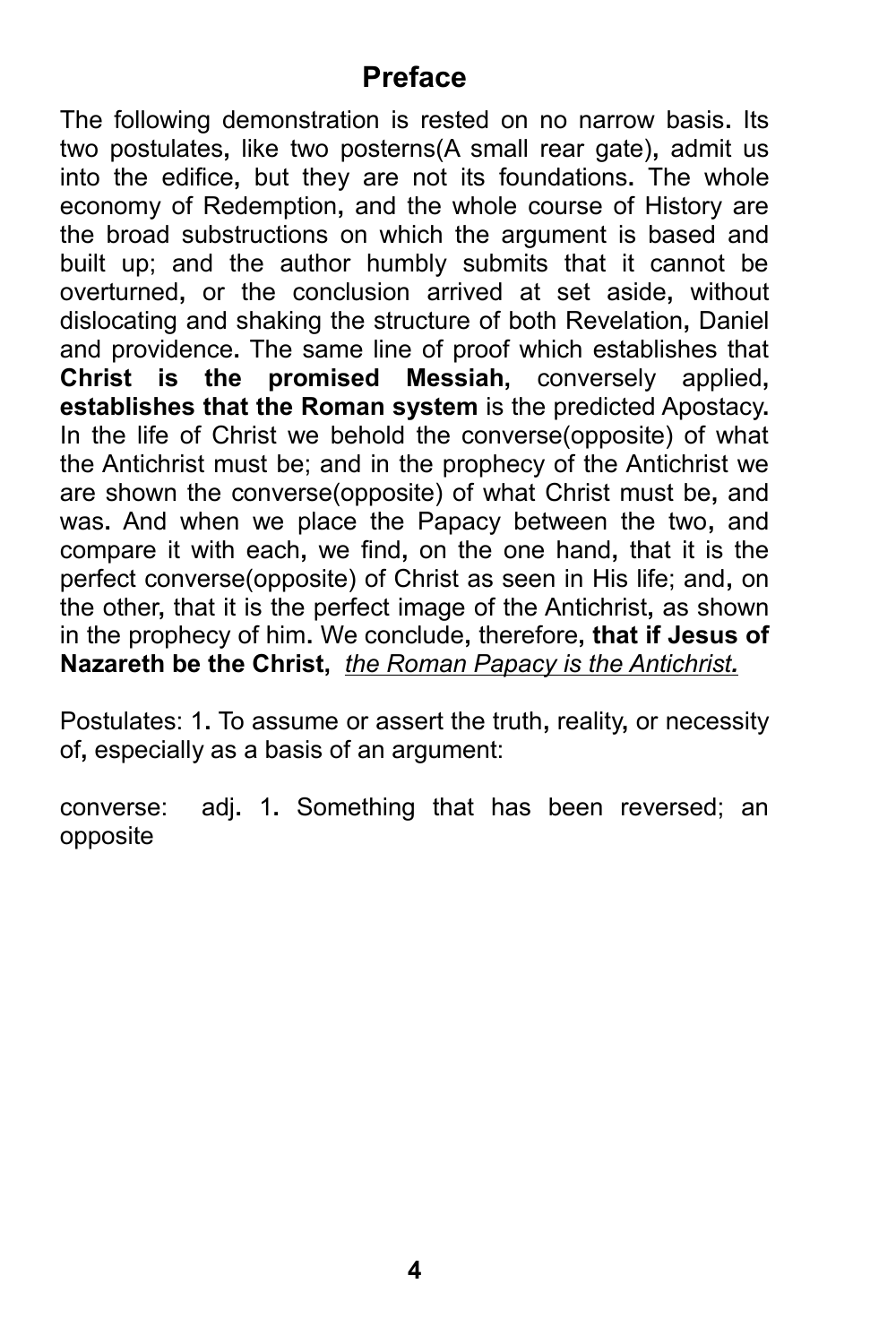### **Chapter 1 The Term "Antichrist"**



Vicar: (From Lauri) Vicarius, a Substitute,<br>Anti: (From Greek) against, opposite, *instead of*, **as** the name that best Vicar of Christ = Anti Christ

We shall not go far afield in this discussion: nor is it in the least necessary to do so**.** The materials for a right decision on the question before us lie close at hand**.** The Apostle John**,** speaking of the great apostacy to arise in Christendom**,** calls it the **"Antichrist."** And the Pope has taken to himself**,** describes his office**,** the title

**"Vicar of Christ."** All we shall ask as the basis of our argument are these two accepted facts**,** namely**,** that John styles the **"**apostacy**," "**the Antichrist**,"** and that the head of the Roman system styles himself **"Christ's Vicar."**

*The Papacy holds in its name the key of its meaning.* We shall make use of that key in unlocking its mystery and true character**.** The Papacy cannot complain though we adopt this line of interpretation**.** We do nothing more than use the key it has put into our hands**.**

The Apostle John**,** we have said**,** speaking of the apostacy**,** the coming of which he predicts**,** styles it the **"**Antichrist**."** And we have also said that the Papacy**,** speaking through its representative and head**,** calls itself the **"Vicar of Christ."** The first**, "Antichrist,"** is a **Greek word,** the second**, "Vicar,"** is an English word; but the two are in reality one**,** for both words have the same meaning**.** Antichrist translated into English is Vice-Christ**,** or **Vicar of Christ**; and **Vicar of Christ,** rendered into Greek is **Antichrist** – Antichristos**.** If we can establish this – and the ordinary use of the word by those to whom the Greek was a vernacular**,** is decisive on the point – we shall have no difficulty in showing that this is the meaning of the word **"**Antichrist**,"** – even a Vice-Christ**.** And if so**,** then every time the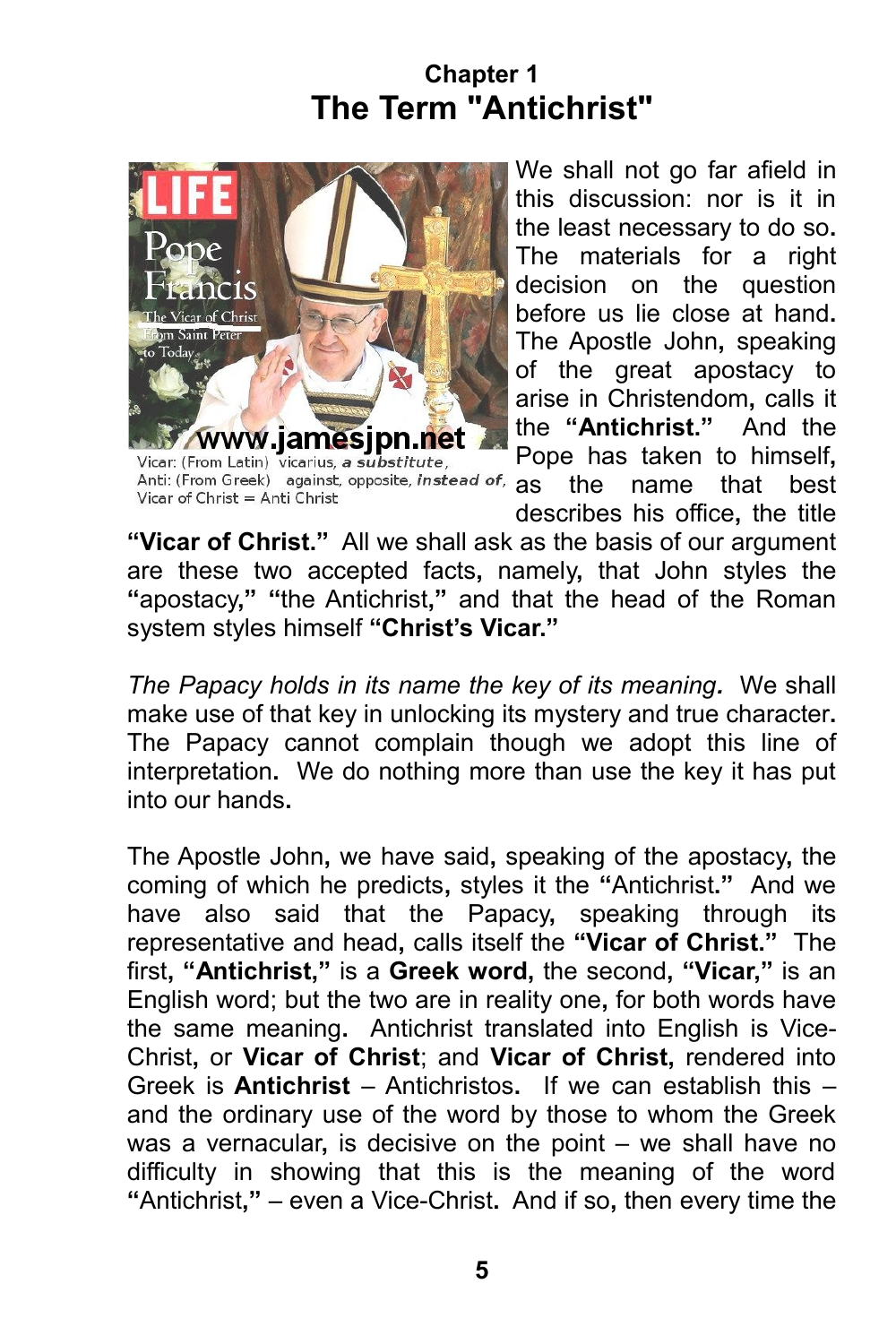#### Pope claims to be the Vicar of Christ**,** *he pleads at the bar of the world that he is the "Antichrist."*

Moreover**,** this will clear our way and simplify our discussion**.** For**,** let it be noted**,** if **Antichrist** signifies a Vice-Christ – that is**,** one who comes in the room of Christ – deception**,** dissimulation**,** counterfeit, must be an essential element in his character. whatever persons or systems that fundamental characteristic is lacking**,** we fail to find the **"**Antichrist**,"** whatever may be their general opposition to Christ and to Christianity**,** or whatever other features of the Antichrist they may bear**.** They may have every other characteristic by which prophecy had described this noted adversary of Christ and his gospel**,** yet**,** lacking this fundamental one**,** their claim to this pre-eminently evil distinction cannot be admitted**.** This enables us to dismiss summarily and at once a host of Antichrists which have been conjured up **by persons who have drawn upon their imagination,** rather than followed any sound principle of prophetic interpretation**.** The cause of the papacy is served by the false glosses and mistaken interpretations of Scripture which interpose a pseudoantichrist betwixt it and Prophecy**,** which unfolds against it so black a record**,** and suspends above it so terrible a doom**.**

We shall suppose that an atheist or an infidel has been put to the bar to answer to a charge of being the Antichrist**.** He has manifested a Satanic malignity against the Gospel**,** and has laboured to the utmost of his power to destroy it**.** He has blasphemed God**,** execrated Christ**,** and derided**,** vilified**,** and persecuted all who profess His name**,** and on these grounds he has been assumed to be the Antichrist**.** The case is no imaginary one**.** Atheists and scoffers in former ages**, Voltaire** and **Paine** in later times**,** Communists and Pantheists in our own day**,** have all been arraigned as the Antichrist**.**

Well**,** let us suppose that one or other of these notoriously wicked personages or systems has been put to the bar**,** on the charge of being the **"**adversary**"** predicted by John**. "**Who are you**?"** says the judge**. "**Are you a Vice-Christ**?** So you make a profession of Christianity**,** and under that pretext seek to undermine and destroy it**? "**No**,"** replies the accused**. "**I am no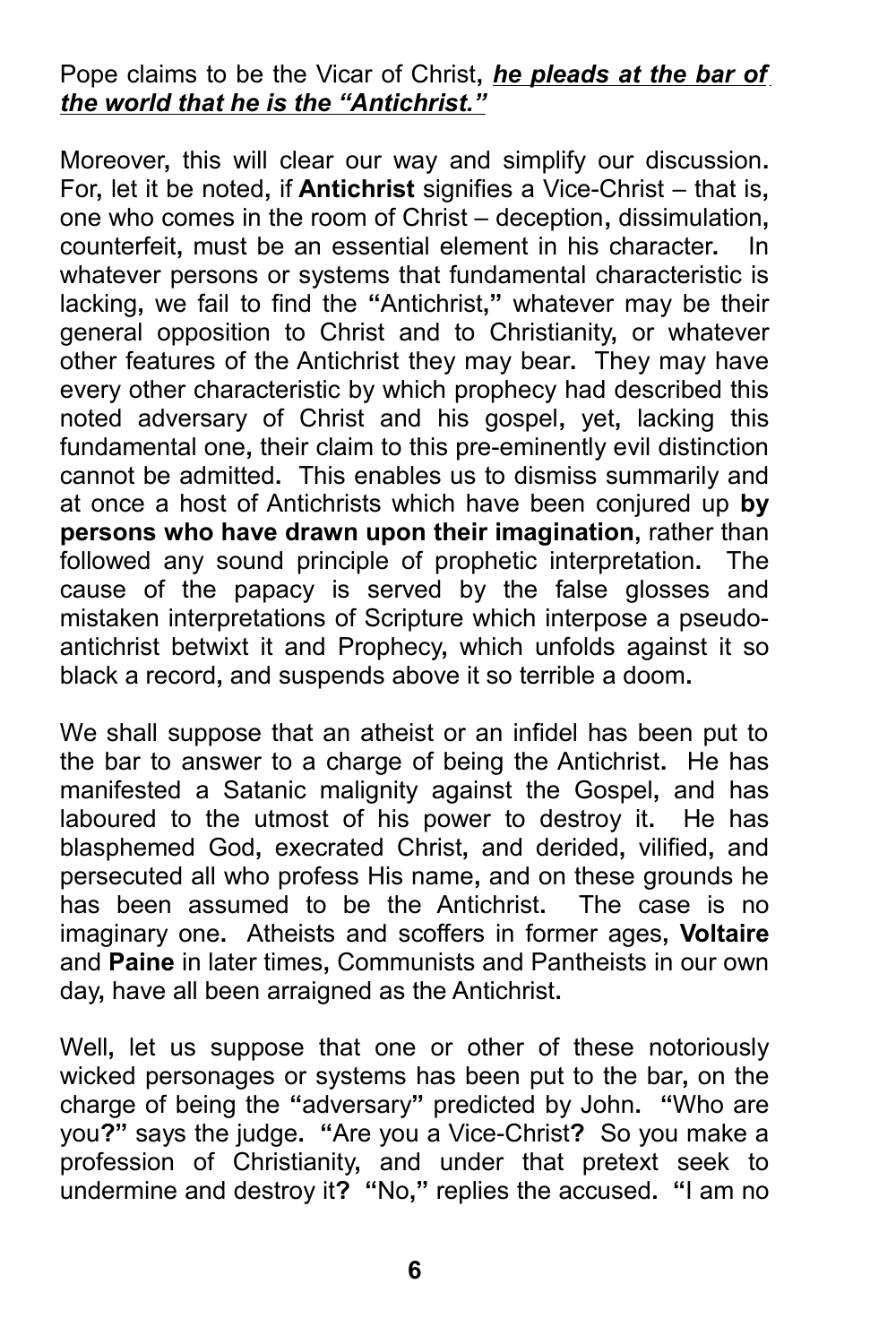counterfeit**.** Christ and His Gospel I hate; but I am an open enemy**,** I fight under no mask**."** Turning to the likeness drawn by Paul and John of Christ's great rival and opponent**,** and finding the outstanding and essential feature in the portrait absent in the accused**,** the judge would be constrained to say**, "I do not find the charge proven. Go your way; you are not the Antichrist."**

Mohammedanism comes nearer than any other of the opposing systems to the Antichrist of the Bible; yet it falls a long way short of it**.** Mohamet did not disavow the mission of Jesus; on the contrary**,** he professed to hold Him in honour as a prophet**.** And in much the same way do His followers still feel towards Christ**.** But Islam does not profess to be an imitation of Christianity**.** Any counterfeit that can be discovered in Mohammedanism is partial and shadowy when placed alongside the bold**,** sharp-cut counterfeit of Romanism**.** It requires a violent stretch of imagination to accept Mohammedanism**,** or**,** indeed**,** any other known ism**,** as a Vice-Christ**.** Of all systems that ever were on the earth**,** or are now upon it**,** Romanism alone meets **all the requirements of prophecy,** and exhibits all the features of the Vice-Christ; and it does so with a completeness and a truthfulness which enable the man who permits himself to be guided by the statements of the Word of God on the one hand**,** and the facts of history on the other**,** to say at once**, "This is the Antichrist."**

What we have said is meant to indicate the lines on which our demonstration will proceed**.** We must trace the parallelism betwixt their respective chiefs**,** Christ and the Pope**,** along the entire line of their career**.** In this parallelism lies the essence of Antichristianism**,** and of course the strength of our argument**.** It is this counterfeit**,** so exact and complete**,** which has misled the world into the belief that this is Christianity**,** to the waste of ages not a few**,** the unsettling and overthrow of kingdoms**, the stunting of the human understanding, and the loss of millions of immortal souls.**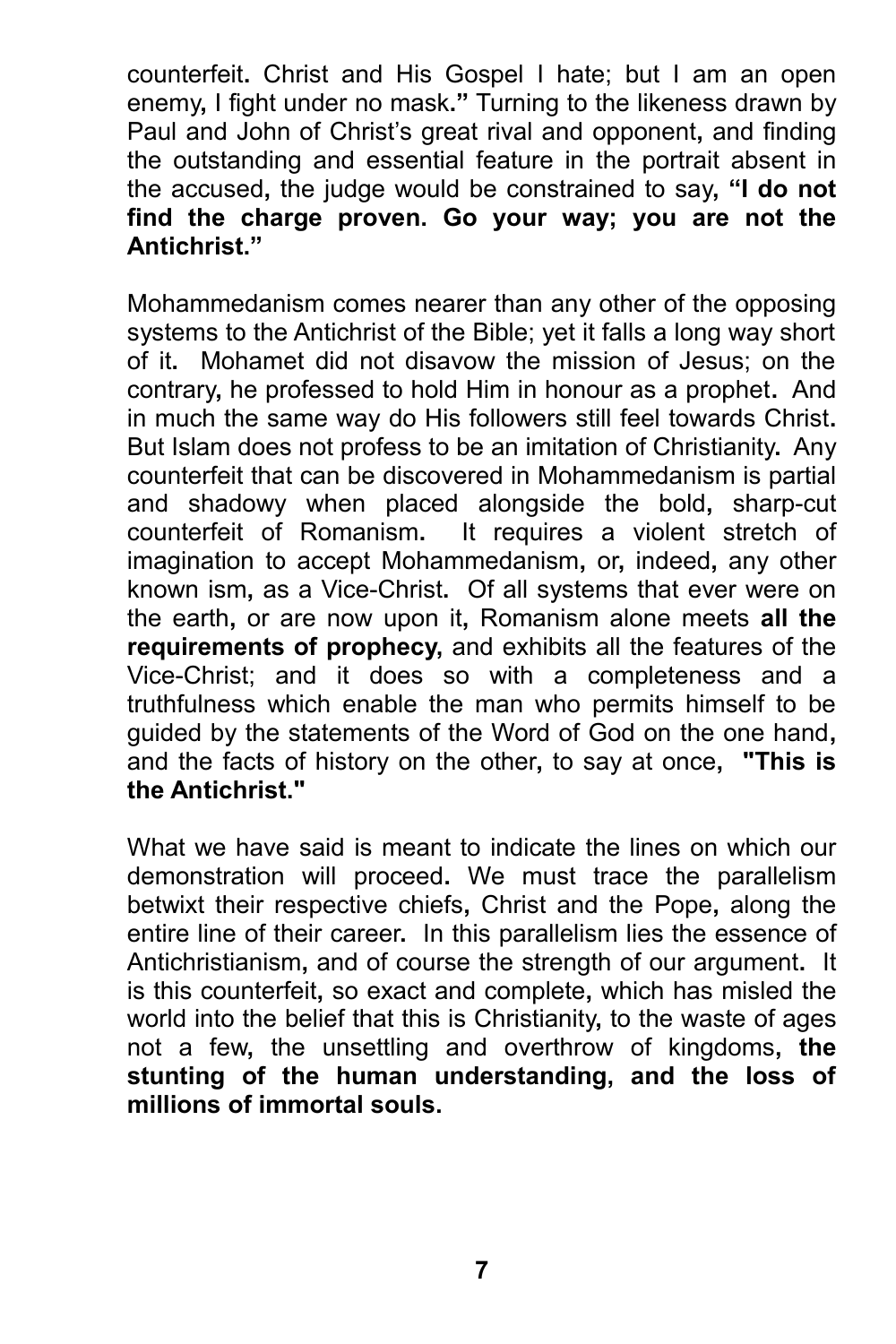### **Chapter 2 Anti-Christ portrayed before his Birth**

It is somewhat remarkable that the clearest**,** fullest**,** and most life-like description of Antichrist we possess is that which was given of him before he arose**.** The Papacy – if we may be allowed to anticipate what it will be the object of the following pages to demonstrate – the Papacy has been twelve hundred years in existence**,** and during all these centuries**,** it has been one of the main actors in the world: neither time nor opportunity has been lacking to it for the display of its spirit and aims**.** The record of its deeds lies open to the world**,** and he that runs may read it; and after so long**,** and**,** we may add**,** so dismal an acquaintance with it**,** it might be supposed that we should now be able to give a fuller and truer description of it than any that could possibly be given before it had come into existence**.** Yet no**.** Incomparably the most life-like portrait of the Papacy that exists**,** is that which was given by Paul in the first century**,** when writing to the Thessalonian Christians**,** and which we give below**.**

Paul's is not the only painting of Popery on the page of the Bible**.** Daniel**,** centuries before**,** had foreshadowed the rise of this system in imagery of graphic vividness and dramatic grandeur**.** A little while after Paul**,** John**,** in symbols equally majestic and awful**,** foretold the advent of the same power**.** The vision was doubled**,** because the thing was sure**.** Paul comes in between these two prophecies – two**,** yet one – as their inspired interpreter**.** He employs neither figure nor symbol**,** but in words**,** plain yet solemn**,** he lifts the veil and lays bare the infernal origin and Satanic character of that power**,** which**,** when he wrote**,** was so near**,** that the Christians to whom he addressed his epistle might almost hear the sound of its approaching footsteps**,** and see the shadow which it had already begun to project upon the Church and the world**.** We quote the passage**,** 2 Thess**.** 2 - 1-11**.**

**"**Now we beseech you**,** brethren**,** by the coming of our Lord Jesus Christ**,** and by our gathering together unto Him**,** that ye be not soon shaken in mind**,** or be troubled**,** neither by spirit**,** nor by word**,** nor by letter as from us**,** as that the day of Christ is at hand**. Let no man deceive** you by any means: for that day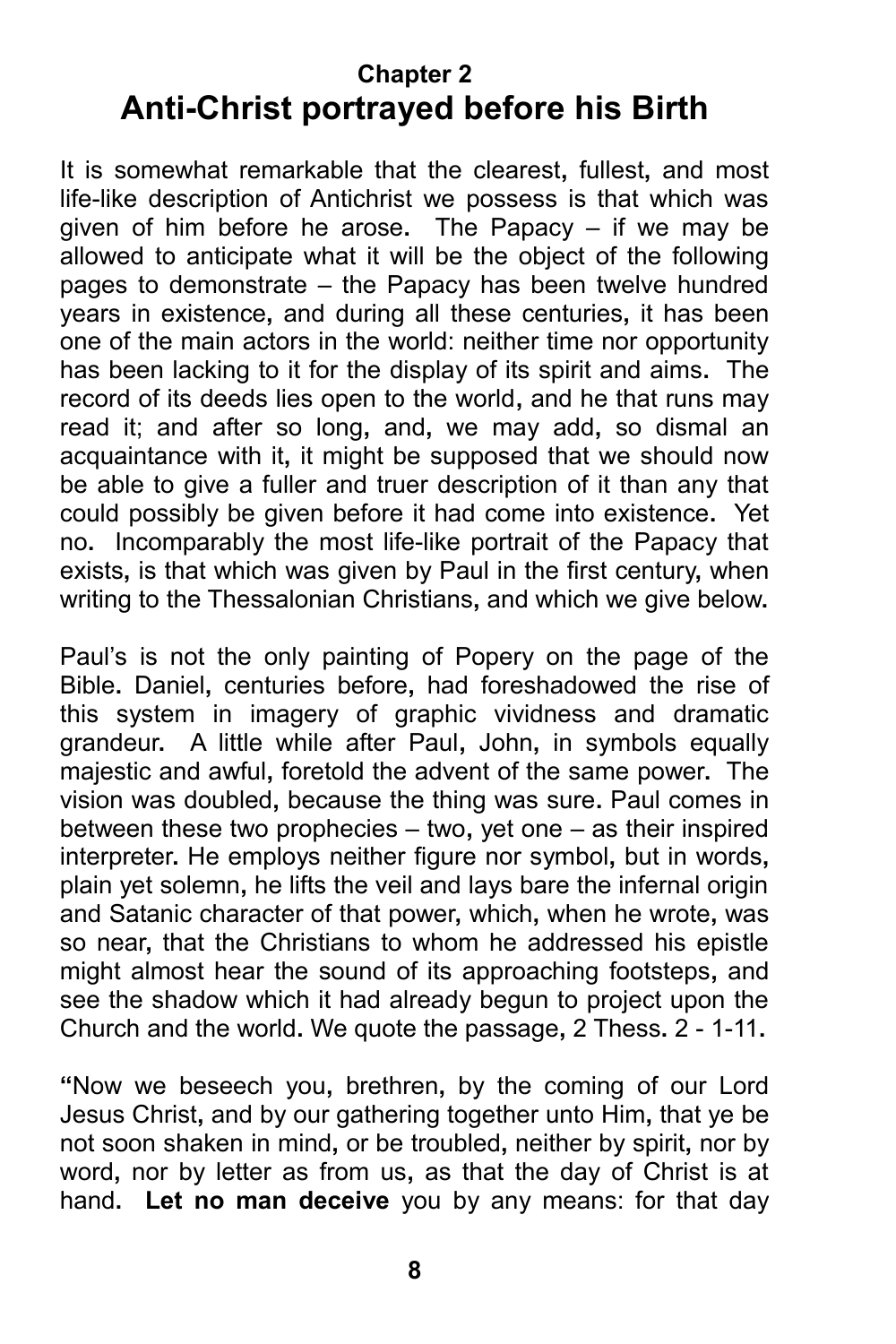<span id="page-8-0"></span>shall not come**,** except there come a falling away first**,** and that **man of sin** be revealed**,** the **son of perdition**; who opposeth and exalteth himself above all that is called God**,** or that is worshipped; so that he as God sitteth in the temple of God**,** showing himself that he is God**.** Remember ye not**,** that**,** when I was yet with you**,** I told you these things**?** And now ye know what withholdeth that he might be revealed in his time**.** For the mystery of iniquity doth already work: only he who now letteth will let**,** until he be taken out of the way**.** And then shall that Wicked be revealed**,** whom the Lord shall consume with the spirit of His mouth**,** and shall destroy with the brightness of his coming: Even him**,** whose coming is after the working of Satan with all power and signs and lying wonders**,** and with all deceivableness of unrighteousness in them that perish; because they received not the love of the truth**,** that they might be saved**.** And for this cause God shall **send them strong delusion, that they should believe a lie."**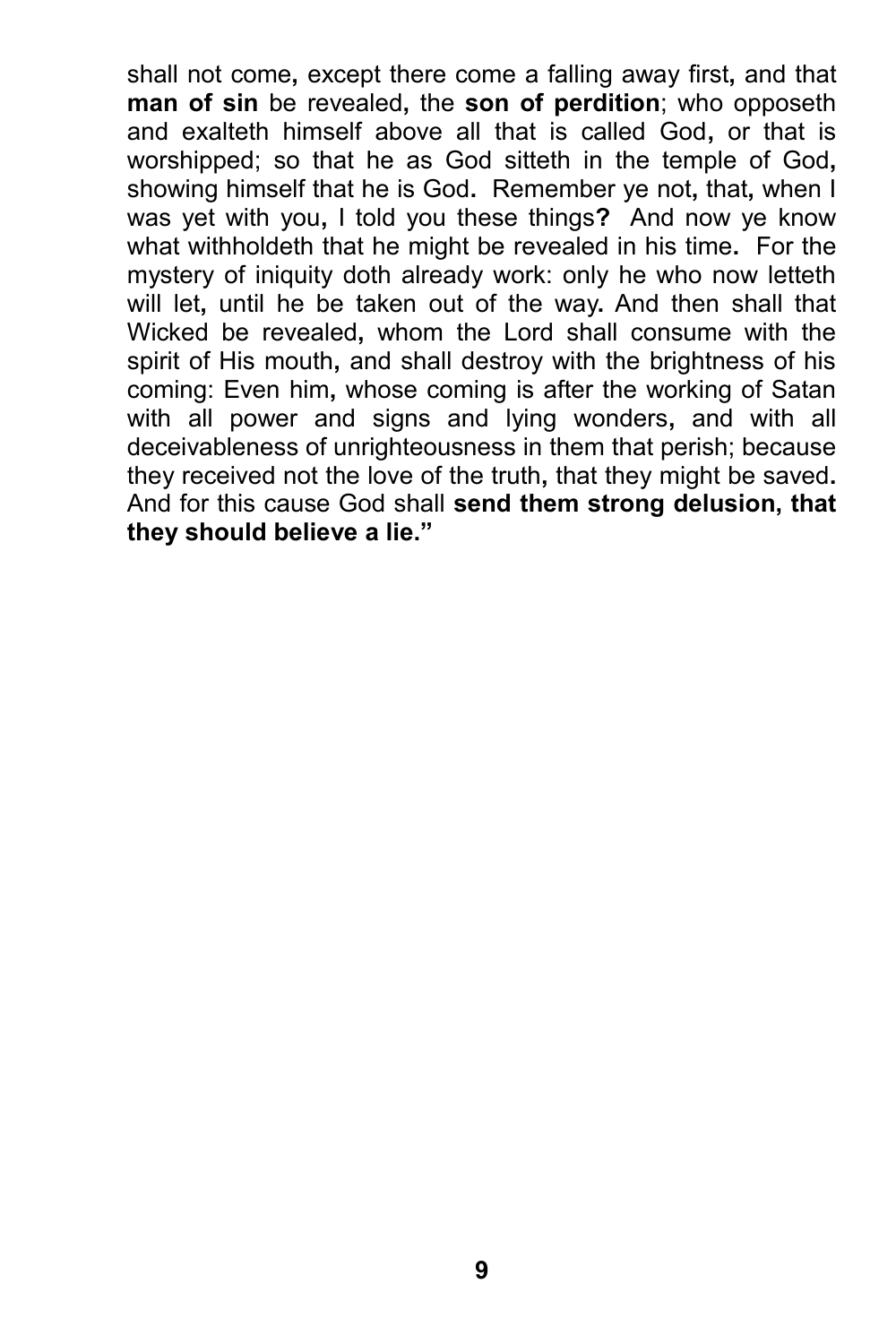#### **Chapter 3**

## **AntiChrist an enemy under a mask**

In order to introduce ourselves to our subject**,** we have taken it for granted that the system described by Paul in the passage we have just quoted is the papacy**.** This is the thing to be established**.** We now proceed to prove this**,** and provided we shall show on good and conclusive grounds that the system depicted by Paul is the Roman apostacy**,** and that this is the same system which Daniel and John have portrayed under symbolic imagery**,** it will follow that one who admits the Bible to be the Word of God**,** and that Paul wrote by the inspiration of the Holy Ghost**,** must believe that the Papacy – that is**,** the Roman apostacy – is the Antichrist of Scripture**.**

This is not point of mere speculation**.** It is a question that has attendant upon it great practical issues**.** This inquiry has for its object the ascertainment of the true meaning of an important part of the Word of God**,** even the better half of its prophecies**.** Moreover**,** on this question must rest the verdict we are to pronounce on that society which calls itself **"**the church**,"** as also the revelations in which we are to stand to it**.** And on it**,** too**,** must depend whether we shall abandon or whether we shall continue to occupy the ground which we have been accustomed to regard as our divine central position in our war with Popery; or**,** rather**,** whether we ought not to end this war**,** and confess that we have been fighting all along under a mistake**.**

Who is Antichrist**?** It will help us to the right answer to this question if we shall first determine**,** What is Antichrist**?**

Antichrist is an enemy who makes war with the Son of God**.** Of that there is no doubt**.** But what is the form of this war**,** and under what character does Antichrist carry it on**?** Does he wage it openly**,** or does he fight it under a mask**?** Does he take the field as an open rebel and a declared foe**,** or does he come as a friendly adherent who professes to bring support and help to the cause which**,** in reality**,** he seeks to undermine and destroy**?** To determine this point**,** let us look at the meaning of the word Antichrist as employed in Scripture**.**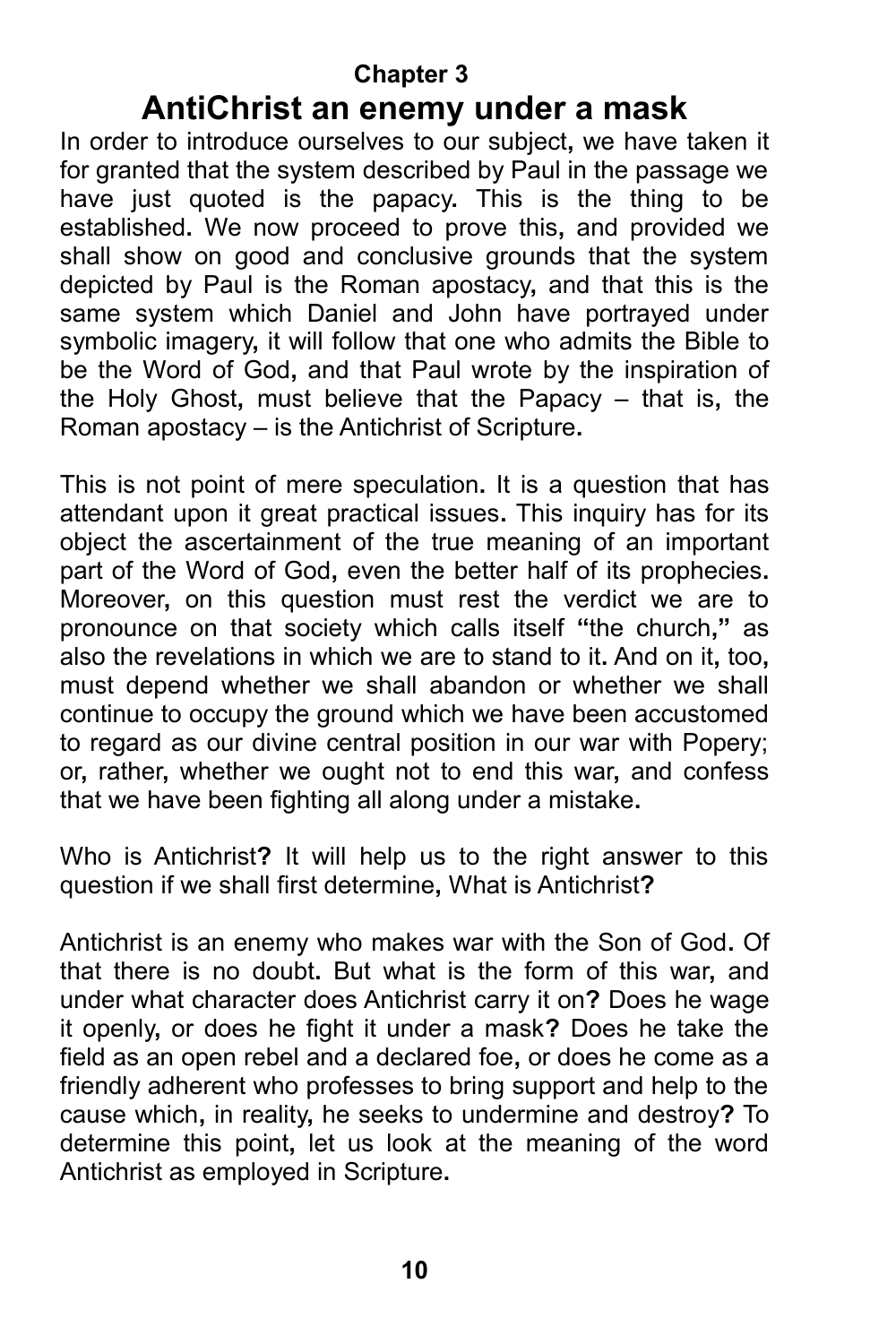The reader sees that the term is a composite one**,** being made up of two words anti and Christ**.** The name is one of new formation; being compounded**,** it would seem**,** for this very enemy**,** and by its etymology expressing more exactly and perfectly his character than any older word could**.** The precise question now before us is this – What is the precise sense of anti in this connection**?** Does it designate an enemy who says openly and truly**, "**I am against Christ**."** Or does it designate one who says plausibly**,** yet falsely**, "**I am for Christ**."** Which**?**

To determine this**,** let us look at the force given to this prefix by writers in both classic literature and Holy Scripture**.** First**,** the old classic writers**.** By these the preposition anti is often employed to designate a substitute**.** This is**,** in fact**,** a very common use of it in the classic writers**.** For instance**,** anti-basileus**,** he who is the locum tenens of a king**,** or as we now should say viceroy: anti having in this case the force of the English term vice**.** He who filled the place of consul was antihupatos**,** pro-counsul**.** He who took the place of an absent guest at a feast was styled antideipnos**.** The preposition is used in this sense of the great Substitute Himself**.** Christ is said to have given Himself as an antilutron**,** a ransom in the stead of all**.** Classic usage does not require us to give only one sense to this word**,** and restrict it to one who seeks openly**,** and by force**,** to seat himself in the place of another**,** and by violent usurpation bring that other's authority to an end**.** We are at liberty to apply it to one who steals into the office of another under the mask of friendship; and while professing to uphold his interest**,** labours to destroy them**.** This leaves us free to turn to the use of the word in Scripture**.**

The Antichrist comes first into view in our Lord's discourse recorded in Matt**.** 24–24 and Mark 13–22**. "**For false Christs (pseudoxristos) and false prophets shall arise**,** and shall show signs and wonders**,** to seduce**,** if it were possible**,** even the elect**.**' Our Lord does not**,** indeed**,** use the word Antichrist**,** but what is almost its synonym pseudo-Christ**.** Nevertheless**,** the persons whose coming He foretells are in the line of Antichrist; they belong to the same family**,** and their grand characteristic is deception**.** Manifestly**,** they are not open enemies**,** but pretended friends; they are **"false Christs and false prophets,"** and as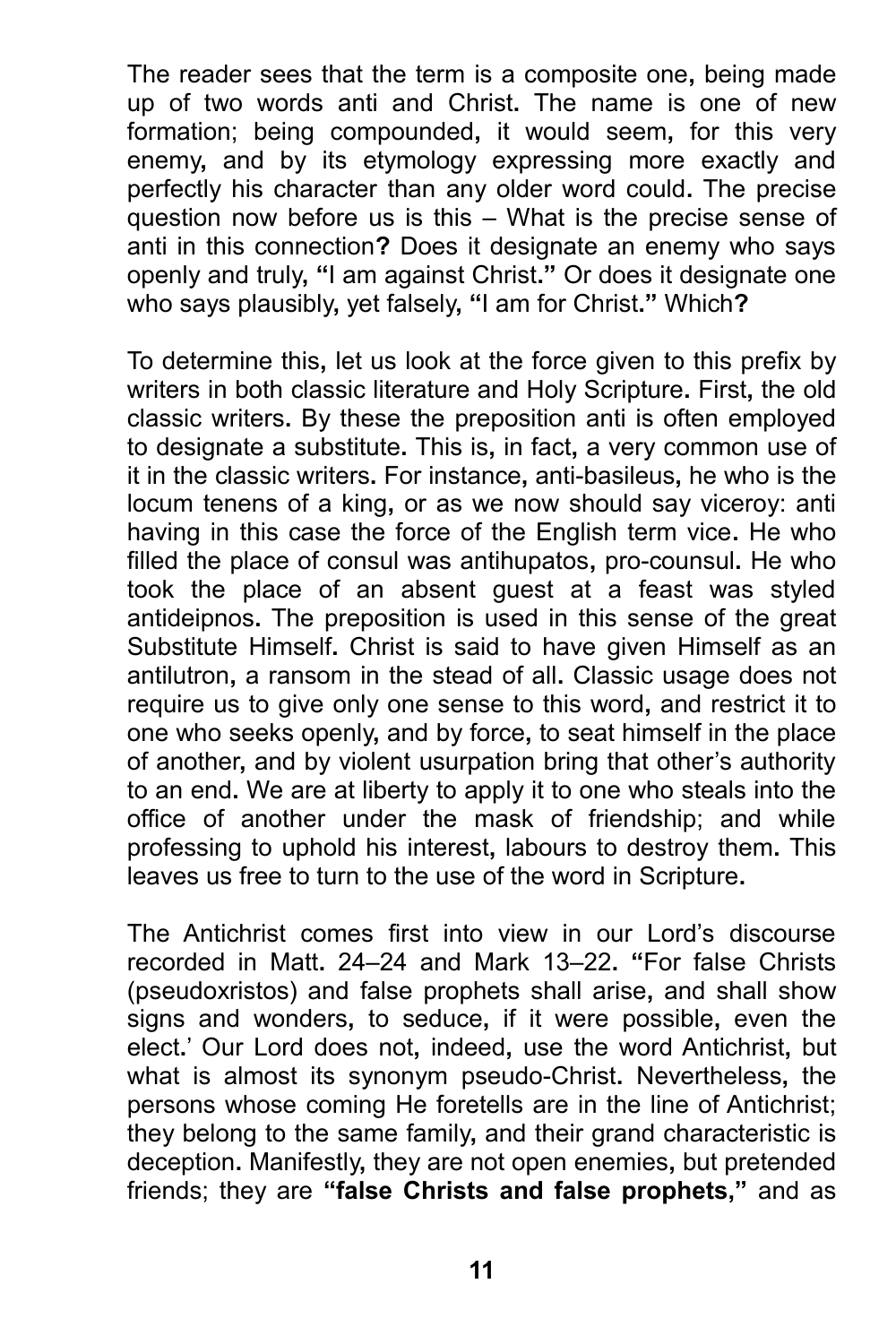such are forerunners of that great Antichrist who is to succeed them**,** and in whom they are to find their fuller development and final consummation**.** They shall seek by **"**signs and wonders**,"** false**,** of course**,** to obscure the glory of Christ's true miracles**,** to weaken the evidence of His Messiahship arising therefrom**,** and to draw men away from Him**,** and after themselves**.**

The other place in the New Testament in which reference is made to Antichrist is the 1st and 2nd Epistles of John**.** The idea which John presents of the Antichrist is quite in harmony with that of our Lord**.** John looks for him in the guise of a Deceiver**. "**Little children**,"** says John (1st Epistle 2–18)**, "**it is the last time: and as ye have heard that Antichrist shall come**,** even now are there many Antichrists**."** After this announcement of a special and great Antichrist**,** to follow in the wake of those minor Antichrists that were already arrived**,** and were urging their claims on the attention of the world**,** he comes to look more closely at the giant who was to stand up after these dwarfs had passed away**.** He notes prominently one characteristic of him**,** and it is his falsehood**.** Antichrist**,** says John**,** is to be a liar (verse 22)**. "**Who is a liar but he that denieth that Jesus is the Christ**?** He is Antichrist**,** that denieth the Father and the Son**."**

**"**St John's words**,"** says Archbishop Trench**, "**seem to me decisive on the matter**,** that resistance to**,** and defiance of**,** Christ**,** not the false assumption if his character and offices**,** is the essential mark of Antichrist**."** (Synonyms of the New Testament**,** by R**.**C**.** Trench**,** B**.**D**.,** p**.**120 Cambridge and London**,** 1854) Such is Dr Trench's opinion; but he gives no grounds for it**,** and we are unable to imagine any**.** We draw the exactly opposite conclusion from the apostle's words**,** even that the **"**false assumption of His character and offices**"** is an essential mark of Antichrist**. "**He is a liar**,"** says John**.** But if he comes boldly and truthfully avowing himself the enemy of Christ**,** how is he a liar**?** If he avows**,** without concealment**,** his impious design of overthrowing Christ**,** with what truth can he be spoken of as a deceiver**?** But such is the character plainly ascribed to him by John (2nd epistle**,** verse 7): - **"**For many deceivers are entered into the world**,** who confess not that Jesus Christ is come in the flesh**.** This is a deceiver and an Antichrist**."** Plainly the exegesis**,**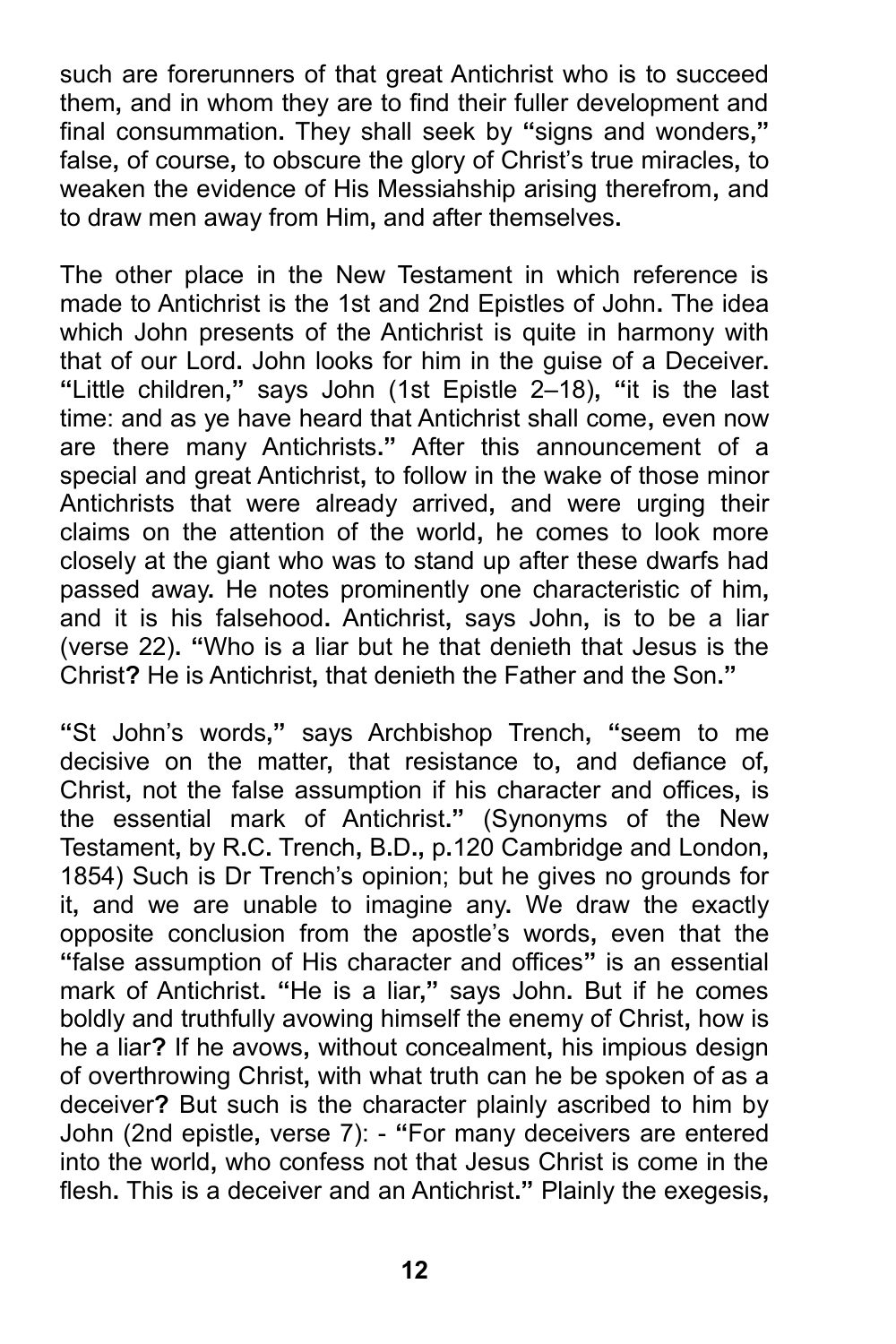or rather supposition**,** of Dr Trench is inadmissible**.**

Dr Chalmers had no difficulty in seeing the Roman system in the **"**apostacy**"** predicted by Paul**.** We find him saying in his Scripture Readings: - **"**Save us**,** O Lord**,** from falling away**,** lest we share in the perdition that waiteth on the great apostacy**.** We hold the usurpation of Rome to be evidently pointed at**,** and therefore let us maintain our distance**,** and keep up our resolute protest against its great abominations**."** (Dr Chalmers' Sabbath Scripture Readings**,** vol**.** I**.,** p**.**310**.** Edinburgh**,** 1848**.**)

<span id="page-12-0"></span>Archbishop Trench was misled**,** it may be**,** by the strength of the term deny**. "**He is Antichrist that denieth the Father and the Son**."** But he who does not confess when he is called to do so**,** denies**.** Such is the use of the word in these applications all through the New Testament**.** Such is the use John makes of it in this very passage: - **"**for many deceivers are entered into the world who confess not that Jesus Christ is come in the flesh**."** It is clear that Antichrist**,** as depicted by our Lord and by His Apostle John**,** is to wear a mask**,** and to profess one thing and act another**.** He is to enter the church as Judas entered the garden – professedly to kiss his Master**,** but in reality to betray Him**.** He is to come with words of peace in his mouth but war in his heart**.** He is to be a counterfeit Christ – Christ's likeness stamped on base metal**.** He is to be an imitation of Christ**,** - a close**,** clever**,** and astute imitation**,** which will deceive the world for ages**,** those only excepted who**,** taught by the Holy Spirit**,** shall be able to see through the disguise and detect the enemy under the mask of the friend**.**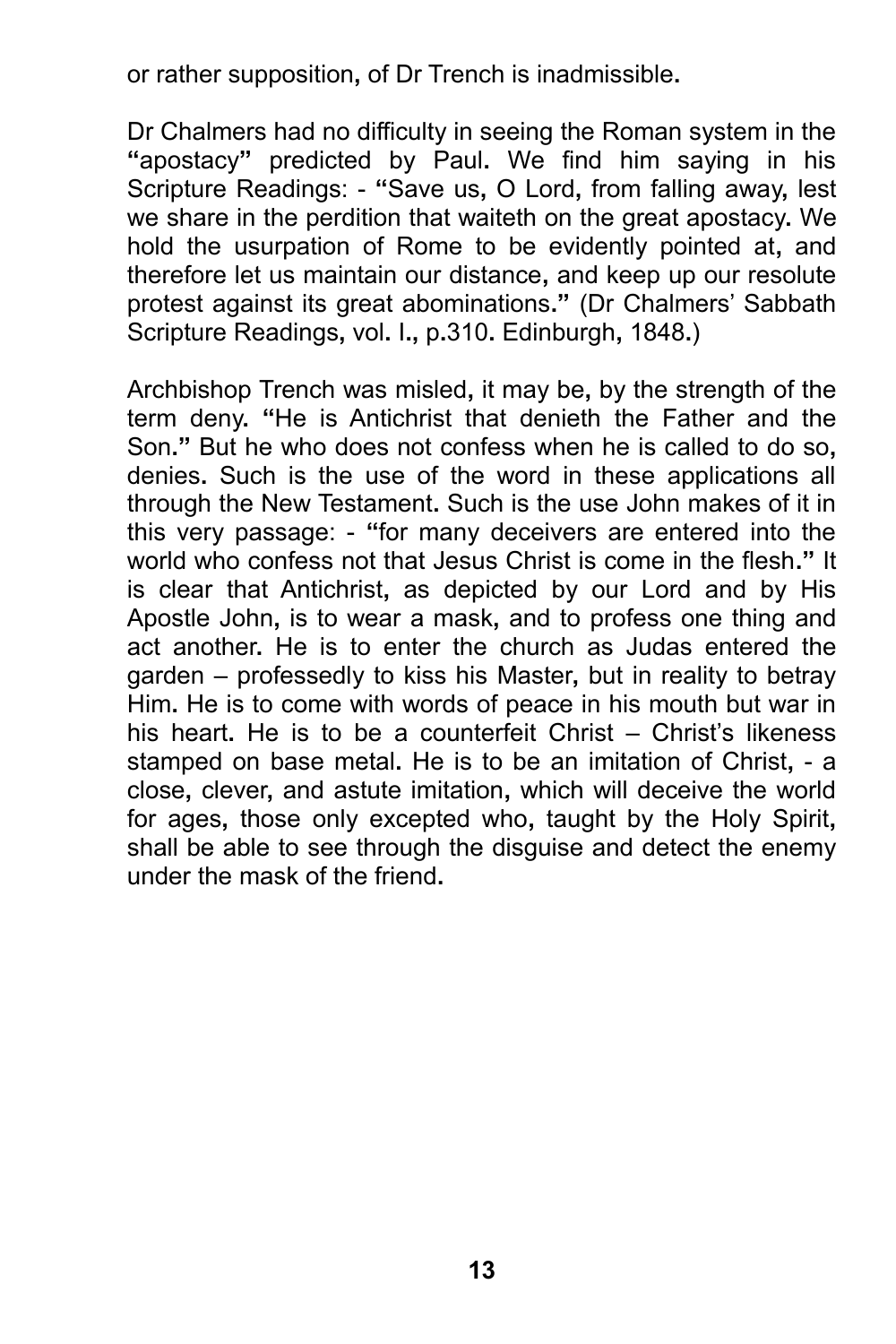#### **Chapter 4 Antichrist no Atheist or Communist**

Antichrist**,** then**,** is a counterfeit**.** But this one mark is not alone sufficient to identify the person on whom it is found as the great apostate**.** All deceit in religion is anti-Christian; the other marks must come along with this one to warrant us to say that we have found that pre-eminently wicked one**,** and that portentous combination of all evil that is to form the Antichrist**.** Yet this one mark enables us to test certain theories which have been advanced on this subject**.** If Antichrist must necessarily be a deceiver – a false Christ – then no Atheist or body of Atheists can be Antichrist**.** No Pantheist of body of Pantheists can be Antichrist**.** They are not deceivers; they are open enemies**.** They make war in defiance of God and Christ**,** and under the protestation that there is no such person as the Bible affirms filling the office of the world's Mediator and Saviour**.** They hold the whole affair to be an invention of priests**.** Antichrist dare make no such avowal**.** It would be fatal to him**.** Were he to affirm that Christianity is a fable**,** and out and out imposture**,** he would cut away the ground from under his own feet**.** He would deny the very first postulate in his system; for there must first be a Christ before there can be an Antichrist**.**

 And not less does this mark shut us up to the rejection of the theory which has been advanced with much earnestness and some plausibility**,** that Antichrist is a political character**,** or potentate**,** some frightfully tyrannical and portentously wicked King**,** who is to arise**,** and for a short space devastate the world by arms**.** This is an altogether different Antichrist from that Antichrist which prophecy foreshadows**.** He may resemble**,** nay**,** surpass him**,** in open violence**,** but he lacks the profound dissimulation under which Antichrist is to commit his atrocities**.** The rage of the mere tyrant is indiscriminately vented upon the world at large; Antichrist's rage is concentrated on one particular object and cause; nor with any propriety can such a one be said to sit in the **"**temple of God**,"** the seat on which the mock-Christ specially delights to show himself**.** Prophecy absolutely refuses to see in either of these theories the altogether unique and overtopping system of hypocrisy**,** blasphemy**,** and tyranny which it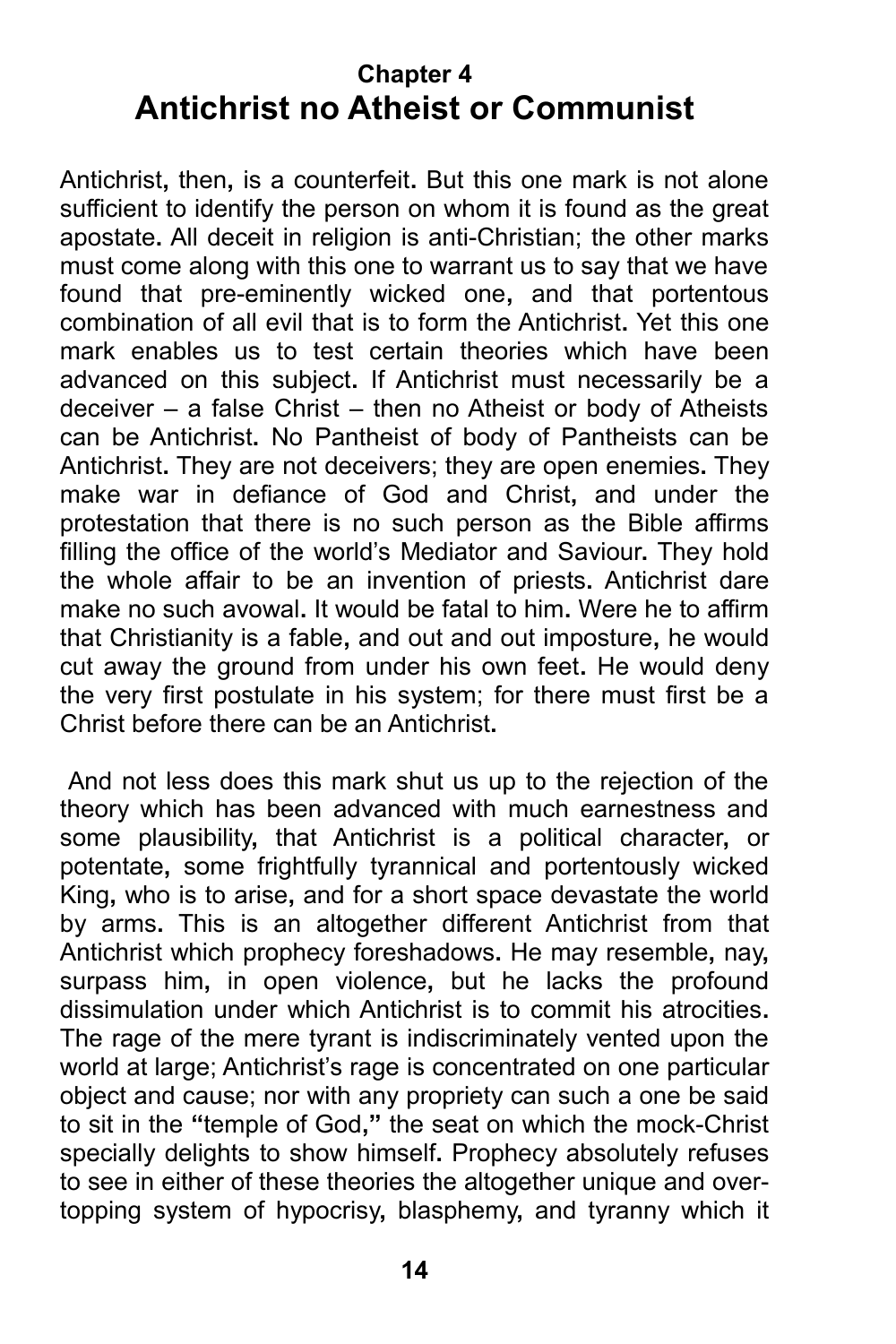has foretold**.** So far we are helped in our search**.** When we are able to put aside some of the false Antichrists**,** we come more within sight of the true one**.** We turn now to the prophecy of Paul**,** and we shall be blind indeed**,** if**,** after the study of it**,** we shall be in any doubt as to whose likeness it is that looks forth upon us from this remarkable prediction**.**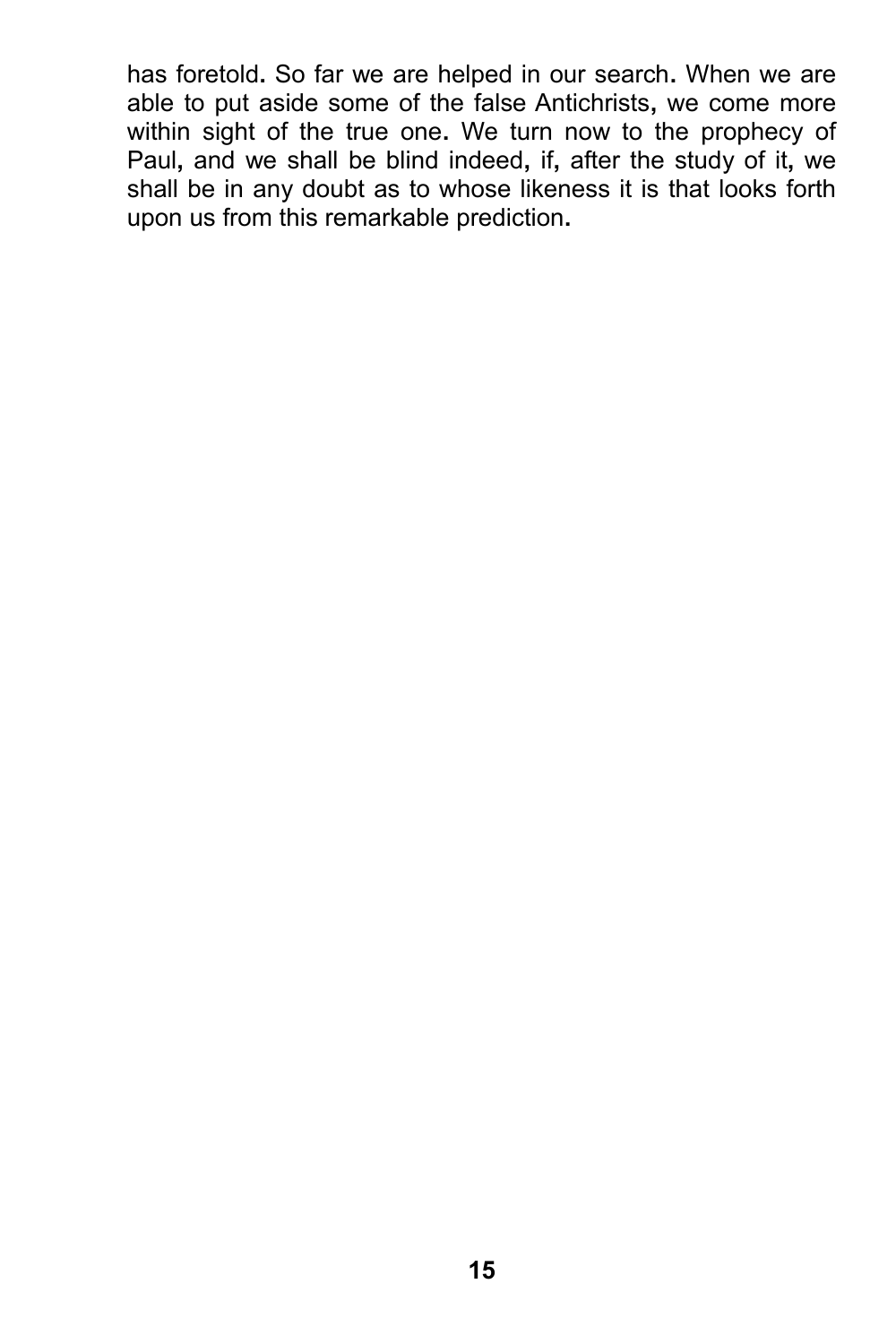#### **Chapter 5 The Two Mysteries of the Bible**

The name Antichrist**,** it is true**,** does not occur in this prophecy**.** It is not needed**.** John had given the name**.** Paul presents us with his portrait**.** He limns(To describe or depict by painting or drawing) the Antichrist with a power**,** a truth**,** an accuracy and a fulness which have left nothing for the eighteen centuries which have since rolled past to supplement**,** much less to correct or amend**.** The strokes with which this portrait is drawn are few**,** but each is a lightning-flash**,** and every member and feature of the terrible Colossus stands revealed**.** Paul did not paint this portrait and leave it as a riddle to perplex and baffle future ages**.** With history in our hands**,** there is no room for a moment's doubt about it**.**

Since Paul wrote**,** there has been only one system to which this portrait can apply**.** It applies to it in every particular**,** as the photograph agrees in every lineament with the living face from which it was taken; but it will agree with no other system that now is or ever was on the earth**,** even as the photograph will not agree with any countenance but that which stamped itself upon the plate of the artist**.** So clearly did the spirit of prophecy foresee the coming of Antichrist**,** and so truthfully did he enable Paul to depict him**.**

The key of this prophecy is in the seventh verse**, "**For the mystery of iniquity doth already work!**" "**The mystery of iniquity!**"** The phrase is a striking one**.** It is not simply iniquity**,** it is the **"**mystery of iniquity**."** Since the time when the first transgression in Eden opened the door for the its entrance**,** iniquity had never been absent from the earth**.** History is little else than a sorrowful recital of iniquities**.** But now a new epoch was to be opened in the career of evil**.** A hitherto unexampled and unthought-of organization of iniquity was about to appear**.** The phrase **"**mystery of iniquity**"** suggests a secret and terrible conspiracy to sin**,** amongst beings of various ranks and faculties**,** and perhaps also of various natures**.** Not a mere series of isolated acts**,** but a skillfully-constructed system**,** the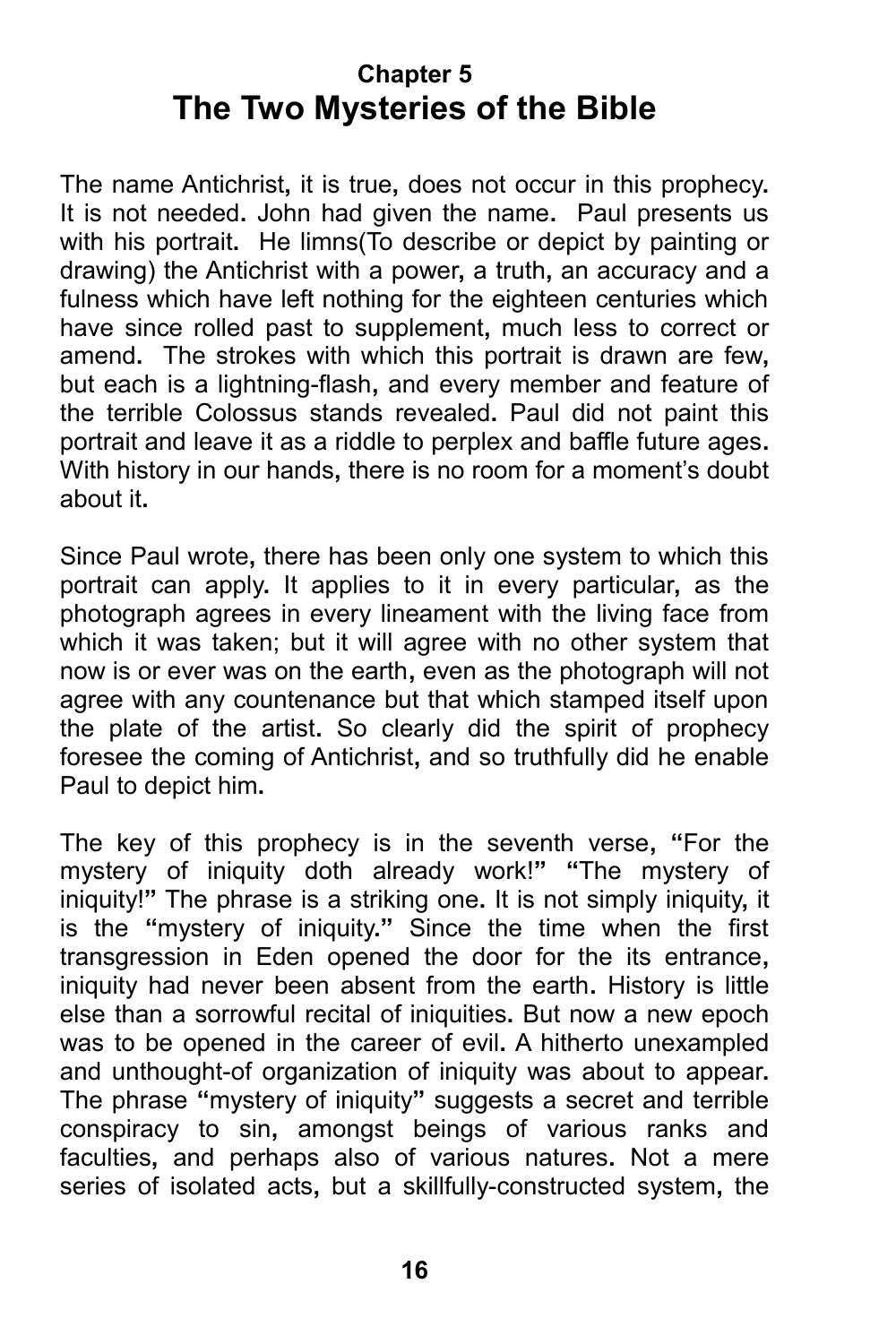several parts nicely adjusted to one another**,** and their joint working educing a product of tremendous evil character**,** surpassing what any former age had witnessed**.** That **"**mystery**"** was as yet undivulged**,** but it was even now**,** when Paul wrote**,** travelling towards the light**,** and would be revealed in due time**.**

#### **"The Mystery of Iniquity."**

This is our true standpoint**,** whence we may look around over the whole passage**.** When surveyed from this position**,** Paul's prophecy will be seen to have an amplitude of meaning and a depth of import as profound as its range is vast**.** We venture to think that the height and depth of this prophecy have not yet been very accurately measured**,** or its meaning fully fathomed**.**

What is the **"mystery of iniquity?"** The phrase suggests another – the **"**mystery of godliness**."** Paul writing to Timothy says (1 Epistle**,** chap**.** 3–16): - **"**Without controversy great is the mystery of godliness**."** These two phrases stand alone in the Bible**.** We read but once of the **"**mystery of godliness**,"** and but once of the **"**mystery of iniquity**."** They are the two pre-eminently grand mysteries of Revelation**.** They stand over against each other: the **"**mystery of iniquity**,"** fashioning its outward character and semblance upon the **"**mystery of godliness**,"** making it its pattern**,** till at last the **"mystery of iniquity"** presents itself to the world a perfect imitation and counterfeit of the **"**mystery of godliness**."**

Seeing the two mysteries stand so related to each other**,** the one mystery interprets the other**.** We must give the same height and depth**,** the same length and breadth**,** to the one as to the other**,** so far as the diverse origin and character of the two will permit**.**

We ask**,** then**,** what is the precise idea of the Holy Spirit in the phrase the **"**mystery of godliness**?"** Does the phrase denote simply that system of spiritual truth which God has been developing during the successive ages of the world**,** which now at last stands fully manifested in the Gospel**?** No doubt this is part of the **"**mystery of godliness**,"** but it is not the whole**,** nor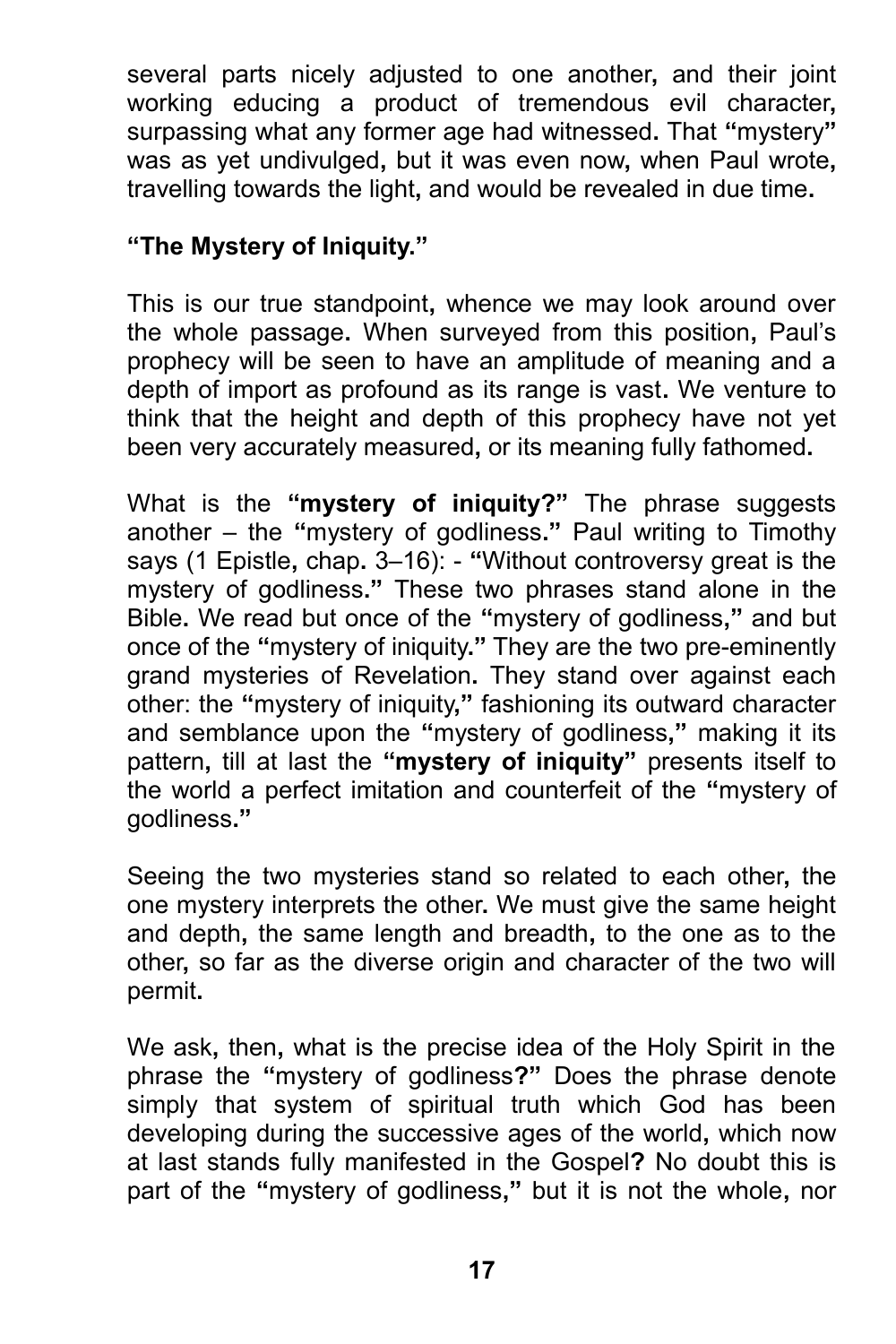indeed is it the principle part of it**.** The **"**mystery of godliness**"** is not the development of a system only**,** it is the development of a person**.** So does the apostle define it**. "**Without controversy**,"** says he**, "**great is the mystery of godliness: God was manifest in the flesh**."** It was the gradual development of certain great and supernatural principles and truths through symbols**,** prophecies and typical persons**,** till at last they attained their completed development and full manifestation in the person of the Son of God**.**

The **"mystery of iniquity,"** which stands over against the **"**mystery of godliness**"** as its parallel and counterfeit**,** must be like it –like it in having its source outside the world**,** like it in its slow and gradual development**,** and like it in its final culmination**.** Of it**,** too**,** we must say it is not the development of a system only**,** it is the development of a person**.** It is the gathering together of all the principles of evil**,** and the marshalling of them into one organization or host**,** and their embodiment at last in a representative person or head – Antichrist**.** He was to be the grand outcome of the apostacy; not its mere ornamental head**,** but its executive**.** He was to guide its counsels**,** inspire its policy**,** execute its decrees; in short**,** he was to be the organ through which it terrible powers were to be put forth**.**

This we take to be the ruling idea in the passage**.** Just as the **"**mystery of godliness**"** is not merely the manifestation of the system of godliness**,** but the manifestation of God Himself**,** so the **"**mystery of iniquity**"** is not merely the manifestation of the system of iniquity**,** but the manifestation of the person or author of iniquity**.** The prophecy brings before us two mysteries**,** the one the counterfeit in all points of the other**.** We have an invisible agent**,** even God**,** beneath the one; we have an invisible agent**,** even Satan**,** beneath the other**.** We have the one mystery culminating at last in an incarnation**, "**God manifest in the flesh**."** We see the other in like manner culminating in an incarnation**,** in a loose sense; for all its principles concentrate themselves in and show themselves to the world through its living head on earth**,** Antichrist**.** We may go even farther and say that there is as real an incarnation of the spirit and mind of Satan in the **"**mystery of iniquity**,"** as there is of the spirit and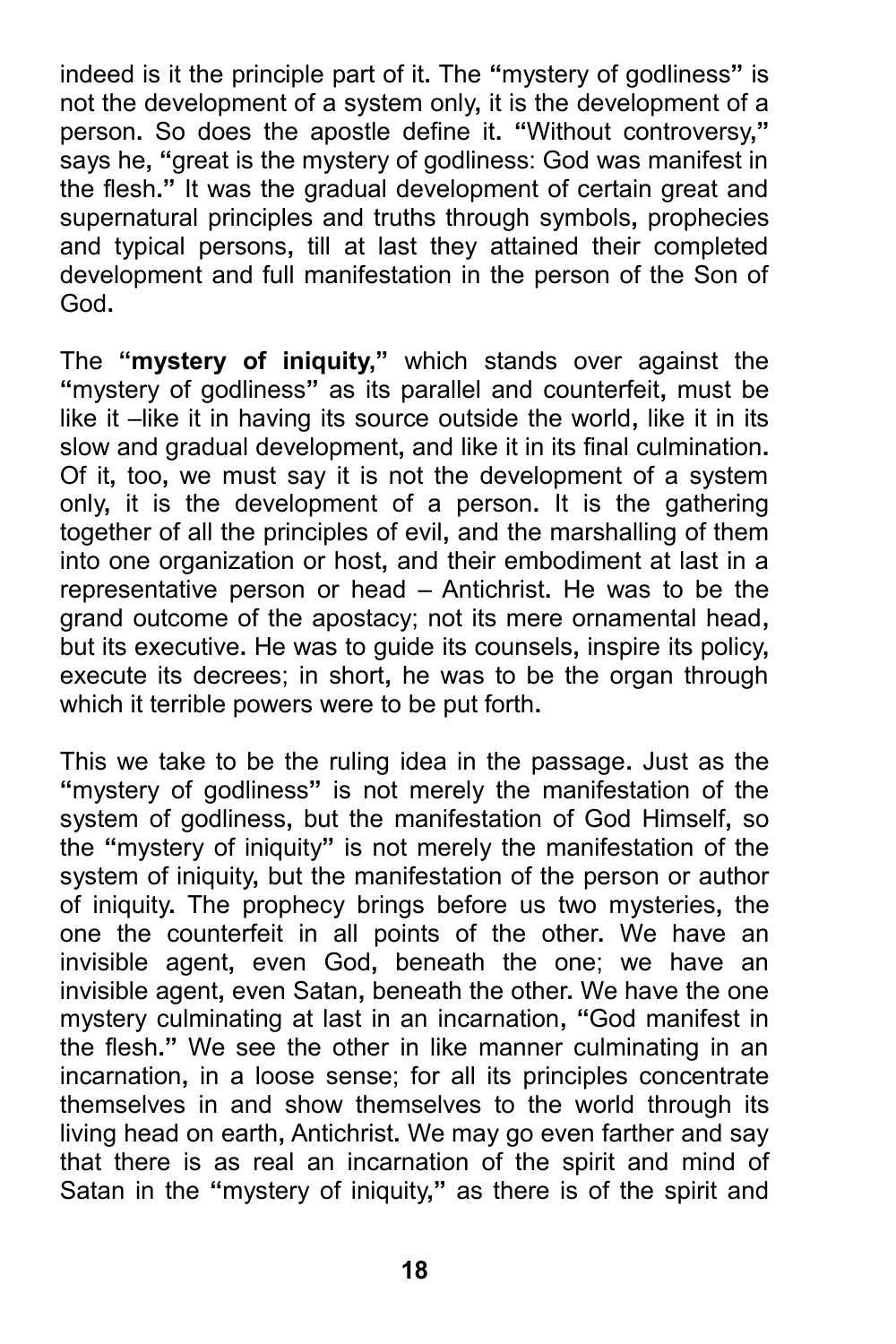mind of God in the **"**mystery of godliness**."** And as in Christ God and man meet; so in Antichrist**,** his counterfeit and rival**,** the human and the superhuman meet and act together – earth-born man and arch-angel fallen**.**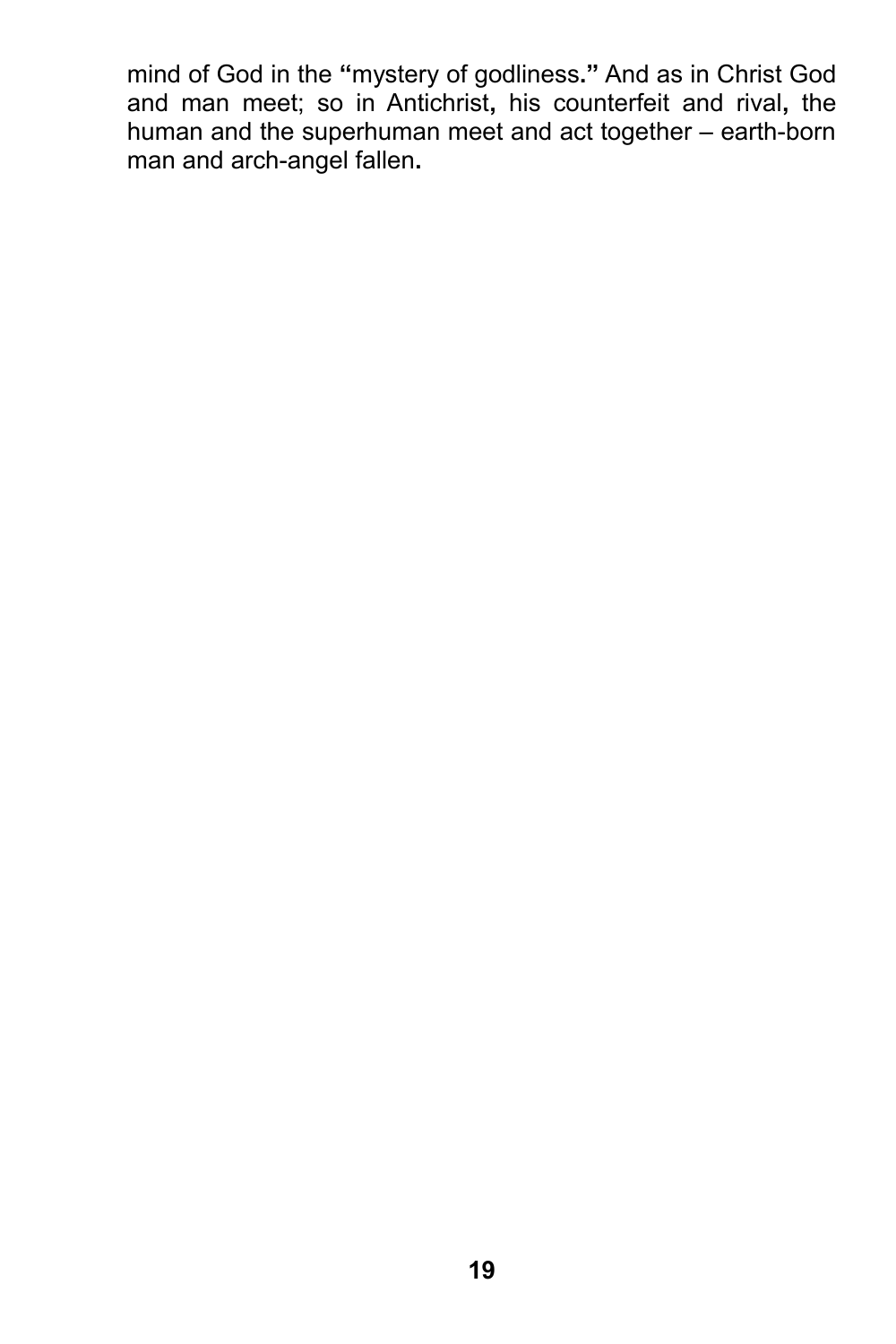### **Chapter 6 Unfolding of the Two Mysteries**

The apostle having brought these two mysteries upon the stage**,** and shown them to us standing face to face**,** goes on to trace the parallel between the two**.** This parallel is distinctly discernible in every stage of their career**.** The apostle traces it first in their rise; second**,** in their coming; and third**,** in their full and completed development**.** Let us follow the parallelism**,** step by step and stage by stage**.**

In their rise**. "**for the mystery of iniquity doth already work**."** It was already in existence**,** its energies were all astir**,** but it worked in secret**,** and was inaudible to the world**.** It worked as leaven doth in the meal**,** which keeps silently fermenting in the mass till the whole has been leavened**.** It worked as the seed does in the soil**,** which**,** germinating in the darkness**,** pierces the clod**,** bursts into the light**,** and receiving an accession of strength from the sun and air**,** shoots up in the stem and at last culminates in flower and fruit**.**

The mystery of iniquity worked as treason works**.** The conspirators meet in secret conclave**,** they concert their plans unknown to the world**,** they speak in whispers**,** but their schemes at length ripen**,** and now they come abroad into the light of day**,** and proclaim in the house-tops what they had hatched in darkness**.** So did the **"**mystery of iniquity**"** work**.**

So**,** too**,** did the **"**mystery of godliness**"** work**.** Even at this initial stage of the two mysteries we trace a resemblance between them**.** Let us think how long the Gospel worked before it issued in the incarnation of the Son of God**.** For ages and for generations Christianity was a hidden mystery**.** The redemption of men by means of the incarnation of the Son of God was a secret profoundly hidden in the councils of God in eternity**,** and even after time had begun its course it long remained a secret unknown to the world**.** Bit by bit this mystery revealed itself**.** First**,** the idea of incarnation was dimly made known**.** In the first promise**,** mention was made of the **"**seed of the woman**,"** and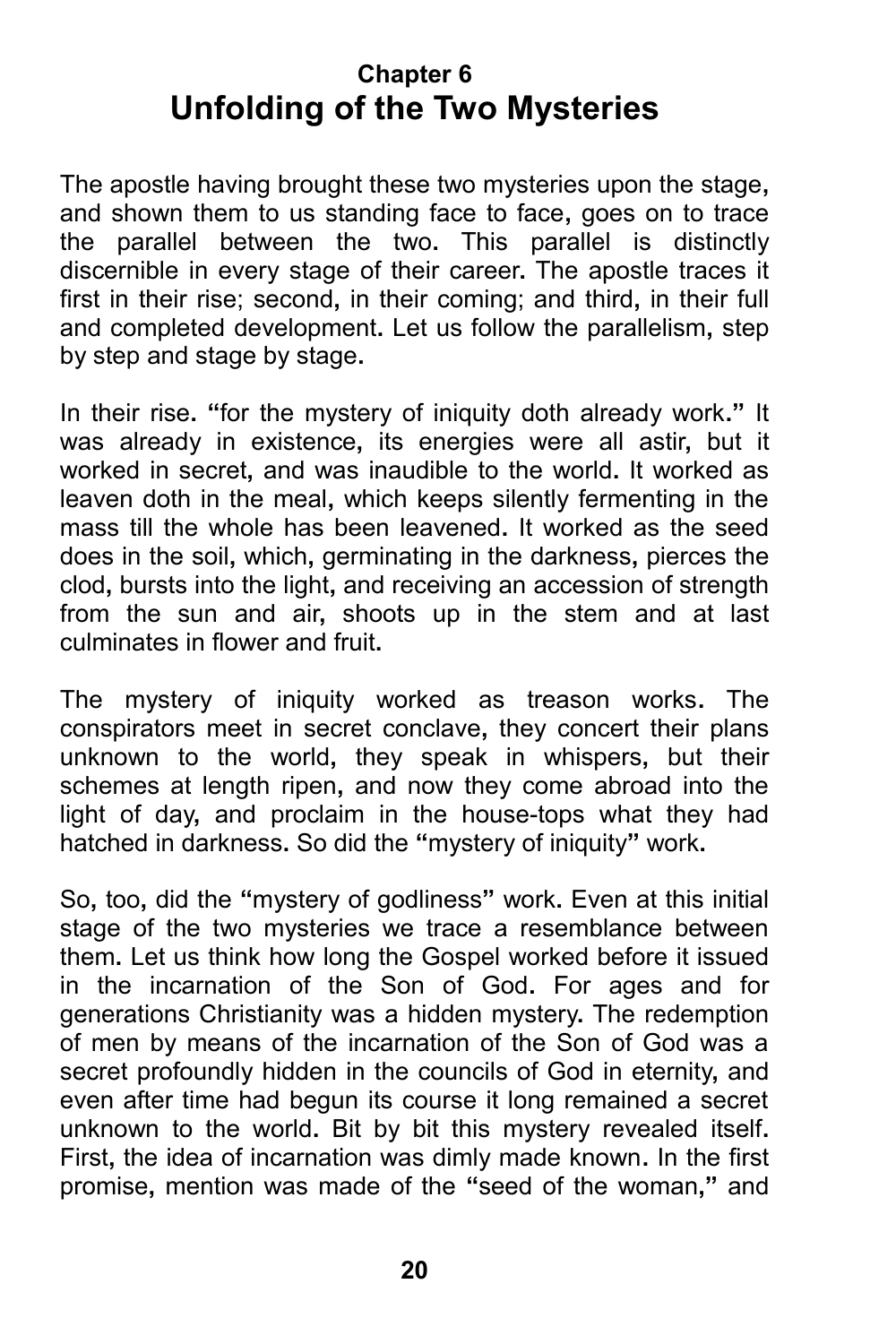on this obscure intimation was built the hope of a Deliverer**,** and that hope descended the ages with the race**.** The idea of expiation was next revealed in the appointment of sacrifice**,** which also**,** with the hope which is expressed and sustained**,** came down the stream of time**.** Next a complete system of ceremonial worship was instituted**,** to reveal the coming redemption in the amplitude of its blessings**.** Still the veil was upon it**.** It stood before the world in type**.** There arose an illustrious series of august personages**,** who were forerunners or types of Christ**.** They exhibited to the church the offices which her incarnate Saviour was to fill**,** and the work He was to execute**.** There stood up an order of prophetical men who prefigured Him as the Great Teacher; there stood up an order of sacrificial men who prefigured Him as the One Priest**.** There stood up an order of kingly men who prefigured Him as a Monarch**,** and a Monarch who was to be higher and mightier than any of the monarchs of earth**.** The Kings of the House of Judah foreshadowed Him as sprung of a royal stock**,** and the heir of a throne which all nations should serve**,** and before which all kings should bow**.**

Thus did the **"**mystery of godliness**"** work**,** unfolding and still unfolding itself as the ages passed on –the type growing ever the clearer**,** and the prophecy ever the fuller – till at last the **"**mystery**"** stepped out from behind the veil**,** and stood before the world**,** perfected**,** finished**,** and fully revealed in the person of Jesus of Nazareth**,** the Christ – **"**God manifest in the flesh;**"** and centering in His person**,** and flowing out from it**,** through His life and ministry and death**,** as rays from the sun**,** were all the glorious doctrines of the Gospel**.**

In like manner the **"mystery of iniquity"** kept travelling**,** by the same stages**,** towards the day of its final revelation**.** It was not the production of one but many ages**.** The fashion of the world changed: great empires which had filled the earth with their glory and burdened it with their oppression**,** went down into the grave**.** Worships arose with their powerful hierarchies and grand ceremonials**,** and when their day was over passed away**,** leaving only ruined fanes and deserted altars to tell that they had ever been**.** But the **"**mystery of iniquity**"** as if deathless**,** like the Being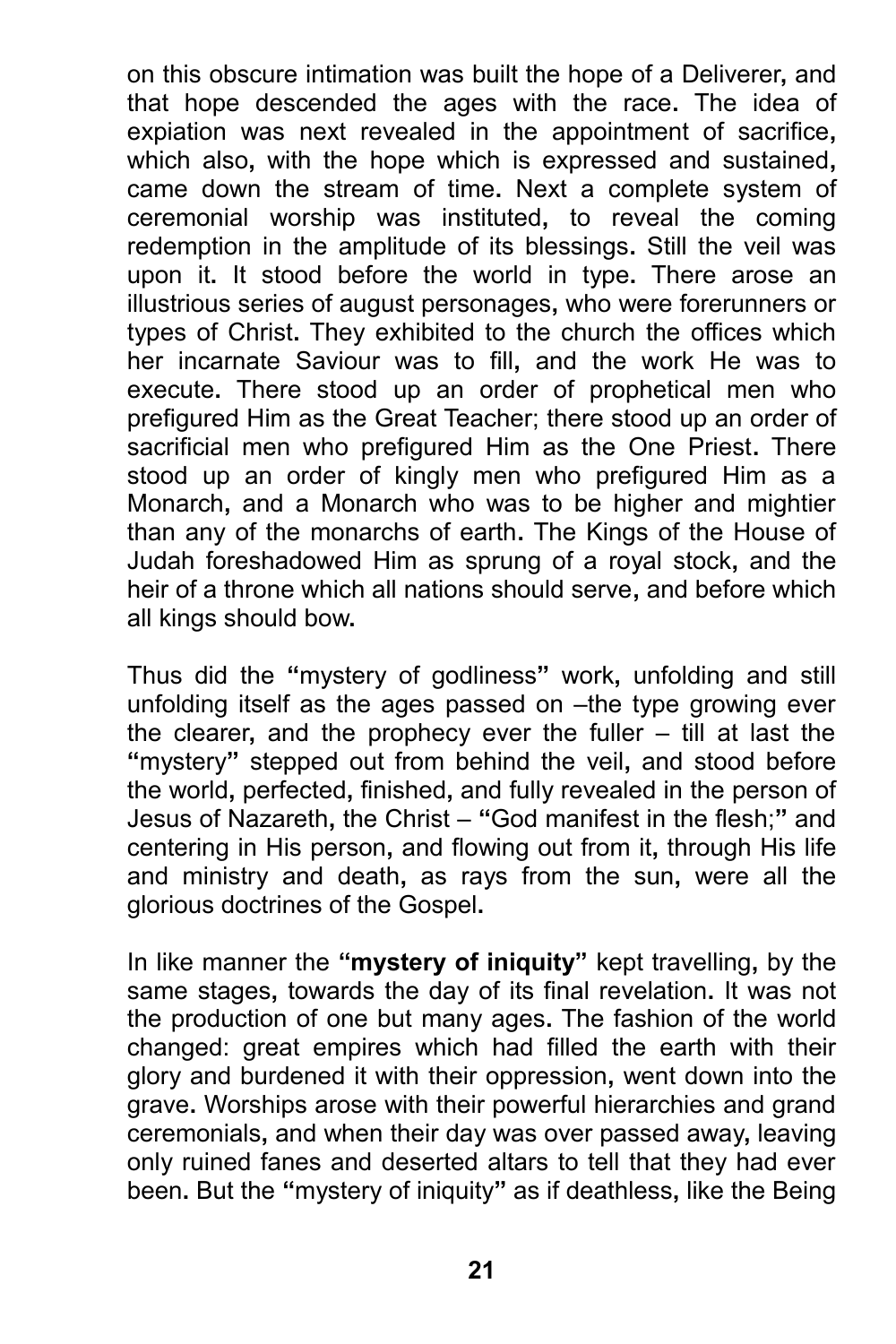which inspired it**,** refused to succumb to these shocks**.** It kept on its course**,** over broken thrones and desecrated altars**,** ever reaching forth to that high goal where it should show itself to the nations and be the wonder of all that dwell upon the earth**.**

Silently and stealthily this **"**mystery**"** pursued its course**.** For ages and for generations it too was a hidden mystery**.** Paul tells us that it was working in his day**.** This warrants us to say that Antichrist was then born**,** and was making trial of his infantile powers**.** The world did not hear his working**,** but Paul**,** by the spirit of prophecy did so**,** and sounded an alarm to the church**.** The Gnostics and other teachers of error that had gone forth into the world so early as Paul's day**,** were Antichrists**,** and those in especial who propagated the delusion that it was a phantom which the Jews seized**,** and crucified on Calvary**.** They seemed to admit the mission of Christ**,** yet they subverted the great end of His coming by denying His incarnation**,** and**,** by consequence**,** the whole work of redemption**.** But**,** though these teachers were anti-Christian**,** they were not the Antichrist**.** After them**,** Paul gave warning there should come one far mightier than they**, "**the latchet of whose shoes they were not worthy to loose**."** They were misgrown and misshapen Antichrists; their system of error was immature**,** and their power of attack contemptible**,** compared with that full-grown anti-Christianism which would stand up on after days**,** and say to the world**, "**I am Christ**,"** and under that colour make war upon the true Christ**.**

Nay**,** even before the apostle's day the **"mystery of iniquity"** has begun to work**.** From the beginning Satan had made the line of error to run parallel with the line of truth**.** He had been a close observer of God's plan from the first**,** and he made it the model on which to form his own**.** Never was the Divine plan advanced a stage without Satan making a corresponding advance in his plan**,** as like to the other as it was possible to make it**,** in all outward respects**,** but essentially antagonistic to it in principle and spirit**.** Satan has been a counterfeit from the beginning**.** Even in the times of Paganism he never showed himself as an avowed adversary**,** or waged open war**.** He nowhere established a system of Atheism**.** He permitted the great idea of a God to be received in the Pagan world; but he took care to intercept the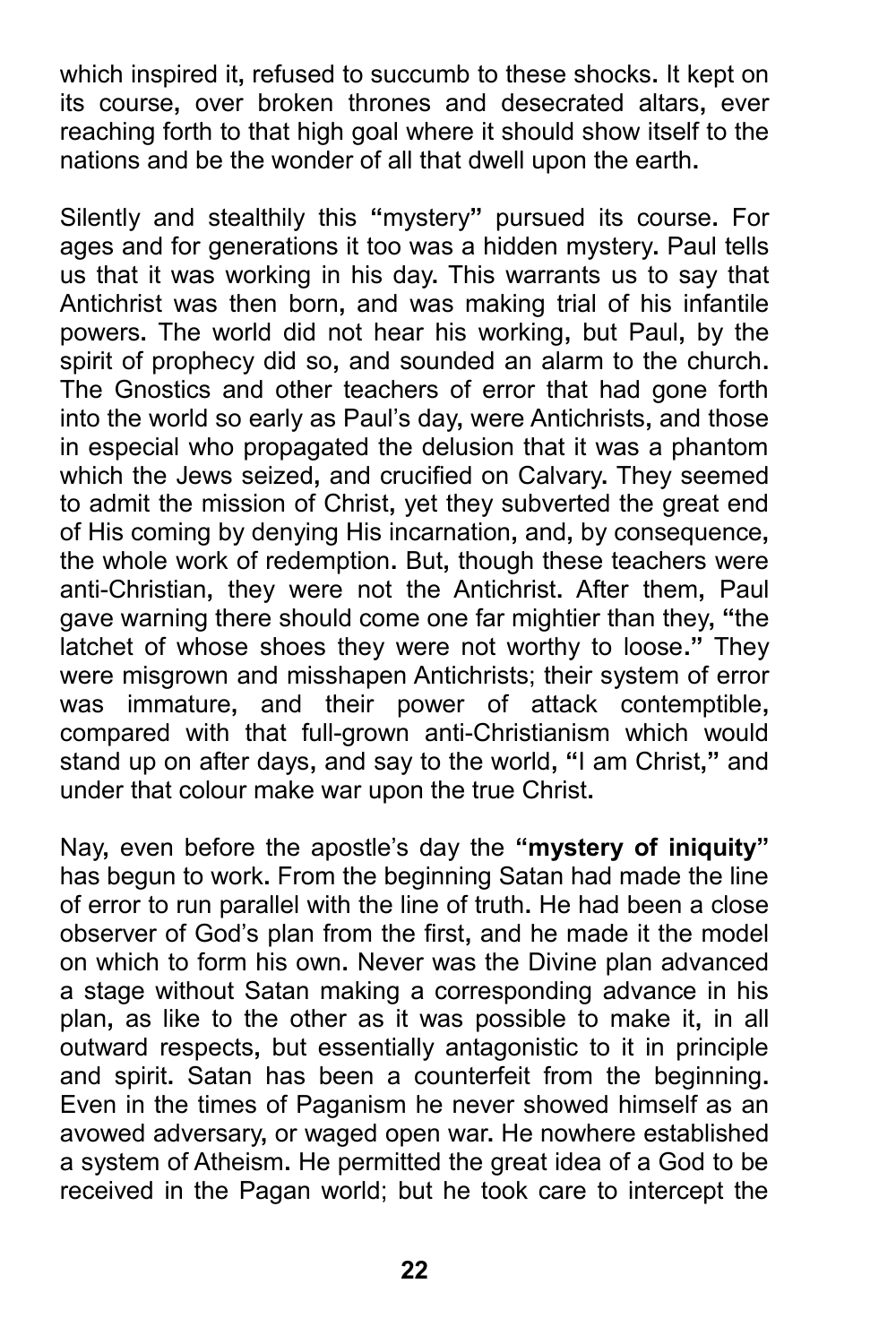influence of that great truth in the heart and life by seducing men to the worship of **"**gods many**,"** and these gods in man's own likeness**.** He set up altar against altar**,** priesthood against priesthood**,** and sacrifice against sacrifice; and he enlarged and beautified his ritual in the heathen world till it seemed no unworthy rival of the divinely instituted ceremonial on Mount Moriah**.**

Moreover**,** he sent forth pioneers to keep alive expectation in the pagan world of some Great One yet to come**.** He showed to the world a colossal picture of the Antichrist while yet he was at a distance**.** For what were the Caesars**,** king and priest of the Roman world**,** but types of that more terrible power**,** temporal and spiritual**,** that was to centre in the chair of the Popes**?** That colossal image he kept full in the world's view**,** till the **"**fulness of the time**"** for Antichrist's appearance had arrived**,** and then he withdrew the image**,** and brought forward the great reality**,** the **"**Man of Sin**"** now come to his full birth**,** though not as yet to his full stature**,** and he found for him a seat and throne on the Seven Hills**.**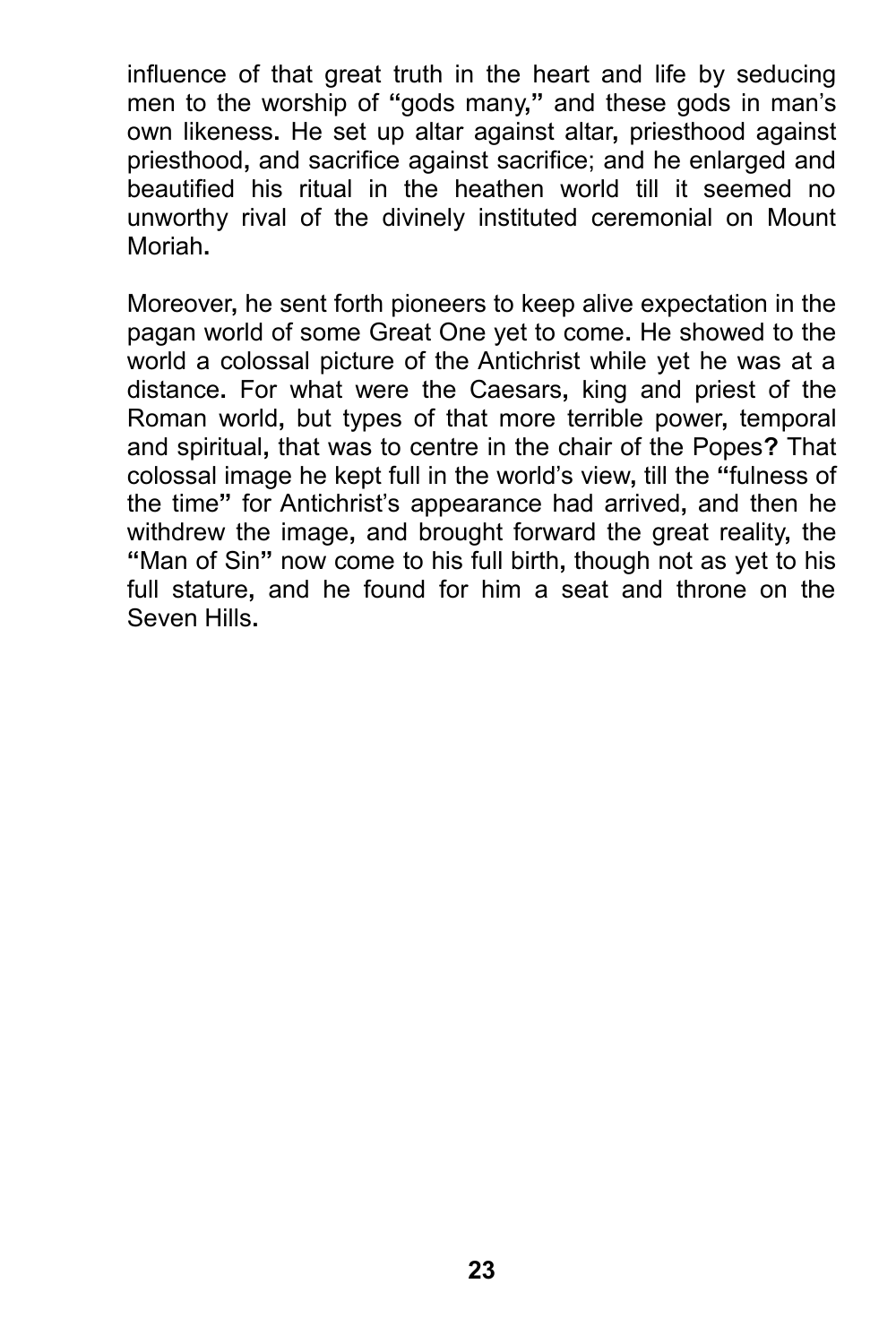## **Chapter 7 The Pastor becomes a Monarch Ten Centuries of climbing**

Beginning his career in the days of Paul**,** it was not till the thirteenth century that the **"Man of Sin"** reached his maturity**,** and stood before the world full grown**.** During all these ages**,** he kept stretching himself higher and higher**,** piling assumption upon assumption**,** and prerogative upon prerogative**,** till at last**,** he raised himself to a height from which he looked down not only upon all churches**,** but upon all kings and kingdoms**.** He claimed to be the world's one bishop and world's one monarch**.** In the first century he is seen as the humble pastor**,** whose only care is to feed his flock**,** and who looks for no crown save that which the chief shepherd may be pleased to give him at his appearing**.** In the thirteenth he is beheld as a mighty potentate**,** who stands with his foot planted on every throne and realm of Christendom**.** He writes himself a **"King of Kings,"** and he claims by divine right to administer *all the affairs of earth***.** If we except Christianity**,** there is no similar example in history of what was at first so small**,** becoming in the end so great**.** Three hundred Popes and more are seen**,** one after the other**,** steadily prosecuting this idea**,** without once relaxing in their efforts or turning aside from the pursuit**.** Each in succession takes up the plan at the point where his predecessor had left it**,** and carries it a stage nearer its consummation**.** For thirteen hundred years on end**,** we see the enterprise pushed forward with an undeviating constancy**,** and an unflinching courage**,** with a perseverance and a subtilty**,** -in short**,** a combination of powers never before seen working together for the realization of any other project**.** There is more than man here**.** The spirit who conceived this plan**,** who inspired the actors and kept them working century after century**,** on the same lines**,** till at last the goal was reached**,** was more than human**.** Paul tells us that its author was Satan**.**

A great apostacy was to precede the rise of the Antichrist**.** In truth**,** the **"Man of Sin"** was to grow out of that apostacy**.** Be not **"**troubled**"** or alarmed says the apostle writing to the Thessalonians**,** as if time were to be wound up**,** and Christ were to return (2 Thess**.** 2:2**,**3): - *"That day shall not come, except*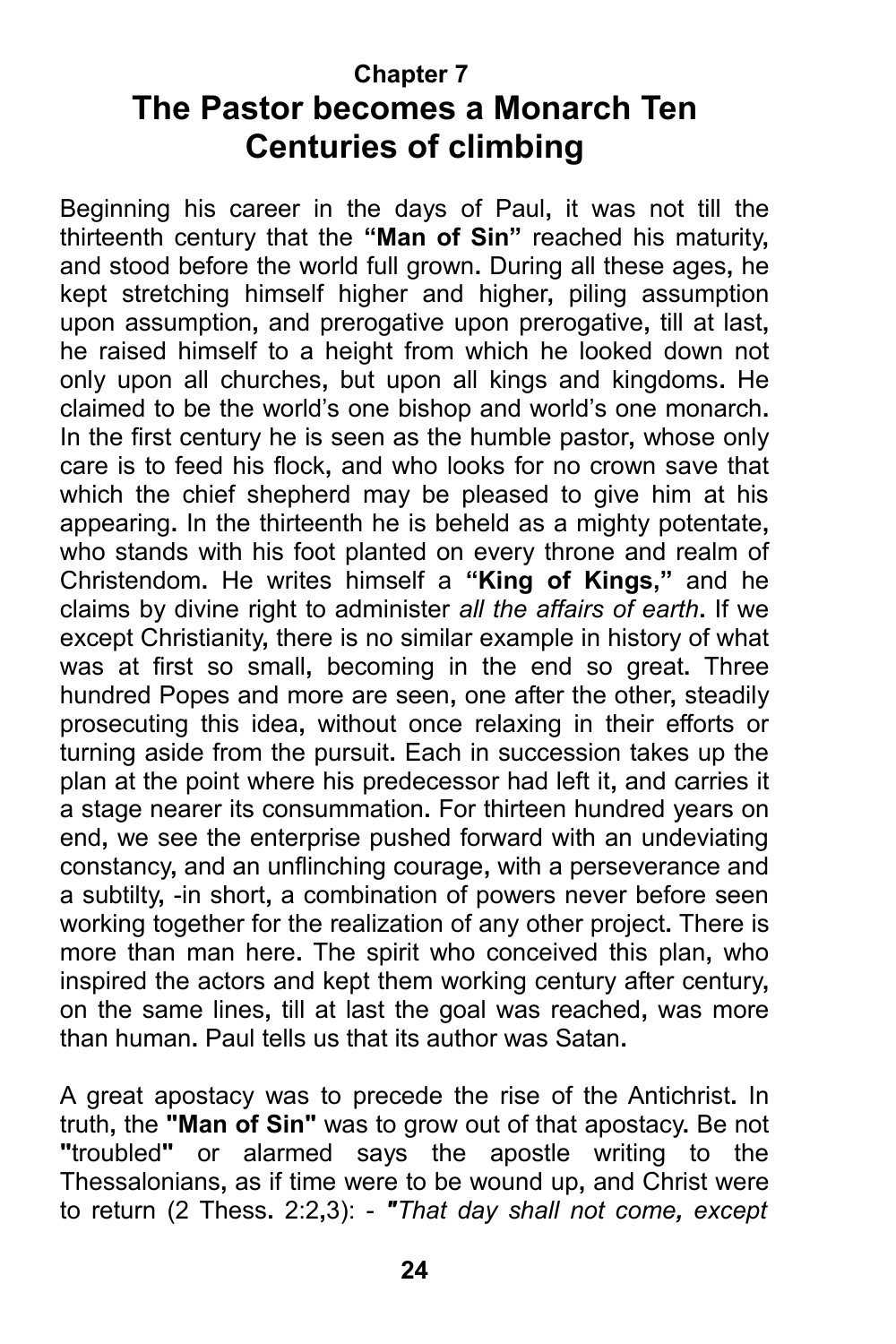*there come a falling away first, and that Man of Sin be revealed."* Not a falling away**,** but**,** the falling away**,** as it is in the original Greek - some great and notable apostacy: the Church must pass through a dark and terrible shadow before Christ shall return**.** The prophets had spoken not obscurely of that evil time**.** It was the burden of Daniel's prophecy; it was repeated in the symbolic picturings of John**.** Paul in his other writings had referred to it**,** portraying with brief but vivid touches the essential characteristics of the power which at that era was to cast his dark shadow on the world**.**

Hardly had the early persecutions ceased till that falling away set in**.** Jerome lifts the veil in the fourth century**,** and disclosed a truly melancholy picture**.** In vain we look for the humility**,** the simplicity**,** and the purity of the early Church**.** The gold refined in the furnace of ten persecutions is waxing dim**.** The vine which Paul planted at Rome is being transformed into the vine of Sodom**.** The pastors of the church are becoming inflamed with the love of riches**,** and are striving with one another for preeminence**.** Rome daily sees her bishop ride forth in a gilded chariot**,** drawn by prancing steeds**.** Her clergy show themselves attired in robes of silk**.** The members of their flock crowd alternately the church and the theatre**,** and rush with indecent haste from superstitious rites performed at the tombs of the martyrs to the games and sports of the circus**.** The **"**apostacy**"** has fairly set in**.** The corruption grows with the current of the centuries**.** It shapes itself into system**,** it builds error upon error**,** and buttresses itself all round with assumptions and falsehoods**.** The organization in which it enshrines itself necessarily and naturally finds for itself a chief or head**.** Now comes the Pope and his hierarchy**.** The **"Man of Sin"** has appeared**.**

He is seen to rise out of the earth of a paganised Christianity**.** Like the soil from which he is sprung**,** he is pagan in essence though Christian in appearance**.** Several notable events helped him to attain his full stature**.** We must indicate**,** a few -not all-of these**,** for it is impossible to write the history of thirteen centuries in one short chapter**.** The first event which contributed**,** and contributed essentially to the development of the Papacy was the removal of the Emperor from Rome**.** Had Caesar continued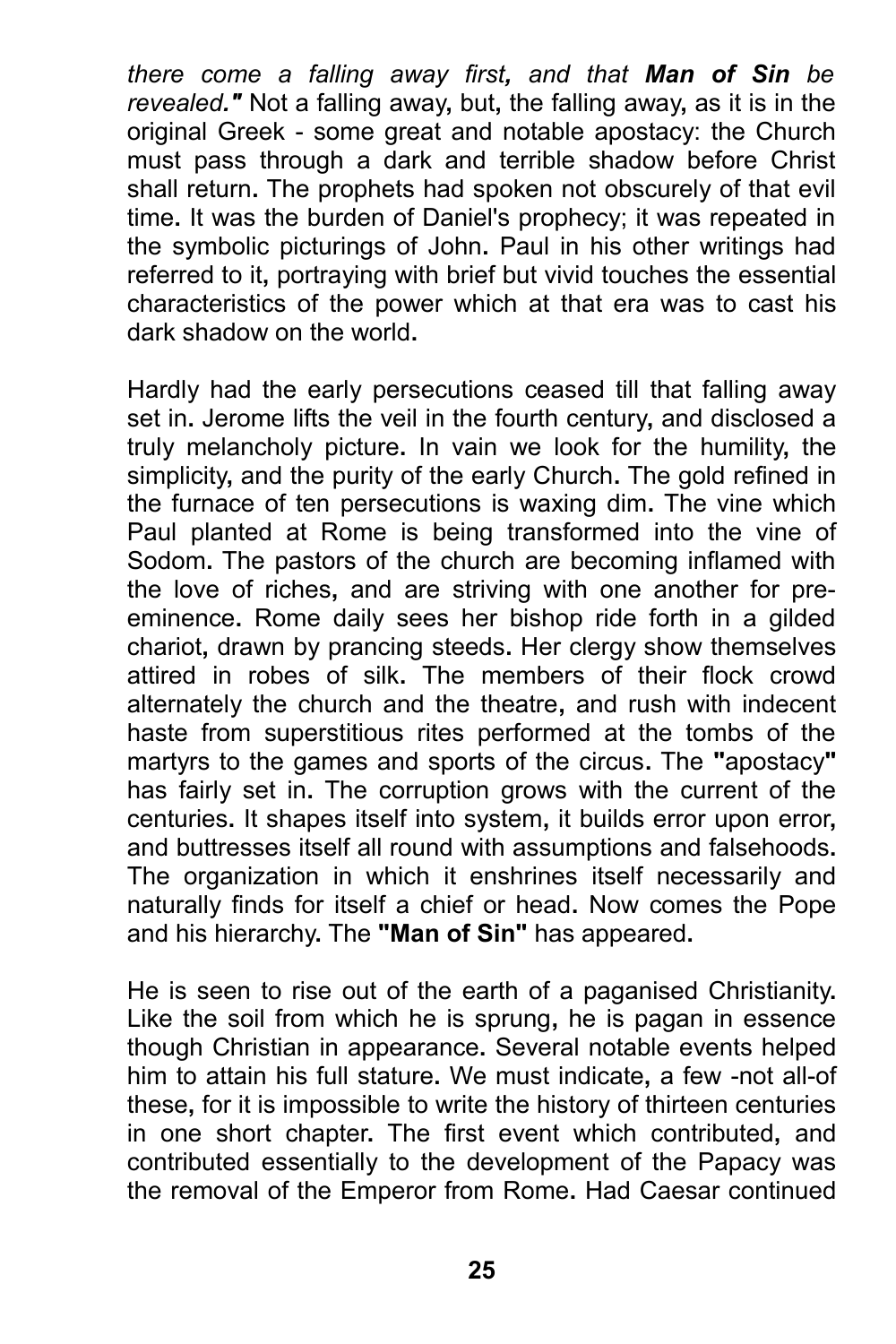to reside in his old capital**,** he would**,** as the phrase is**,** have **"**sat**"** upon the Pope**,** and this aspiring ecclesiastic could not have shot up into the powerful potentate which prophecy had foretold**.** But Constantine (A**.**D**.** 334) removed to the new Rome on the Bosphorus**,** leaving the old capital of the world to the Bishop of Rome**,** who was henceforth the first and most influential personage in that city**.** It was then**,** probably**,** that the idea of founding an ecclesiastical monarchy suggested itself to him**.** He had fallen heir**,** by what must have seemed a lucky accident**,** to the old capital of the world; he was**,** moreover**,** possessor of the chair of Peter**,** or believed himself to be so**,** and out of these two - the old town of the Caesars and the old chair of the apostle**,** it might even be possible - so**,** doubtless**,** he reasoned**,** to fabricate an empire that would one day rival and even overtop that of the emperors**.** These**,** it might have been thought beforehand**,** were but slender materials to bear the weight of so great an enterprise; yet with their help**,** and aided**,** doubtless**,** by deeper that mere human counsel**,** he projected a sovereignty which has not had its like on earth**,** which survived the fall of the Roman Empire**,** which lived through all the convulsions and overturnings of the Middle Ages**,** and which has come down to our day**,** and has the art**,** when men believe it to be about to expire**,** of rallying its powers**,** and coming back upon the world**.**

About this time**,** moreover**,** the equality which had reigned among the pastors of the church in the primitive age was broken**.** The bishops claimed superiority above the presbyters**.** Nor was there equality even among the bishops themselves**.** They took precedence**,** not according to their learning**,** or their talents**,** or their piety**,** but according to the rank of the city in which their see was placed**.** Finally**,** a new and loftier order arose overtopping the episcopate**.** Christendom was partitioned into five great patriarchates - Rome**,** Constantinople**,** Antioch**,** Alexandria**,** and Jerusalem**.** These were the five great cities of the empire**,** and their bishops were constituted the five great princes of the church**.**

Now came the momentous question**,** for a while so keenly agitated**,** Which of the five shall be the first**?** Constantinople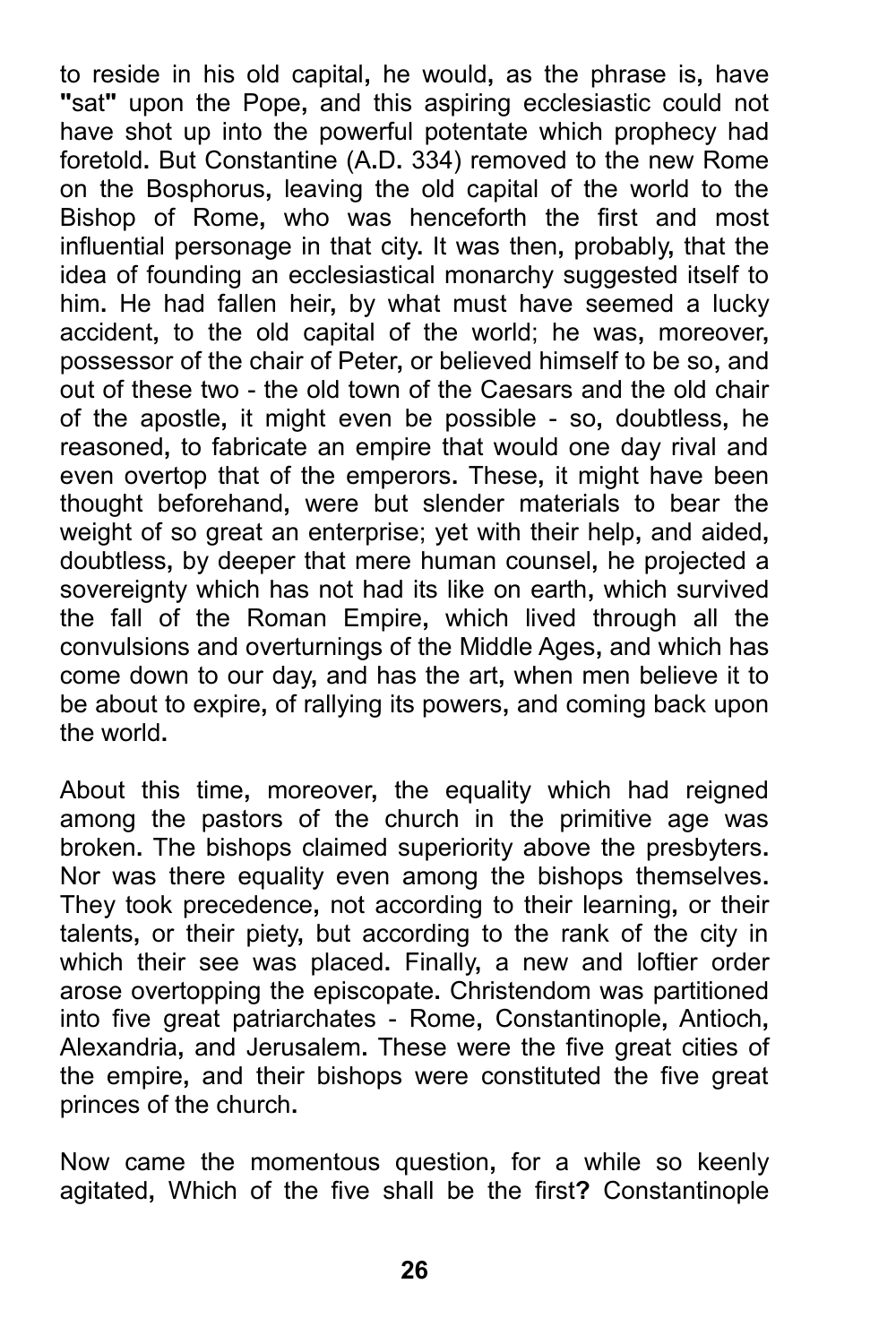claimed this honour for her patriarch**,** on the ground that it was the residence of the Emperor**.** Antioch**,** Alexandria and Jerusalem each put in its claim**,** but to no effect**.** Constantinople found**,** however**,** a powerful rival in the old city on the banks of the Tiber**.** Rome had been the head of the world**,** the throne of the Caesars; around it was still the halo of a thousand victories**,** and that gave it a mysterious influence over the imaginations of men**,** who began to see in its bishop the first ecclesiastic of the Christian world**.** The popular suffrage had pronounced in favour of the Roman bishop before his rank had received imperial ratification**.** He was installed as the first of the five patriarchs in A**.**D**.** 606**.** The Emperor Phocas**,** displeased with the bishop of Constantinople**,** who had condemned the murder of Maurice**,** by which Phocas opened his way to the imperial dignity**,** made Boniface III**.** universal bishop**.** The imperial edict**,** however**,** gave to the Roman bishop only the precedence among the five patriarchs; it gave him no power or jurisdiction over them**.**

Mere rank the bishops of Rome held to be but an empty honour**.** What they coveted was substantial power**.** Their policy was now shaped with the view of reducing the whole clergy of the church into obedience to the Roman chair**,** and exalting the popes to supreme and absolute sovereignity**.** Centuries passed away**,** in the course of which**,** by the help of many an artifice**,** and under cover of many a pretext**,** the Roman bishops slowly extended their power over the West**.** The darkness which accompanied the descent of the Gothic nations favoured their project in a high degree**. "**Bad wares**,**' says Puffendorf**,** in his Introduction to the History of Europe**, "**are best vended in the dark**,** or at least in a dim light**."**

Some of the **"**wares**"** vended in these **"**dark**"** times were sufficiently remarkable**.** Out of many we give but two examples**.** The Emperor Constantine**,** by his last will and testament**,** was made to bequeath to Silvester**,** Bishop of Rome**,** the whole Western Empire**,** including palace**,** regalia**,** and all the belongings of the master of the world**.** A goodly dowry**,** verily**,** for the poor fisherman**.** Then came another **"**windfall**"** to the papacy**,** in the shape of the decretals of Isidore**.** This last showed the church**,** to her equal surprise and delight**,** that her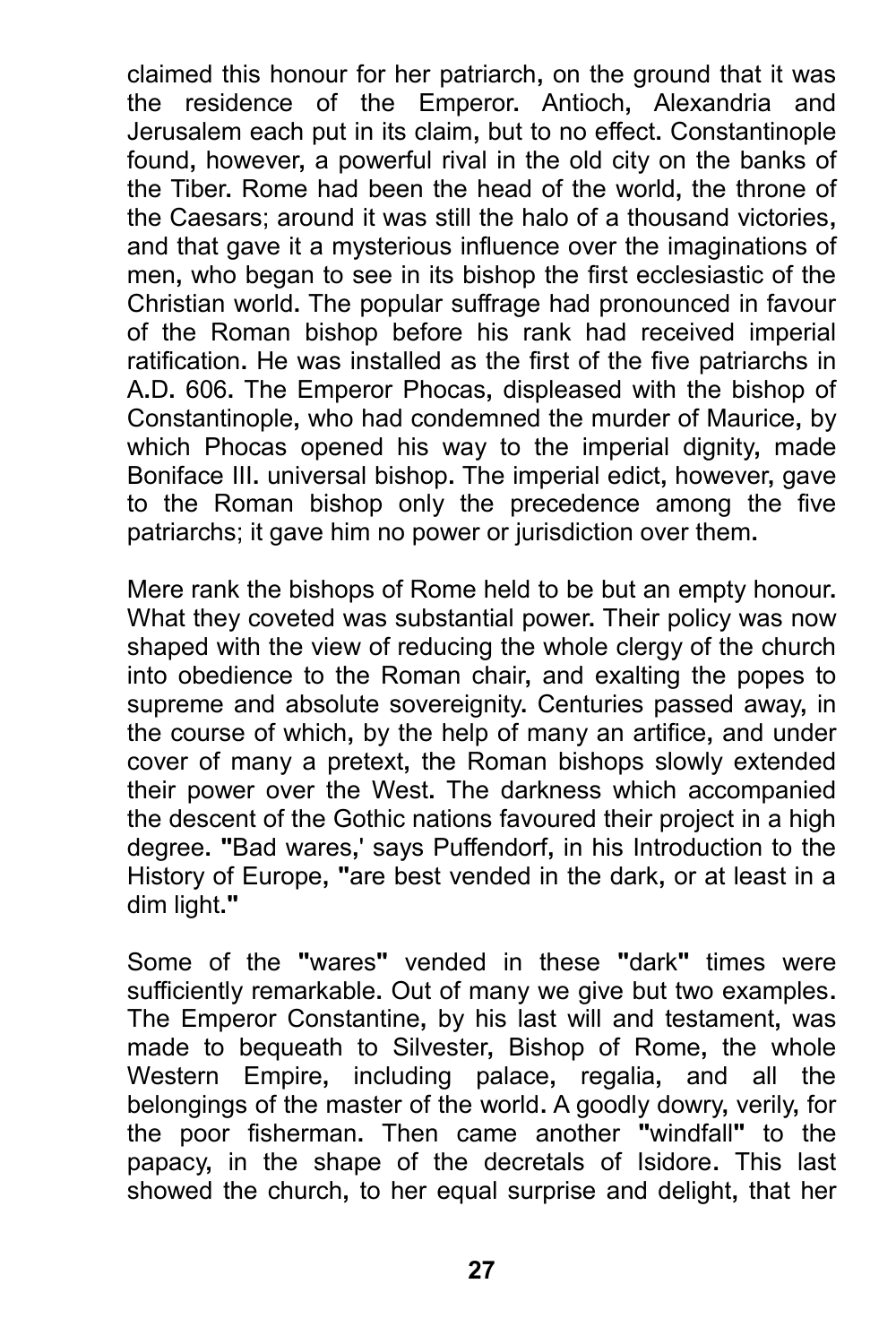Popes from Peter downwards had held the same state**,** lived in the same magnificence**,** and promulgated their pontifical will in briefs**,** edicts**,** and bulls in the same authoritative and lordly style**,** as the grand Popes of the Middle Ages**.** Both documents**,** it is unnecessary to say**,** were sheer forgeries**.** They are acknowledged by Romanists to be so**.** They could not have stood a moment's scrutiny in an enlightened age**.** But they were accepted as genuine in the darkness of the times that gave them birth**,** and vast conclusions were founded upon them**.** The fabrications of Isidore were made the substructions of canon law**,** and that stupendous fabric of legislation is still maintained to be of divine authority**,** despite that it is now acknowledged to be founded on a forgery**.**

The northern nations arrived in southern Europe in the fifth and succeeding centuries ignorant of Christianity**.** This was another cause that favored the advancement of the **"Man of Sin."** These nations**,** on their arrival in Italy**,** beheld a great spiritual potentate seated in the chair of Caesar**.** He told them that he was the successor of Peter the Apostle**,** whom Christ had constituted his Vicar on earth**,** with power to transmit all his prerogatives**,** spiritual and temporal**,** to his successors in his office**.** This was the only Gospel the Pope ever preached to the barbarian tribes**.** They had no means of testing the legitimacy of these mighty claims**.** In the Pope himself they recognised no very distant resemblance to their own arch-druid; the rites of the Roman temples were not unlike the worship they had practiced in their pagan homes; they had easy access to the baptismal fount**,** their pagan beliefs and manners forming no impediment; nation after nation entered the Roman pale**,** the Franks leading the way**,** and earning for themselves the title of the **"**eldest son of the Church**."** The Gothic nations had found in the Pope**,** before whose chair they now bowed down**,** a common spiritual Father**.** Thus was accomplished another notable stage in the development of the Papacy**.**

His dignity enhanced by this vast accession of new subjects**,** the Pope set himself to strengthen his power within the Church by completing the subjection and vassalage of the clergy**.** He let slip no opportunity that offered to compass this end**.** Since the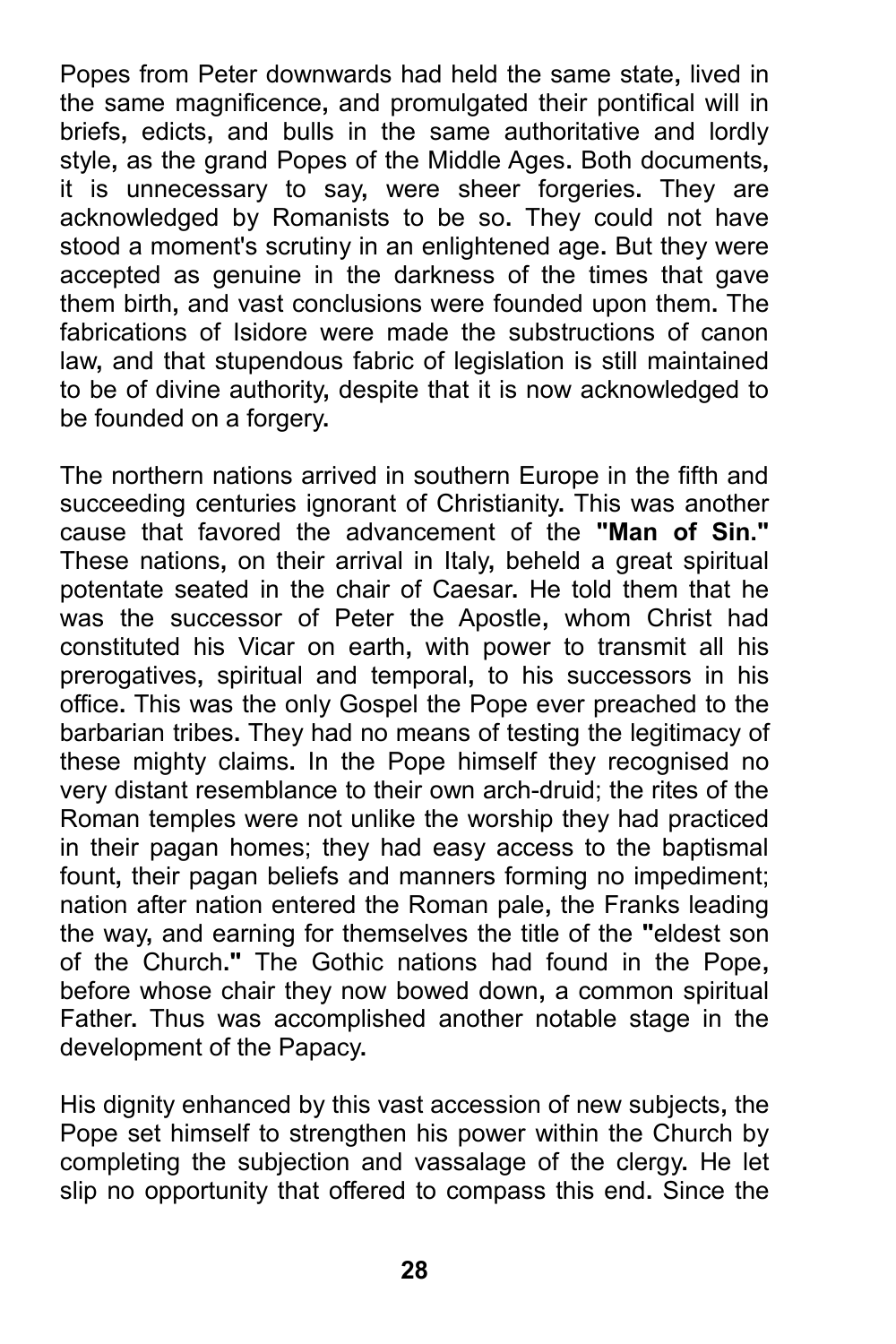fifth century the bishops who lived on this side the Alps used to go to Rome to visit the sepulchres of the Apostles Peter and Paul**.** This journey was a voluntary one**,** being undertaken to gratify the devout or superstitious feelings of the pious excursionist**.** In no long time it was made obligatory**,** and those who failed to present themselves at the apostolic threshold were subjected to rebuke**,** as lukewarm in their devotion to the Holy Chair**.** It was next interpreted in the sense that the itinerant bishops had sought confirmation at Rome**,** and that all bishops ought to go thither for that end**.** Thus there came another accession of prerogative and dignity to the papal chair**.**

Further**,** it was a usual practice of churches and bishops to ask the advice of the Roman Church in matters of consequence and difficulty**,** or crave the right interpretation of particular cannons**.** When they at Rome perceived that their advice was taken as a decision**,** they began to send their decrees before they were demanded**,** on pretence that Rome being the first See of the Christian world**,** her bishop ought to take care that the canons and ecclesiastical laws were duly kept**.** Hence another encroachment upon the liberties of churches and pastors**,** and another accession to papal dignity and jurisdiction**.** And further**,** when differences or quarrels arose betwixt bishop and bishop**,** or betwixt church and church**,** nothing was more natural that for the parties at variance to solicit the mediation of the Bishop of Rome**.** The Pope willingly undertook the task of composing their contentions**,** but the price he exacted was a still further surrender of the liberties of the Church**.** He thence took occasion to assume the office of a judge**,** and to represent his chair as a tribunal to which he had a right to summon parties**.** At times he came in betwixt the Metropolitan and his diocesan**,** and on one pretext or other**,** deposed the latter**,** to the wakening of the jurisdiction of the former**,** Moreover**,** it sometimes happened that parties who had been condemned before provincial tribunals were encouraged to appeal to Rome**,** where the cause was reheard and the provincial sentence**,** it might be**,** revoked**.** By these stealthy and persistent steps**,** the Pope contrived to keep on the ascending grade**.**

There followed other most ingenious devices**,** all for the same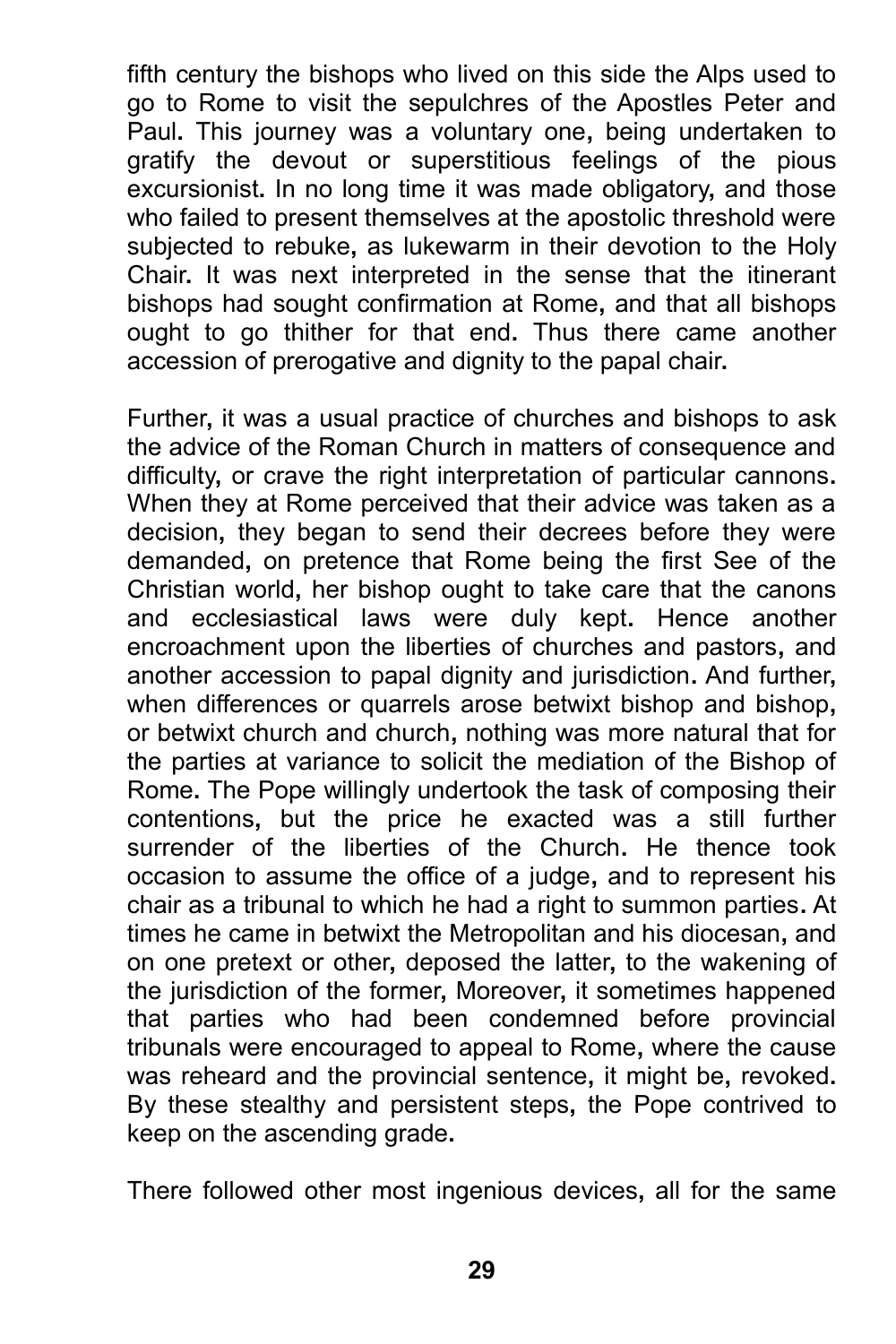end**.** Among these was the pall of consecration**.** The pall was sent to all bishops from the Pope**,** at first as a gift**.** It was next represented as indispensable**,** and that without it no bishops could discharge the functions of his office**.** Thus a new hold was obtained over the clergy**,** and a new method invented of replenishing the papal coffers; for a high price was put on this mystic article of dress**,** which was woven of the wool of the lambs of St Agnes**.**

To the same end were annats imposed**.** This was the sum paid by bishops when they changed from one see to another**,** a practice allowed by the Pope for the gain it brought him**.** The multiplication of monks and friars tended to the same end**.** The Pope summoned into existence the corps of the regular clergy to play them off against the army of the seculars**.** He acted on the maxim**, "**divide**,** and conquer**."** The monks were a check upon the bishops; they watched their proceedings and carried their report to Rome**.** They had acquired a vast reputation for holiness**,** and the direction of consciences through the confessional was mainly in their hands**.** They had discovered the secret of amassing riches by the arts of mendicancy**.** They swarmed over Europe**,** and were thoroughly devoted to the interests of the papal see; and if any bishop set himself in opposition to the Pope**,** they raised such a clamour against him as speedily convinced him that the had no alternative but submission**.**

Especially did the English monk Winfrid**,** who changed his name to Boniface**,** enlarge the papal dominion**.** This man is commonly but erroneously credited with the first Christianization of Germany**.** Invested with the authority of the pope's legate**,** he traversed the countries on the east of the Rhine**,** rooting out the schools and churches of the Evangelical faith which had been numerously planted in that region of Europe by the Culdee missionaries of the Irish and Scottish nations**,** substituting in their room Roman monasteries and cathedrals**.** This was the work of Boniface; a work well pleasing to Rome**,** inasmuch as it greatly widened the bounds of the pontificial sway**.**

Among the events of these disastrous ages**,** contributing to the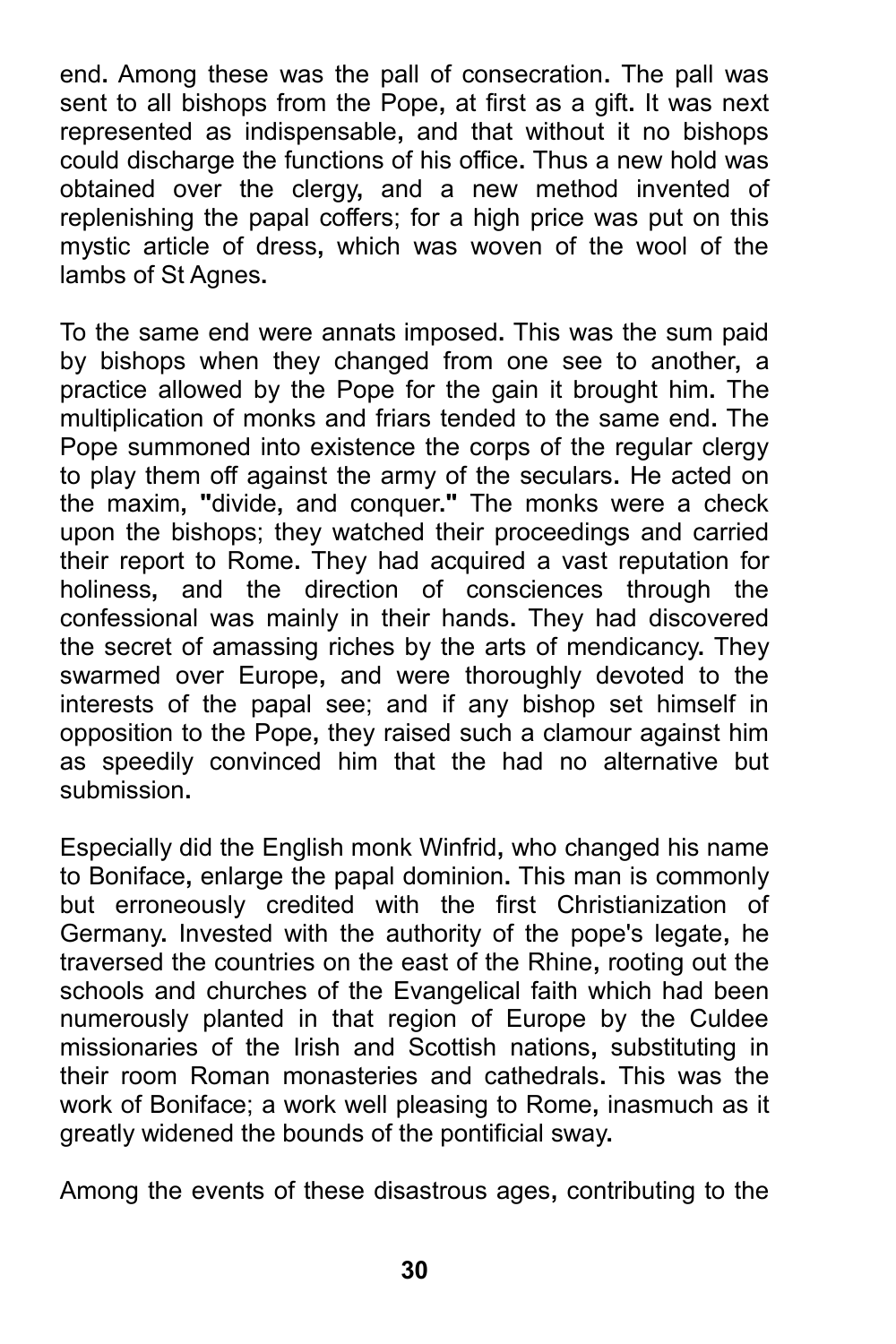growth of the papal power**,** not the least influential were the Crusades**.** They evoked a mighty outburst of enthusiasm around the papal chair**.** They place powerful kings**,** vast treasures**,** and countless soldiers at the service of the pope**.** He took into his own management the estates of those who went to fight for the recovery of the Holy Land; exempting their owners from the jurisdiction of the civil power in both civil and criminal causes**.** When the fury of the Crusades had spent itself**,** it was found that the spirit of princes was broken**,** their resources dried up**,** their realms impoverished by the loss of their subjects**,** and the only institution that had profited by the frenzy was the Papacy**,** which now**,** every other interest abased**,** rose aloft in greater grandeur than ever**.** Nor was this the end of the matter**.** The fanatical fury which had found its first fearful discharge on the plains of Syria**,** was diverted back to the land whence it had come**,** and there it vented without exhausting itself in those bloody persecutions and wars against heretics**,** which rage for centuries in Christendom**.**

**Annats:** The first year's profits of a spiritual preferment**,** anciently paid by the clergy to the pope; first fruits**.** In England**,** they now form a fund for the augmentation of poor livings

**John Knox (Scotch Presbyterian)** Knox wrote to abolish "that tyranny which the pope himself has for so many ages exercised over the church" and that the pope should be recognized as "the very antichrist, and son of perdition, of whom Paul speaks." Taken from The Zurich Letters, pg. 199 by John Knox.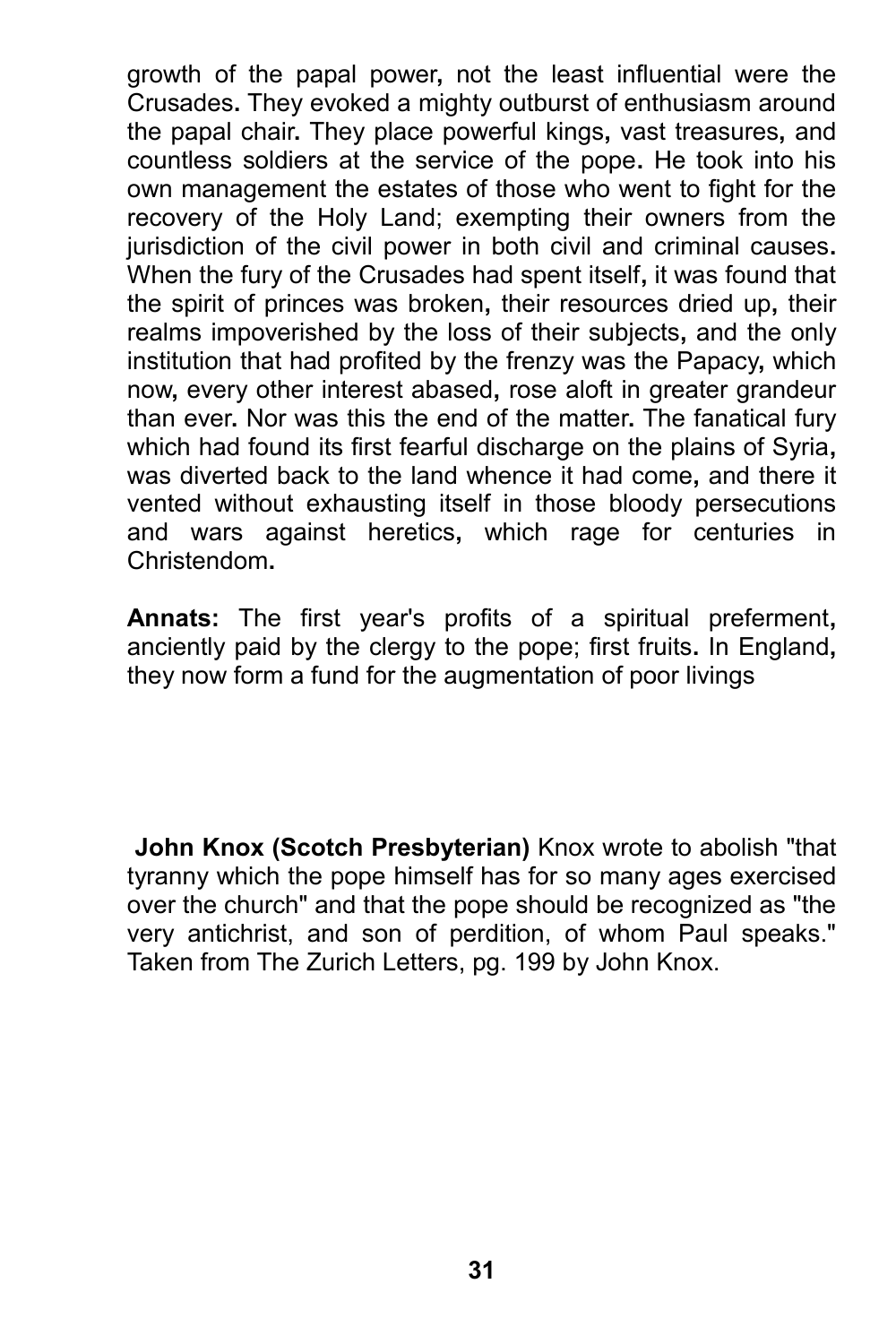#### **Chapter 8**

# **The King with the Three Crowns –The Vicar**

The Crusades have carried us into the thirteenth century**.** We must turn back to the eighth and ninth centuries**,** and note certain political changes that occurred in those ages**,** which contributed material aid to the Papacy in fulfilling its destiny**.**

It was the deep aim of the Pope to plant his seat in a place where he should owe no subjection to any civil power**.** He desired to have a country of his own**,** such as might be sufficient to maintain his grandeur**,** and whence he should reign as a temporal king as well as a spiritual sovereign**.** For a business like this**,** much time and labour were needed**.** The project was manifestly unattainable so long as an emperor reigned in the West**,** or the Gothic monarchy subsisted in Italy**.** But strange to say**,** events conspired to make empty and void a place where the Pope might set up his combined spiritual and temporal sovereignty**,** so long his cherished but unavowed aim**.** The first step was the overthrow of the Gothic power in Italy by Justinian**.** Italy and Rome now became a province of the Eastern Empire**.** The jurisdiction of the absent emperor was henceforward shadowy and weak; but even that slight restraint was impatiently borne**,** and Pope Gregory II**.** began to plot how to be rid of it altogether**.** The conflict betwixt the Eastern and Western Churches on the subject of image-worship was then raging**.** The Romans zealously maintained the cause of images**.** The emperor**,** with the Eastern Church**,** were ranged in opposition**.** Pope Gregory instigated the Romans to refuse the tribute to the emperor**.** The revolt was successful; the imperial representative at Ravenna was slain**,** and the last vestiges of the emperor's jurisdiction over Rome and Italy were annihilated**.** (It is worthy of note**,** by the way**,** that the Romans by their revolt against their lawful emperor put their necks under a yoke that continued to gall them for twelve centuries**.** They did not succeed in breaking it till 1870**.**)

The Pope was now in sight of independent temporal sovereignty**,** but he had not yet fully achieved it**.** Tidings out of the north troubled him**.** The Longobards had crossed the Alps**,**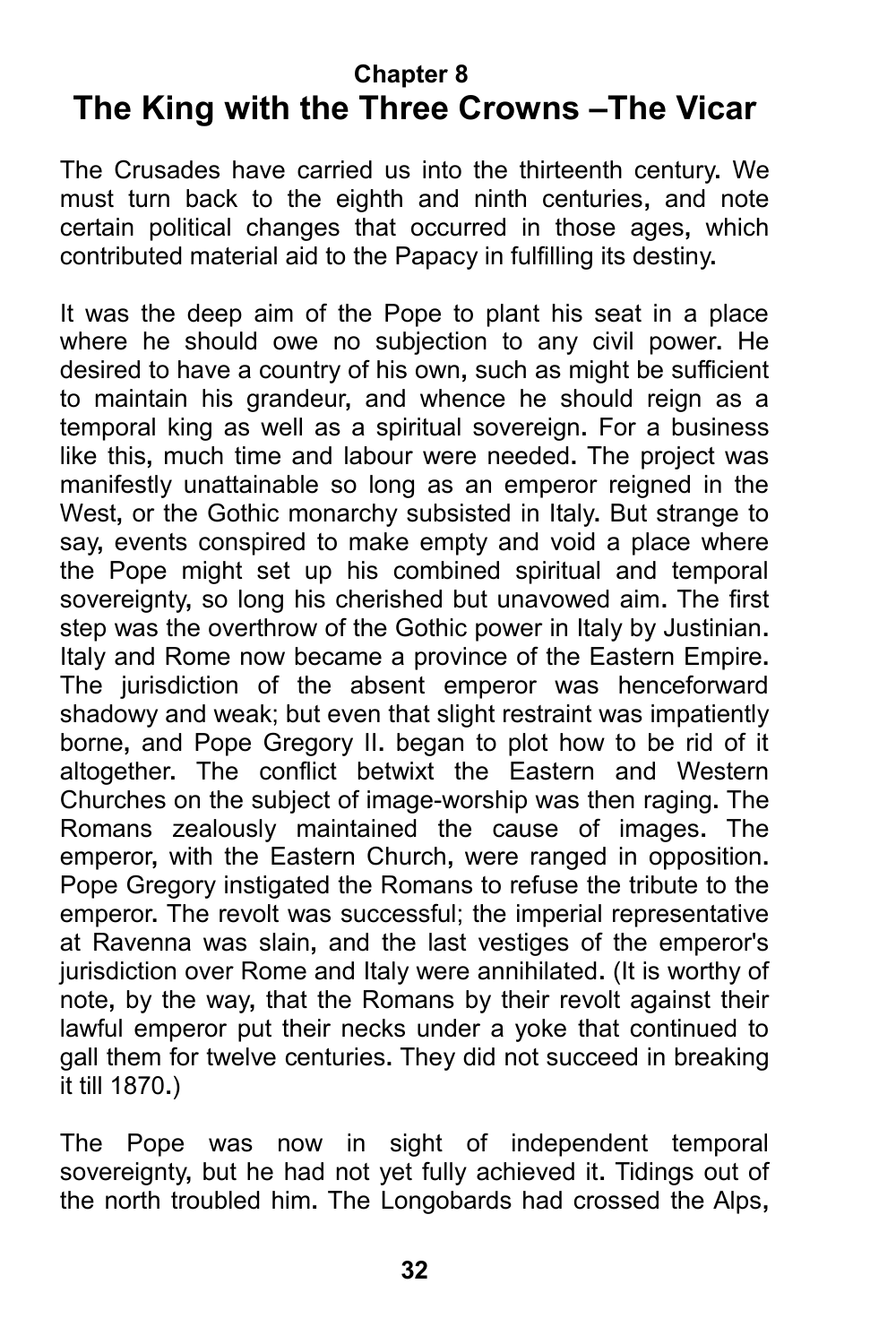and were already at Ravenna**.** There was no power in the spiritual artillery to arrest the victorious advance of these hardy warriors**.** In his extremity**,** Pope Zachary turned his eyes to Pepin**,** who**,** from Grand Marshal had become King of France**.** The Pope did not supplicate in vain**.** Pepin first**,** and his son Charlemagne next (774)**.** Conquered the Longobards**,** and endowed the papal chair with all the cities and lands in Italy which had been subject to the jurisdiction of the Greek rulers**.** The Pope was now a crowned monarch**.**

This was the third intervention by arms in the Pope's behalf**,** and the third Gothic power which had fallen before him**.** First**,** the Vandals established themselves in the diocese proper of the Pope**,** occupying his pre-destined domain**,** and hindering his predestined development**.** The arms of Justinian under his general Belisarius**,** swept them off**.** Second**,** the Ostrogoths planted themselves in Italy**,** and their near neighborhood overawed the Pope**,** and prevented his expansion**.** They**,** too**,** were rooted out by the arms of Justinian**.** Last came**,** as we have said**,** the Longobards**,** pressing onwards to the gates of Rome**.** The sword of France drove them back**.** Thus**,** a field was kept clear on which the Pope might develop both his spiritual and temporal sovereignty; and thus was fulfilled what Daniel (Daniel 7–8) had foretold**,** that of the ten horns**,** or dynasties of the modern Europe**,** three should be **"**plucked up**"** before the little horn**,** or papacy**.** Their kingdoms and crowns were given to the Pope**,** and it is probable that it was in memory of these events that it became customary for the Pope**,** in the following centuries**,** to array himself in a tiara**.** The pastor of the Tiber had become a monarch with a triple crown**.**

Was the Pope now content**?** He sat amid the princes and kings of earth as their equal**.** But to be simply their equal he held to be an affront to his superhuman office as God's vicegerent**.** He aspired to plant his throne among the stars**,** and thence look down upon all the dignities and princedoms of earth**.** And to this dazzling height he at last climbed up**.**

There arose in the eleventh century a Pope of vast capacity**,** of inflexible resolution**,** and towering pride**,** Gregory VII**.**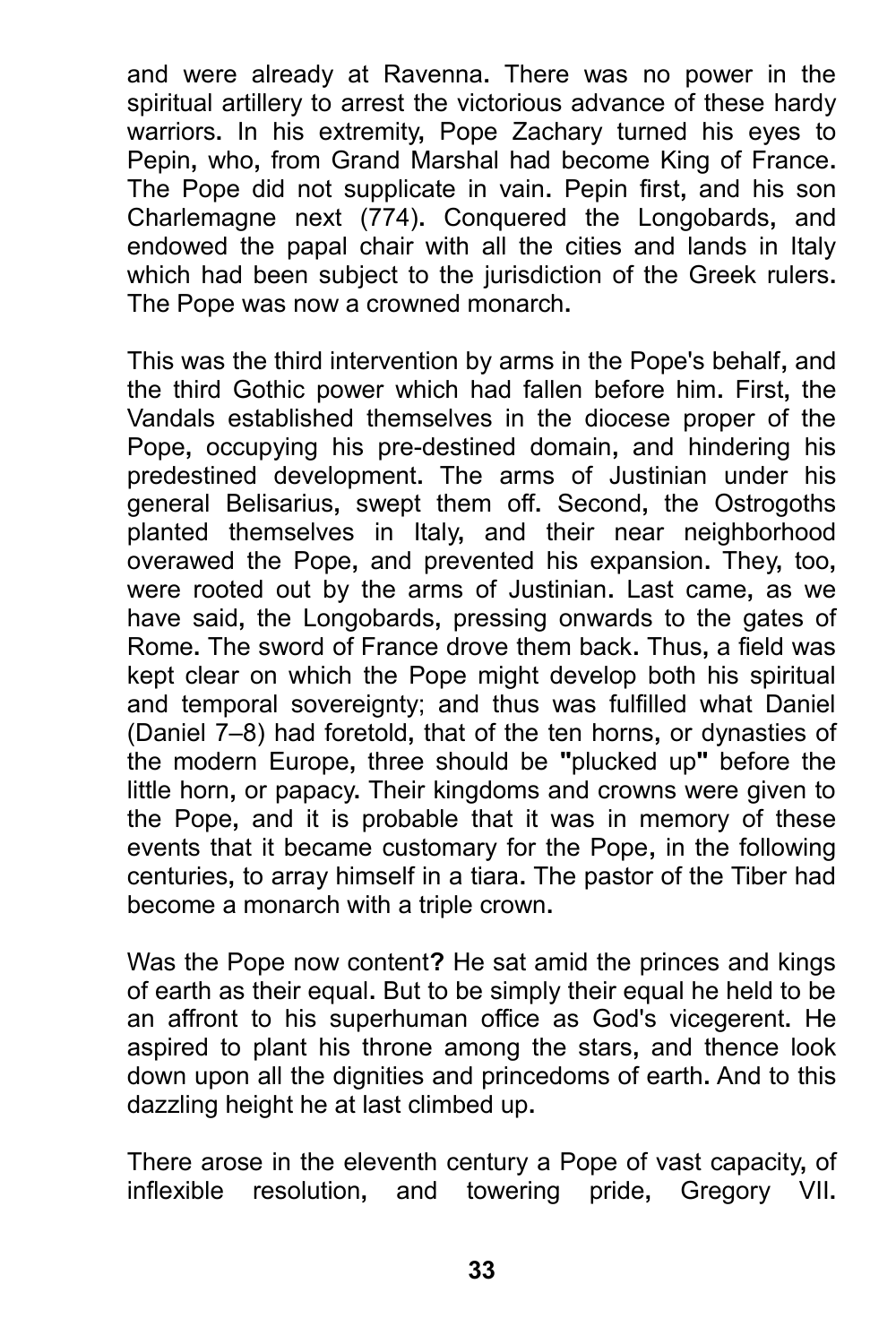-Hildebrand**.** He put before the world**,** with a precision**,** a boldness**,** and an argumentative force**,** never till then brought to its support**,** the claim to be the Vicar of Christ**.** This was the foundation-stone on which he rested his scheme of pontificial jurisdiction and grandeur**.** As Christ's Vicar**,** he claimed to surpass all earthly monarchs in glory and power**,** as far as the sun surpasses the moon in brightness**.** He claimed**,** in short**,** to be God upon the earth**.** There followed a series of popes who struggled through two dreadful centuries of war and bloodshed to convert Gregory's theory into fact**.** The struggle was successful in the end: the mitre triumphed over the empire**.** The scheme of Gregory VII**.** In all its amplitude of jurisdiction and magnificence - and**,** we may add**,** in all its amplitude of despotism and blasphemy - was exhibited to the world in the person and reign of Innocent III**. ,** in the thirteenth century**.** The history of the world does not show another achievement of equal magnitude**.** The glory of the Pharaohs; the state and power of the Kings of Babylon; the victories and magnificence of the Caesars**,** all pale before this great conquest of the Popes**.** Now had come the noon of the Papacy; but**,** as we have remarked elsewhere**,** the noon of the Popedom was the midnight of the world**.**

The career both of Christ and of Antichrist was to end on a throne; though each was to reach his destined elevation by a very different road**.** Not till we find them on their respective thrones shall we see the parallelism perfected and completed**.** This we must reserve for a subsequent chapter**.** Meanwhile we pursue the parallelism through its successive preparatory stages**,** till it reaches this great climax**.**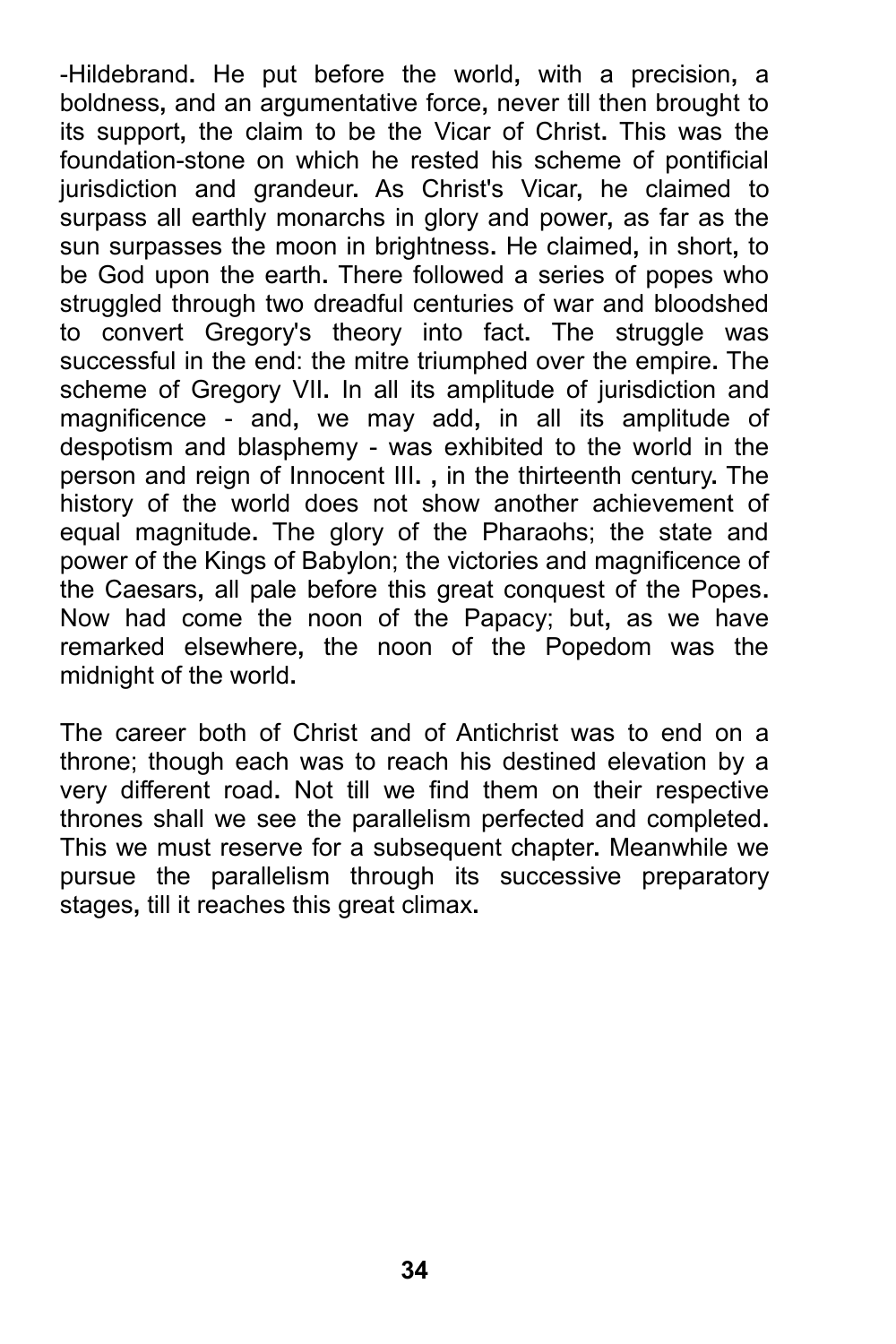#### <span id="page-34-0"></span>**Chapter 9**

## **The All-Power of Christ and of Antichrist**

We advance to another point in the parallelism betwixt Christ and Antichrist**.** We find it in the pretended miracles by which the Papacy has sought to persuade the world that it was not the adversary but the friend of Christ**.** This pretence of miracles was to form a far too prominent feature in the coming Antichrist to be left out in Paul's great portraiture of him**. "**Whose coming is after the manner of Satan**,"** says the apostle**,** speaking by the Spirit (2 Thess**.** 2: 9)**, "**with all power and signs and lying wonders**."** The essential characteristic of Antichristianism**,** we have said**,** is its assumption of a character the very opposite of its true character**.** It was to be a secret undermining of Christianity under the show of being itself Christianity; a deadly war waged against Christ**,** under the bold assertion that itself is Christ**.** This necessitated**,** on the part of the Papacy**,** a profound study of the mission and character and life of Christ**,** in order to make its imitation as close and perfect as possible**,** and so draw the world away from him**,** and after itself**.** It must not be a vague and shadowy resemblance**,** traceable in only a few points**.** If the world is to be deceived**,** the counterfeit must be skillfully executed - the work of a great master - and it must be consistently sustained throughout**.** Ancient paganism was no lame or despicable counterfeit of the divinely-appointed worship at Jerusalem**.** Ancient paganism**,** however**,** was but a first attempt; and it was far from having exhausted the ingenuity and resource of its author**.** His subtilty and craft were to be set aworking a second time**,** and the result was to be a perfect and finished counterfeit - a masterpiece**.**

**"**Whose coming is after the working of Satan**."** The two comings here contrasted -we say contrasted**,** for the parallelism is only on the surface**,** beneath**,** all is contrast**,** and contrariety -are the coming of God in the mission of His Son**,** and the coming of Satan in the mission of Antichrist**.** God is the author of truth**,** and the manner of His coming is by the propagation of great truths which dispel the darkness around the soul of man**,** and chase the night of error from the world**.** Satan is the author of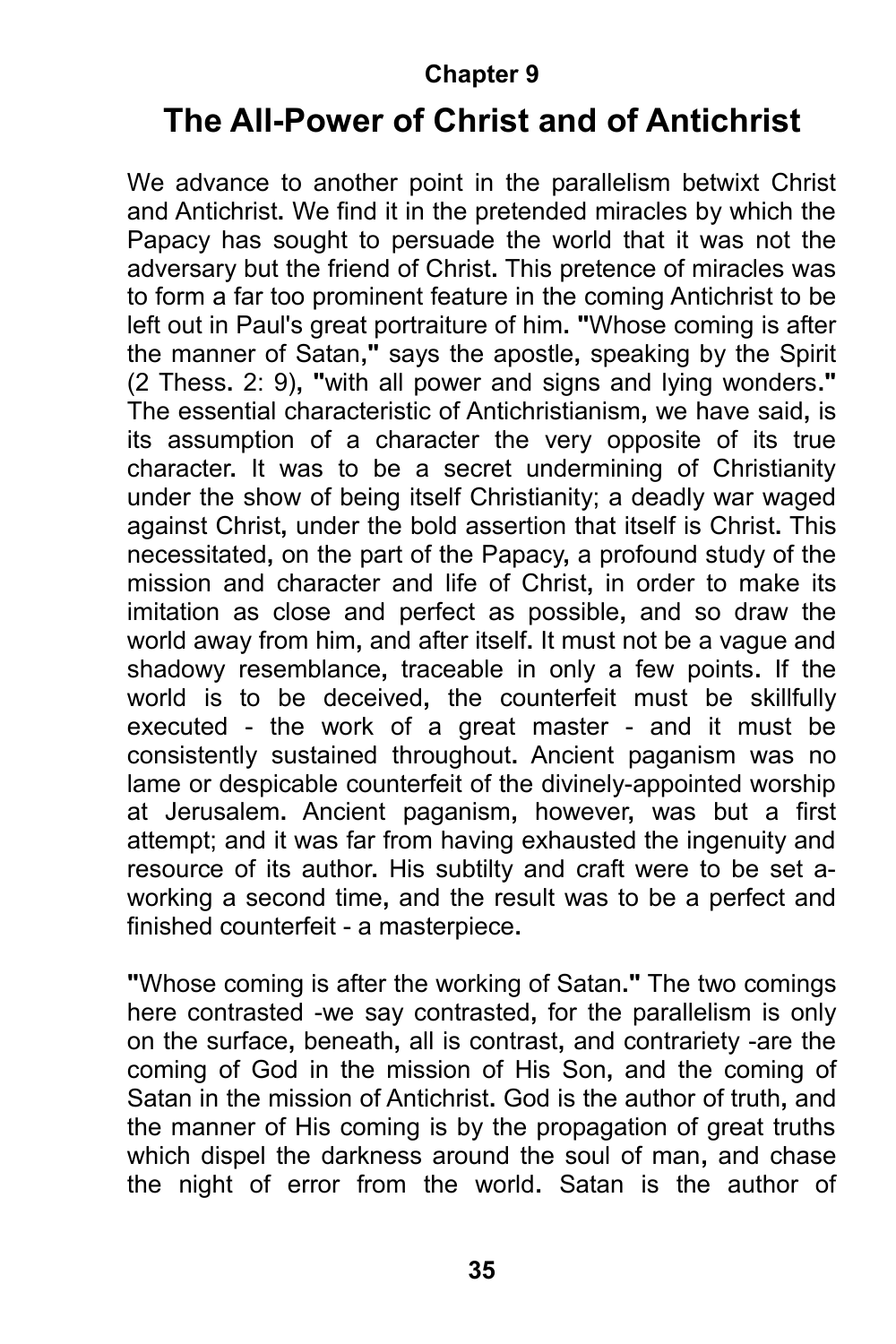falsehood; he has been a deceiver from the beginning**,** and he comes in the propagation of deceits**,** chicaneries**,** lies**,** errors and delusion**,** which**,** blinding the mind**,** only prepare men for being plunged into still greater errors and delusions**.**

**"**With all power**."** Let us mark how like Antichrist was to be to Christ in the particular just noted **"**all power**."** Antichrist was to come with an assumption of power**,** an air of majesty**,** as if to say**, "**I am the Son of the Highest**."** His look how lofty! His words how stout! So had Daniel**,** in the night visions**,** beheld him**. "**He waxed exceeding great**,"** says Daniel**, "**toward the south and toward the east**,** and toward the pleasant land**."** He stood before the prophet**,** his feet planted on the earth**,** his head among the stars**,** claiming lordship over both worlds**. "**He waxed great even to the host of heaven; and he cast down some of the host and of the stars to the ground**,** and stamped upon them**."** (Daniel 8– 10**.**)

**"**All power**,"** said Christ to His disciples**, "**is given unto Me in heaven and in earth**."** This power was the eternal gift of the Father to the Son as Mediator**.** This power he wielded from the first moment of His entering on His work of mediation**.** Though veiling it during the days of His humiliation on earth**,** this power was in Him**,** and showed itself at times in some stupendous act**.** The elements of nature were obedient to Him**,** so**,** too**,** were the spirits of darkness**,** and not less the angels of heaven**.** If need were**,** He had only to pray to His Father**,** and the celestial squadrons would have hastened to His aid**.** Satan could gather enough from ancient prophecy and song to show him that such power was to be the attribute of the Messiah**. "**I will make Him**,** my first-born**,** higher that the kings of the earth**."** So sang David**. "**He shall have dominion also from sea to sea**,** and from the river unto the ends of the earth**.** The Kings of Tarshish and of the Isles shall bring presents; the Kings of Sheba and Seba shall offer gifts**.** Yea**,** all kings shall fall down before him; all nations shall serve Him**."** Such was the glory which the coming Messiah cast before Him in prophecy**,** ages before He came**.** Satan must needs send forth his counterfeit Messiah with the mock symbols and attributes of a like power**.**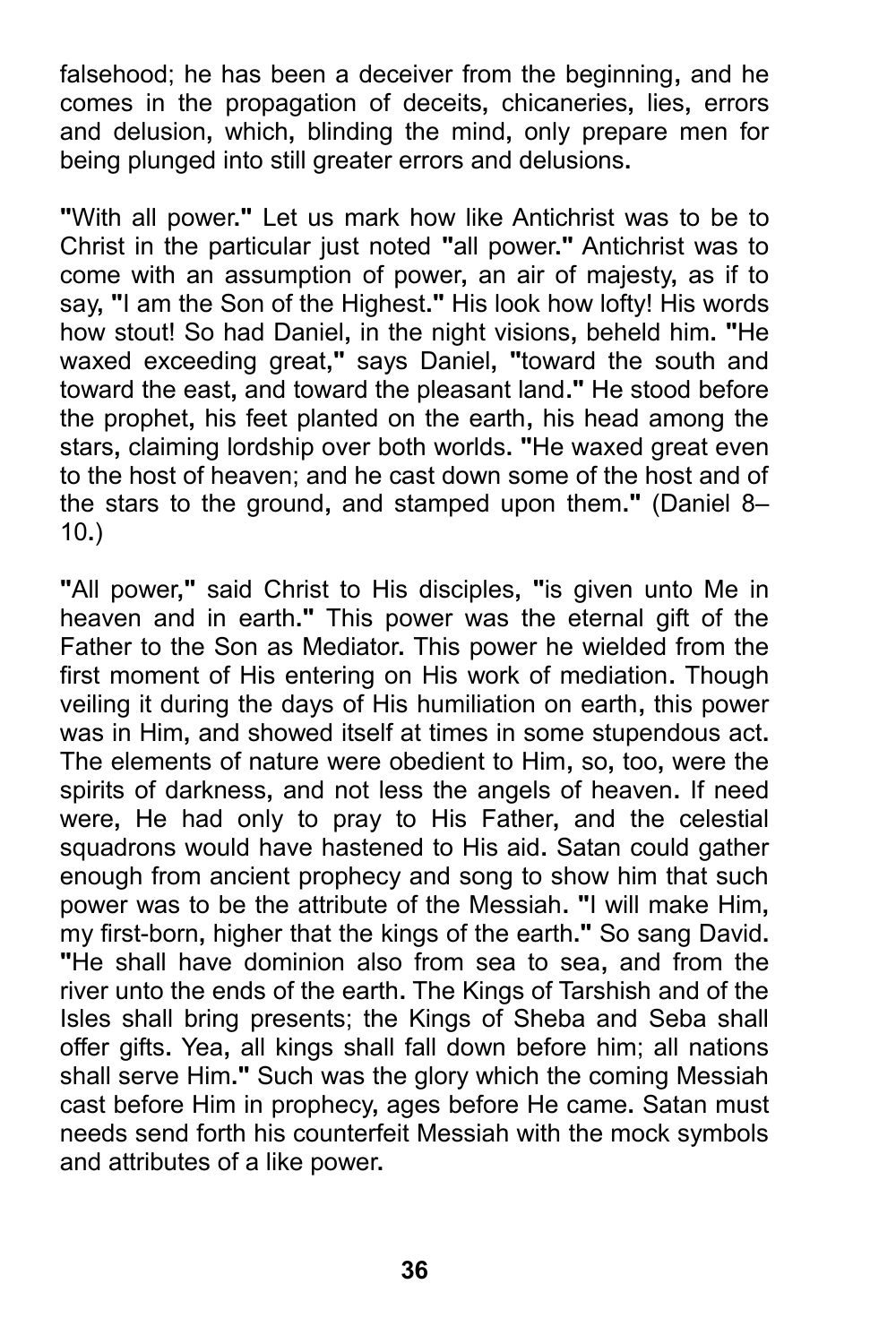Antichrist**,** too**,** cast his shadow before him in prophecy before his actual coming as the triple-crowned chief of the Papacy**.** Daniel had seen his day afar off**.** How he contemplated and spoke of him we have already seen**.** With a few graphic strokes he paints the whole history of the Papacy**.** He traces it from its insignificant beginnings till it reaches its amazing and portentous height**.** We see the first sprouting of the **"**little horn**."** We see Caesar vacate his seat; we see the **"**Vandal**,"** the **"**Ostrogoth**,"** and the **"**Longobard**"** plucked up before it**.** We see it rising by **"**leaps and bounds**,"** and now its head is among the stars**.** We see its **"**stout looks**,"** we hear its **"**great words**,"** and we witness with an awe bordering on terror its truculent deeds**.** He tramples on thrones; he roots up nations**,** he plucks the stars from their orbits; in fine**,** he dies all his pleasure**,** and there is none who can withstand his power**,** or say to him**, "**What doest thou**?"** John had a nearer view of the Antichrist in the visions of Patmos**.** He**,** too**,** like Daniel**,** is struck with his mighty and apparently irresistible power**,** and he makes this attribute prominent in his portraiture of him**.** John had known the vast prerogative of the Roman emperors; but here was a measure of power which surpassed that of the old **"**masters of the world**,"** and which appeared to the apostle more that human**.** In fact he expressly calls it the **"**gift**"** of the **"**dragon**." "**The dragon gave him his power**."** What the dragon gave to the Antichrist was not the power of the old Roman empire**,** but his own - that is**,** the dragon's power**. "**And they worshipped the dragon which gave power to the beast**"** -that is**,** the temporal and spiritual monarchy which forms the Papacy**. "**And they worshipped the beast**,** saying**,** Who is like unto the beast**?** Who is able to make war with him**? "**And power was given him over all kindreds**,** and tongues**,** and nations**."** (Rev**.** 13–2**,**4**,**7**.**)

In His intercessory prayer we find Christ saying**,** -**"**Father**,** glorify Thy Son**,** that Thy Son also may glorify Thee**.** As Thou hast given Him power over all flesh that he should give eternal life to as many as Thou hast given Him**."** The power here said to be given the Son over all flesh was not His power as God**.** That could not be given Him**,** for He possessed it inherently**.** It was His power as Mediator**,** and the end for which it was given is specially noted**, "**that He should give eternal life to as many as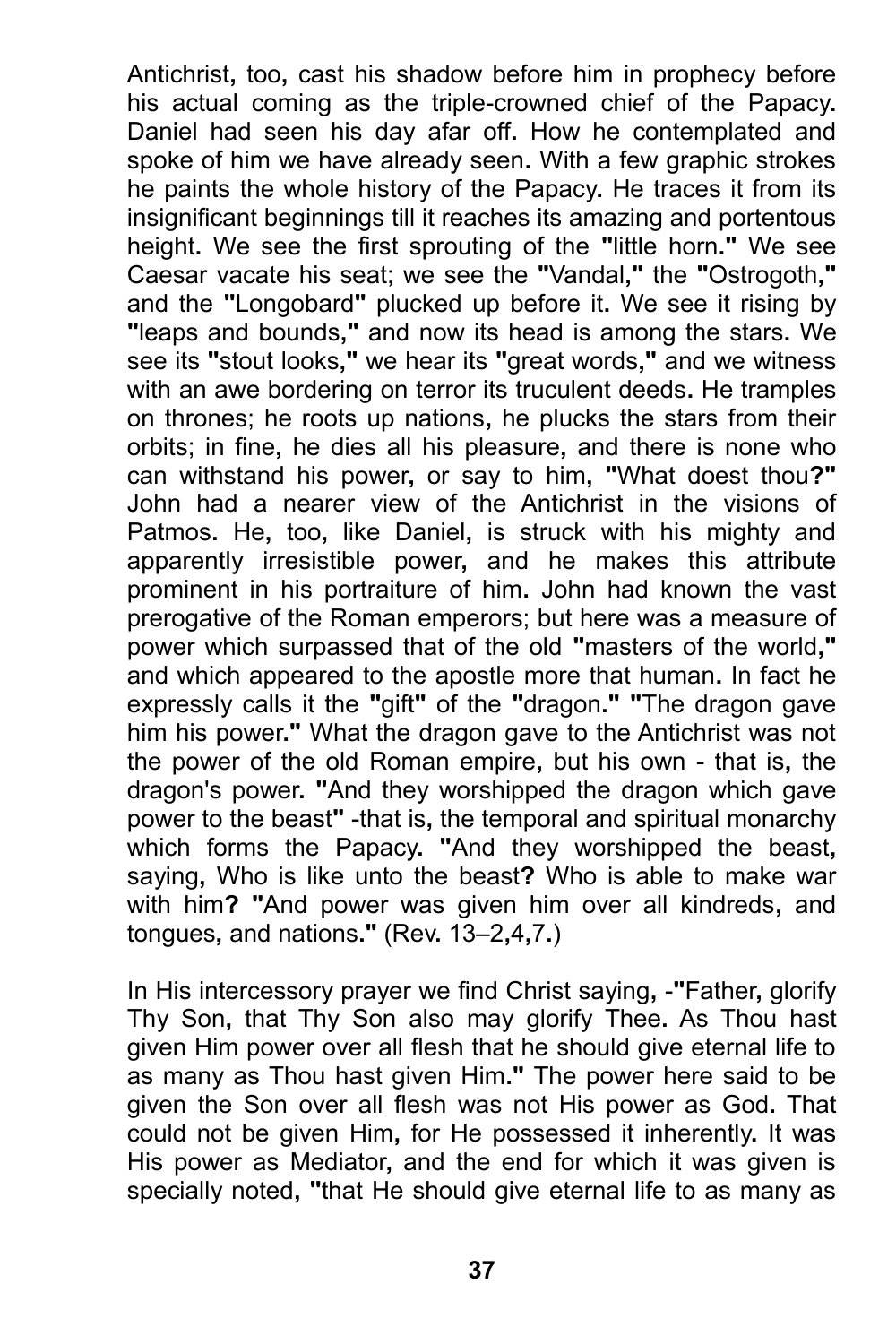Thou hast given Him**."** (John 17–1**,**2**.**)

In like manner the power **"**over all kindreds and tongues and nations**"** which the dragon gave to the deputy whom he sent into the world**,** was a gift; and it was given for a draconic end**.** And**,** accordingly**,** no sooner is this power conferred**,** that we hear a chorus of worship ascending to the dragon from all them that dwell upon the earth**, "**whose names are not written in the book of life of the Lamb slain from the foundation of the world**,"** (Rev**.** 13–8**.**) an obvious contrast to the company referred to in our Lord's intercessory prayer**, "**them whom thou hast given Me**."** And**,** next**,** in meet accompaniment of the worship offered by those who had made the dragon their god is the roar of blasphemy which is heard rising and swelling to heaven**.** There is given to Antichrist a mouth**,** and the opening of his mouth is as the opening of the doors of the pit; there issue out of it **"**great things and blasphemies**." "**He opened his mouth in blasphemy against God**,** to blaspheme His name and His tabernacle**,** and them that dwell in heaven**."** And the scene finds fitting outcome in the proclamation of **"**war**"** against the saints**,** which continues to be carried on all through his predicted term of power**.**

Yes**,** verily**,** prophecy makes no mistakes**.** And history makes none in interpreting it**.** He who **"**hath understanding**"** may read off the visions which were seen on the banks of **"**the river of Ulai**"** and in the **"**Isle of Patmos**,"** in the events which have since passed over Europe**.** Let us open the roll of Christendom**.** Let us survey its ages from the fifth to the fifteenth century**.** We are conscious at first of gazing only at chaos**.** The crowd of actors and the conflict of events but distract and perplex the mind**.** Europe is a tumbling sea in which the old nations are being engulphed**,** and new and barbarian races are arriving to take their place**.** We can discover neither unity nor progress in the drama; all is tumult and darkness**.** Let us shut up the roll**.** But stay; before putting it away**,** let us search it again**,** and**,** it may be**,** we shall find footsteps in these great waters**.** The cloud begins to lift**,** and order to appear**.** The ferment in the minds of men gives birth to a great system**,** as yet without form or name**.** The materials of which this system**,** not yet constituted**,** is composed**,** are drawn from a great variety of sources**.** Ancient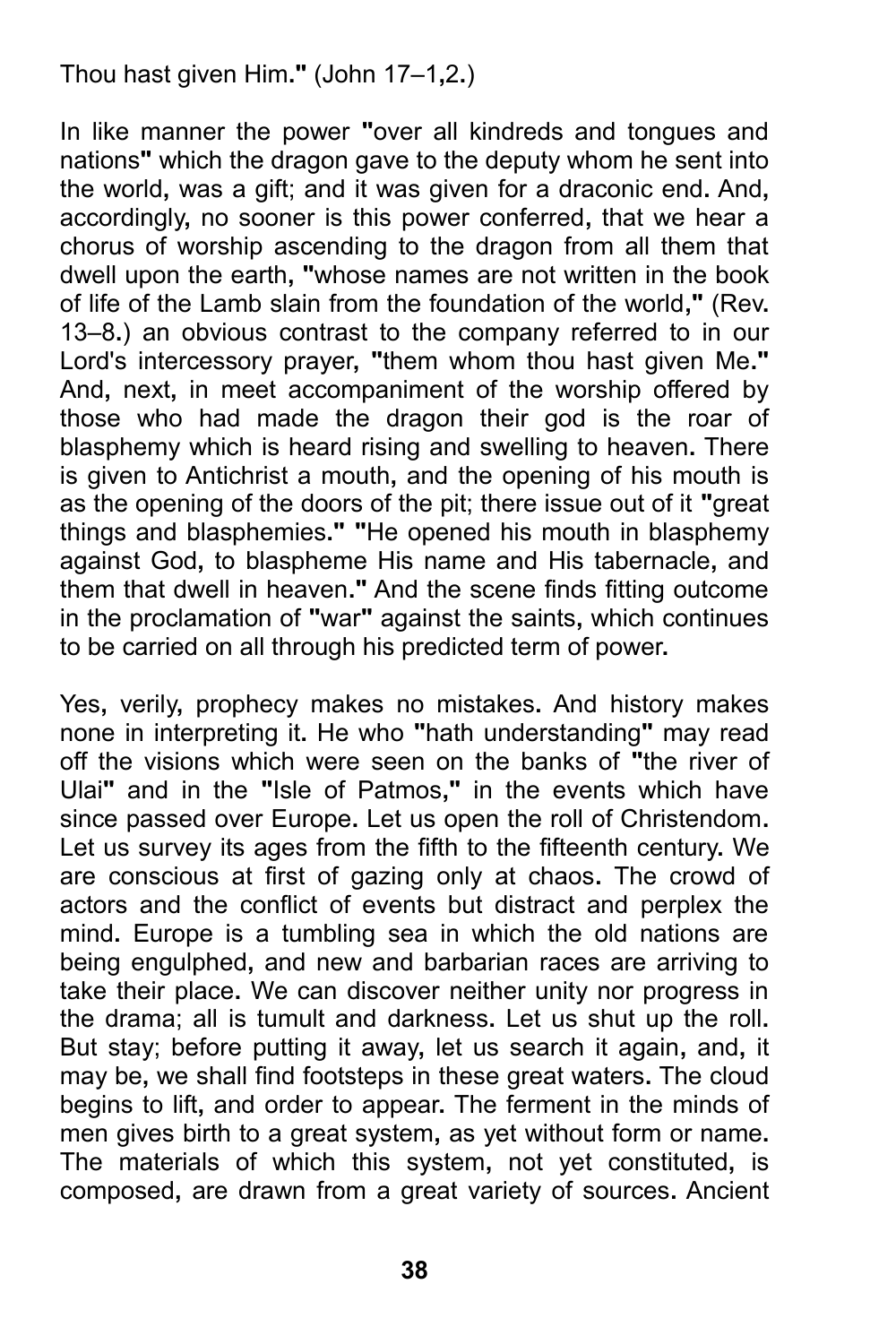Paganism**,** Druidic and Scandinavian superstition**,** Jewish Rabbinism**,** and Oriental philosophy**,** all contribute their share to it**.** A corrupt **"**Church**"** arranges**,** combines and concatenates these heterogeneous elements**,** and stamping them with its own impress**,** presents it to the world as Christianity**.**

The new worship must have celebrants**.** A human agency gathers round it**,** and that agency comes gradually to be summed up and embodied in one great personality**.** Let us mark this Colossus**.** His visage grows as the centuries revolve**,** and comes at last to look forth upon us**,** distinct and stout and terrible; but it is not new**.** We have seen it before**.** It is the same that looked forth upon us from the prophecies of Daniel and John**.** It is the same that shows itself incarnated in the Popes of the Middle Ages**.** Let us mark how complete and perfect an incarnation we have of it in Innocent III**.,** in whom the popedom came to its full growth**,** and showed itself to the world in all it superhuman magnificence and grandeur**.** During the terrible pontificate of this man all that prophecy had spoken of the Antichrist was verified in fullest measure**.** Its predicted height of arrogance**,** of blasphemy and of domination was reached**,** While this mighty Pope stood over it**,** Christendom was still with fear**.** The stricken kings and nations cowered beneath him**.** He was God's vicegerent**,** and claimed to be obeyed with the instant and profound submission which is due to the Eternal King**.** He promulgated the dogma of transubstantiation; he initiated the 'holy**"** office of the inquisition; he launched the crusades against heresy and heretics**,** and dealt his thunder bolts of interdict and excommunication all round Christendom**,** and beyond it**,** crushing everyone and everything that dared to lift up the heel against his pontifical will**.** If this is not the Antichrist**,** then Antichrist we never can see; for what more can we have of any prophecy than a complete and perfect fulfilment**?** And this is a complete and perfect fulfilment of the prophecy of the power and pride of Antichrist**.**

The **"power"** of the **"Man of Sin"** will come again before us farther on; meanwhile we pass to another point in the parallelism**.**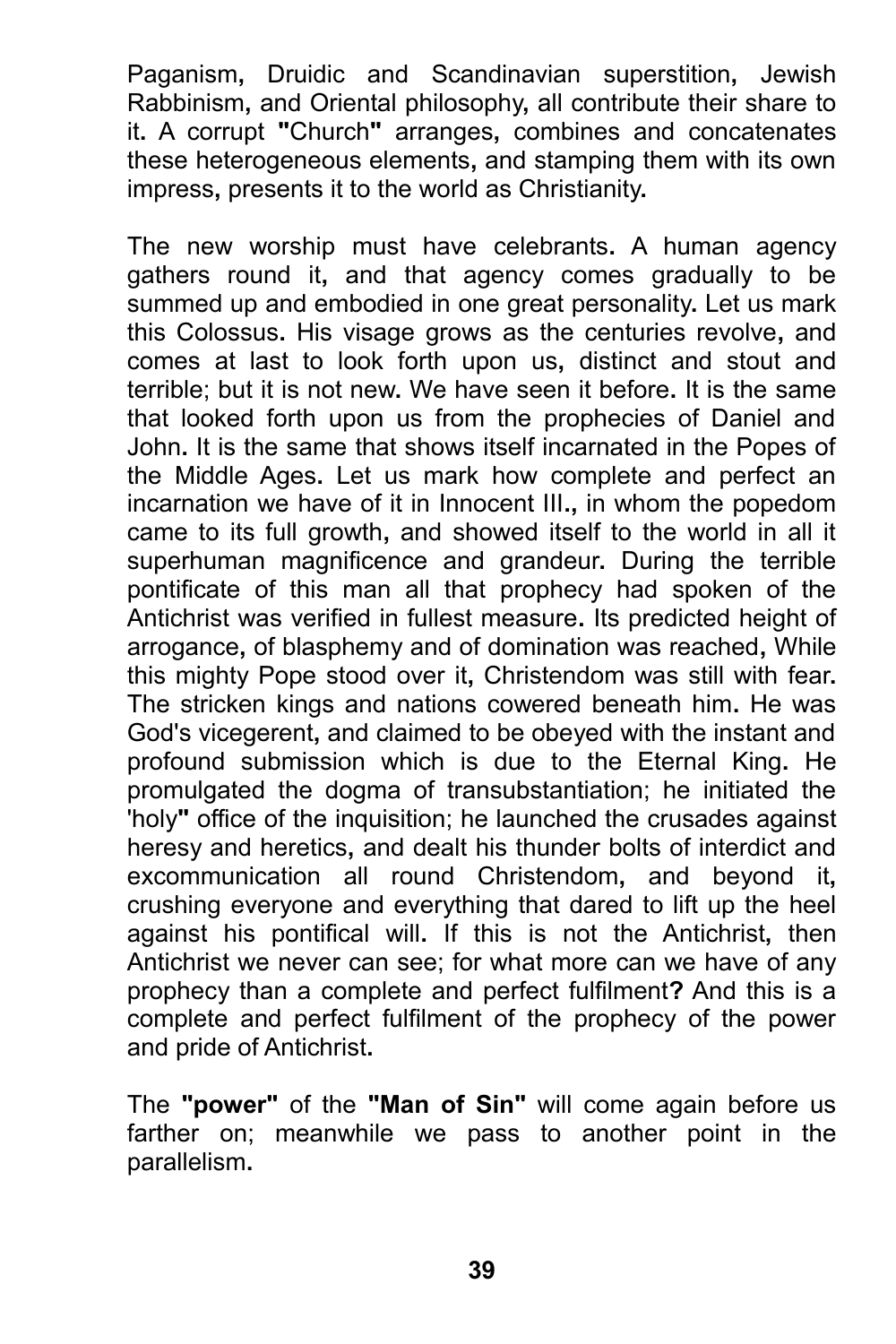### **Chapter 10 Signs and wonders of Christ and of Antichrist**

This was to be a notable characteristic of the Antichrist**, "**whose coming**,"** says the apostle (2 Thess**.** 2–9)**. "**is with signs and lying wonders**."** These words were fitted to turn the eyes of the early Christians back upon the prophecy of Daniel**,** in which it had been foretold of the Antichrist that he should **"**practise and prosper**."** (Dan**.** 8–12**.**) The phrase is suggestive of imposing by delusive arts upon the senses and understandings of men**,** and so gaining an ascendency over them**.** Of a like meaning is the phrase which occurs farther on (v**.** 25) in the same chapter**, "**he shall cause craft to prosper in his hand**."** Still clearer on this point are the prophecies of John**,** not yet given**,** it is true**,** but which were to close the volume of inspiration**,** and be the guide of Christians in the next age**,** in their outlook for the Antichrist**.** The claim to work miracles is here set down as one of his notable marks**.**

**"**And he doeth great wonders**,"** says John**,** speaking of the second beast or ecclesiastical organisation of the Antichrist**, "**so that he maketh fire come down from heaven on the earth in the sight of men**.** And he deceiveth them that dwell in the earth**,** by the means of those miracles which he hath power to do**."**(Rev**.** xiii**.** 18**,** 14**.**) This is in full agreement with Paul**,** who had already warned the primitive church that Antichrist would make his appearance as a miracle-worker**.**

Let us reflect how imperative it was on the Antichrist that he should claim the power of working miracles**.** Had he come as an open enemy**,** he would have had no need to pretend to such power; but**,** coming as the substitute and vicar of Christ**,** he must necessarily in this as in other points**,** imitate him whose substitute and vicar he professed to be**.**

The coming of Christ was signalised by mighty signs and wonders**.** The glory of miracle illustrated every step of His progress through the towns and villages of Galilee and Judea**.**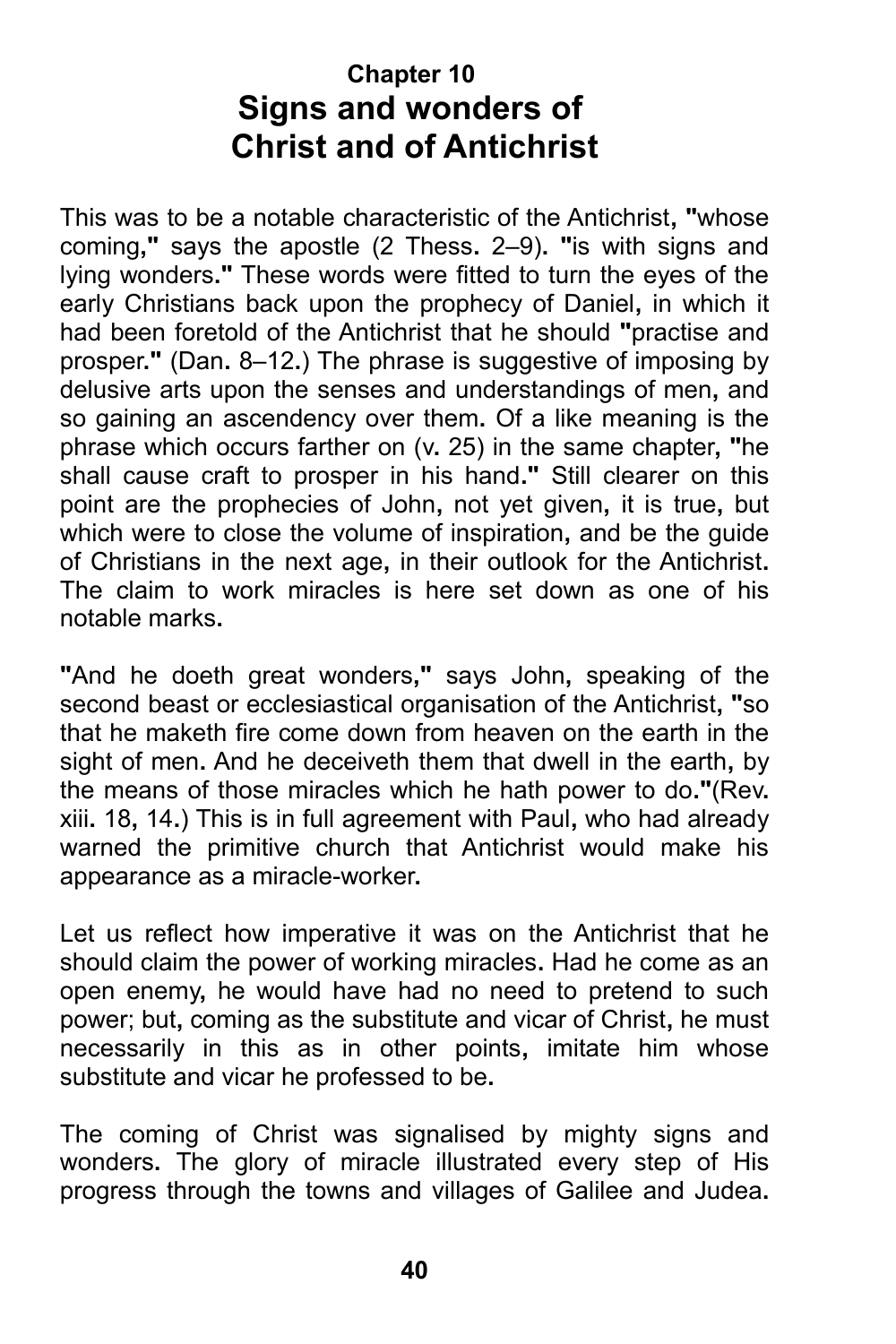The ancient prophets had performed miracles**,** but in none of them was seen the same affluence of miraculous power as in Christ**.** As light is in the stars**,** so was power in the prophets**,** but as light is in the sun**,** so was power in Christ**.** As He passed through the crowds of stricken men virtue flowed out of Him**,** and to **"**touch the hem of His garment**, "** or hear the accents of His voice**,** was to be healed**.** Sight was given to the blind**,** hearing to the deaf**,** strength was infused into the withered limb**,** reason resumed its office in the brain of the maniac**,** and the pulse in which fever throbbed and burned became calm and cool at His word or at His touch**.** Even the grave owned His power**,** and opened its doors in obedience to His summons**.** And gave back its tenant to the world of the living**.** Such were the **"**signs and wonders**"** that heralded the advent and attested the Messiahship of Jesus of Nazareth**.**

The Papacy**,** as the Vice-Christ**,** has**,** in like manner**,** sought to announce its advent**,** and certify its mission by the performance of **"**signs and wonders**."** Scarce is there a miracle recorded of the Son of God which the Church of Rome does not profess to have wrought**.** She pretends to have opened blind eyes**,** to have unstopped deaf ears**,** to have cured fevers**,** agues**,** palsies**,** madness**,** to have cast out devils**,** to have driven away pestilence**,** stayed the ravages of blight**,** and done things which it were too tedious to mention**.** Extending still farther the sphere of her miraculous operation**,** she has entered the realms of the grave and shown that there too she wields power by pretending to give life to the dead**.** Certain of her **"**saints**"** have possessed the **"**gift of miracles**"** in an eminent degree**,** and their **"**lives**"** are one long record of prodigy and wonder**.** They have dried up rivers**,** walked upon the waves of the sea**,** and stilled tempests**.** Angels have descended to minister to them**,** and preternatural stars have shone out to lead them in the dark**.** In short**,** the Church of Rome claims to have wielded the same unbounded power over both the visible and the invisible world which Christ did**,** and to have imitated Him in all things**,** save the meekness of His spirit**,** the purity of His doctrine**,** and the holiness of His life**.**

Popery professes**,** too**,** to work spiritual wonders -those divine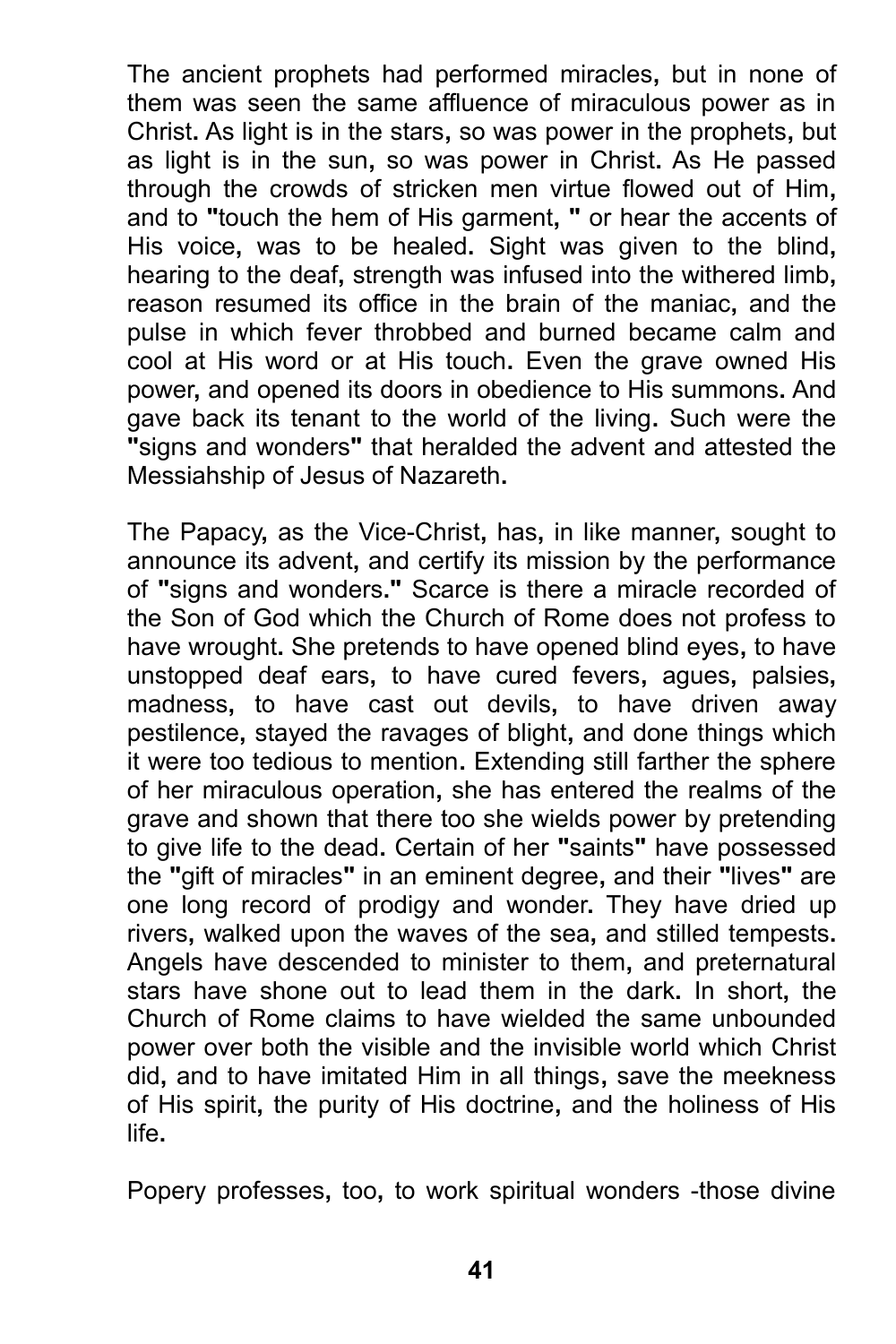and saving changes on the heart and soul of man which Christianity accomplishes**,** and which it is the prerogative of Christianity alone to accomplish**.** The Church of Rome professes in baptism to regenerate the soul**,** and change the eternal destinies of the baptised**.** By anointing with oil**,** she fills men with the Holy Ghost; by her sacraments she replenishes them with grace; by ordination she bridges over eighteen centuries and joins the priest to Peter**.** Five words spoken at the altar change the bread and wine into the body and blood of Christ**.** Two words uttered in the confessional effect the pardon of the **"**penitent**,"** and the viaticum gives assurance to the man**,** setting out on his last journey**,** that he shall find the gates of Paradise open to give him entrance among the blessed**.** These are mighty wonders**.** It is thus that the false Christ has carried on the war against the true Christ**.**

But a single term is thrown in which effectually breaks the spell**,** and dissolves the power of these wonders over all who are not willfully subject to their illusion**.** The **"**mystery of iniquity**"** was to come with **"**lying wonders;**"** a most essential difference**,** which it becomes all to note who have a mind not to be deceived to their eternal loss**.**

The miracles of Christ were done in the light of day**,** in the presence of thousands who could sift them and subject them to infallible tests**,** and**,** who**,** having done so were forced to the conclusion that either the miracle was true**,** or their senses were false**.** Of those who saw them done not a few were the bitter enemies of the person who wrought them**,** and would have been glad to find that they were cheats**,** and not slow to have proclaimed the imposture to the world; and yet these miracles remained uncontradicted**.** No one in all the nation of the Jews ventured to deny the truth of any one miracle of Jesus**.** The farthest that malevolence and slander deemed it prudent to go was to insinuate that the miracle had been wrought by Satanic power**.** The reply to the accusation given on the spot**,** and at the time**,** was as conclusive as it was dignified**,** and it has lost none of its force even yet: **"**Can Satan cast out Satan**?"**

But let us mark how different it is with the other class of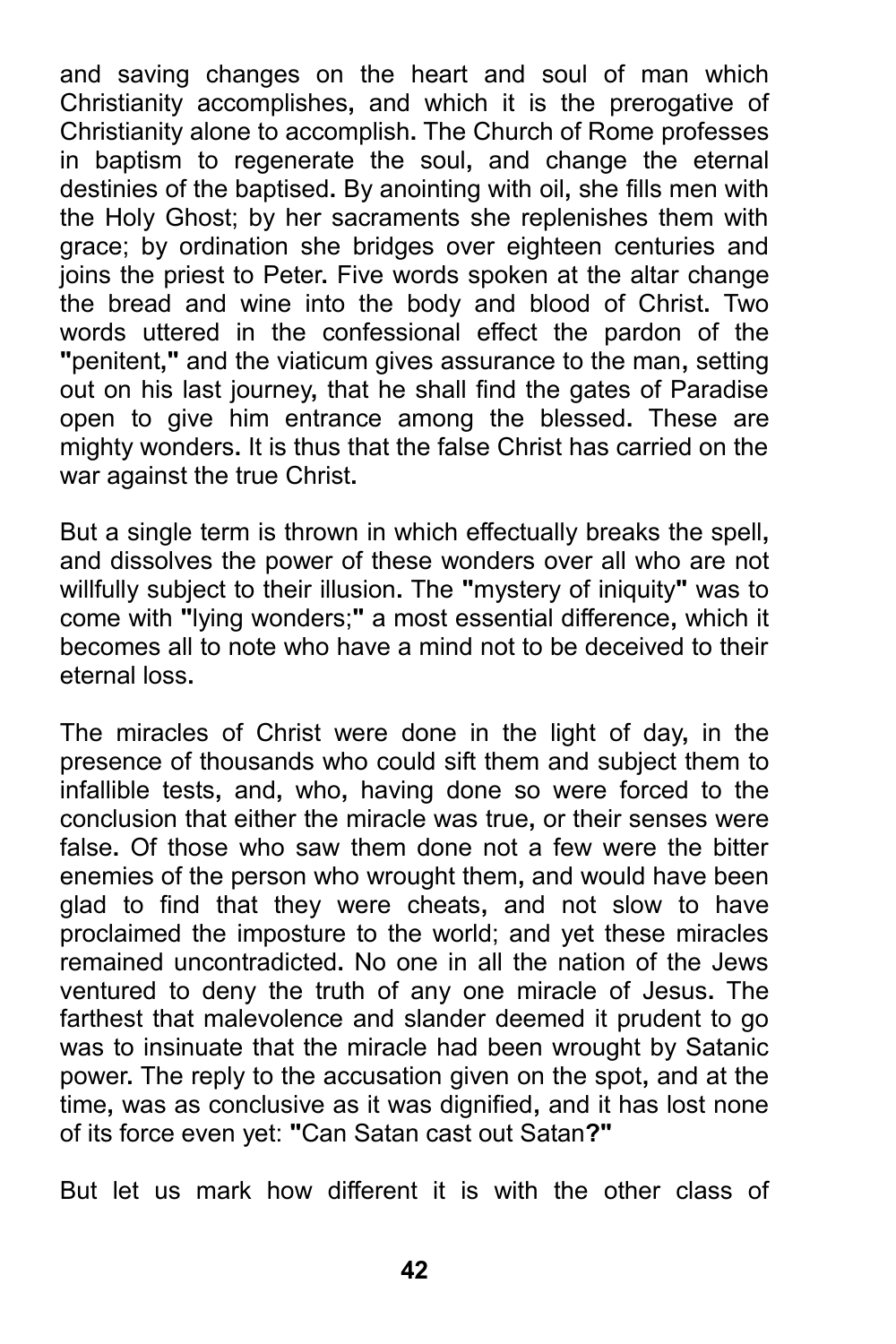miracles**,** and how lacking they are in that indubitable evidence that attested the mission of the Son of God**.** There is not one of them that could maintain its claim as a veritable fact before a tribunal of unbiased and enlightened judges**.** Some of these miracles were evidently cheats on those in whose presence they were wrought**.** Of late many startling discoveries have been made of the machinery by which these **"**miracles**"** were done**.** Many of these wonders were not published to the world till some hundreds of years after they were said to have been wrought**.** Their workers would seem to have been unambitious of living fame**,** seeing they hid their light under a bushel**.** And some of these miracles are so childish that it is an insult to our understandings to ask us to believe that God ever interposed His power to work such deeds**.** Prophecy gave them the right name before they were done**.** They are lying wonders**.**

The Spiritual performances of the Church of Rome are emphatically **"**lying wonders**."** Baptismal regeneration is a lying wonder**,** sacramental grace is a lying wonder**,** priestly power is a lying wonder**,** the absolution of the Confessional is a lying wonder**,** transubstantiation is the biggest wonder and the greatest lie of all**,** and extreme unction is a last and fatal lie**.** There is no reality behind any of these things**,** and they are the more to be deplored that they have immediate reference to the eternal world**,** and that millions take their departure to the world fully confiding in these lies for salvation**.**

Let us mark the parallelism**.** It is at once a parallel and a contrast**.** The Gospel came amid the effulgence of real miracles which were wrought by God**,** and were a Divine attestation to the Messiahship of His Son**.** Popery came amid the murky and delusive glare of false miracles**,** which were wrought by Satan**,** and which were his sign manual**,** bearing witness to all that the system in behalf of which they were done was the **"**Mystery of Iniquity**."**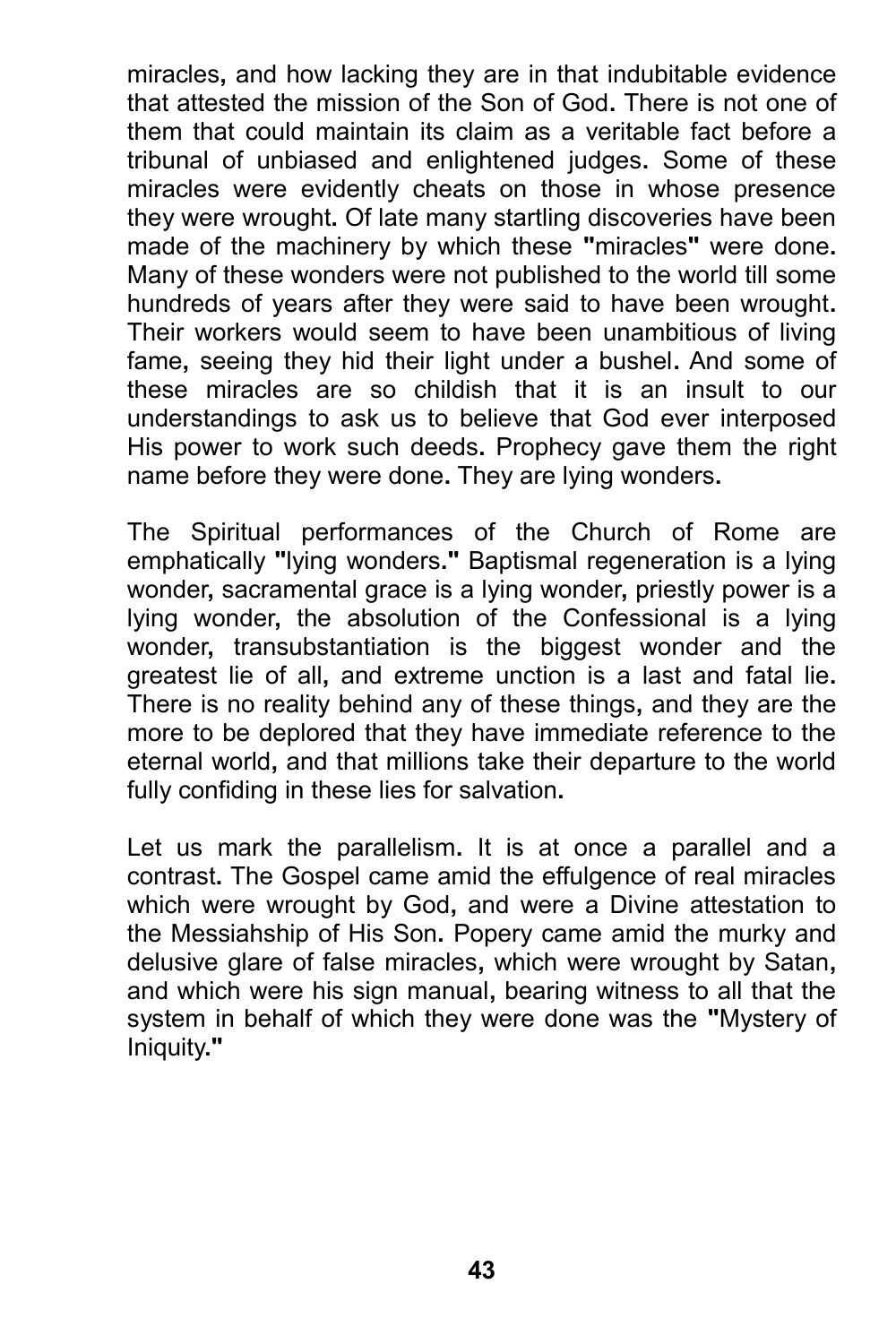#### **Chapter 11**

# **Antichrist's "Signs and Wonders" of Terror**

There is another class of wonders that the Papacy professes to do**,** and which are of a nature not quite so innocent and harmless as those enumerated above**.** Though equally false**,** they owe the terror they inspired and the suffering they inflicted to the belief that they were true and real**.** Speaking of the twohorned lamb like beast of the earth**,** John says**, "**And he doeth great wonders**,** so that he maketh fire come down out of heaven upon the earth in the sight of men**."** (Apoc**.** 13**.** 13**.**)

The prophecy found a striking fulfilment in the papal interdicts and excommunications so frequent in the Middle Ages**,** and not unknown in even our own day**.** These ebullitions of pontifical vengeance**,** it was pretended**,** were fire out of heaven: the fire of the wrath of God which the Pope had power to evoke**,** therewith to burn up his enemies**.** The blinded nations believed that in the voice of the Pope they heard the voice of God**,** and that the fulminations of the Vatican were the thunderings and lightnings of Divine wrath**.** A papal excommunication was more dreadful than the invasion of thousands of armed men**.** When launched against a kingdom what dismay**,** misery**,** and wailing overspread it**.** The whole course of life was instantly stopped**.** The lights were extinguished at the altar; the church doors were closed; the bells would not be tolled; marriages were celebrated in the graveyard; and the dead were buried in ditches**.** Men dared not make merry**,** for a sense of doom weighed upon their spirits**.** These terrible edicts pursued men into the other world**,** and souls arriving from the unhappy realm overhung by the papal curse found the gates of paradise shut**,** and had to wander forlorn till it should please the divinity of the Seven hills to lift off his sentence**.** Thus did the Papacy cause **"**fire**"** to come down from God out of heaven**,** and men**,** believing it to be real fire**,** were scorched by it**.** In the days of King John England lay under interdict for more than six years**.**

To the mightiest sovereign even the papal excommunication was a dreadful affair**.** He shook and trembled on his throne for his army could give him no protection; it was well**,** indeed**,** if both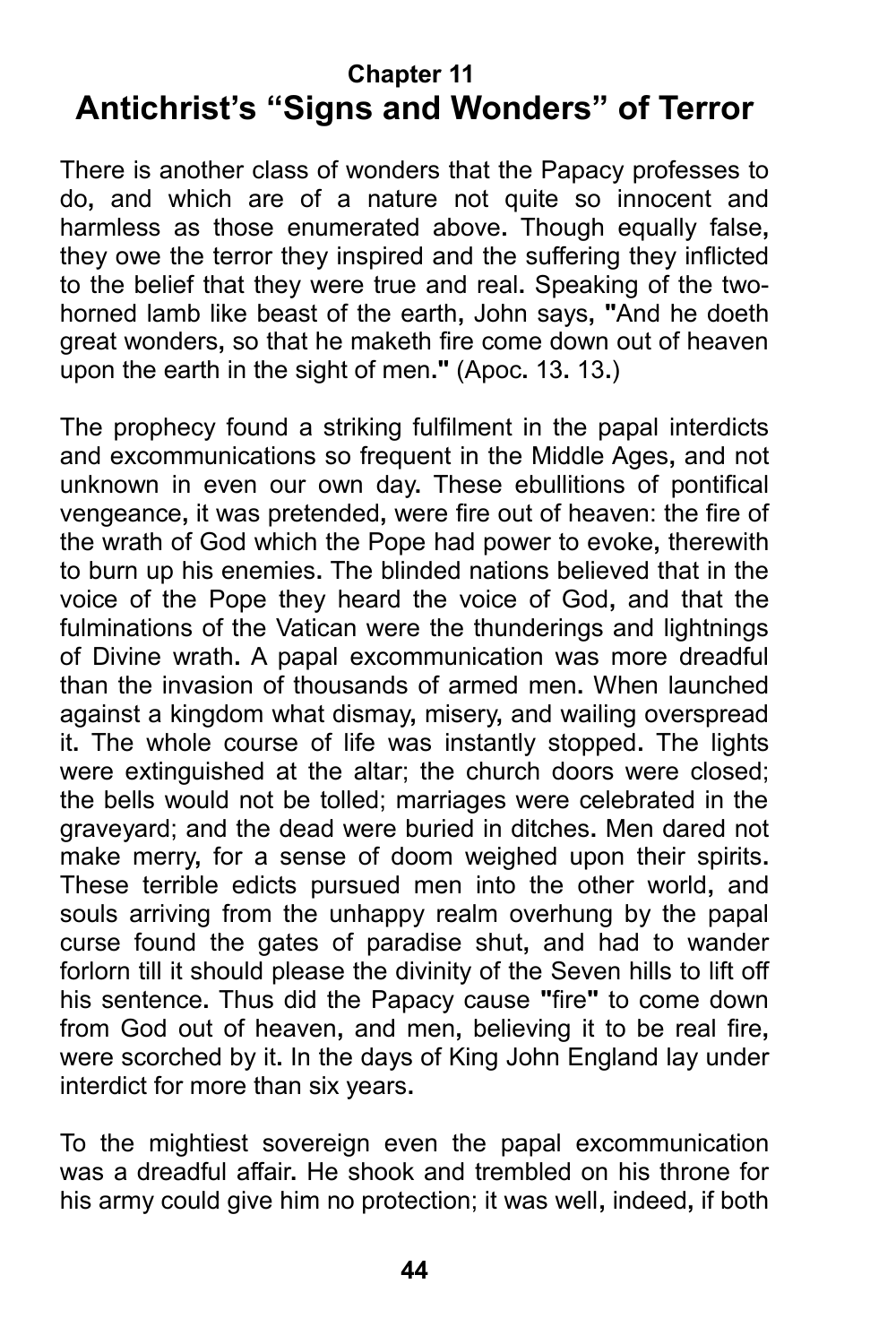soldiers and subjects did not unite in carrying out the papal behest by driving him from his kingdom**,** if some fanatic monk**,** by the more quick despatch of the dagger**,** did not save them the trouble**.** European history furnishes a list of more than sixty-four emperors and kings deposed by the Popes**.** In the number is Henry II**.** of England**,** deposed by Alexander III**.**; King John**,** by Innocent III**.**; Richard and Edward**,** by Boniface IX**.,** Henry VIII**.,** by Clement VII**.,** and again by Paul III**.**; Elizabeth**,** by Pius V**.** Even King Robert the Bruce had this terrible curse launched against him**,** but thanks to the Culdee element still strong in Scotland**,** King Robert and his subjects held the Pope's fulmination but a brutum fulmen**,** and so it did not harm them**.** Almost all the bulls against crowned heads have contained clauses stripping them of their territories**,** and empowering their neighbour kings to invade and seize them; and influenced partly by a desire to serve the Pope**,** and partly by the greed of what was not their own**,** they have not been slow to act on the papal permission**.**

As a specimen of the lofty style of these fulminations -the mouth speaking great things -we give the Bull of Excommunication issued by Sixtus V**.** (1585) against the King of Navarre and the Prince of Conde**,** whom he calls the **"**two sons of wrath**."** It runs thus: - **"**The authority given to St**.** Peter and his successors by the immense power of the eternal King excels all the power of earthly princes: it passes uncontrolled sentence upon them all**,** and if it find any of them resisting the ordinance of God**,** it takes a more severe vengeance upon them**,** casting them down from their throne**,** however powerful they may be**,** and tumbling them to the lowest parts of the earth**,** as the ministers of aspiring Lucifer**.** We deprive them and their posterity of their dominions for ever**.** By the authority of these presents we absolve and free all persons from their oath of allegiance**,** and from all duty whatever**,** relating to dominion**,** fealty**,** and obedience**,** and we charge and forbid them all from presuming to obey them**,** or any of their admonitions**,** laws**,** or commands**."**

The Romanists themselves have chosen the very figure of the Apocalypse**, "**fire from heaven**,"** to designate the Papal excommunications and anathemas**.** Thus Gregory VII**.** spoke of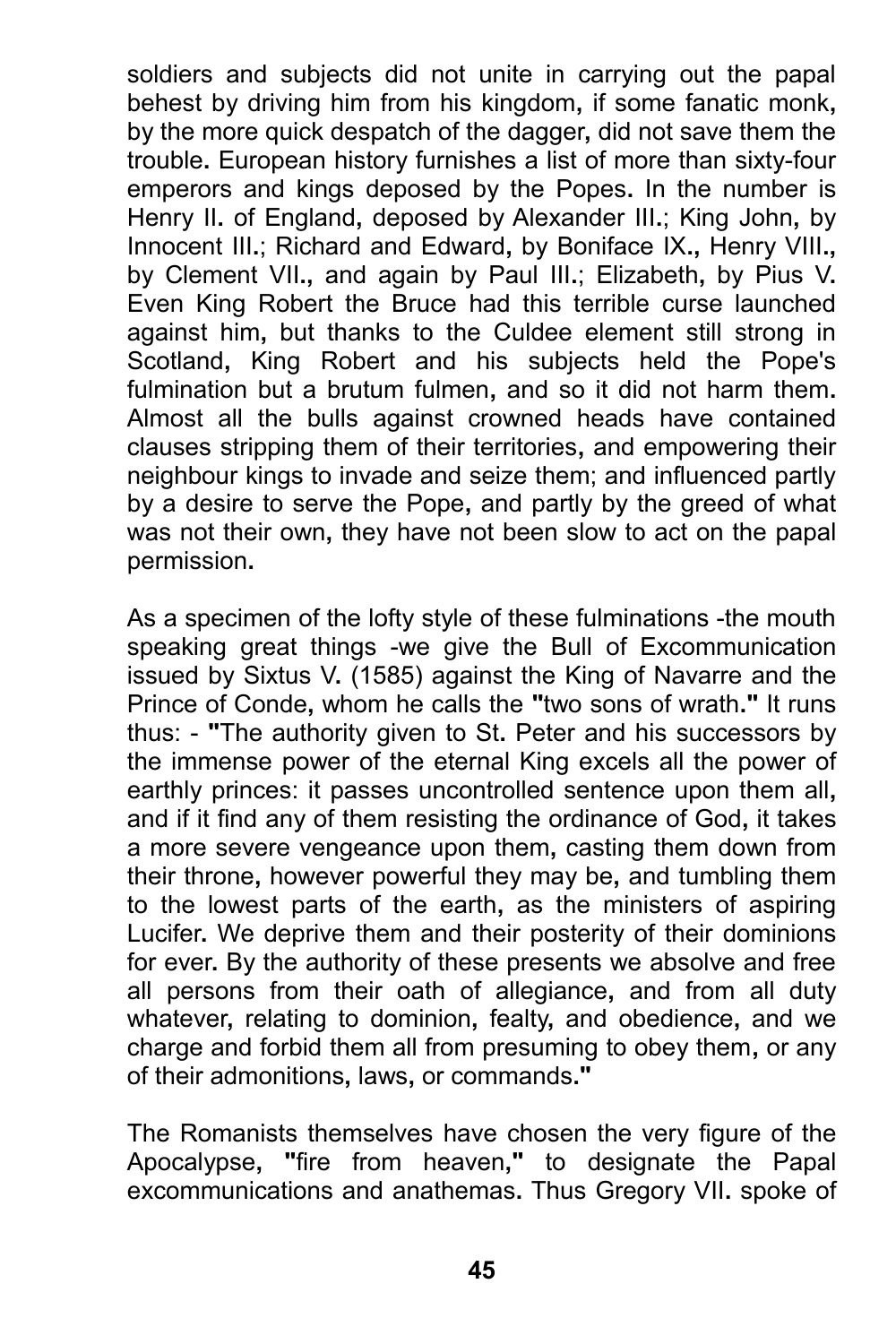the Emperor Henry IV**.** when excommunicated as **"**struck with thunder**."** (Afflatum fulmino - Danburg**,** 587**.**) To the same effect is the account of the excommunication of the Emperor Frederick by Pope Innocent at the first Council of Lyons**. "**These words of excommunication**,** uttered in the midst of the Council**,** struck the hearers with terror as might the flashing thunderbolts**.** When with candles lighted and flung down**,** the Lord Pope and his assistant prelates flashed their lightning-fire terribly against the Emperor Frederick**,** now no longer to be called emperor**,** his procurators and friends burst into a bitter wailing and struck the thigh or breast on that day of wrath**,** of calamity**,** and of woe! (Harduin**,** vii**.** 401**.**)

It was in the days of Gregory VII**.** that the papal heavens began thus to thunder and lighten**.** The first burst of the tempest continued for nearly two hundred years**,** its fury falling mainly on rebellious kings**.** When the kings were subdued the storm was next directed against heresy and heretics**.** Since the days of Innocent III**.** till our own revolution of 1688**,** there were only brief periods of silence in the pontifical firmament**.** For five centuries these thunders rolled almost without intermission or pause**.** Peal followed peal in rapid succession**.** The crusades of the Albigenses and Waldenses; the Hussite campaigns in Bohemia; the wars of Charles V**.** in Germany; the wars of the League in France; the butcheries of Alva in the Low Countries; the thirty years' war in the German Fatherland; the St Bartholomew in France**,** and the equally bloody massacre of Irish Protestants in 1641; - these are only a few of the more notable thunder-bursts which have marked the course of that long tempest of pontifical wrath which began in the days of Hildebrand in the eleventh century**,** and continued its terrible reverberations till 1688**.**

In Rome's Great Book of Curses one of the most notable is the **"**Bullum Coenae Domini**."** It is truly an utterance from the **"**mouth speaking great things**."** Framed since the Reformation**,** it curses all the various sections of the protestant Church**,** giving special prominence to Calvinists and Zuinglians**.** Its scope is wide indeed**.** The world and its inhabitants**,** so far as they were known to the framers of this bull**,** are compendiously cursed in it**.** Its thunders are heard re-echoing far beyond the limits if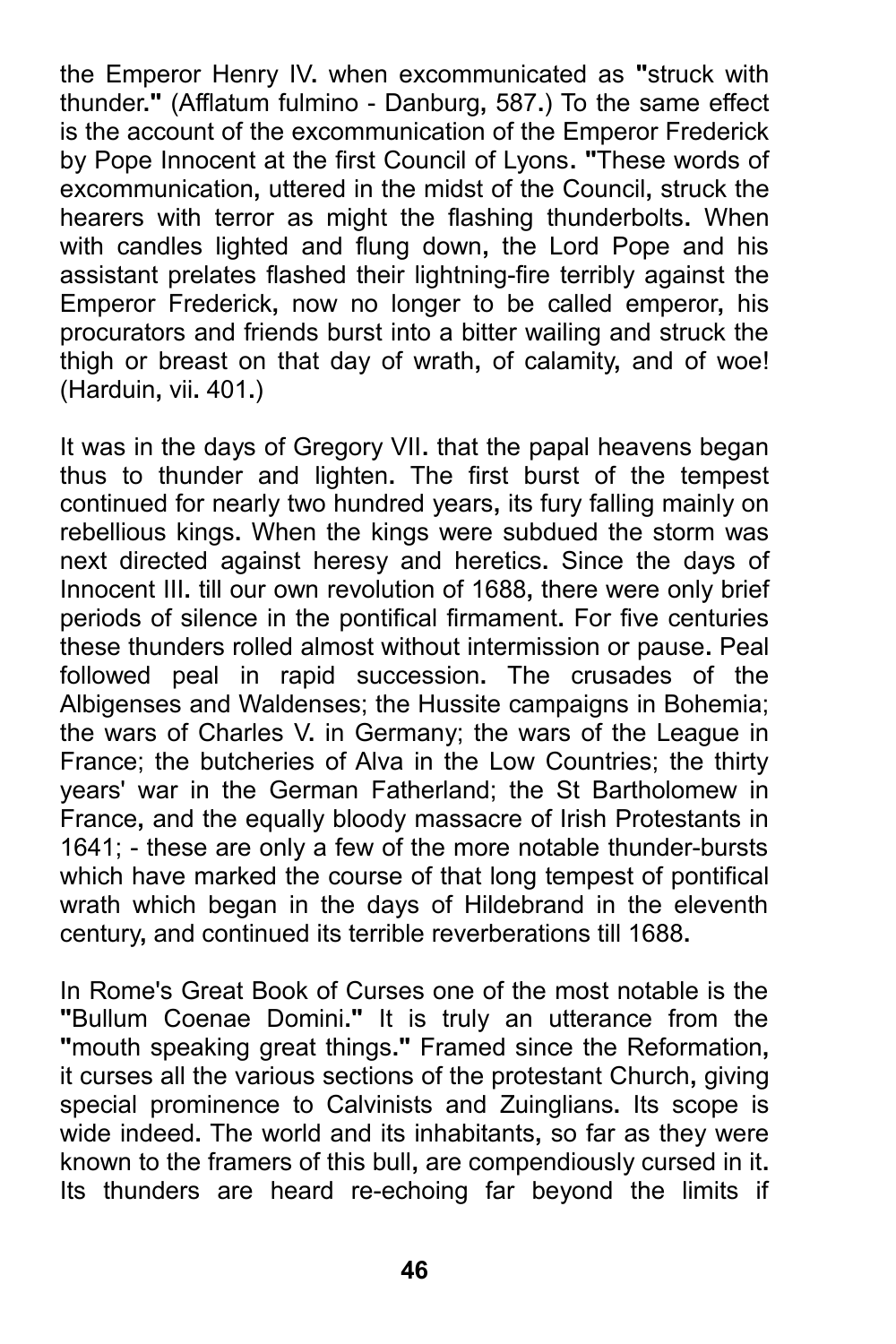Christendom**,** and its lightnings are seen to strike the pirates of barbarous seas**,** as well as the Calvinists of Great Britain**.**

This bull was wont to be promulgated annually by the Pope in person**,** attended by a magnificent array of cardinals and priests**.** The ceremony took place in Maunday Thursday**,** - the Thursday before Easter**,** and was accompanied by numerous solemnities**,** fitted to strike the spectators with awe**.** It was read from the lofty vestibule of the Church of the Lateran**,** amid the firing of cannon**,** the ringing of bells**,** the blaring of trumpets**,** and the blazing of torches**.** When the curses of the bull had been thundered forth**,** the torches were extinguished and flung into the great piazza beneath**,** to signify the outer darkness into which all heretics shall finally be hurled**.** Pope Ganganelli in 1770 forbade the public reading of the bull Coenae Domini**,** but the practice was soon revived**,** and is still continued at Rome**,** though not in the same public fashion**.** But the discontinuance of its open promulgation matters nothing; it is unrepealed; all heretics are**,** ipso facto**,** under its ban**,** and the establishment of the papal Hierarchy gives it to all Romanists the force of law in the united Kingdom**.**

The papal wrath can at pleasure extend or contract is sphere**.** Nothing is so lofty as to be beyond its reach**,** and nothing is so minute as to be beneath it**.** It can vent itself in a tempest that covers a whole kingdom**,** and it can concentrate itself on a single individual**.**

If it shall be said that the **"**mouth**"** that spoke these **"**great things**"** in the past would not give utterance to them now**,** nor will ever utter such things in time to come; in other words**,** that the Roman Church and her Popes have renounced all these lofty claims**,** and no longer challenge supremacy over kings and princes**,** we have to remind those who make this affirmation that the late Pope**,** Pius IX**.,** in a great state document**,** to which the seal of infallibility has since been twice appended**,** gives this assertion the most distinct and explicit contradiction**.** In the twenty-third Article of the Syllabus**,** Pius IX**.** condemns the proposition that the Roman Pontiffs and oecumenical councils have at any time **"**exceeded the limits of their power **,** or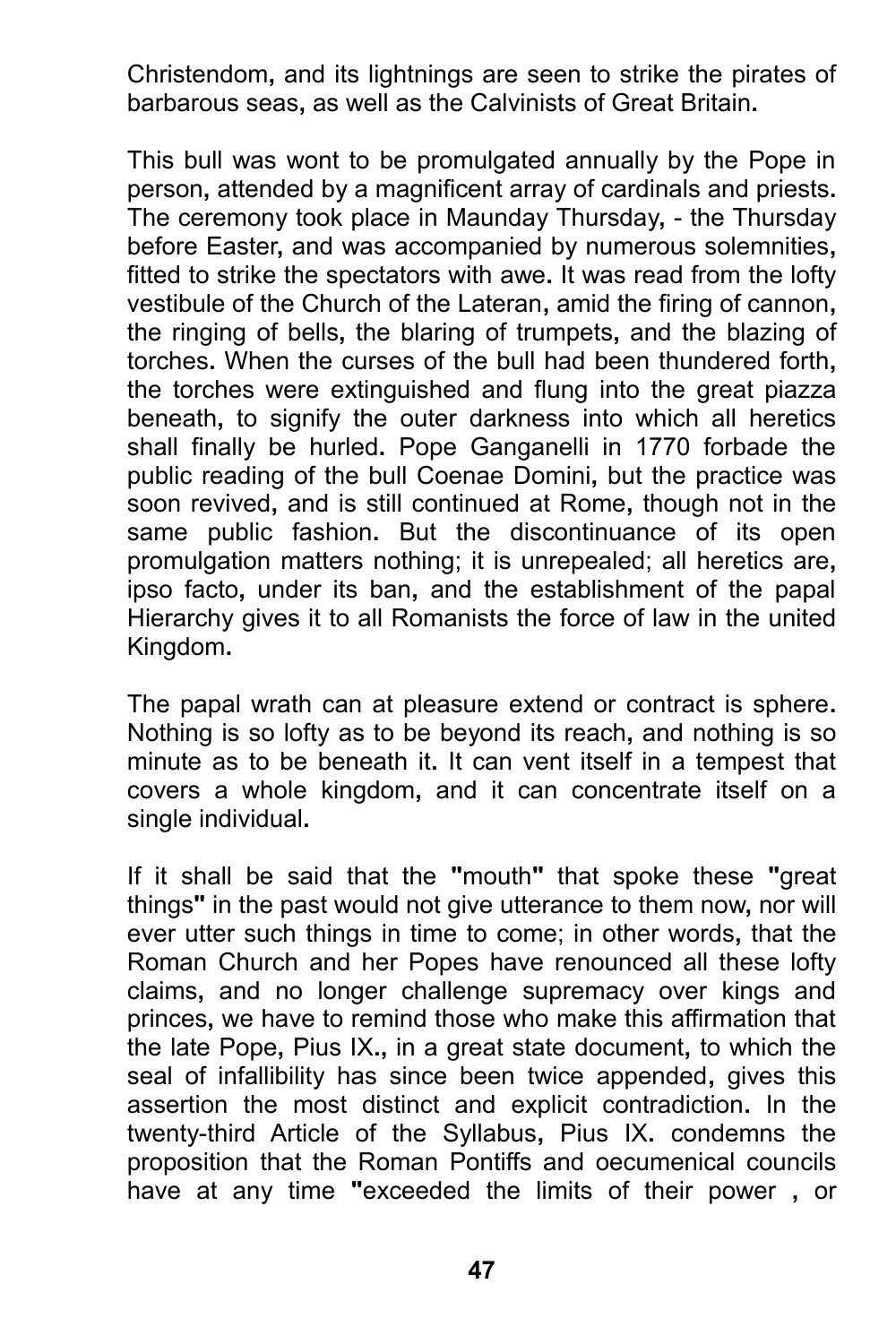usurped the rights of princes**."** This is a justification ex cathedra of the loftiest claims that ever emanated from the Papal Chair**,** and the most tyrannical usurpations ever made by Popes on the prerogatives of princes and the liberties of nations**.** With the history of the Popes before him**,** he solemnly declares that no one of them ever exceeded the bounds of his power: or as Dr G**.** F**.** von Schulte**,** Professor of Canon Law at Prague**,** summing up the teaching of Canon Law on this point**,** puts it**, "**The limits if the papal Almightiness on earth consist solely in their own will**."** We may say with Shakespeare -

**"**Here's a large mouth indeed That spits forth death and mountains**,** rocks and seas**."**

These characteristics belong to the whole series of symbolic representations of the apostate power in Scripture**,** and thus they establish a perfect identity betwixt the **"**little horn**"** of Daniel**,** the **"**two-horned**,** lamb-like beast**"** of the Apocalypse**,** the **"**Man of Sin**"** of Paul**,** and the Antichrist of John**.**

 **Ebullitions:** A sudden, violent outpouring, as of emotion:

#### **Definition of Protestantism**

"Protestantism is a principle which has its origin outside of **human society**: it is a divine graft on the **intellectual** and **mora**l nature of man, whereby new vitalities and forces are introduced into it, and the human stem yields henceforth a more **noble fruit**. It is the descent of a **heaven-born influence** which allies itself with all the instincts and powers of the **individual,** *permitting the highest development of which humanity is capable...*"

J.A. Wylie,History of Protestantism, p. 2.

**Protestantism** not only protests **Romanism**, but it is the *complete opposite of Romanism*.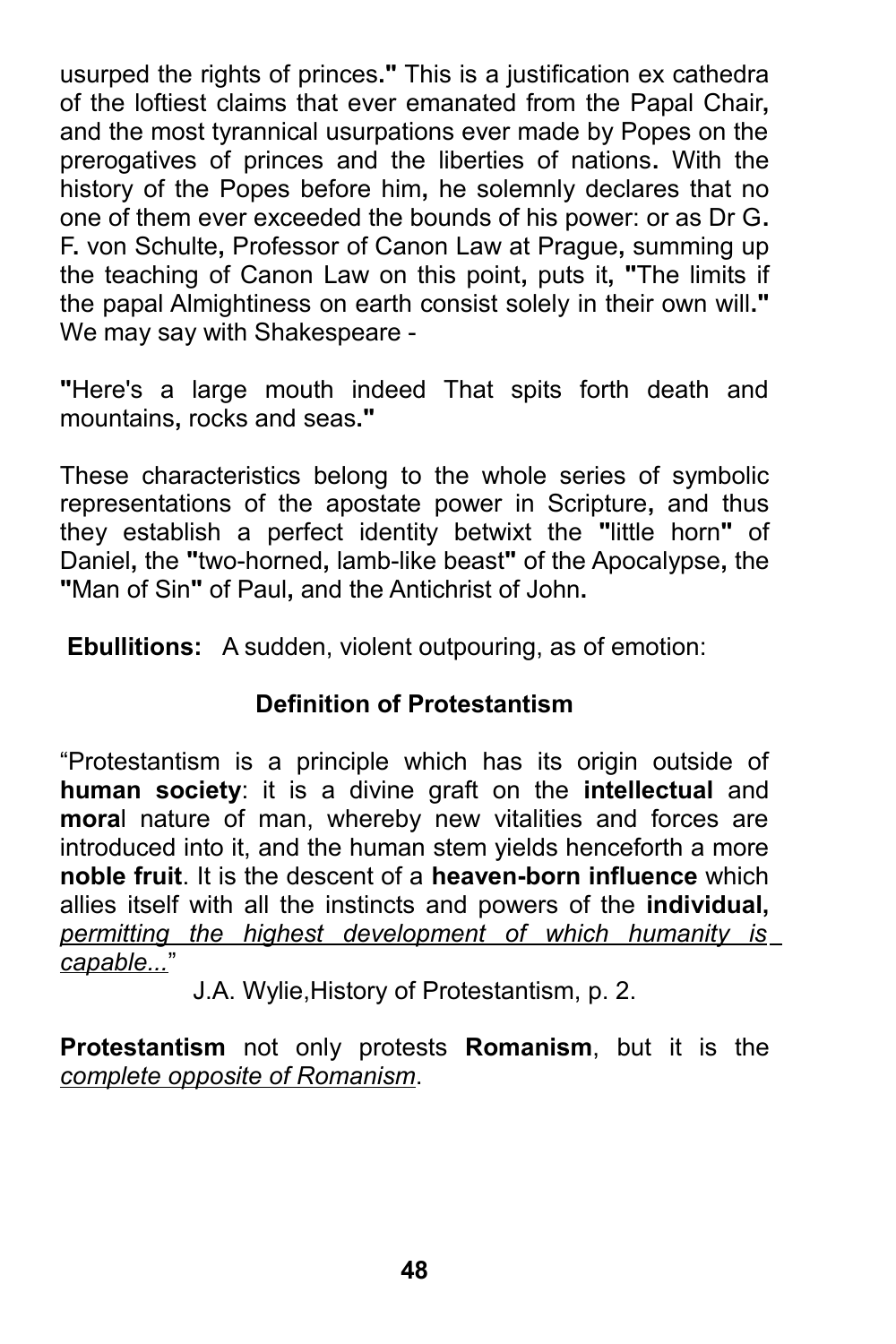#### **Chapter 12**

## **The All-deceivableness of Un-righteousness**

The coming of the **"Man of Sin"** was to be with the **"**all**deceivableness** of unrighteousness**"** -with finished**,** perfected**,** and**,** till the **"**man of sin**"** appeared**,** unparalleled craft**.**

Let us mark the phrase**.** It is a very remarkable one**.** It is used in no other place; it is employed to describe no other system; it describes the great apostacy**,** and it alone**.** It is not simply **"**deceivableness**,"** nor is it simply **"**unrighteousness**"** - it is the **"deceivableness** of unrighteousness;**"** nay**,** it is the **"**alld**eceivableness** of unrighteousness**."**

*Craft and deceivableness were no unknown things before the Papacy entered the world. Priests and statesmen have, in every age, dealt largely in deceivableness. But the deceivableness peculiar to herself - it is the deceivableness of unrighteousness. Not only is it a craft more subtle and more defined than any with which man operated in former ages: it is a craft of a new order. It is a system of unrighteousness so set forth as to seem that system of righteousness which god has revealed for the salvation of the world, and by consequence accepted as such by all who, not taught of the Holy Ghost, are deceived and destroyed by it.*

Paganism was a system of **deceivableness.** It was the worship of a false god**,** under the pretence of being the worship of the true God**.** But popery is a deceivableness on a scale far beyond that of paganism**.** The one was a counterfeit of the religion of the Gospel**.** Popery has a god of its own - him**,** even**,** whom the canon law calls the **"**Lord our God**."** It has a saviour of its own the Church**,** to wit**.** It has a sacrifice of it own - the Mass**.** It has a mediator of its own -the Priesthood**.** It has a sanctifier of its own - the Sacrament**.** It has a justification of its own - that even of infused righteousness**.** It has a pardon of its own -the pardon of the Confessional; and it has in the heavens an infallible**,** allprevailing advocate unknown to the Gospel -the **"**Mother of God**."** It thus presents to the world a spiritual and saving apparatus for the salvation of men**,** and yet it neither sanctifies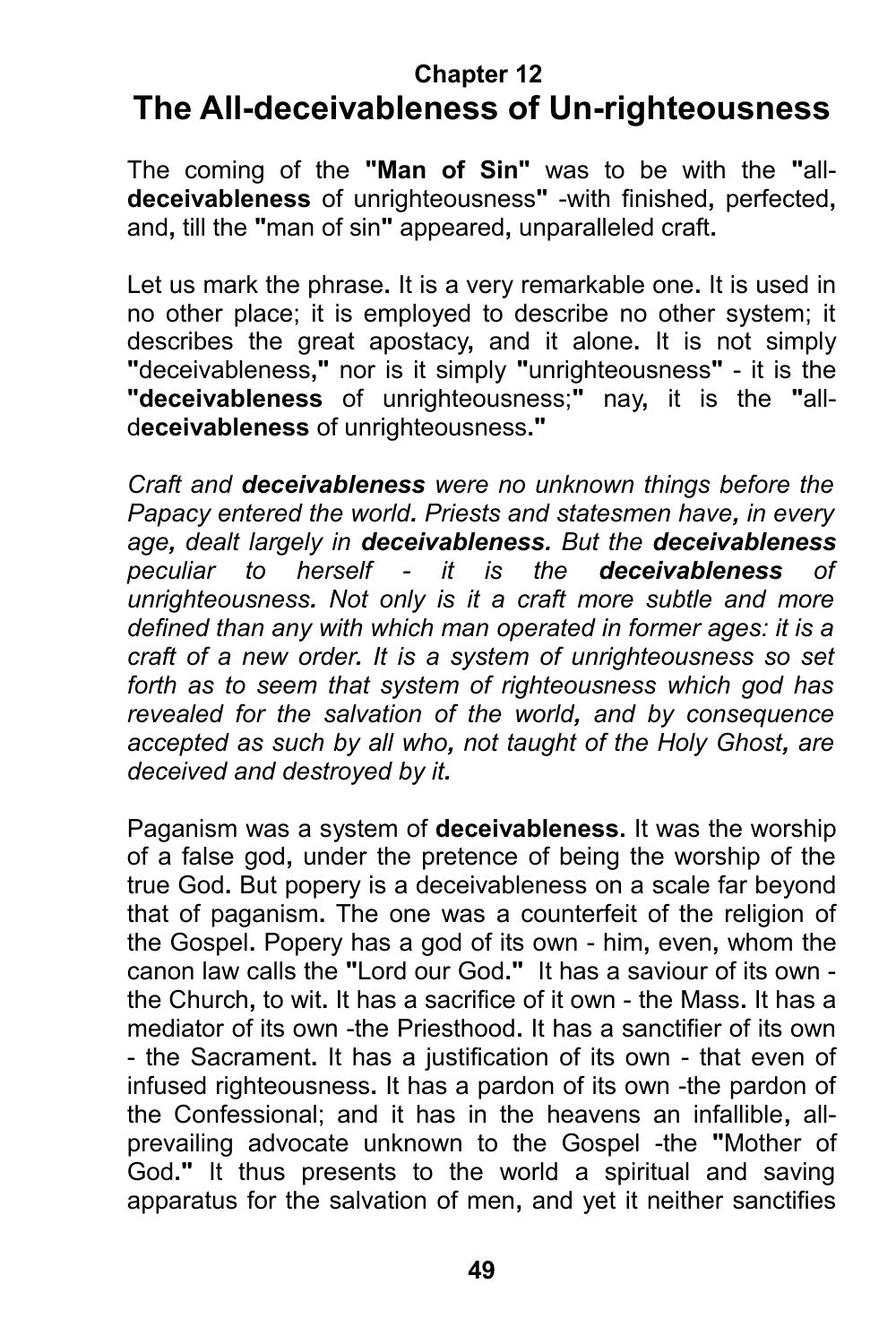nor saves anyone**.** It looks like a church; it professes to have all that a church ought to have; and yet**,** it is not a church**.** It is a grand deception - **"**the all-deceivableness of unrighteousness**."**

There is another point here that merits out attention**.** It relates to the architecture or order of the spiritual house**,** the Church**.** Popery from its foundation to its top-stone has imitated that order**.** That **"**Christ is the Son of God**,"** is the corner-stone of the Gospel church**.** Out of that root the whole Gospel springs**.** It is the **"**rock**"** on which Christ**,** addressing Peter**,** said that He would build His Church**.**

That the **"**Pope is the Vicar of Christ**"** is the corner-stone of the papal Church**.** Out of that root does the whole of popery spring**.** On that **"**rock**"** said Boniface III**.** in the seventh century**,** and Gregory VII**.,** with yet greater emphasis in the eleventh**,** will I build my church**.**

And let us further mark that both churches rest not on a doctrine**,** but on a person**.** The Church of God rests on a Person**,** even Christ**.** No one is saved by simply believing a system of truth**.** The truth is the light that shows the sinner his way to the Saviour**.** He is united to Christ by his faith which takes hold of the Saviour**,** and by the Spirit who comes to dwell in his heart**.** Thus is he a member of the Spiritual Body**.** The Bible**,** ministers**,** and ordinances are the channels through which the life of the Head flows into the members of the body**.** Thus are they built up a spiritual house**,** a holy temple - **"**built on the foundation of prophets**,** and apostles**,** Jesus Christ Himself the chief corner-stone**."** All this is most adroitly counterfeited in the Pope's Church**.** It is only in the way of the members of that church resting on Peter**,** or what is the same thing**,** on the Pope**,** that they can be saved**.** Romanists tell us that it is essential to the salvation of every human being that he be subject to the authority of the Pope**.** Peter - that is**,** the Pope - is the one reservoir of grace; from him it flows down through the grand conduit of apostolical succession to all the members of the **"**Church**,"** and thus are they built up a spiritual house - built upon the foundation of traditions**,** sacraments**,** priests**,** bishops**,** cardinals**,** the Pope himself being the chief corner-stone**.**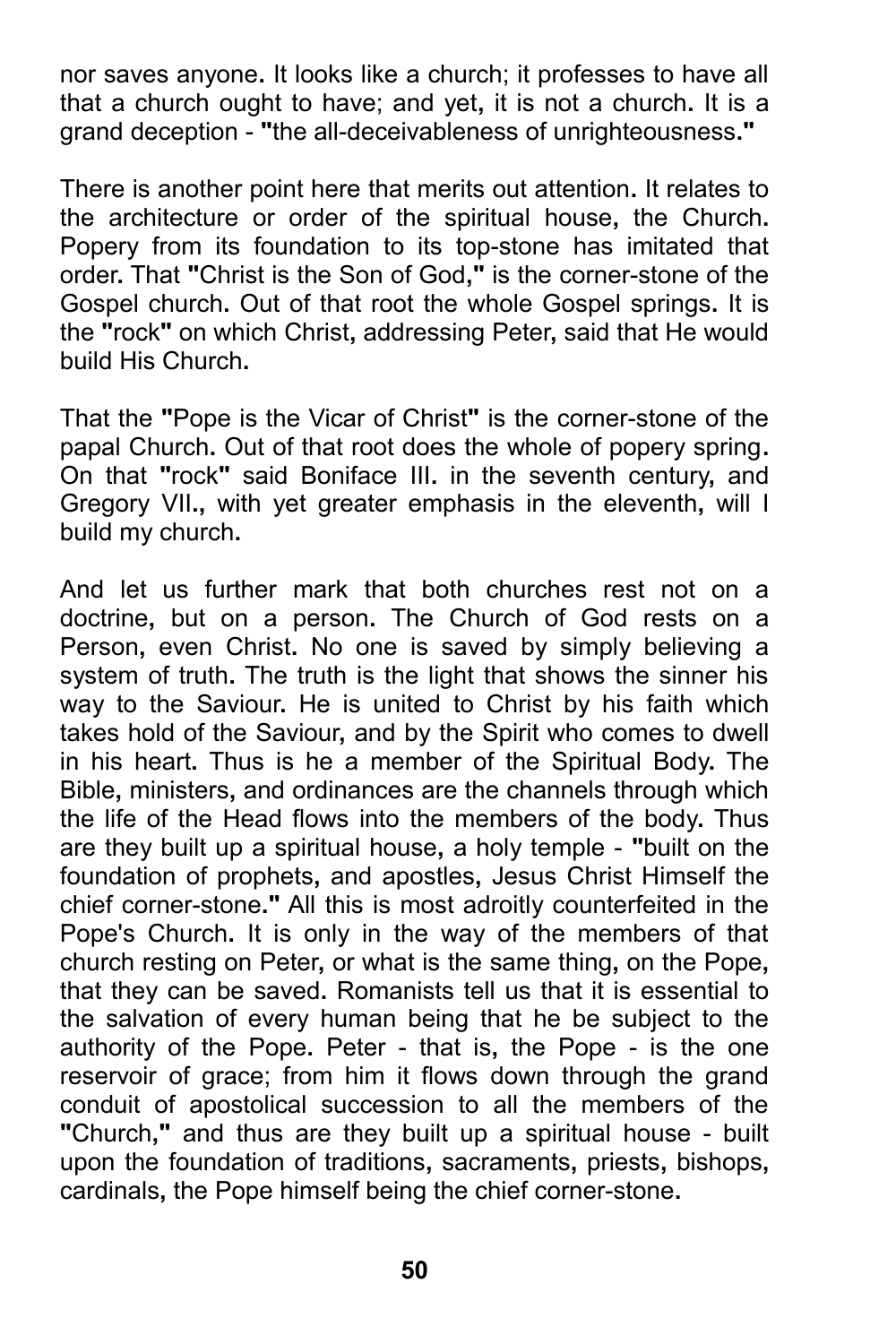Moreover**,** the whole policy and actings of the Roman Church have been marked by a **deceivableness** unequalled by any other society or confederacy known to history**.** Her Popes have been the most astute race of rulers the world ever saw**.** What a depth of cunning and craft in the Roman Curia! Where is the cabinet or monarch that can cope with it**?** Her more than human insight Rome conceals under the guise of artlessness and simplicity**.** She looks so guileless and so **"**lamb-like**,"** that statesman say we shall have no difficulty in holding our own against diplomatists like these**.** It is only when they are outwitted and be fooled by them that they open their eyes and begin to wonder where the strength lies that has baffled them**.** Rome buys and sells statesmen in her market; she uses them as the muleteer his beasts of burden; and when they are old and broken down**,** and can no longer do her turns**,** she hurls them from the high places to which she had exalted them**,** and leaves their mangled reputations**,** like unsavory carcasses**,** on the highway of history**,** that posterity may see how Rome rewards those who serve her**.** It was written of her of old time**, "**She hath cast down many wounded; yea**,** many strong men have been slain by her**."**

This vast **deceivableness** is one of the main sources of the strength of the so-called Church of Rome**.** She has the art of enlisting all the claims of virtue**,** and all the sanctions of law**,** on the side of that by which virtue is outraged and law violated**.** Where her purpose is the most cruel**,** her speech is ever the most bland**.** Where her motive is the most villainous**,** her profession is ever the most plausible**.** She always gives the holiest name to the most unholy deed**.** When she burns a heretic she calls it an auto-da-fe -an act of faith**.** When she ravages a province with fire and sword**,** she styles it a crusade -that is**,** an evangelistic expedition**.** Her torture chamber is styled the **"**Holy Office**."** And when she deposes monarchs**,** stripping them of crown and kingdom**,** and compelling them**,** as she did Henry IV**.** of Germany**,** to stand with naked feet at her gates amid the drifts of winter**,** it is with the make-believe of a kind father administering salutary chastisement to an erring son**.** In short**,** she not only transforms herself into an angel of light**,** but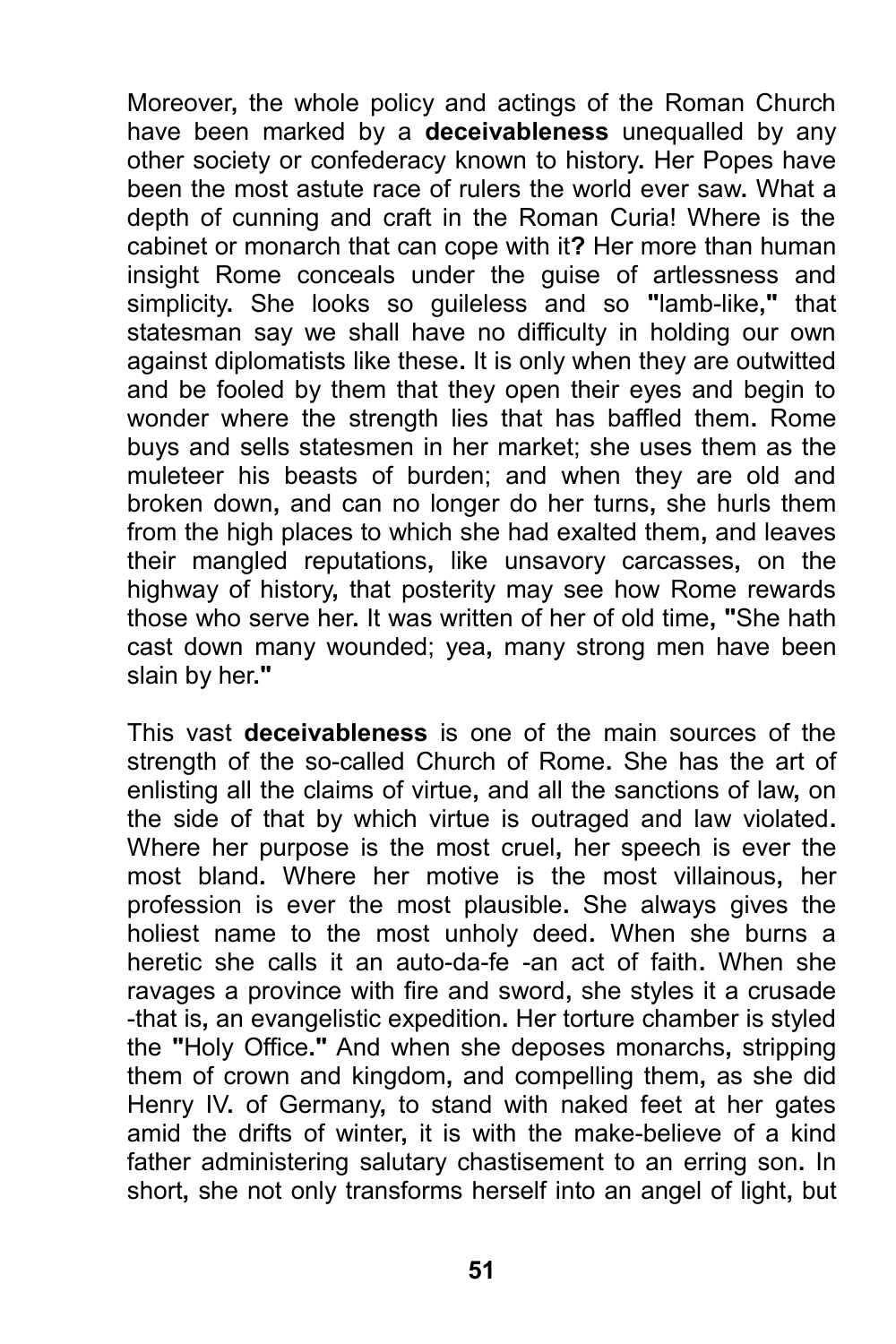vice itself she transforms into virtue**,** decking blackest crime in the white robe of innocence**,** and arraying foulest iniquity with the resplendent airs of holiness**.**

What are the sacraments by which she professes to replenish men with grace**?** What are the masses by which she professes to impart Christ and his salvation to them**?** What the crucifixes**,** rosaries**,** and amulets**,** by which she fortifies men against the assaults of Satan and evil spirits**?** What the indulgences by which she shortens the sufferings of souls in purgatory**?** What the pardons with which she sends men away into the other world**?** What the vows of poverty under which she cherishes a pride the most arrogant**,** and an avariciousness the most insatiable**?** What are the vows of celibacy under which she veils an unbridled lewdness**?** What are the dispensations by she releases men from the obligations of the moral law**,** and professes to annul oaths**,** promises**,** and covenants**?** Above all**,** what are her logic and system of ethics by which**,** as in the hands of Ligouri**,** she makes vice and virtue falsehood and truth change sides**,** and shows how one**,** if he but direct aright his intention**,** can commit the most monstrous crime and yet contract not a particle of guilt**?** What are these things**,** we ask**,** save the **"deceivableness** of unrighteousness**?"** for surely the utmost limits of deception have here been reached**,** and the Deceiver himself can go no farther**.** He has produced his masterpiece**.**

**Cotton Mather (Congregational Theologian)** "The oracles of God foretold the rising of an Antichrist in the Christian Church: and in the Pope of Rome, all the characteristics of that Antichrist are so marvelously answered that if any who read the Scriptures do not see it, there is a marvelous blindness upon them." Taken from The Fall of Babylon by Cotton Mather in Froom's book, The Prophetic Faith of Our Fathers, Vol. 3, pg. 113.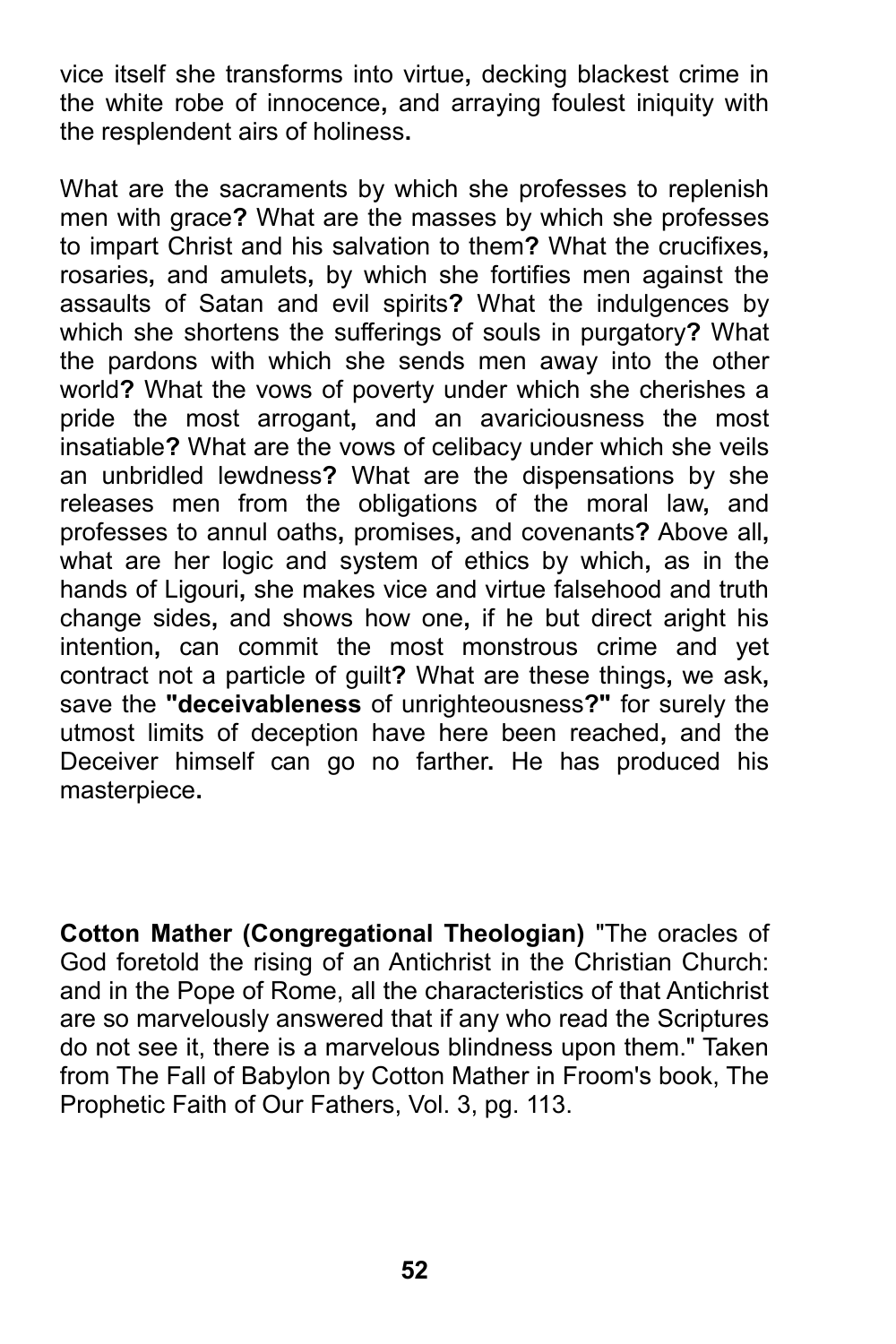### **Chapter 13 The Culmination of the Parallelism an Enthronization**

We now approach the point where the parallelism culminates**.** Clear and distinct**,** like an Alpine peak**,** rises the **CLIMAX** in each case! The one stands clothed in the pure spiritual glory of heaven**,** the other arrays itself in the false splendours of earth**.** How close**,** apparently**,** are these two culminations**,** and yet how immeasurable the distance betwixt them!

Not all at once do we ascend these lofty summits**.** We must permit the apostle to lead us up by the several successive stages which conduct to them; in this way only can we obtain a full view of the parallelism**.** And be in a condition to see how real and grand it is**.**

The apostle begins at the lowest stage of the vast ascent**. "**And now ye know what withholdeth that he might be revealed in his time**.** For the mystery of iniquity doth already work: only He who now letteth will let**,** until he be taken out of the way; and them shall that wicked be revealed**."** ( 2 Thess**.** 2–6**,**7**,**8**.**) The time for the revelation or apocalypse of Antichrist - for Antichrist was to have his apocalypse even as Christ had His - was not yet come**.** The **"**mystery of iniquity**"** was already working -working in the region of principles and influences**,** and working in the region of seducing spirits; but meanwhile**,** there existed a great **"**let**,"** or obstruction to his open revelation**.** Paul hints very plainly that the Thessalonian Christians knew what that obstruction was**,** and therefore he did not name it**.** He had visited them sometime before**,** and talked freely with them about the coming apostacy**,** and had mentioned the **"**let**"** which must first be removed before the apostacy could be free to develop itself**.** That obstruction was the Roman empire**.** When present**,** talking freely with them on the subject**,** Paul could say so in express terms; but it might be dangerous to name the Roman empire in an epistle to be read openly**,** and go the round of the churches**.** That might draw down on the Christians the displeasure of the Roman authorities**.** The apostle knew the hindrance in Antichrist's path**,** having learned it**,** doubtless**,** by the study of Daniel**,** and the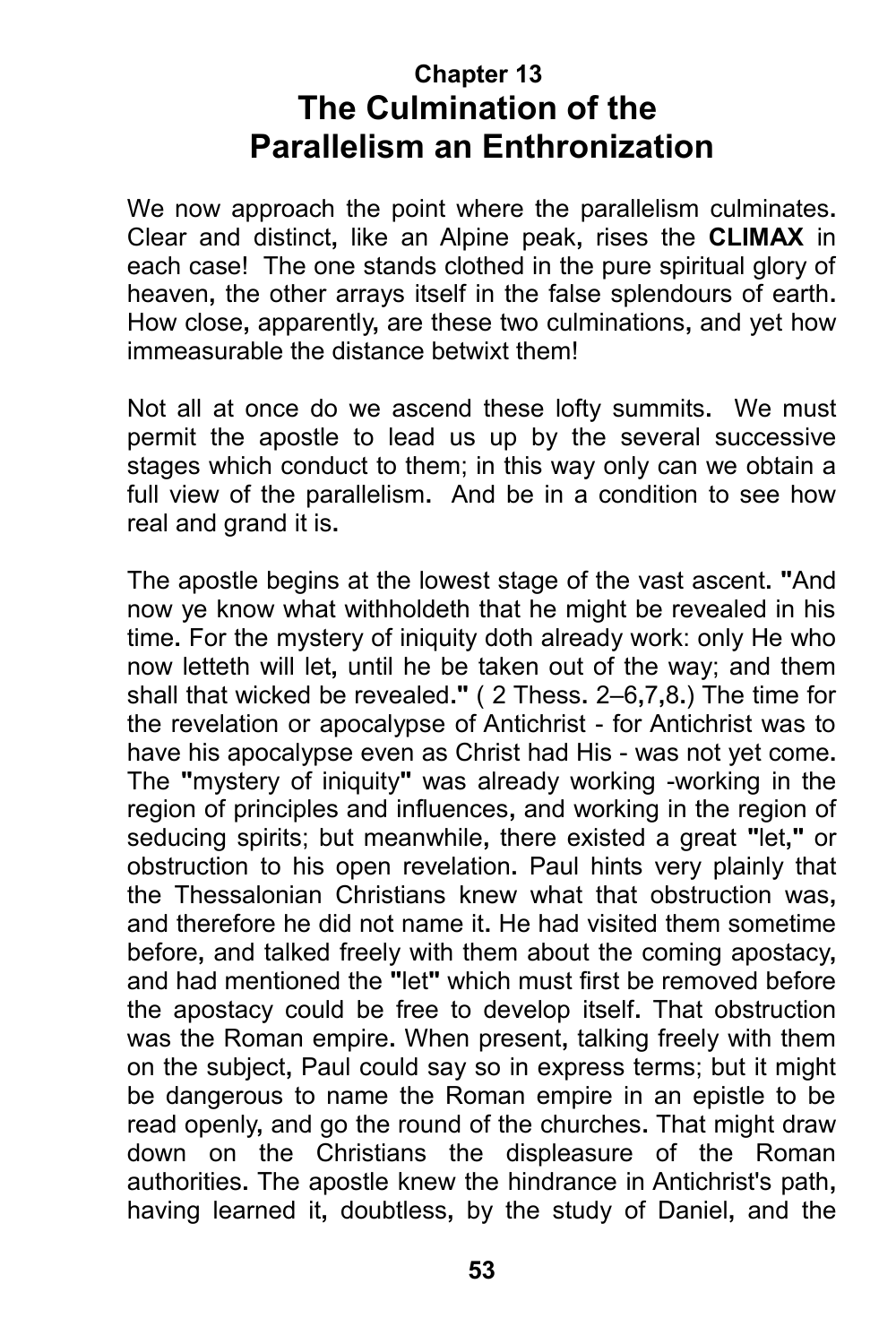revelation of the spirit**.** It was known**,** moreover**,** to the early fathers**,** who all turned their eyes to Rome as the fated spot where the **"**lawless one**"** was first to show himself; but they spoke of him with bated breath**,** and in circumlocutionary phrase**.**

While the Roman Empire stood it was impossible that Antichrist should appear**.** Caesar was Pontifex Maximus; and while he held possession**,** there could not be two High Priests occupying the same capital**,** sharing the same throne**,** and sacrificing at the same altars**.** The first and lesser Pontifex Maximus must be removed before the second and greater could stand up**.** This was to happen in no long time**.** God would remove the **"**let**,"** by bringing the Gothic nations into Italy**,** overturning the empire**,** and making vacant the throne of Caesar**.** Then Antichrist would climb up to the empty seat**. "**God chased the Caesars from Rome**,"** says De Maistre**, "**that he might give it to the Popes**."**

Let us mark next that it had been decreed of both Christ and Antichrist**,** that they should occupy thrones -no meaner seat than a royal one must either of them have**.** Christ was to sit on the throne of David**,** and Antichrist was to sit on the throne of Caesar**.** In pursuance thereof a train of providences preceded the advent of each**,** the final end of which was to make vacant the throne they were respectively to occupy**.** Three revolutions in the royal line of Judah were to make way for Christ**,** and four consecutive revolutions in the line of the world-power were to open the way for the coming of Antichrist**.** Jacob**,** on his deathbed**,** had given his posterity a sign of the instant appearance of the Messiah**.** That sign was a final break-down in the royal line: - **"**The sceptre shall not depart from Judah**,** nor a lawgiver from between his feet**,** until Shiloh come**."** (Gen**.** xlix**.**10**.**) When the time drew nigh Ezekiel sounded the alarm more definitively; giving warning that the throne of Judah should fall once**,** and a second and a third time**,** and then there would stand up a King whose **"**dominion is an everlasting dominion**,** which shall not pass away**."** Thus saith the Lord God**, "**Remove the diadem and take off the crown: I will overturn**,** overturn**,** overturn it**,** till He come whose right it is**,** and I will give it unto Him**."** (Ezekiel 21–26**,** 27**.**) The throne of Judah was overturned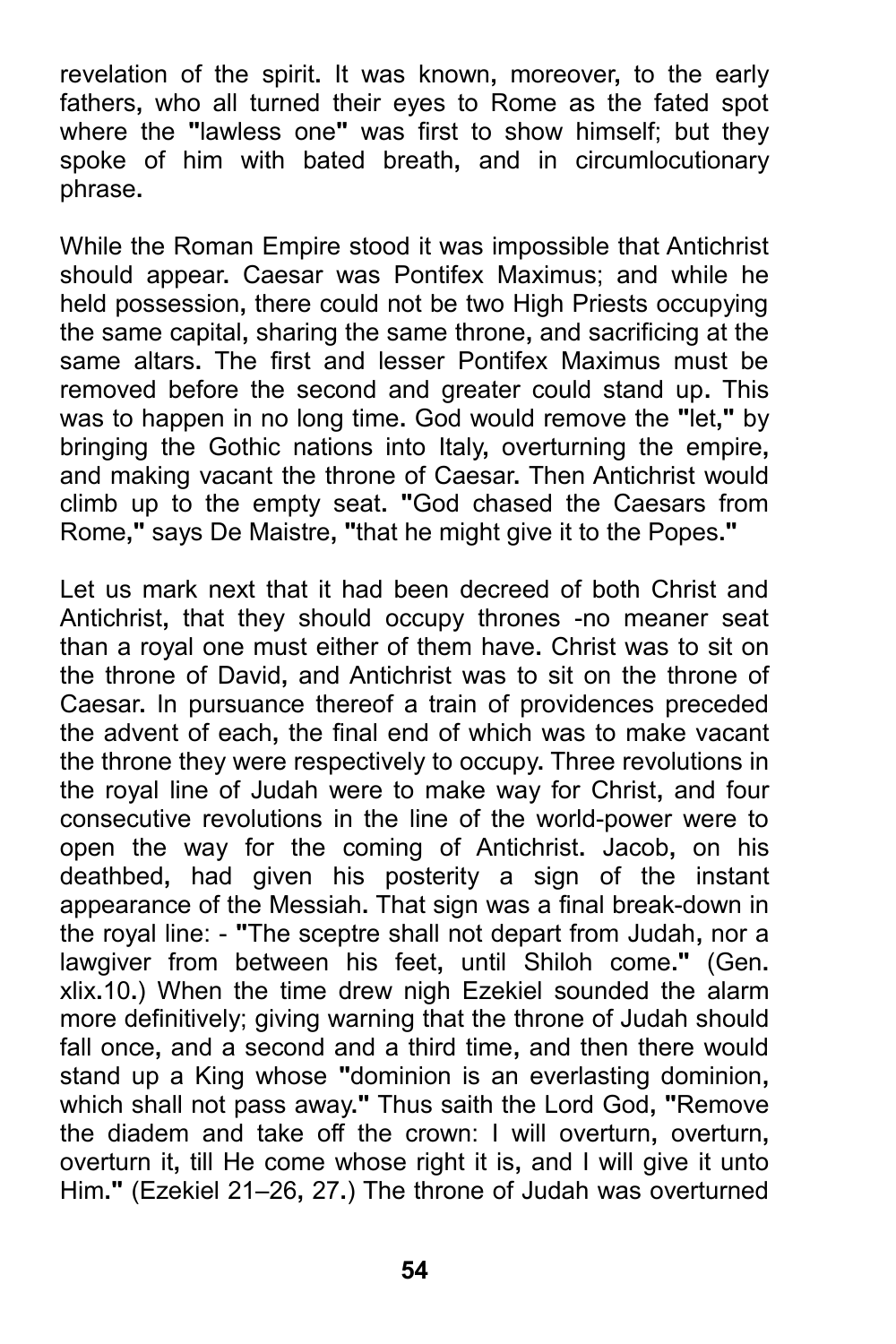a first time by the separation of the Ten Tribes from the house of David**.** It was overturned a second time by the deportation of the nation to Babylon**.** It was overturned a third and last time in the subjugation of Judea by the Romans**,** who stript the descendants of David of the shadowy dominion they had wielded down to this time**.** Then Christ came**,** of whom the angel who announced His birth spoke thus: - **"**The Lord God shall give unto Him the throne of His father David; and He shall reign over the house of Jacob for ever**,** and of His Kingdom there shall be no end**."**(Luke 1–32**,**33**.**)

In Antichrist's counterfeit church and kingdom the parallelism on this point is striking indeed**.** The **"**man of sin**"** was**,** when fully developed**,** to occupy the throne of this world**.** This magnificent post had been offered by the Tempter to the true Christ: **"**All the kingdoms of the world and the glory of them will I give thee if Thou wilt fall down and worship me**."** The offer was promptly declined**.** The Tempter next turned him to the false Christ**, "**I will convert thy chair into a throne**,"** said he**,** to the bishop of Rome**, "**and thy pastoral staff into a royal sceptre**,** if thou wilt be my vassal**."** The offer met no second refusal**.** The bargain was struck**,** and faithfully fulfilled on both sides**.** The stipulated worship was rendered**,** and the wages were fully paid**.** In witness we cite Innocent III**.** in the thirteenth century**.** Do we not hear him boasting that he had been set over the kingdoms to build and to pluck up at his pleasure**?** And how often do we find the same mighty claim in the mouth of his successors in the following centuries**?** Nay**,** even in our own day the echoes of the same proud boast are heard from the papal chair**.**

It took a thousand years to prepare the way of both**,** and seat each in his respective throne**.** The throne of David was emptied again and again**,** that it might be filled by the King of the eternal empire**.** The throne of the world-power was in like manner emptied again and again**,** that it might be filled by the king of whom it had been written**, "**he goeth into perdition**."** The throne of the world-power was overturned a first time in the fall of Babylon; it was overturned a second time in the overthrow of the Medo-Persion Power**.** It was overturned a third time in the extinction of the Greek kingdom; and it was overturned a fourth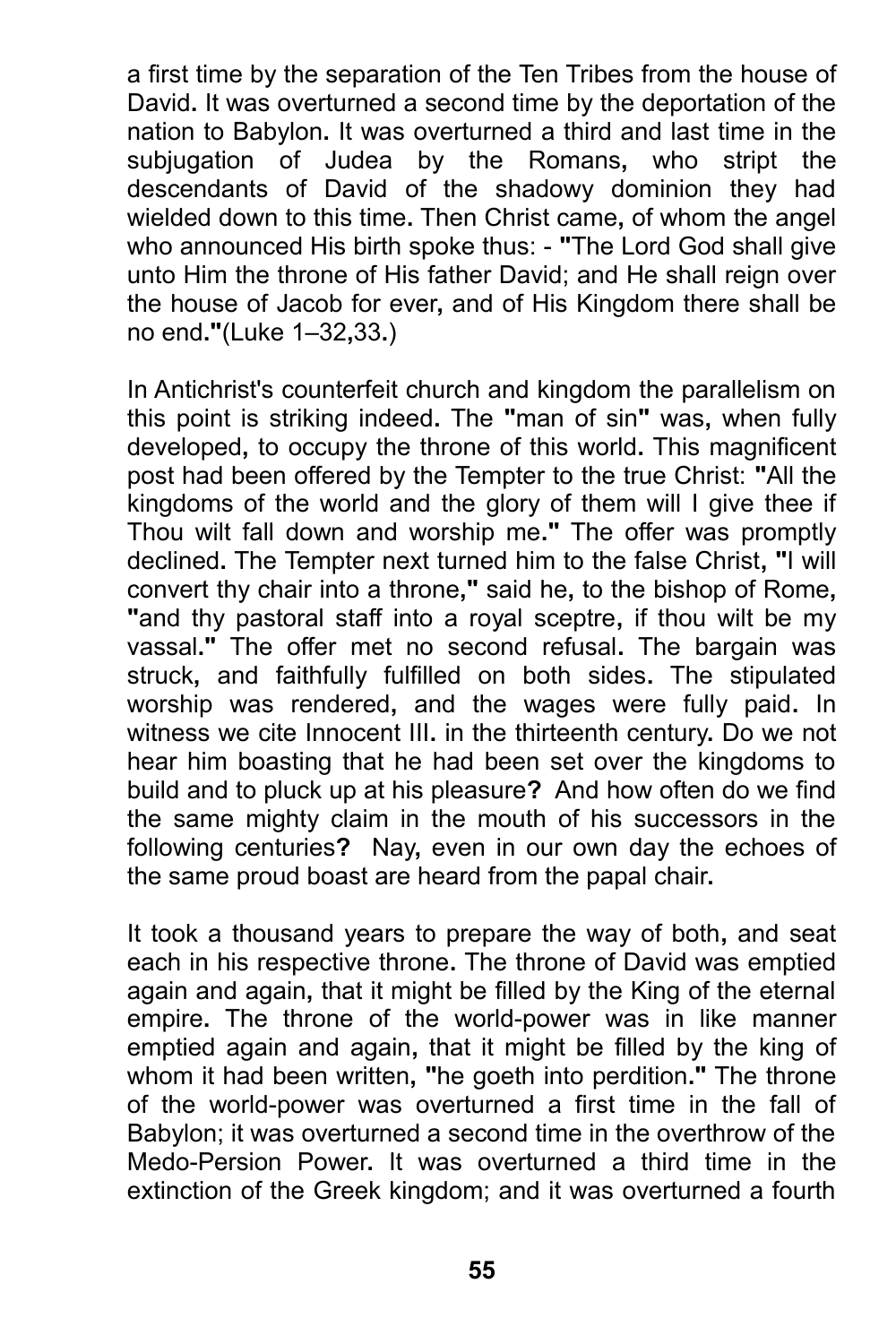and last time**,** when the Roman Empire fell before the Goths**.** There was no longer a Caesar at Rome**. "**He that letteth will let**,"** the apostle had said**, "**until he be taken out of the way**."** He had now been taken out of the way**,** and the hour was come for **"**that Wicked**"** to be revealed**.**

Let us here mark**,** that both mysteries have the same culmination -an enthronization even**.** The **"mystery of godliness,"** beginning in the cradle**,** ends on the throne -the throne of heaven**.** The **"mystery of iniquity,"** beginning in the silent and hidden workings of early times**,** ends on the throne -the throne of earth**.**

It appears plain to us**,** though expositors have passed it over**,** that the two passages (1 Tim**.** 3–16 and 2 Thess**.** 2–3-12) - the one descriptive of the **"**mystery of godliness**,"** and the other descriptive of the **"mystery of iniquity"** - were intended by the apostle**,** to be**,** and are parallels clause by clause**.** Each clause in the one throws its light upon the corresponding clause in the other**,** and thus the depth and height of each mystery are evolved**.** A single glance at these two passages will suffice to show that it is by the same ascending gradations that we mount up to the climax of both mysteries**.** Let us look at each**.**

**"**And without controversy**,** great is the mystery of godliness: God was manifest in the flesh**,** justified in the Spirit**,** seen of angels**,** preached unto the Gentiles**,** believed on in the world**,** received up into glory**."** (1 Tim**.** 3–16**.**) It is thus the apostle**,** in a single verse**,** with masterly comprehensiveness**,** states the successive steps - the whole of that magnificent graduation**,** by which the mystery of godliness reached its mighty climax**. "**God was manifest in the flesh**." "**Mary brought forth her first-born Son**,** and wrapt Him in swaddling clothes**,** and laid Him in a manger**."** There was the beginning of the mystery**.** This is the first step in the mighty ascent**.**

**"**Justified in the spirit**.**' As when the Spirit descended upon Him in a visible form at His baptism; and again when He began His public ministry**,** with all its attendant miracles and wonders**, "**The spirit of the Lord God is upon Me**,"** were the words with which**,**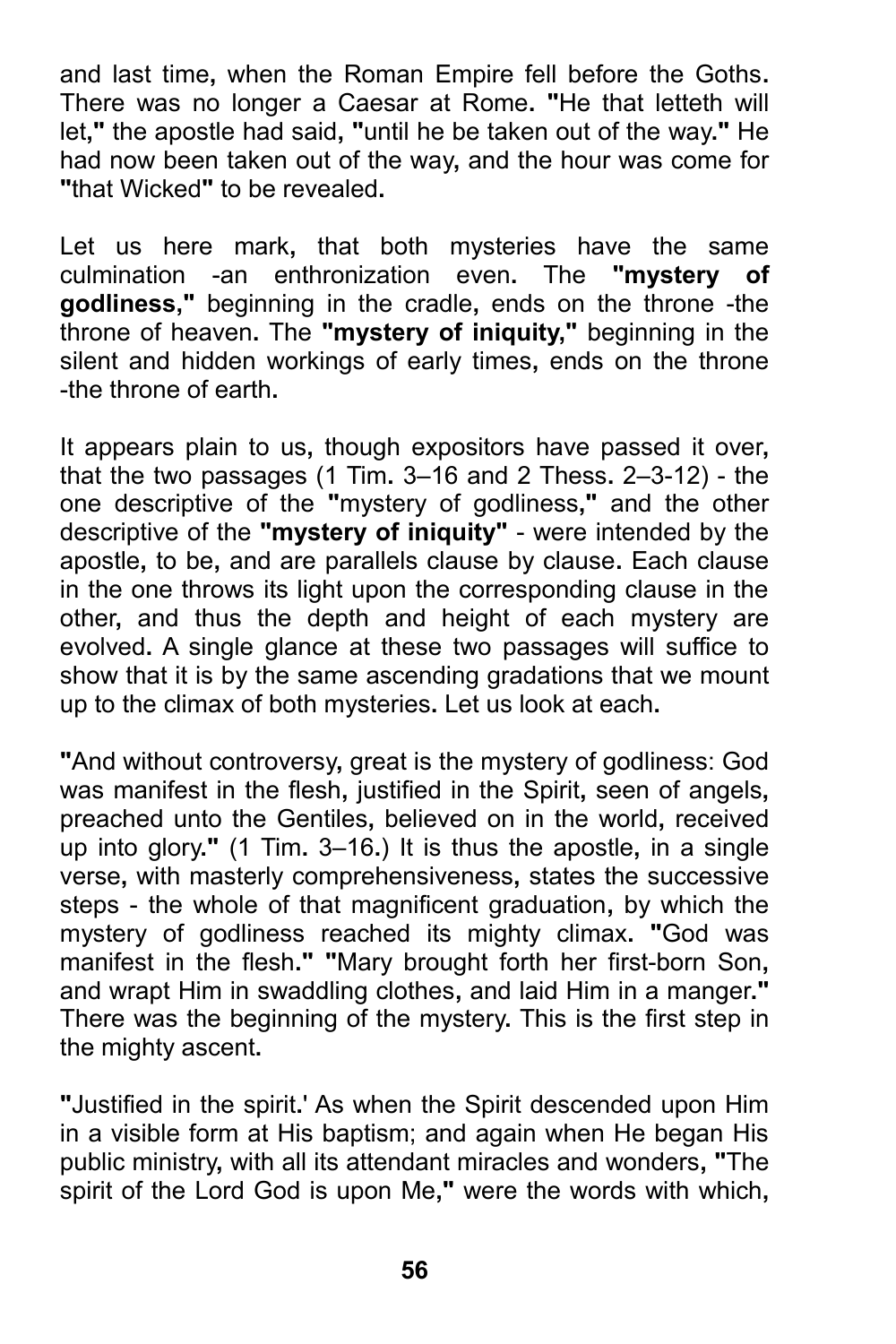in the synagogue of Nazareth**,** He opened his first sermon**, "**for He hath anointed Me to preach good tidings to the meek**."**

**"**Seen of angels**."** As when they sang His natal hymn at Bethlehem**,** and when they ministered to Him in the wilderness**,** after His temptation**,** and again in His agony in the garden**,** when **"**there appeared an angel from heaven strengthening Him**,"** and on the morning of His resurrection**,** when two of them waited in His sepulchre to tell the women that He was risen**.**

**"**Preached unto the Gentiles**." "**Go ye into all the world and preach the Gospel to every creature**,"** was His last charge to His apostles when about to ascend from the Mount of Olives**.** No sooner was the spirit given at Pentecost than his apostles and evangelists traveled all through the land of Israel**,** and passing beyond the bounds of Jewry**,** they preached the Gospel in the cities of Greece and Rome**,** and going on still farther toward the west**,** carried the tidings of the cross to the shores of Britain**.**

**"**Believed on in the world**."** So rises the gradation**,** and so does the mystery of godliness advance to its culmination**.** The gods of paganism fall before the preaching of the **"**Crucified**."** Mighty nations**,** both east and west**,** became obedient to the faith; the gospel made good its claim to be of heaven by the blessed fruits it everywhere brought forth; and Jesus was believed on as the true messiah and Saviour of the world**.**

**"**Received up into glory**."** This is the final step; here the mystery culminates**.** We can now look along the entire line of its development**,** from the cradle in the stable to the eternal gates which are seen to lift themselves up that the King of Glory may enter**,** and sit down on the throne of universal and everlasting dominion**,** while seraph and seraphim and **"**every creature which is in heaven**,** and on the earth**,** and under the earth**,** and such as are in the sea**,** and all that are in them**,"** are heard saying**, "**Blessing and honour and glory and power be unto Him that sitteth upon the throne and unto the Lamb**,** for ever and ever**."** (Apoc**.** 5**,** 13**.**)

The **"**mystery of iniquity**"** passed through a precisely similar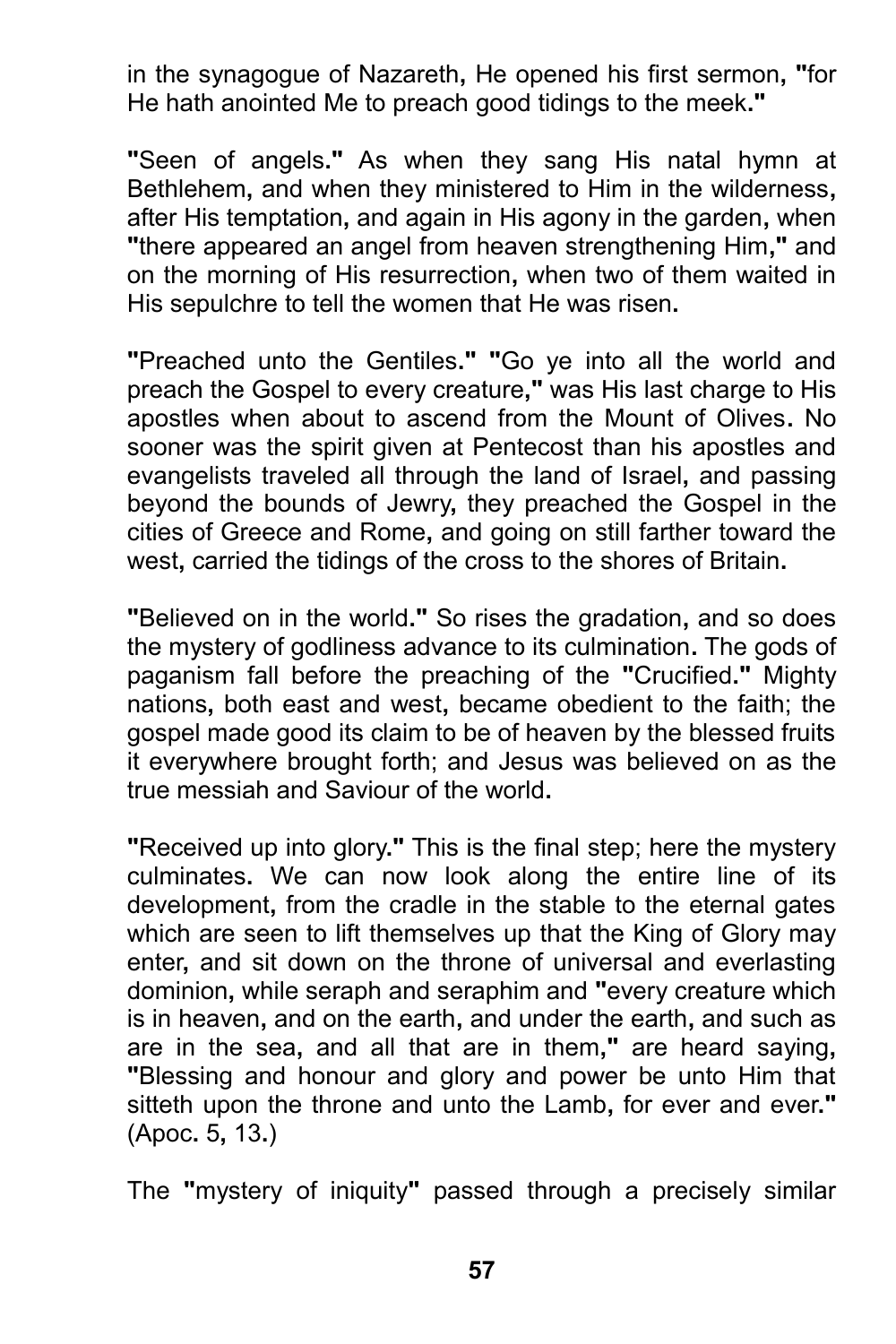gradation**,** to issue in a climax which is an obvious and striking counterpart of that which we have just described**. "**The mystery of iniquity doth already work**."** We here see it in its cradle**.** It was **"**justified**"** of Satan by the lying signs and wonders which he enabled its propagators to work**.** It was published unto the Gentiles by preaching friars and itinerant monks**,** who sought in all the **deceivableness** of unrighteousness to persuade men that the Pope was God's vicar**,** and that the traditions of his Church were the true Gospel**.** It was believed on in the world by those whose names are not written in the Book of Life**.** And finally**,** it was received up into the heavens of ecclesiastical dominion and imperial glory**.** Its chief was now seen sitting in the temple of God; showing himself that he is God**,** while the kings and nations of the earth are beheld bowing before him**,** and ascribing to him dominion and power and glory**.** They worshipped the beast saying**, "**Who is like unto the beast**?" "**Power was given unto him over all kindreds and tongues and nations; and all that dwell upon the earth shall worship him**,** whose names are not written in the Book of Life of the Lamb slain from the foundation of the world**."**( Rev**.** 13–4-8**.**)

The Pope on the throne of thrones on earth is the counterfeit of Christ on the throne of thrones in heaven**.**

**1689 London Baptist Confession Chapter 26:** Of the Church. The Lord Jesus Christ is the Head of the church, in whom, by the appointment of the Father, all power for the calling, institution, order or government of the church, is invested in a supreme and sovereign manner; neither can the Pope of Rome in any sense be head thereof, but is that antichrist, that man of sin, and son of perdition, that exalteth himself in the church against Christ, and all that is called God; whom the Lord shall destroy with the brightness of his coming. ( Colossians 1:18; Matthew 28:18-20; Ephesians 4:11, 12; 2 Thessalonians 2:2-9 )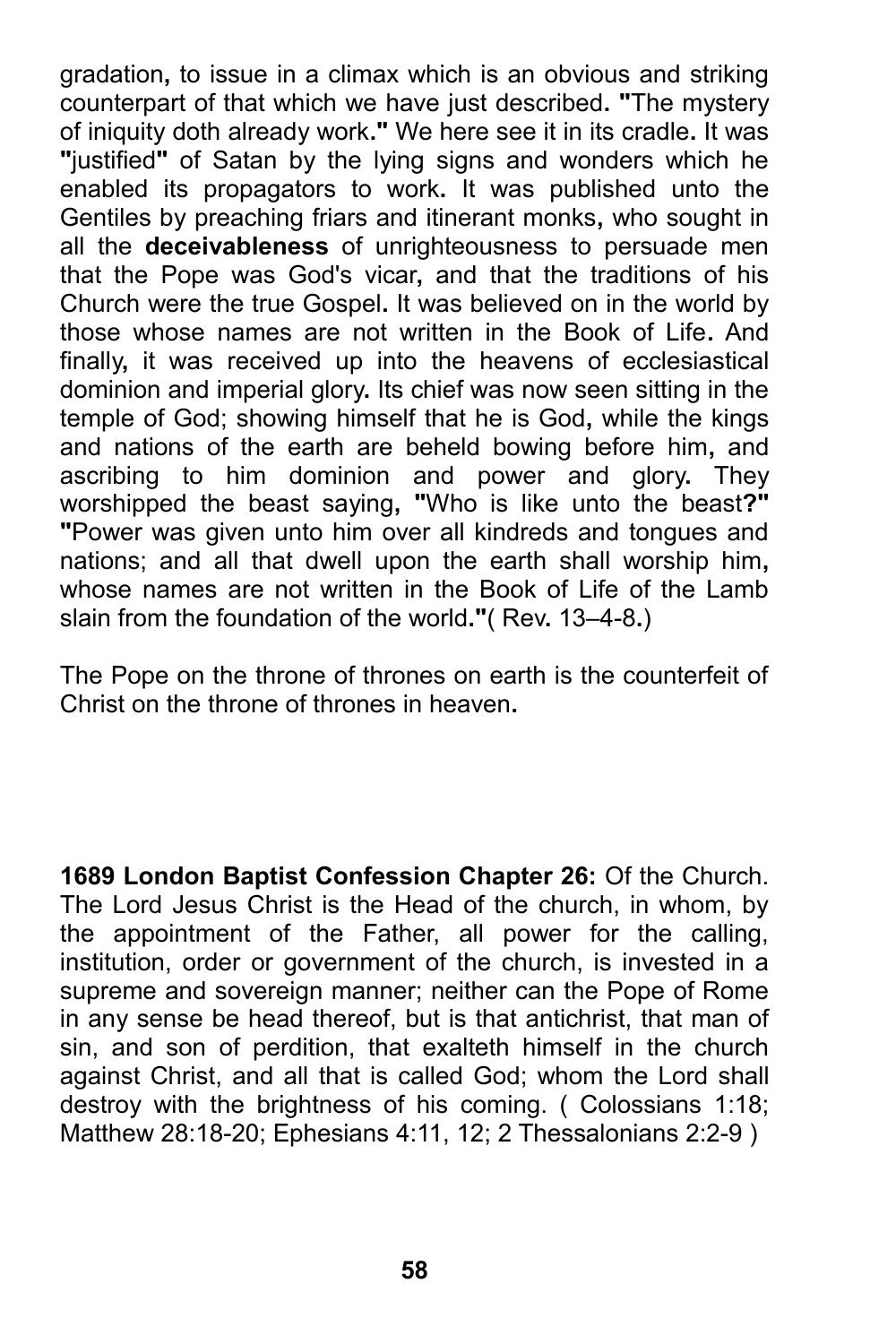### **Chapter 14 Antichrist's usurpation over Kings and Nation**

Mounted on the world's highest seat**,** how was the Antichrist to demean himself**?** With an arrogance never witnessed before**.** As regards kings**,** he was to hold himself their master**,** and as regards God**,** he was to deem himself His equal**. "**Who opposeth and exalteth himself above all that is called God**,** or that is worshipped; so that he**,** as God**,** sitteth in the temple of God**,** showing himself that he is God**."**(2 Thess**.** 2–4**.**)

These words would appear to foreshadow a double usurpation on the part of Antichrist**,** the first**,** over all earthly rulers**,** and the second**,** over the great Ruler of heaven**.** The testimony of history is clear on both points**.** It shows that the ambition of the Pope has been twofold**.** He has vaulted over the throne of kings into the seat of God**.**

Who are they who are **"**called God**,"** whom Antichrist was to oppose**,** and over whom he was to exalt himself**?** We strongly incline to think that it is magistrates and kings who are meant**.** Righteous law is the expression of God's will**.** Those who administer it are His deputies**.** On earth they fill the office**,** and bear the image of the Supreme Magistrate**.** Thus**,** in scripture**,** magistrates are called **"**gods**." "**I have said ye are gods**." "**God sitteth in the assembly of the mighty**, He judgeth among the gods"** (Ps**.** 82–1)**. "**There be**,"** says the apostle (1 Cor**.** 8–5)**, "**that are called gods**,** whether in heaven or in earth**."** And we are commanded to be subject to kings and all in authority**,** for conscience' sake**.** In this light the clause foretells that Antichrist would usurp supremacy over all civil authority**,** and rule on earth; (This is the true exegesis of the passage**.** In the Greek it is**, "**all called theos**,** or that is sebasma**,"** which we may render thus**, "**all that is called divine**,** or that is venerable**.**) and truly the Papacy has fulfilled the prophecy to the letter**.** As a pretended divine and infallible Vice-gerency**,** it claims to hold**,** in its hands**,** the administration of all human affairs**,** temporal and spiritual**,** and to make all nations**,** magistrates**,** and kings accountable at its bar**.**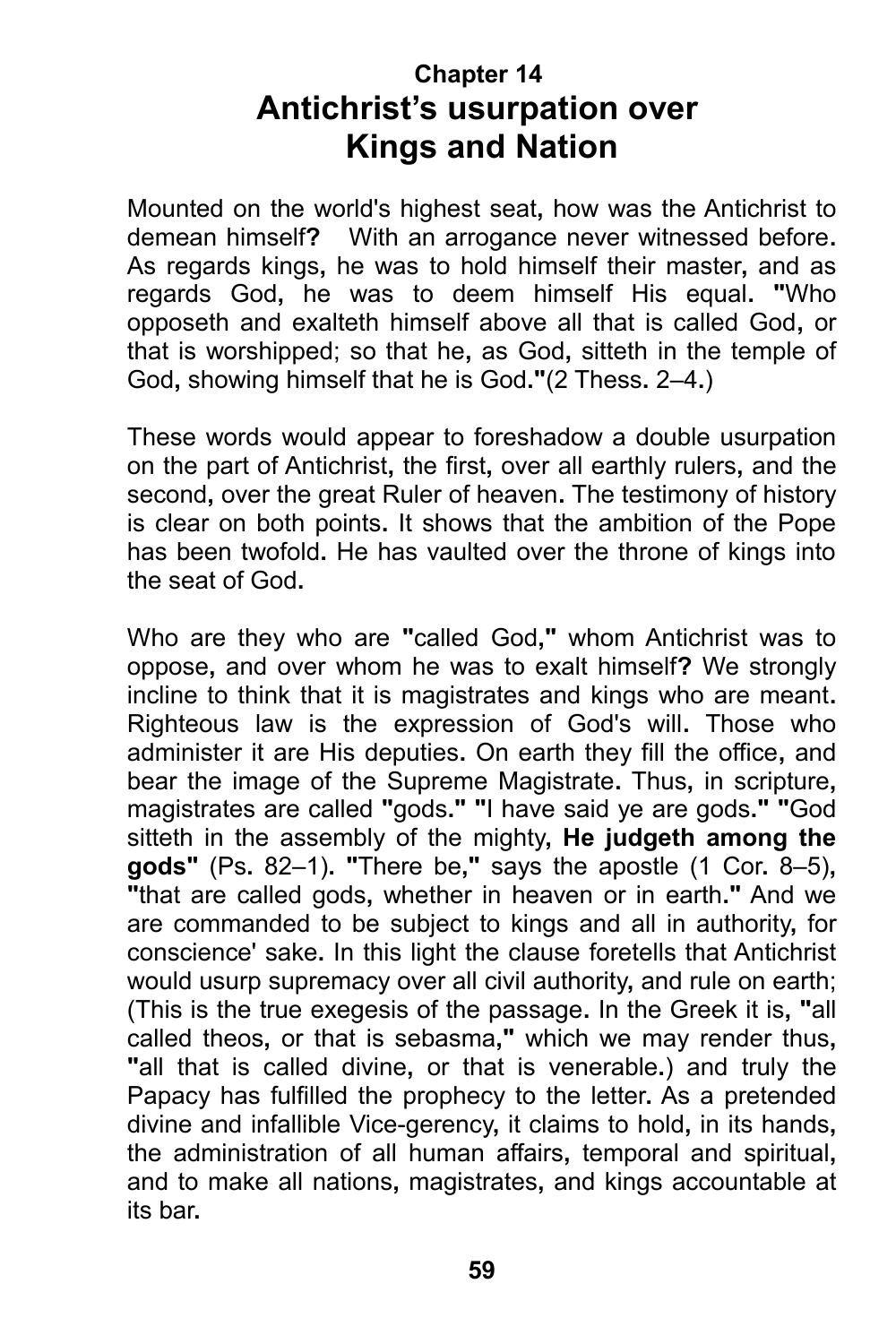Let us here again mark the parallelism**.** This assumed Vicegerency over all human affairs is another part of the false Christ's imitation of the true Christ**.** Christ possesses this power in reality**,** therefore Antichrist must needs possess it in appearance**.** God the Father is the immediate Governor of the universe**,** but He carries on His government through God the Son**.** This power He has delegated to Christ as Head of the Church**,** and as a reward of His sufferings**. "**He raised Him from the dead**,"** says the apostle**, "**and set Him at His own right hand in the heavenly places; far above all principality and power**,** and might and dominion**,** and every name that is named**,** not only in this world but also in that which is to come: and hath put all things under His feet**,** and gave him to be Head over all things to the Church**,** which is his body**."**( Eph**.** 1–20-23)

These words expressly teach that the Father made Christ head of the Church**,** and so gave Him all spiritual power**,** and head of the world to the Church**,** and so subordinated to Him all temporal power**.** The passage**,** in fact**,** presents Him as seated on the throne of the universe**,** on His head the diadem of unlimited and everlasting dominion**,** in his hand the sceptre of a boundless empire; and at His bidding all the princedoms and powers of heaven**,** all the thrones**,** armies**,** and potentates of earth**,** in order to the effectual carrying out of the great ends of His mediatorial sovereignty**.**

The Popes were true to their assumed character as Vice-Christs in this point also**.** They claimed to be the world's supreme magistrates**.** Cardinal Bellarmine affirms that every title which is in Scripture given to Christ appertains also to the Pope**.** Binding up in one colossal jurisdiction things temporal and spiritual**,** the Pope stretched his sceptre over all the seats of human judicature**,** and sat with his feet on the necks of kings**,** as well as of priests**.** He claimed it as his prerogative to judge all**,** but to be judged by none; to make laws**,** but to be subject to no law; thereby unconsciously vindicating his prophetic appellative**"**the lawless one**."** He has had himself depicted holding in one hand the **"**keys**"** of spiritual authority**,** and in the other the sword of temporal power**.** He has taught that it was fit that all princes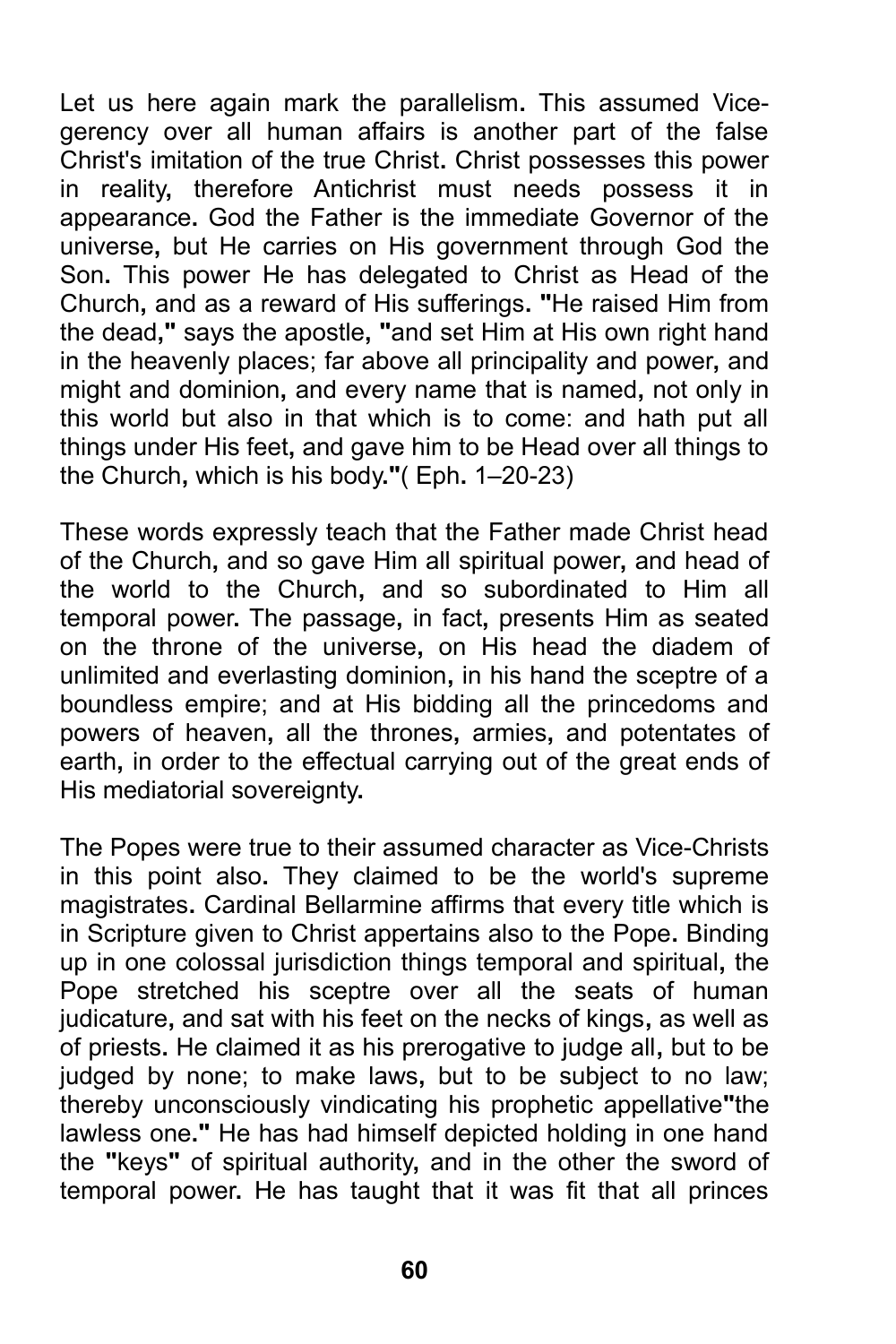should kiss his feet**,** and has extorted from not a few this act of obedience**.** He has inculcated on monarchs that sound orthodoxy requires them to hold their kingdoms as fiefs of the papal chair; and to keep alive in them this pious frame of mind**,** he has imposed on them and on their subjects the tax of Peter's Pence**.** If still he discerned in them the risings of pride**,** this meek vicar of Christ has plucked the sceptre from their hand**,** kicked their crown with his pontifical foot**,** and transferred their dominion to some more devout and jumble-minded neighbour**.** All this he has done **"**as set of God over the kingdoms and nations to plant and to pluck up - to build and to pull down - to make and to unmake kings**." "**Is not the king of England my bondslave**?** (Pope Boniface VIII**.,** to Philip**,** King of France) were words from the **"**great mouth**."**

And the Popes have shown themselves on occasion as mighty in deeds as in words**.** Gregory VII**.** dethroned Henry IV**.** of Germany**.** Innocent III**.** Otho**,** and our King John**.** Paul III**.,** Henry VIII**.** And Pius V**.** and Gregory XIII**.,** passed sentence of deposition on Queen Elizabeth**.** Pius V**.,** as **"**he alone who had been constituted prince over all nations and all kingdoms**,** to pull down**,** destroy**,** dissipate**,** disperse**,** plant**,** and build … pronounced the said Elizabeth**,** a heretic… and deprived her of the pretended right to the kingdom**,** as well as of every dominion**,** dignity and privilege what soever**,"** pronouncing the same anathema on all who dare obey her**.** If the annals of the Papacy at this hour are not illustrated by these solemn acts of pontifical justice**,** it is because the power**,** and not the right is lacking**.** The Roman Church has made it the solemn duty of all her members to destroy all Protestants when they are able to do so without danger to themselves**.** Bannes**,** a Dominican**,** determines **"**that Catholics in England and Saxony are excused from rising up against their Protestant princes with their subjects**,** because they commonly are not powerful enough**,** and the attempt in such circumstances would expose them to great danger**."** (In**.** ii**.** 2; Thom**.** 9-12**,** art**.** ii**.**) Belarmine**,** one of their greatest authorities**,** is equally frank and explicit**.** He says**, "**If it were possible to root out the heretics**,** without doubt**,** they are to be destroyed root and branch; but if it cannot be done**,** because they are stronger that we**,** and there be danger that if they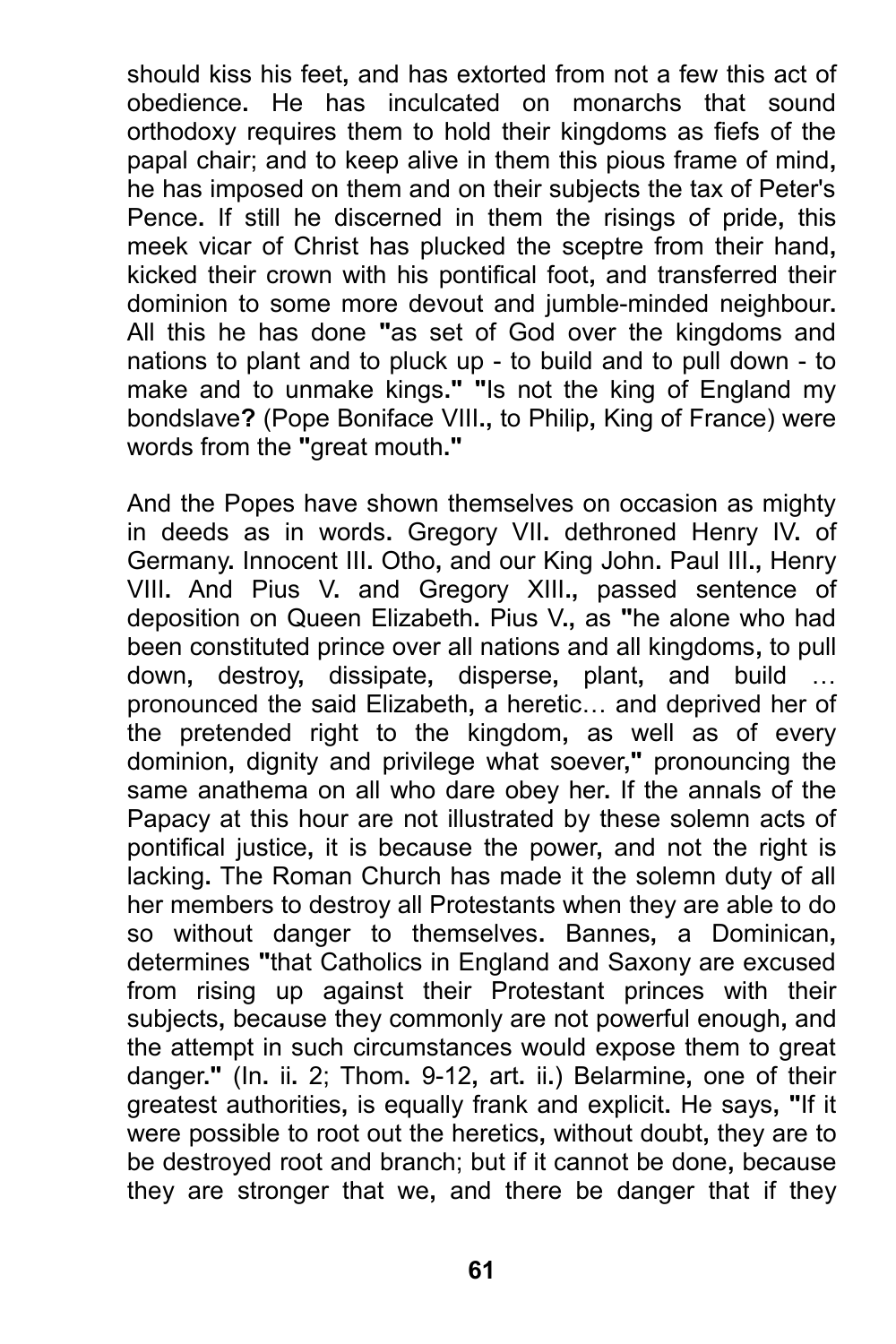should oppose us that we should be worsted**,** then we are to be quiet**."** (De Laicis**,** lib**.**iii**.** cap**.** 22**.**) The two latest Popes**,** Pius IX**.** and Leo**.** XIII**.** in their public manifestos**,** claim the same formidable power; but they prudently postpone the exercise of it till **the arrival of a happier day to the Papacy.**

#### **Definition of Protestantism**

"Protestantism is a principle which has its origin outside of **human society**: it is a divine graft on the **intellectual** and **mora**l nature of man, whereby new vitalities and forces are introduced into it, and the human stem yields henceforth a more **noble fruit**. It is the descent of a **heaven-born influence** which allies itself with all the instincts and powers of the **individual,** *permitting the highest development of which humanity is capable...*"

J.A. Wylie,History of Protestantism, p. 2.

**Protestantism not only protests Romanism, but it is the** *complete opposite of Romanism***.**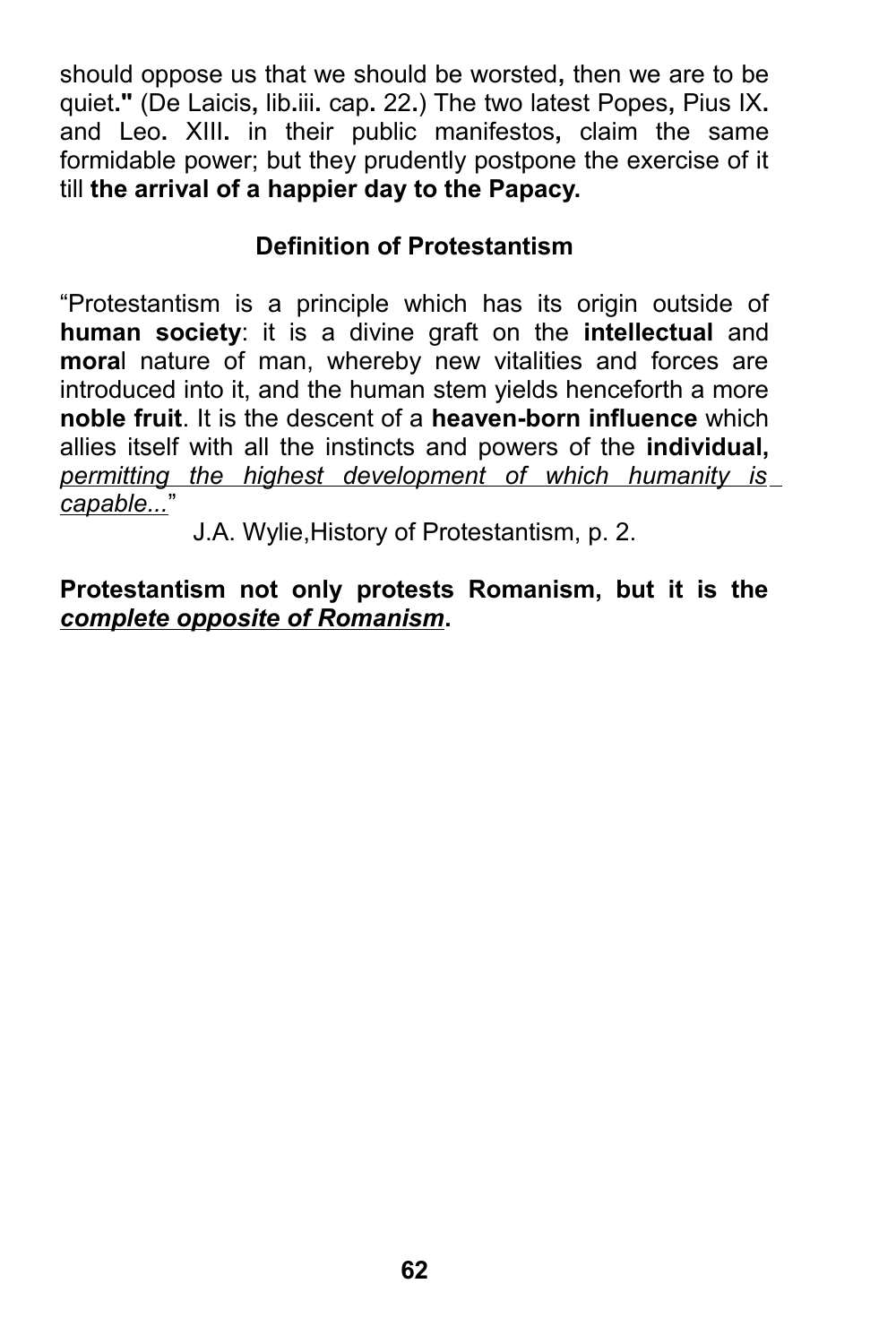### **Chapter 15 Antichrist exalts himself above God**

To make earthly kings his vassals**,** and earthly thrones his footstool**,** came far short of the measure of the papal ambition**.** The Popes have planted their foot upon the throne of God Himself**.** That the majesty of Rome should give place to the Vice-Christ was but a small matter; the Majesty of heaven must descend from His seat that the Pope may mount into it**. "**He**,** as God**,"** says the apostle**, "sitteth in the temple of God showing himself that he is God."**

The Pope has claimed to be God first in words**,** second in acts**.**

Let us listen to the words the **"**great mouth**"** has spoken; and also to some which his friends have spoken for him**.**

Let us mark first where Antichrist is said to sit**. " He sitteth in the temple of god."** This temple cannot be that of the Jews on Mount Moriah**,** for the apostle is speaking of an act which was to be done by One who was not to appear till after the fall of the Roman Empire; but long before the empire fell the temple of the Jews was laid in ashes**.** (In the **"**Acts**"** the Jewish temple is spoken of twenty five times**.** In all these passages the word used is ieron (hieron)**,** never vaos (naos)**.** The term here used by the apostle is vaos**.** Christian Church**,"** as also Chrysostem**,** Augustine**,** and Thomas Aquinas**.** The name temple is carried over to the Christian Church**,** and in places innumerable in the New Testament**,** it is used to denote**,** sometimes an individual believer**,** and sometimes the whole body of professing Christians**.** Writing to the Corinthian Christians Paul says**, "**Know ye not that ye are the temple of God**."**(1 Cor**.** 3–16) And again collectively**, "**Jesus Christ the chief corner stone; in whom all the building**,** fitly framed together**,** groweth unto an holy temple in the Lord**."** (Eph**.** 2–20**.**) We conclude that the temple in which Antichrist is here seen to sit is the Christian Church**.** This interpretation preserves the unity of Paul's Prophecy**.** Antichrist or **"man of sin"** was to be the outcome and head of the apostacy; but the apostacy was to spring up in the Christian Church**,** for **"**the falling away**"** was to be**,** and only could be**,** a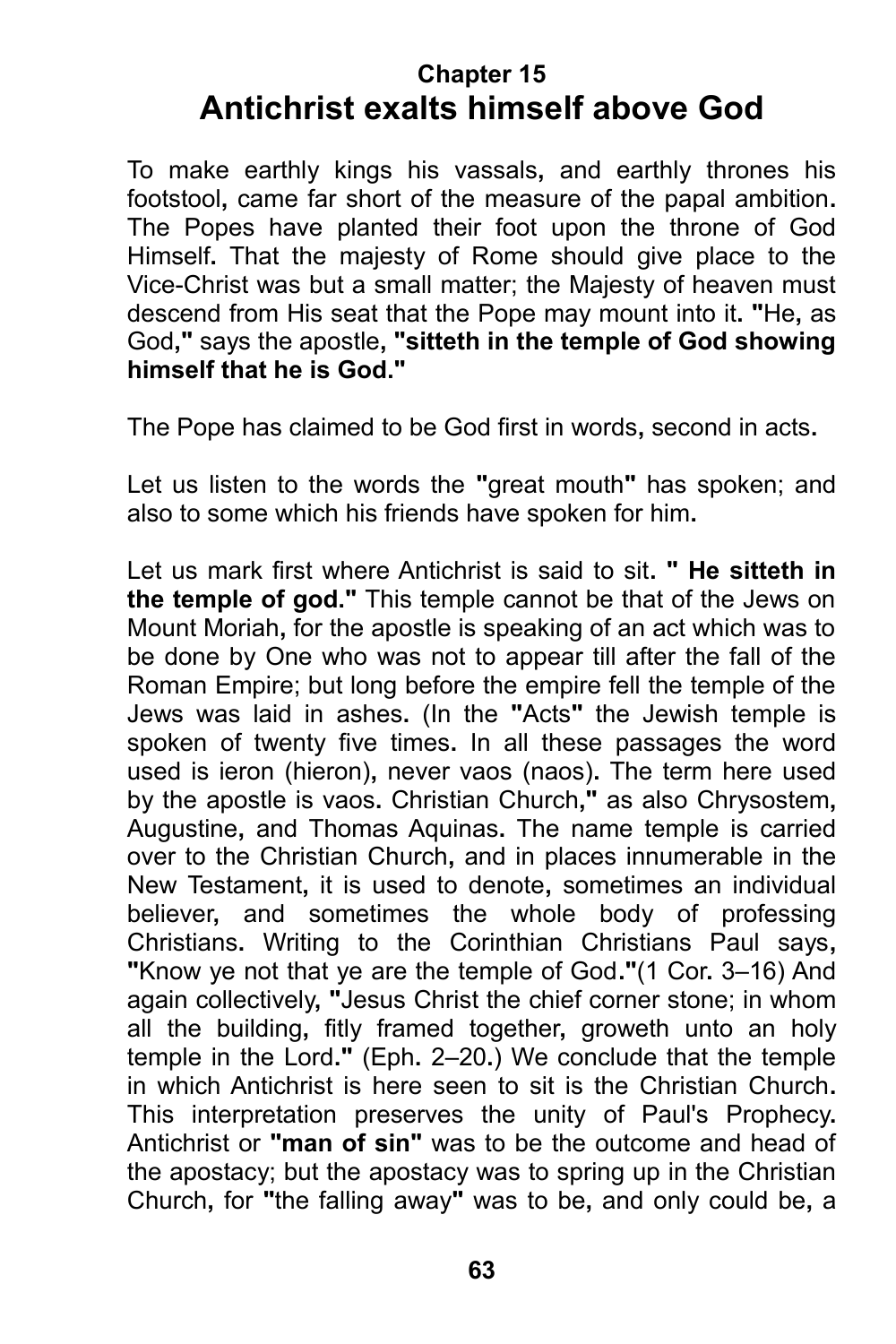falling away from the Christian faith**.** Antichrist therefore could **"**sit**,"** that is**,** establish himself and exercise jurisdiction**,** nowhere but in the professedly Christian Church**.** As a Vice-Christ it behoved all his visible characteristics and all his environments to be professedly Christian and ecclesiastical**.**

This effectually disposes of all those theories of Antichrist which would find him in *some powerful atheistic confederacy, or in some masterful, political chief, or other embodiment of monstrous iniquity and tyranny yet to arise, and which, during a brief but terrible career, should desolate the world.* Such a power could in no sense be said to sit in the temple of God**.** It would be a power outside the temple; and so far from aspiring to office and dignity in the **"**temple**"** - that is**,** in the church - such a power must needs**,** from its instincts and character**,** make war on the church**,** under the banner of open hostility**,** and with the cry of: Raze it**,** raze it**."**(demolish)

Moreover**,** no one-man Antichrist**,** or Antichrist whose reign is to last for only three years and a - half**,** can fulfil the conditions of Paul's prophecy**.**

How could he spring into being**,** climb to a height which mortal had never reached before**,** exhibit his lying wonders**,** and deceive the whole world**,** compel all its nations and kings to serve him**,** make war with the saints and overcome them**,** and all in the brief period of three and a half years**?** Though the Antichristian host had issued from the pit**,** fully armed and mustered for battle**,** and had spread themselves on dragon wing to the four corners of the earth**,** they could hardly have accomplished such a feat**.** The awful visitation would have been overpast before men had will known that it had befallen; and where would have been the need for **"**the faith and patience of the saints**,"** or for the cry **"**how long**?"** Antichrist could not make his first appearance full grown**.** This would have been fatal to his pretensions as Vice-Christ**.** The first appearance of the true Christ was as an infant in the manger**,** wrapped in swaddling clothes**.** Not unsimilar must be the beginnings of Antichrist**.**

He was **"**working**"** in Paul's day; he grew up and developed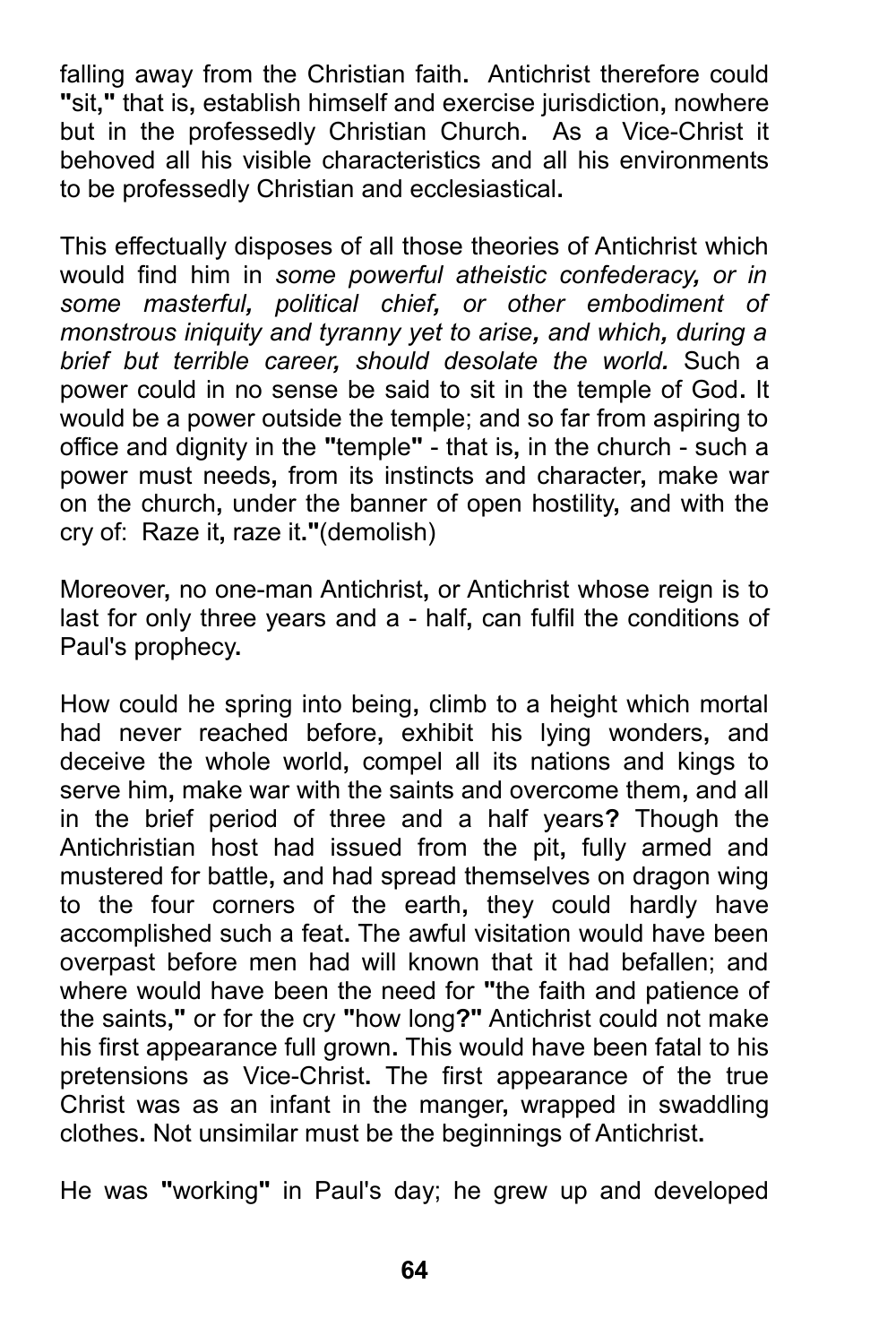stage by stage**,** and in process of time reached his full stature**,** and he was not to be destroyed till the far-future epoch of the glorious coming of Christ**.** The years of his life were to be counted in centuries; they were far to exceed the days of the life of man; they were to fill the period betwixt the time when Paul wrote**,** and the appearance of Christ at the Millenium**.** The system was to be presided over**,** and necessarily so**,** by a race of rulers**,** who were to take their place in succession at its head; but inasmuch as there was to be identity in the system from first to last**,** and it was to grow as man grows**,** by regulated stages**,** and inasmuch as its chiefs were to be linked together by oneness of spirit and aim**,** Antichrist is spoken of as a corporate individuality**.** The conditions of the prophecy**,** we repeat**,** could be fulfilled by no one man**,** however superhuman his power**,** or however stupendous his wickedness**,** whose rise**,** reign**,** and ruin were to be acted and over in the short space of three years and a half**.**

We return to the majestic counterfeit**,** so loftily enthroned**,** whom the blinded nations mistake for God**,** and are seen bowing in worship before it**. "**He as God sitteth in the temple of God**,** showing himself that he is God**."**

The Pope has claimed to be God**,** first**,** in words; second**,** in acts**.** Let us listen to some of the words which have come from the **"**great mouth**"** itself; and next to some utterances to the same effect which have fallen from some of Antichrist's friends**.** Sitting in the Temple of God**,** that is**,** speaking ex cathedra as Vice-Christ**,** the Pope has**,** in the most unequivocal manner**,** claimed to be god**.** To this daring pitch of ambition and blasphemy has he carried the parallelism or imitation**.** The true Christ is god**,** therefore the Vice-Christ must claim to be God also**.** In the canon law the pope is called God**.** (Decretum Gregorii XIII**.** Destinc 96**,** Can 7**.**) Again he is called **"**Lord and God**"** (Decretales Gregorii IX**.,** Tit**.** 7**.**) And again Innocent says in the decretals**,** speaking of the Pope: **"**God because he is God's vicar**."** The cannon law and the decretals are called by Romanist writers the pope's oracle**,** they are a true expression of the pontifical mind**.** To the same effect the papal casuists say**, "**As Christ was God**,** he too was to be looked on as God**."** The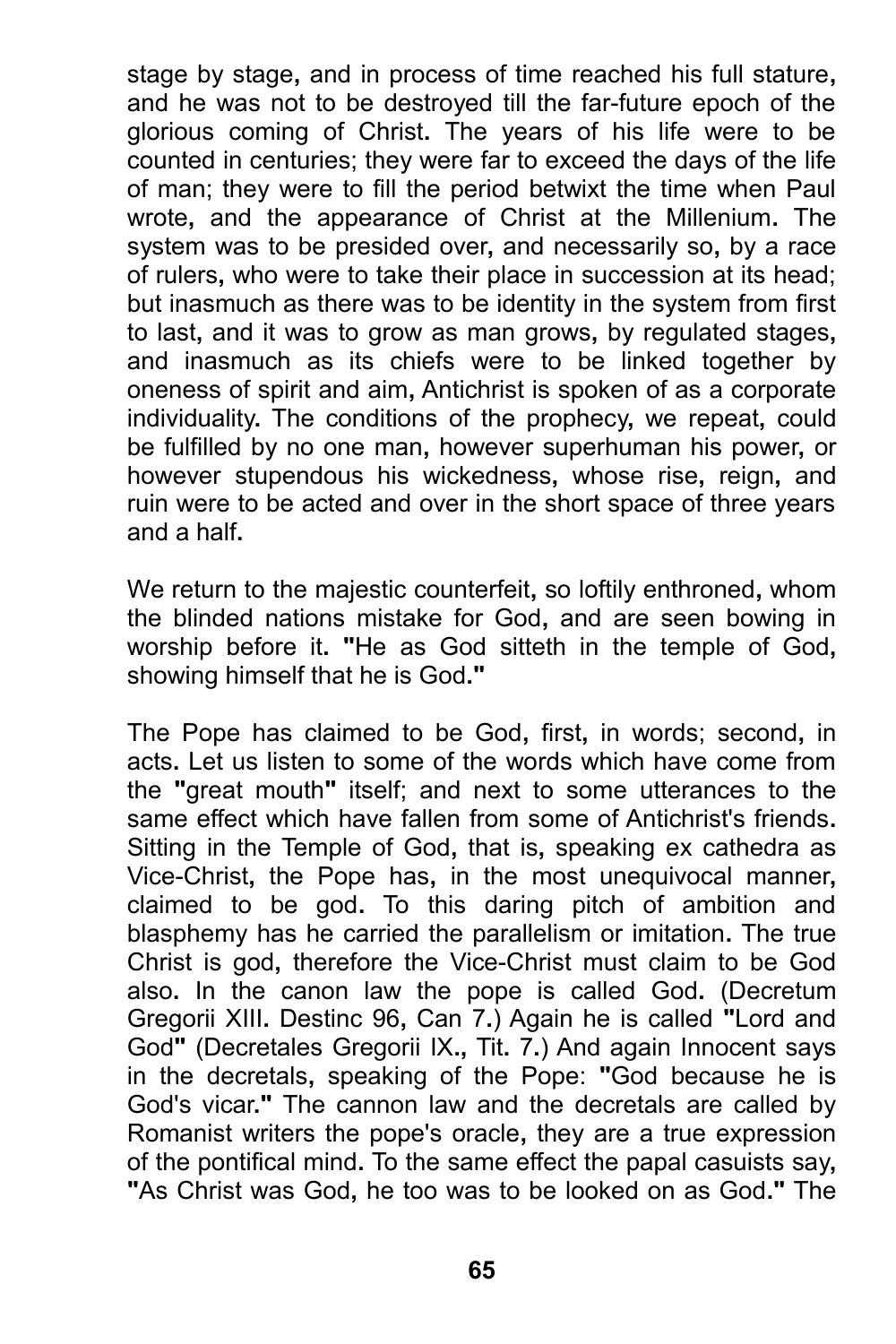Sacrum Ceremoniale has the phrase**, "**The apostolic Chair is the seat of God**." "**The Roman Pontiff**"** says the Decretum of Gregory**, "**not as mere man**,** but as true God**,** reigns in the earth**."** (Daubuz**,** 581**.**) Not to multiply instances in which the Pope calls himself God**,** or accepts the title from others**,** we close by referring to a recent illustration**.** Sir Culling E**.** Smith**,** in a tour in Italy**,** found a book published 1794**,** with the title: - **"**History of the Ancient Republic of Amalfi**,** dedicated to the Vicegod Benedict XIII**.** With permission of superiors**."** (Decret**.** Greg**.** I**.** 7**,** 3**.**) So does the Pope bear testimony to himself**.** A greater than he said**, "**If I bear witness of Myself My witness is not true**."**

He has sought to support his claim to this great title by great deeds**.** Whatever God does the Pope professes to do also**.** Does God require that to him every knee shall bow**?** So**,** too**,** the Pope; he requires to be worshipped with prostration and kissing**.** Does god reveal Himself as the only holy**?"** So**,** too**,** the Pope**.** He claims to be styled **"**his holiness**."** Is God the **"**only wise**?"** So**,** too**,** is the Pope: he claims to be **"**inerrable**."** Did God plant His throne on the summit of Sinai**,** and thence promulgate those ten commandments which are the world's law**?** So**,** too**,** the Pope: he has planted seat on the seven hills in the character of the world's supreme lawgiver and judge**,** and he claims an equal authority an infallibility for all that he is please to promulgate ex cathedra as Jehovah claims for the precepts of the decalogue**.** Is it God's prerogative to pardon sin**?** The Pope assumes the same great prerogative**.** He pardons the sins of the living and the dead**.** Is it god's prerogative to assign to men their eternal destiny**?** This**,** too**,** does the Pope**.** He pretends to hold the keys that open and shut purgatory**,** and while he reserves to his followers a sure passport to the realms of paradise**,** he consigns all outside his church to eternal woe**.** In fire**,** does God sit between the Cherubim and receive the homage of His people in His sanctuary**?** The Pope**,** seated on the high altar of St Peter's while incense is burned before him**,** and the knee is bent to him**,** is invoked as the Lord our God**.** Romanists are accustomed to call the altar the throne of God**,** inasmuch as thereon they place the host**.** The use the Pope finds for it on these occasions**,** is the not very dignified one of a footstool**. "**He as God sitteth in the temple of God showing himself that he is God**."**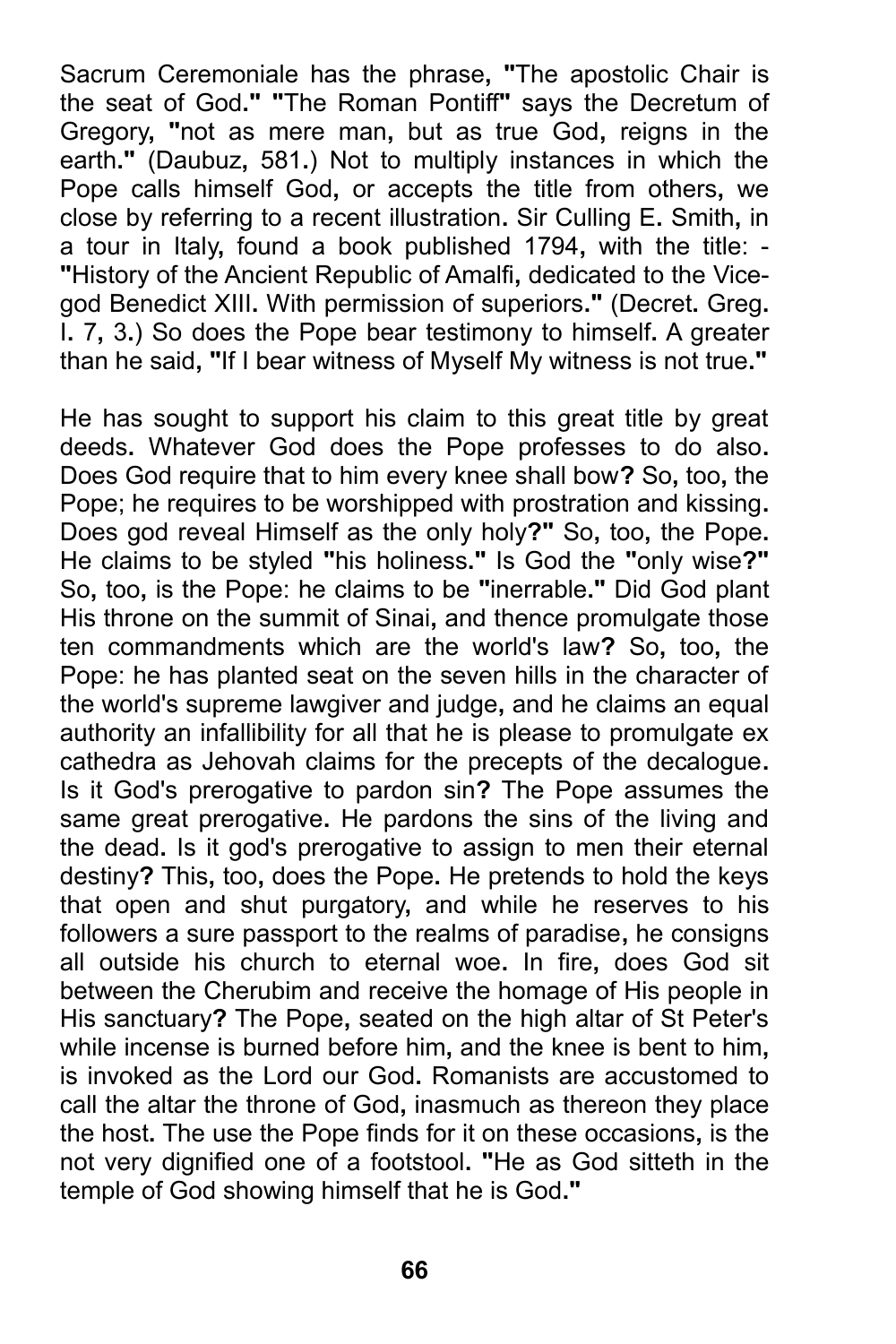### **Chapter 16 Man of Sin and Son of Perdition**

We have traced the parallel to its grand culmination**,** and shown how close is the imitation in every stage of its course**.** The apostle adds a few touches to complete the portrait of the Antichrist**,** and in closing bestows a glance at the awful termination of his career**.** Let us rapidly survey what remains**.**

The apostle styles him as the **"**man if sin**"** and **"**son of perdition**."** Christ is the man of holiness; the only holy man the world ever saw**. "**That holy thing**,"** said the angel when he announced His birth**. "**Thy holy Child Jesus**,"** said an apostle of Him**,** while another wrote of Him**, "**Holy**,** harmless**,** undefiled**,** separate from sinners**."** He was typified in the Lamb of the Passover as **"**without blemish**."**

The Pope or Vice-Christ is the man of sin**.** He has invented sin**,** he has taught sin**,** he has enacted sin**,"** established iniquity by a law**,"** he has traded in sin**,** he sells indulgences and pardons; he has grown rich through the sins of Christendom**.** Sin is his being**,** and sin is his work**.** Popery is as purely an incarnation of sin as the Gospel is of holiness**.**

Everything that Popery touches it converts into sin**.** It possesses an accursed alchemy by which it transmutes what is good into evil**.** It has taken all the commandments of the decalogue and converted them into sin**.** It has taken all the doctrines of the Gospel and converted them into sin; it has taken all the sacraments of the Church and converted them into instruments of sin; it has taken all the offices and officers of the church and made them agents of sin; it has taken all that is subtle in intellect**,** all that is brilliant in genius**,** and all that is noble in eloquence**,** and used them in the service of sin**.** The policy of Popery is not to deny truth; it ever acts as a Vice-Christ**,** as a pretended friend; its policy is to pervert truth**,** to metamorphose it**,** and make it fight against itself**.** There is not a doctrine in the Bible which Popery does not in appearance admit; there is not a doctrine in the Bible which Popery does not in reality deny**,** and the saving effects of which it does not make void**.** It takes what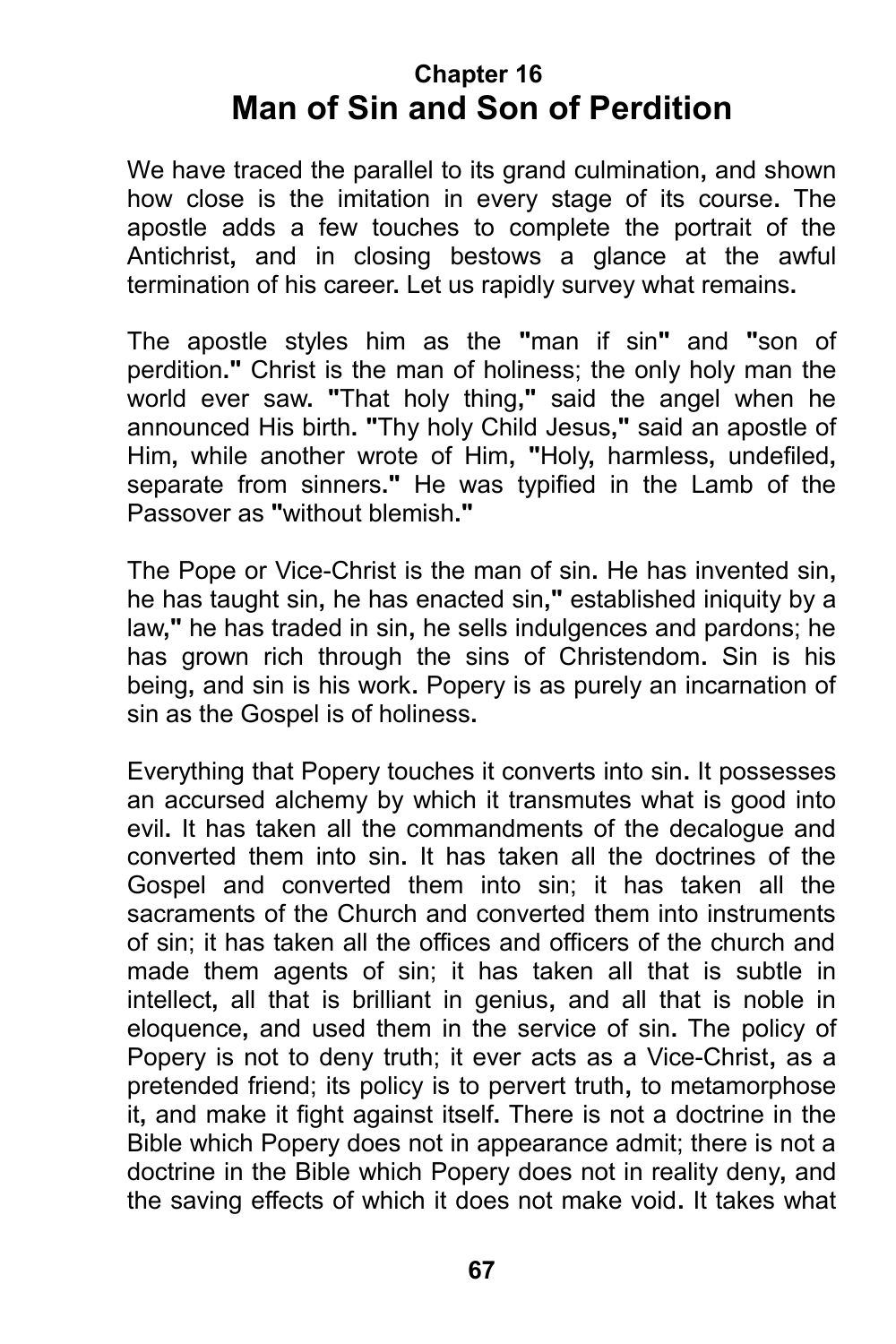is wholesome**,** and by its infernal skill changes it into what is poisonous**.** The spiritual apparatus which God has set up for His own glory and man's salvation**,** Popery has laid hold of and works for just the opposite ends even - God's dishonour and man's ruin**.** It is a second and greater Jeroboam who has made Israel to sin**.** Verily**,** it is the **"man of sin."**

Paul further styles him **"**t**he son of perdition,"** a phrase of terrible significance**.** It is used in Scripture only once before**,** and in a connection that imparts to the phrase an awfully tragic meaning**.** It is applied to Judas after the devil had entered into him**,** and so worked upon him**,** that he rested not till he betrayed his Master**.** This first **"son of perdition"** went forth from the bosom of the infant church**,** where he had just partaken of the passover cup: he rose up from the very presence of the Godman**,** to enact his awful apostacy**.**

The second and greater **"son of perdition,"** in like manner**,** arose in the bosom of the primitive church**.** Satan having entered into him**,** his ambition began to burn**,** and he went forth to the princes of the world**,** and said unto them**, "**What will ye give me**,** and I will betray Christianity unto you**?"** Manifestly ye are not able to overthrow it**.** It has taken root and is filling the earth**,** despite your armies and your edicts**.** The fires of ten persecutions have blazed around it; but all in vain**.** The bush has burned**,** yet it is not consumed**.** You are labouring at a work beyond your power**.** If Christianity shall ever know extinction**,** its overthrow must come from within: it must come from myself and no other**.** Give me my hire; give me the seat of Caesar; give me the **"**kingdoms of the world**,** and the glory of them**,"** and I will go forth and show myself to man as the Vice-Christ**,** and the world will believe on me**,** and follow me**.** Where your force has failed**,** my craft will triumph**.** The policy was astute as deep: need we say who was its prompter**?**

The apostle makes this point clear**.** The coming of the **"man if sin,"** he had said**,** was to be after **"**the working of Satan**."** The head of the apostacy was to be energised**,** prompted**,** sustained**,** and led on by Satan**, "**the dragon**,** that old serpent**,** which is the devil**."** *Popery is the son of perdition:* the spawn**,** the offspring of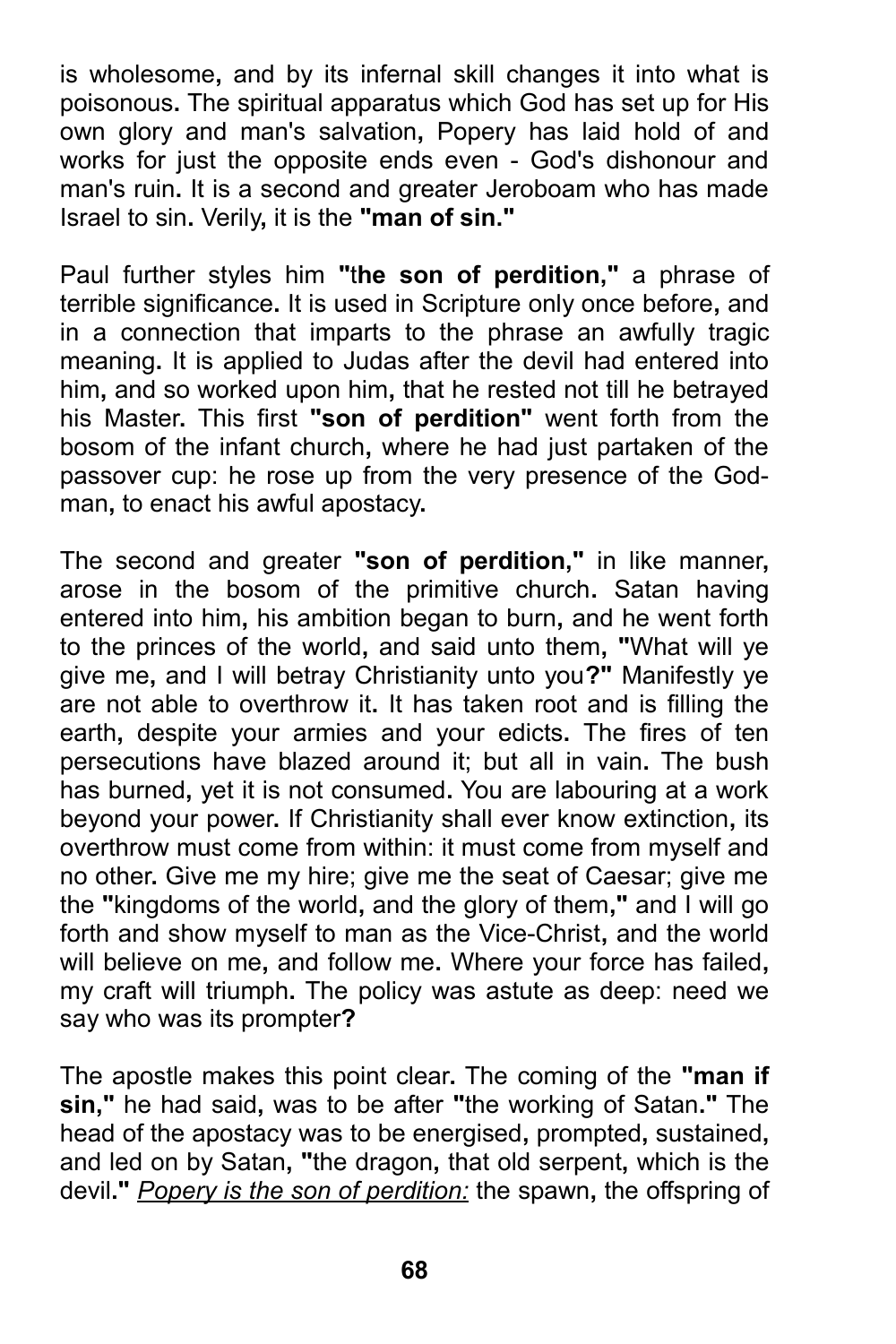Apollyon the destroyer**,** and it must needs do its father's work**.** As it is God's work to create**,** so it is Satan's work to destroy**.** The fair fabric of nature he would if he could destroy; the moral constitution of society he has so far destroyed**.** His name is Apollyon the destroyer**,** and the work of Popery is the same**.** The principles of morality and evangelical virtue in man it destroys; the principles of renewing power in the Gospel it perverts and destroys**.** Wherever it has found a seat in Europe there is the blackness of perdition -ignorant men**,** mouldering cities**,** and enslaved and demoralised nations**. "**Apollyon the destroyer has passed this way**,"** we exclaim**, "**here are his footprints; all along his track is the blackness of physical**,** moral**,** and spiritual death**.** We think of the pale horse and his name that sat on him was Death**,** and hell followed him**."**

**"**It's funny how everybody considers **honesty** a virtue**,** yet nobody wants to **hear the truth." "**Who wants to get to the source of the **truth,** has to swim **against the Current."** *" Only dead Fish swim with the Current "***.** Condemnation without Investigation is the Highest form of ignorance**. "Real knowledge** is to know the extent of **one's ignorance."**

#### **Definition of Protestantism**

"Protestantism is a principle which has its origin outside of **human society**: it is a divine graft on the **intellectual** and **mora**l nature of man, whereby new vitalities and forces are introduced into it, and the human stem yields henceforth a more **noble fruit**. It is the descent of a **heaven-born influence** which allies itself with all the instincts and powers of the **individual,** *permitting the highest development of which humanity is capable...*"

J.A. Wylie,History of Protestantism, p. 2.

**Protestantism** not only protests **Romanism**, but it is the *complete opposite of Romanism*.

### **Chapter 17 Antichrist – his Doom**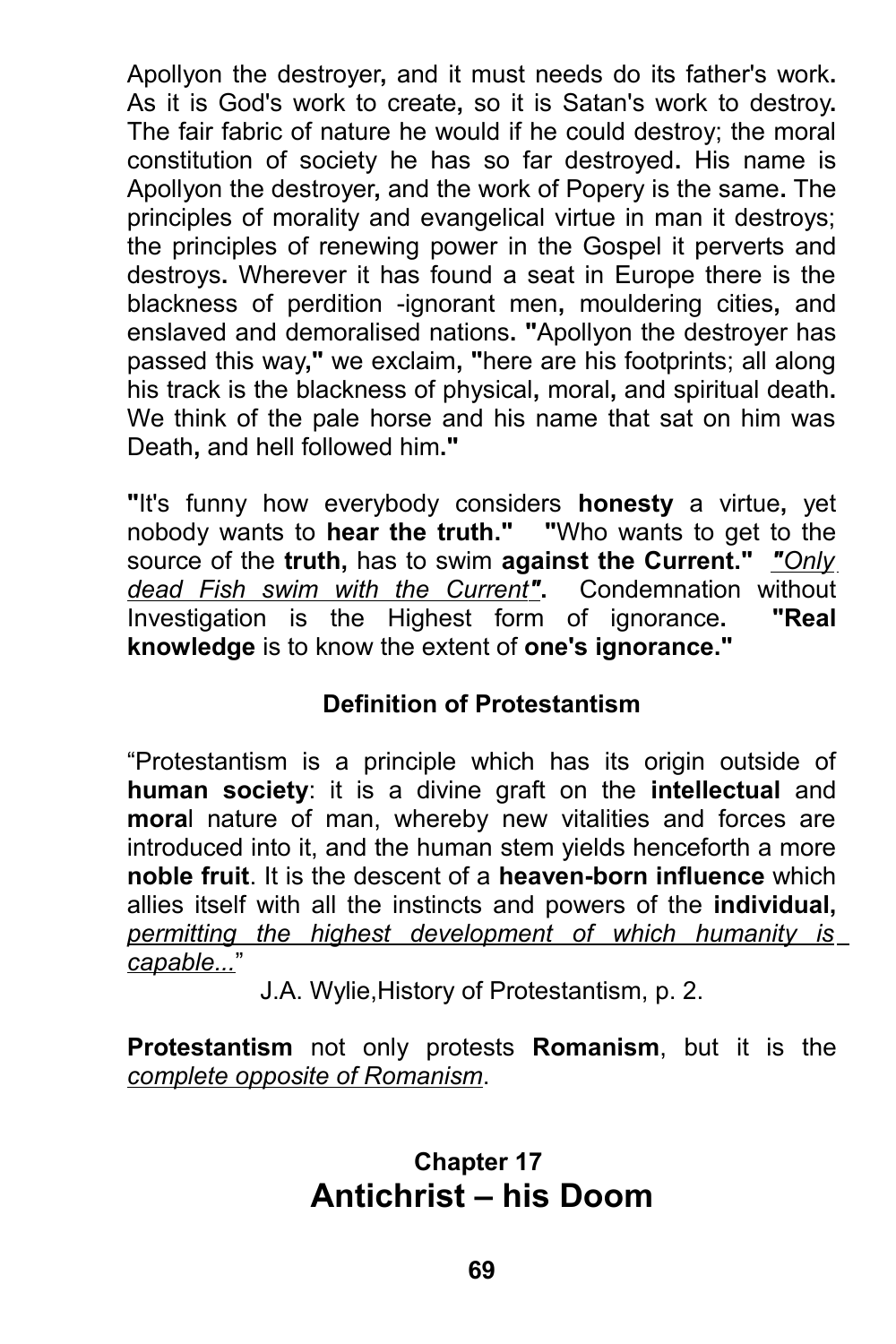If a son**,** then an heir**.** And what is the inheritance of which he is the heir**?** It is **"**perdition**."** The kingdoms of the world and the glory of them first**,** perdition in the end**.** It was written of him before he arose **"**He goeth into perdition**."** Better to have had the bitter first and the sweet after; but no; the day of his glory over and past**,** there comes the voice**, "**Son**,** remember that thou in thy lifetime had thy good things and Lazarus**"** (the church) **"**his evil things; now thou are tormented**."** This inheritance is conveyed to the papacy in the same charter and made sure to it under the same seal as the **"**glory**"** that goes before it**.** The King of Heaven has made this decree and sealed it with His own signet**,** and the decree may no man change**.** As sure as the Papacy has had its glory so surely shall its doom come**.** Paul**,** before closing his prophecy**,** pauses**,** and in solemn and awful words foretells the night of horrors in which its career is to end**. "**That wicked - whom the Lord shall consume with the spirit of his mouth**,** and shall destroy with the brightness of His coming**."** (2 Thess**.** 2–8**.**)

There is here a dual destruction suspended above Antichrist -a slow wasting first**,** for**,** it may be**,** centuries**,** and a sudden and utter extinction in the end**.** This duality in the doom of Antichrist has been noted in prophecy ever since its beginning**.** It is emphasised by Daniel**.** Speaking of the little **"**horn**"** which had a mouth speaking great things**,** eyes like the eyes of a man**,** a look more stout than his fellows**,** and which made war with the saints**,** and was to have dominion over them**, "**until a time**,** times**,** and the dividing of time**,"** that is 1260 years**,** the prophet says**. "**The judgement shall sit**,** and they shall take away his dominion**,** to consume and destroy it unto the end**"** (Daniel vii**.** 26) another proof**,** by the way**,** of identity betwixt the **"**little horn**"** of Daniel**,** and the Antichrist of John**.**

In the predicted doom of the Papacy there are thus two wellmarked stages**.** There is**,** first**,** a gradual consumption; and there is**,** second**,** a sudden and terrible destruction**.**

The **"**consumption**,"** a slow and gradual process**,** is to be effected by the **"**spirit of His mouth**,**' by which we understand the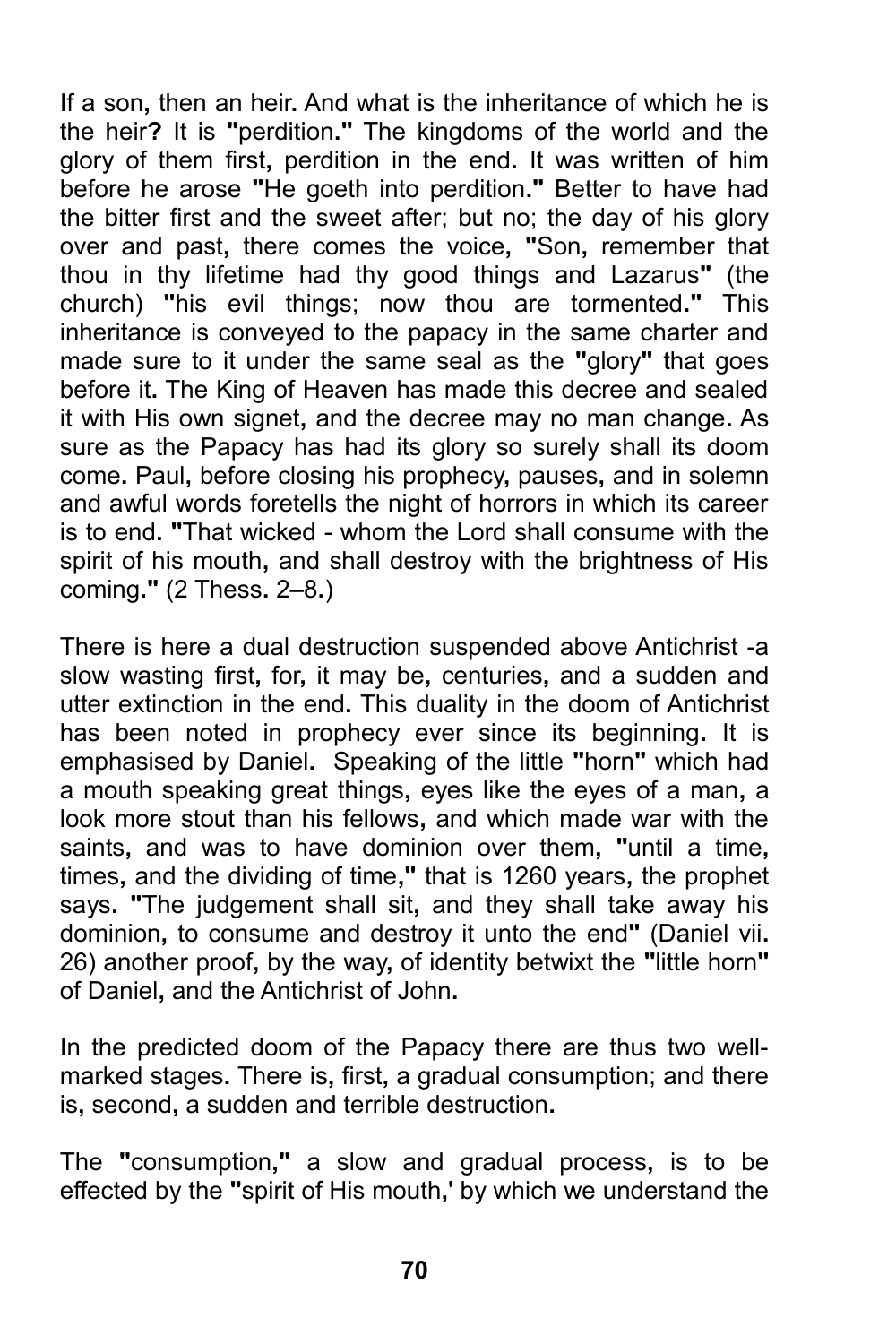preaching of the Gospel**.** This consumption has been going on ever since the Bible was translated**,** and the Gospel began to be preached at the Reformation**.** Men have begun to see the errors of popery; its political props have been weakened**,** and in some instances struck from under it**,** and its hold generally on the nations of Christendom has been loosened; and thus the way has been prepared for the final stroke that will consummate its ruin**.** Great systems like the papacy**,** with their roots far down and spread wide around**,** cannot be plucked up while in their vigor without dislocating human society**.** They must be left to grow ripe and become rotten**,** and then the final stroke may be dealt them with safety to the church and the world**.**

When that hour shall have come then will the second part of the doom of the Papacy overtake it**.** The Lord shall **"**destroy**"** it **"**with the brightness of His coning**."** The form of the judgment is left vague**,** but enough is said to warrant us to conclude that it will be swift and final -it will come with lightning flash**,** and its holy vengeance will be so manifest that**,** to use the figure in the prophecy**,** it will irradiate both heaven and earth with a moral splendour**.** Whether Christ shall then come as He came at the period of the flood**,** and as He came at the burning of Sodom**,** and again at the destruction of Jerusalem**,** when**,** Himself remaining on the throne of heaven**,** He girded the ministers of His wrath**,** and sent them down to earth to execute his vengeance on the ungodly; or whether**,** leaving His seat in glory He shall in very person descend and confront his Vicar**,** whether He shall return to close the Apocalypse in the divine magnificence in which He appeared to John in Patmos**,** when He came to open it**,** it is not necessary that we should here decide**.** Enough**,** that this **"**day of wrath**"** will be unspeakably great**,** and will rank as one of the greatest days of vengeance that have been on the earth since the foundation of the world**.** Paul despatches it in a single sentence; John expands it into a whole chapter**.** And in what other chapter of the bible or of human history is there such another spectacle of judgment -such another picture of blended horrors**,** of awestruck consternation**,** of loud and bitter wailings**,** and cries of woe as in the eighteenth chapter of the Apocalypse**? "**The kings of the earth shall bewail her and lament for her**,** when they shall see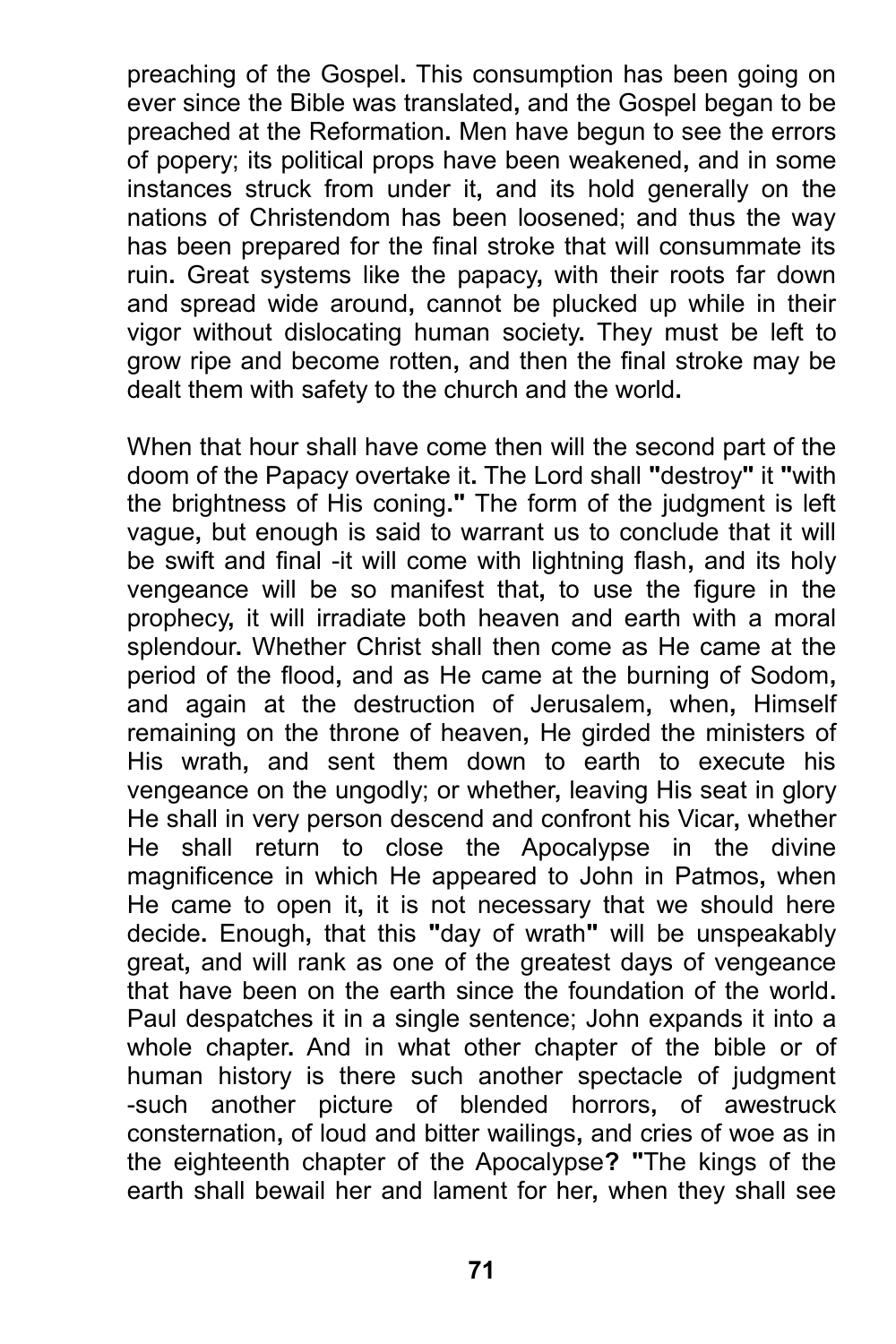the smoke of her burning; standing afar off for the fear of her torment**,** saying**,** alas! Alas! That great city**,** for in one hour is she made desolate**."** But this dark scene has one relieving feature**.** It is a scene that will not need to be repeated**,** for it will close earth's evil days**,** and begin the hallelujahs of the nations**. "**And a mighty angel took up a stone like a great millstone**,** and cast it into the sea**,** saying**,** thus with violence shall that great city Babylon be thrown down**,** and shall be found no more at all**."** (Rev**.** xviii**.** 9-19**,** 21**.**)

Most people**,** including ourselves**,** live in a world of relative **ignorance.** We are even comfortable with that **ignorance,** because it is all we know**.** When we first start facing **truth,** the process may be frightening**,** and many people run back to their old lives**.** But if you continue to seek **truth,** you will eventually be able to handle it better In fact**,** you want more! It's true that many people around you now may think you are weird or **even a danger to society,** but you don't care**.** Once you've tasted the **truth,** you won't ever want to go back to being **ignorant!** Let's go forward!!

**Thomas Cranmer (Anglican)** "Whereof it followeth Rome to be the seat of antichrist, and the pope to be very antichrist himself. I could prove the same by many other scriptures, old writers, and strong reasons." (Referring to prophecies in Revelation and Daniel.) Taken from Works by Cranmer, Vol. 1, pp. 6-7.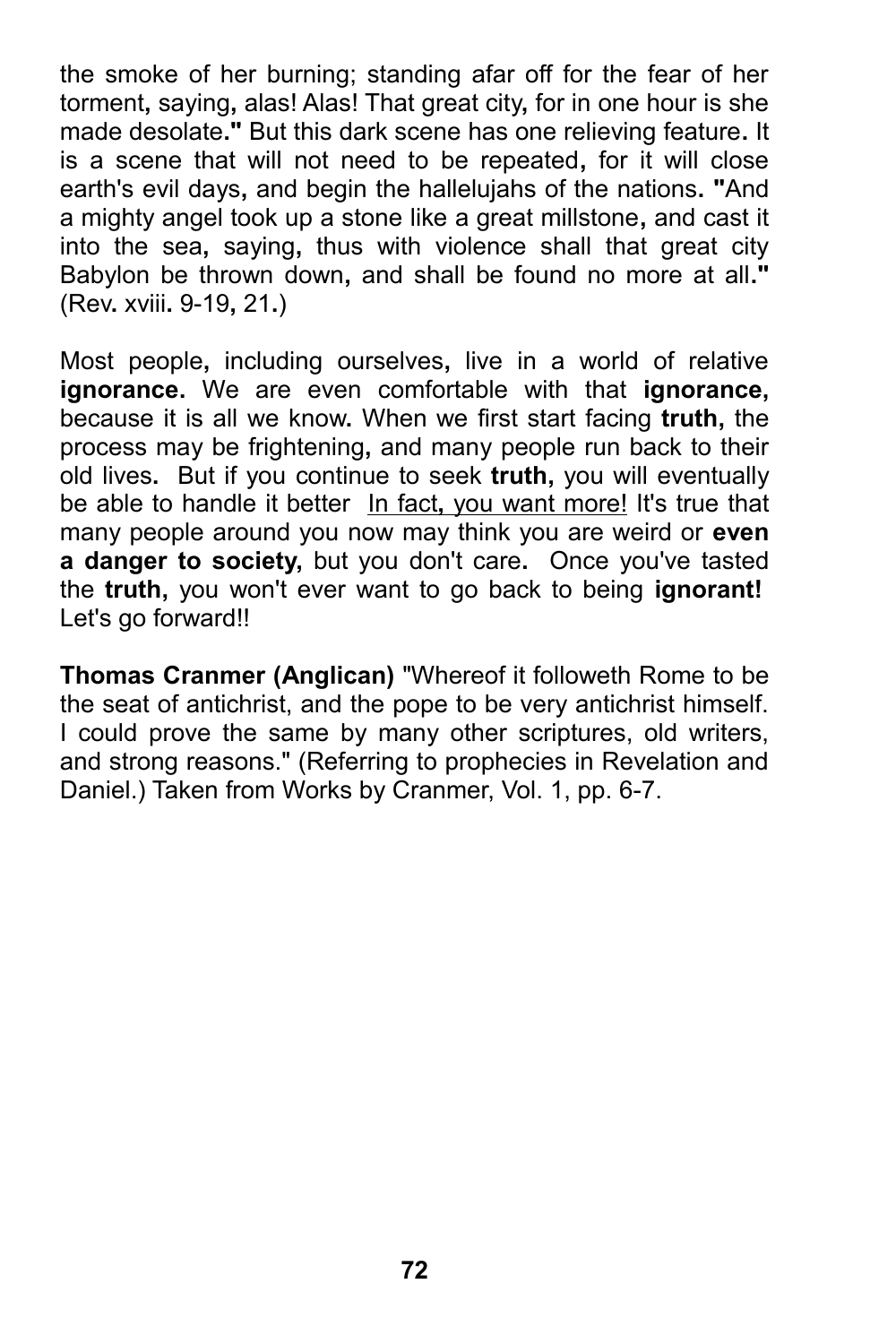### **Chapter 18 Does not the likeness fit?**

Let the reader remember that the portraiture he has been studying is not ours**,** but Paul's**.** And**,** when he lifts his eyes from the picture**,** let him cast them around and try if he can discover the original of this likeness**.** The features are so vividly depicted**,** so sharply cut**,** that surely there can be no difficulty in detecting him**,** whose image they present**.** Paul did not paint at random**.** His is no vague sketch which may fit loosely any or most of the systems of error which have arisen in the course of the ages**.** When we read his prophecy**,** we have the overwhelming impression that Paul has in his eye some one grand**,** sharplyfeatured**,** long-lived**,** daringly wicked**,** and fearfully blasphemous confederacy**,** which**,** under the mask of friendliness**,** was to wage undying war against the Gospel**.** We are blind**,** indeed**,** if we cannot find the original of Paul's portraiture**.** Here is one who has erected his throne in the Christian temple; who has usurped all the titles and functions of Christ; who has professed to mediate between God and man; to hold the keys of heaven and hell; to do great wonders**,** and make fire come down from heaven; who has changed laws**,** spoken **"**great words**",** forbidden to marry**,** commanded to abstain from meats**,** has clothed his priests in purple and scarlet and fine linen**,** decked with gold and precious stones; one who has made war with the saints**,** and been drunk with the blood of martyrs; who has put his foot on the neck of kings; nay**,** has clothed himself with the robe of the Eternal King; infallibility even; in fine**,** one who has said: I am Vice-Christ; I am vice-God**.** We go up to this man**,** and we say to him**, "**Thou art the Antichrist**."** Let who will cringe and bow before thee; let who will patch anew thy visor which begins to wax thread-bare and to permit the horrid features that lurk beneath it to shine through; let who will palliate thy crimes**,** and deny that ever thou didst persecute**,** and though simulating the meekness and innocence of the lamb**,** art a ravening wolf**.** Let who will befriend thee in the arrogant and blasphemous claims thou art still putting forth**,** we say of thee**, "**Thou art he of whom Paul in old time**,** writing by the Holy Ghost**,** spoke**.** Hear what he called thee! He named thee**,** 'The Man of Sin**,**' and 'Son of Perdition**.**'**"**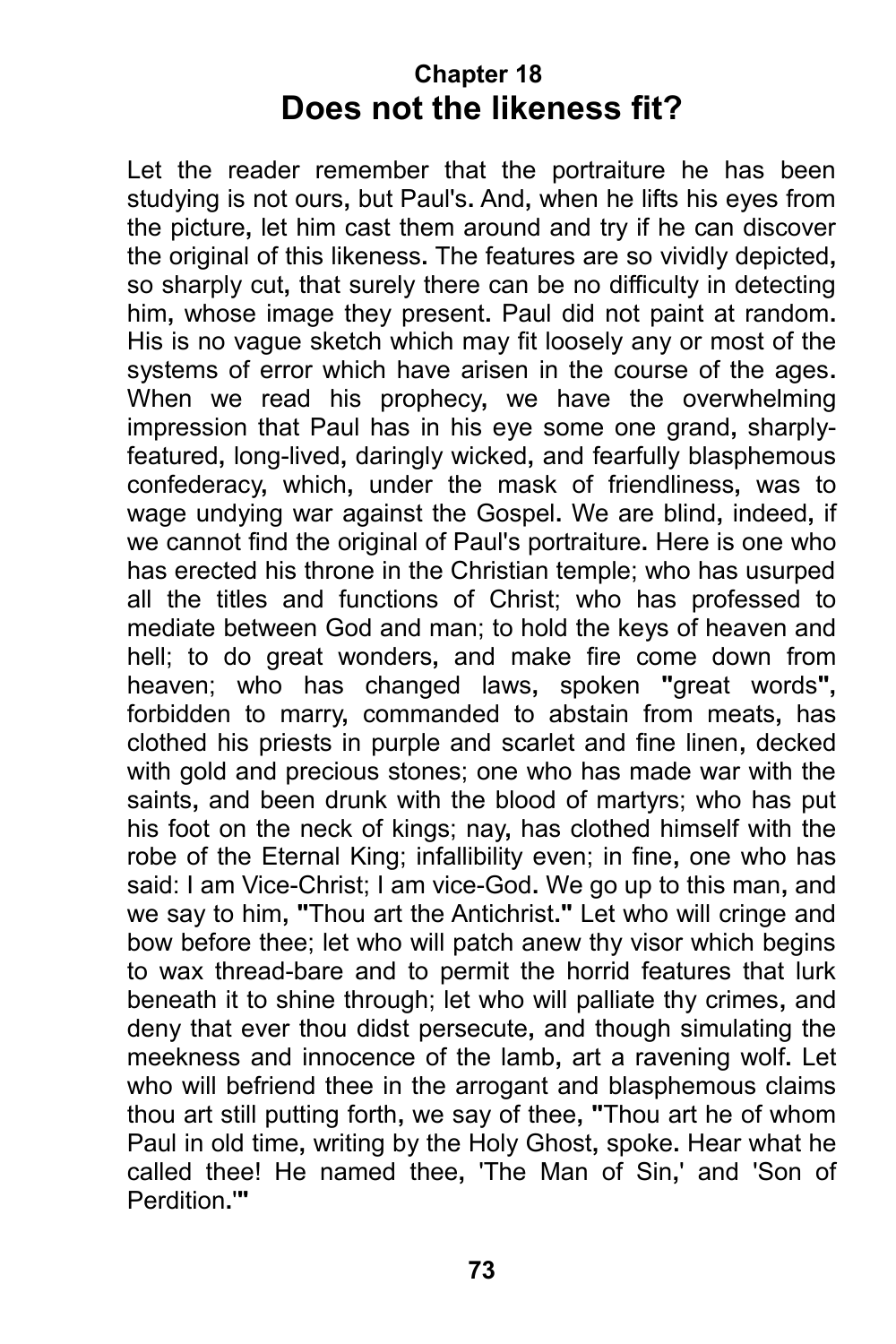Ah! You re-adjust your mask; and double the folds of your mantle; and looking down on the kings of earth once more at your feet**,** you say**, "**Am not I God**?"** We know thee who thou art**.** Thou art the fallen apostle! The minister of Lucifer! Thou camest from the abyss**,** and to the abyss shalt thou return!

We do not hesitate to say, that we have nearly as *full and convincing evidence that the Roman Papacy is the Antichrist*, as **we have that Jesus of Nazareth is the Christ.**

In conclusion**,** let us note that Christianity stands alone**,** in having its Antichrist or counterfeit**.** Mohammedanism has no such counterfeit**.** Buddhism has no such counterfeit**.** There is not power or truth enough in these systems to call into existence a great opposing counterfeit system**.** Without the sun**,** there can be no shadows**.** The sun of Christianity has been accompanied all down the ages by this shadow**.** So far Antichrist does homage to the divinity of the Gospel**.** Unless Christ had gone before**,** Antichrist could not have come after**.**

And let the reader seriously ponder that this is the divine testimony regarding popery**.** As portrayed by a divinely-guided hand whose are its lineaments -its spirit and principles**?** They are those of Satan**,** the arch-enemy of God and His Church**.** This monstrous shape is the **"**wicked one**."** Let us think what a formidable antagonist we have in this system**.** We wrestle not against flesh and blood -against the power and cunning of man; we have to encounter the power of hell -the cunning of the devil**. "**For we wrestle not against flesh and blood**,** but against principalities**,** against powers**,** against the rulers of the darkness of this world**,** against spiritual wickedness in high places**.** Wherefore take unto you the whole armour of God**,** that ye may be able to withstand in the evil day**,** and having done all**,** to stand**.** Stand therefore**,** having your loins girt about with truth**,** and having on the breastplate of righteousness; and your feet shod with the preparation of the gospel of peace; above all**,** taking the shield of faith**,** wherewith ye shall be able to quench all the fiery darts of the wicked**.** And take the helmet of salvation**,** and the sword of the spirit**,** which is the Word of God**." (Eph. 6 - 12-17.)**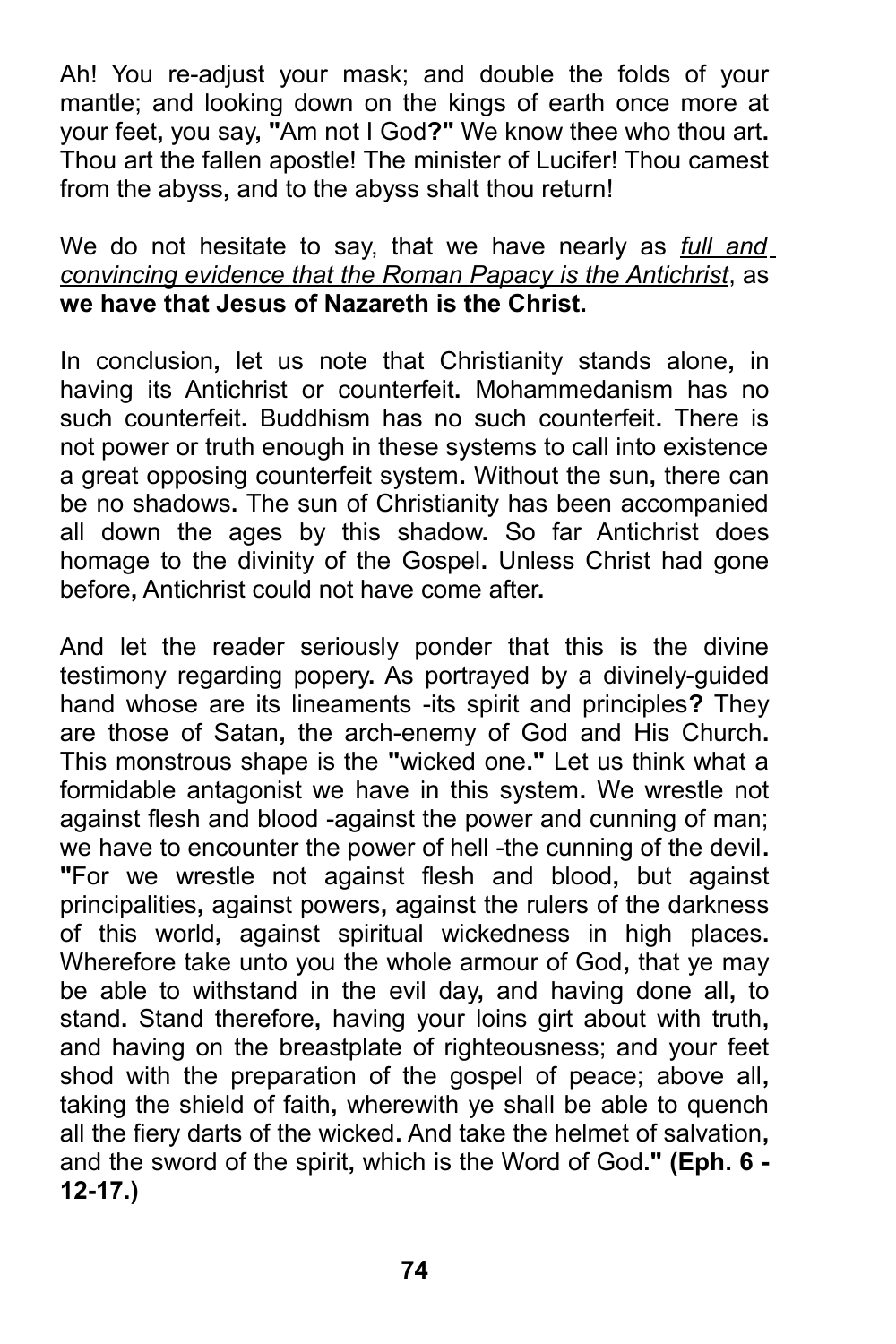**Eph 6:12** For we wrestle not against flesh and blood**,** but against principalities**,** against powers**,** against the rulers of the darkness of this world**,** against spiritual wickedness in high places**.**

**Eph 6:13** Wherefore take unto you the whole armour of God**,** that ye may be able to withstand in the evil day**,** and having done all**,** to stand**.**

**Eph 6:14** Stand therefore**,** having your loins girt about with truth**,** and having on the breastplate of righteousness;

**Eph 6:15** And your feet shod with the preparation of the gospel of peace;

**Eph 6:16** Above all**,** taking the shield of faith**,** wherewith ye shall be able to quench all the fiery darts of the wicked**.**

**Eph 6:17** And take the helmet of salvation**,** and the sword of the Spirit**,** which is the word of God:

**Martin Luther stated, "**I*f you do not contend with your whole heart, against the impious government of the Pope, you cannot be save***.** Whoever takes delight in the religion and worship of popery will be eternally lost in the world to come**.**

**"**If you reject it**,** (popery) you must expect to incur every kind of danger**,** even to lose your lives**, but it is far better to be exposed to such perils in this world than to keep silence!** So long as I live**,** I will denounce to my brethren the sore and the plague of Babylon for fear that many who are with us should fall back like the rest into the bottomless pit**."**

**History of the Reformation of the 16th Century vol 15 p 208** 

One stop shop for all things Pagan**,** the Roman Catholic Church**.**

The Vatican is the Wal-Mart of Paganism and the pope is a Wal-Mart greeter!!

Babylonia system(**papacy**) is a system of rationalization to do legally what is forbidden morally(**bibilically**)**.**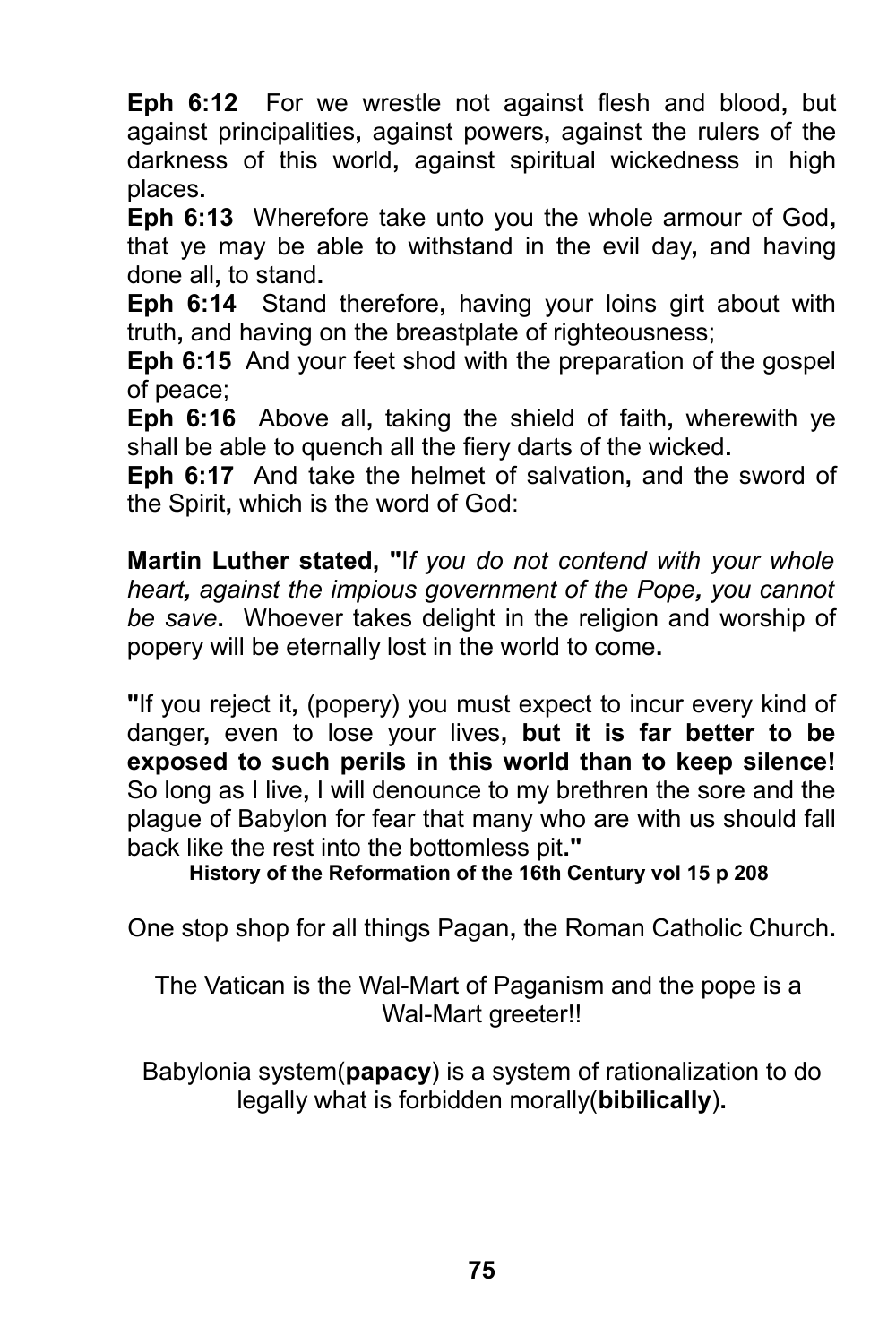## **Conclusion**

After reading this book**, "**The Papacy is the Anti-Christ a Demonstration**"** we come to the understanding that the papacy is more then just a church**,** it is the force that is pushing the New World Order**.** It is the **Biblical, Historical** and **Prophetic** Antichrist! There is nothing New about the NWO**,** it is simply the Old World Order returning**.** And who ran the Old World Order**?** The Roman Catholic Church and today the United States is a Catholic country the strong arm of the Papacy**.**

Let's review the first chapter of Tuppy Saussy book**. "Subliminal Rome"** After reading the first chapter**,** lets fast forward to 2015**,** there is no doubt who controls the government of the United States**.** Understand that Tupper wrote this using the stats on Catholics in congress in **1992.** The only thing that has changed in 2015, is, it just has intensified**.** We cannot *refute* chapter one of **"Rulers of Evil"** it is unrefutable When you understand **Subliminal Rome,** *it leaves no doubt who runs the Unitied States government and that Jesuit Francis will be addressing his congress in September of 2015.*

Lets take a look at congress in **2015.** Catholics 163 among 533 members**,** just over 30%**.** Richard Joseph **"**Dick**"** Durbin (born November 21**,** 1944) is the senior United States Senator from Illinois and the Senate Majority Whip**,** the second highest position in the Democratic Party leadership in the Senate**.** Born in East St**.** Louis**,** Illinois**,** he graduated from Jesuit Georgetown University School of Foreign Service Georgetown University Law Center**.**

John Boehner (born November 17**,** 1949) is the 61st and current Speaker of the United States House of Representatives**.** He graduated from **Jesuit Xavier University.** A member of the Republican party**,** he is the U**.**S**.** Representative from Ohio's 8th congressional district**,** serving since 1991**.** The district includes several rural and suburban areas near Cincinnati and Dayton**,** and a small portion of Dayton itself**.** He preceded **Nancy Pelosi** the minority leader of the House**,** *also a Roman Catholic.*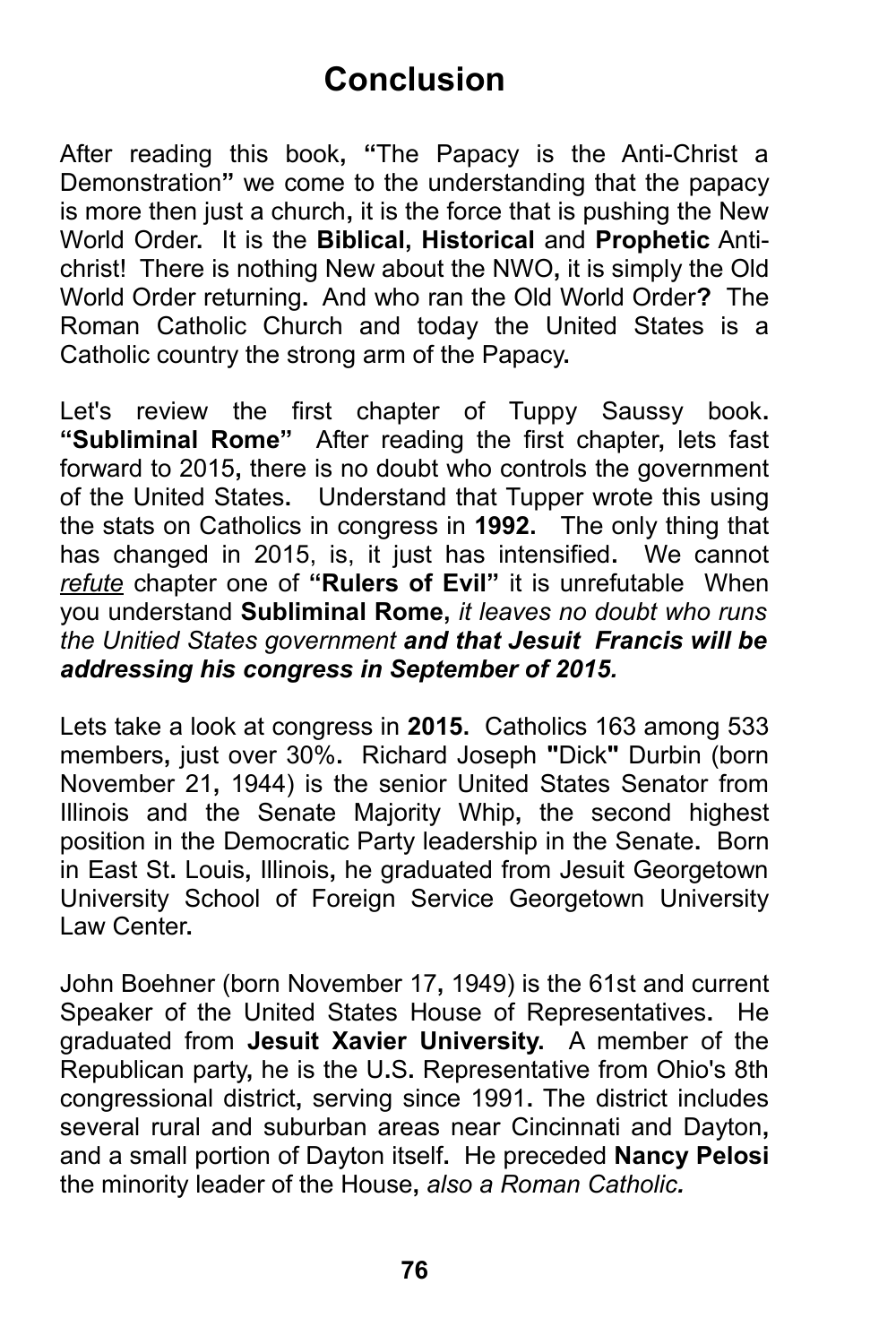**2015 Supreme Court:** *Six out of the nine Chief Justices are Roman Catholic.* Remember the supreme court **interpets the Constitution.** 

Obama was mentored by ex-Jesuit Priest Greg Galluzzo from Chicago and his speech writer Jon Faveau is graduated from **Jesuit College of the Holy Cross.** In 2005**,** Robert Gibbs recommended Favreau to Obama as an excellent speechwriter**.** Favreau was hired as Obama's speechwriter shortly after Obama's election to the United States Senate**.** Obama and Favreau grew close**,** and Obama has referred to him as his **"mind reader"**(*his mind controller*)**.** He went on the campaign trail with Obama during his successful Presidential election



campaign**.** *In 2009, he was named as a White House staff member as* **Director of Speechwriting. Psst obama's mouth piece.**

J**esuit Joe Biden Vice President,** holding honorary degrees from Jesuit St**.** Joseph's University in Philadelphia and **Jesuit University of Scranton.**

When we look at the *stats and facts***,** there is no doubt that the United States is a Catholic Country**.**

On February 5**,** 2015 Jesuit trained John Boehner made the announcement that on on September 23**,** 2015 that Jesuit pope Francis will speak to a joint session of Congress**.**

What this means to a bible believing Christian is that the **Biblical, Historical** and **Prophetic** Anti-christ**,** the **dragon,** is coming to speak to the United States government**.**

Revelation 13:11 And I beheld another beast coming up out of the earth; and he had two horns like a lamb**,** and he spake as a **dragon.**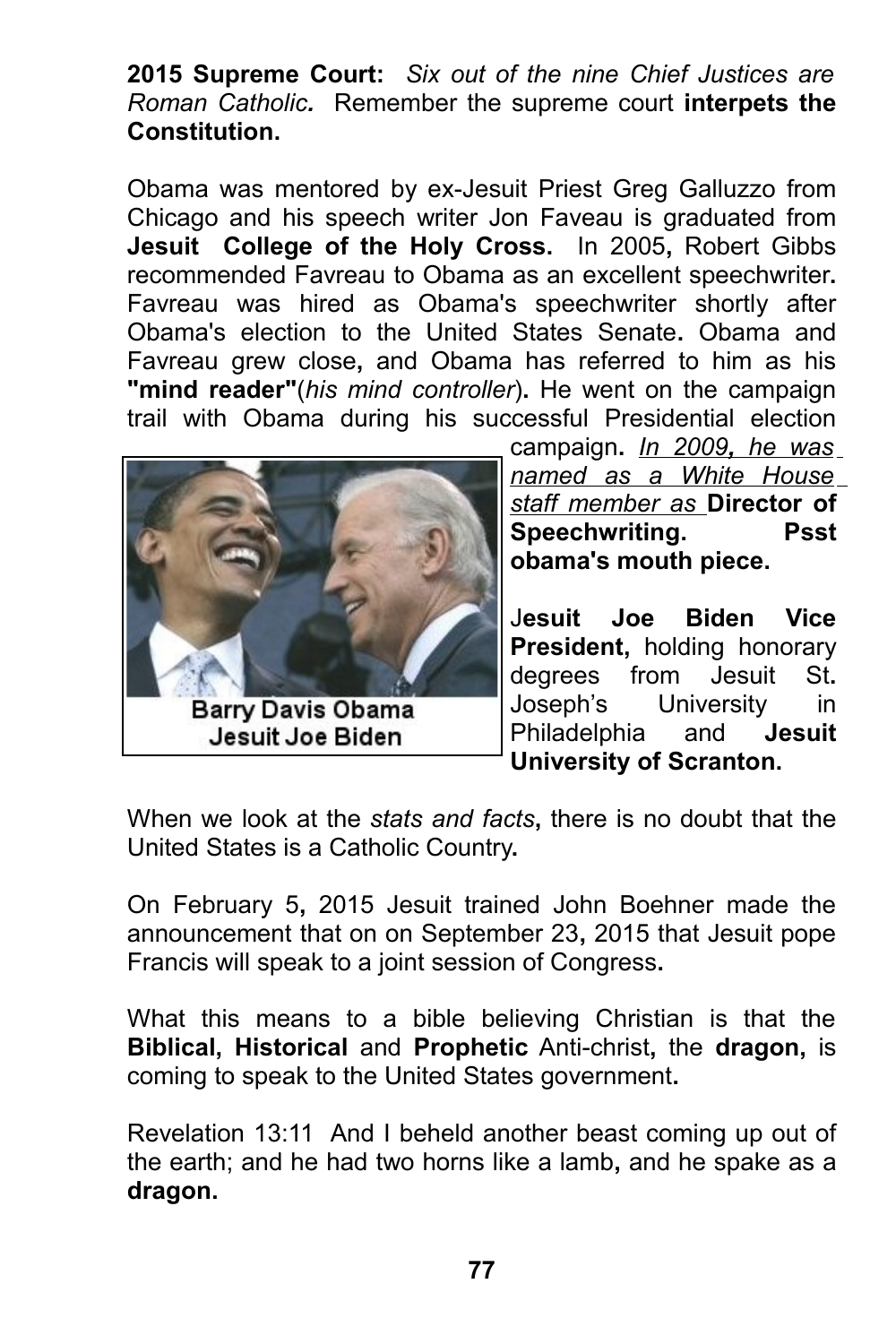Welcome to the Jesuit run New World Order**.** Now lets review author F**.** Tupper Saussy Chapter One **"**Subliminal Rome**".**

# **Rulers of Evil**

### Author F Tupper Saussy **SUBLIMINAL ROME**

#### Chapter 1 **"** The Roman Catholic Church is a State**."** *Bishop Mandell Creighton, Letters* **Remember pictures are worth a thousand words!!**

When a Pulitzer Prize winning reporter announced in his **1992 Time Magazine cover story** that a **"**conspiracy**"** binding President Ronald Reagan and Pope John Paul II into a **"secret, holy alliance"** had brought about the demise of communism**,** at least one reader saw through the hype**.**

Professor Carol A**.** Brown of the University of Massachusetts fired off a letter to Time's editors saying**,**



**Last week I taught my students about the separation of church and state. This week I learned that the Pope is running U. S. foreign policy. No wonder our young people are cynical about American ideals.**

What Brown had learned from Carl Bernstein I had discovered for myself over several years of private investigation: the papacy really does run United States foreign policy**,** and always has**.** Yes**,** Bernstein noted that the leading American players behind the Reagan/Vatican conspiracy**,** to a man**,** were **"**devout Roman Catholics**"**-namely**,**

William Casey *Director, CIA*

Alexander Haig *Secretary of State*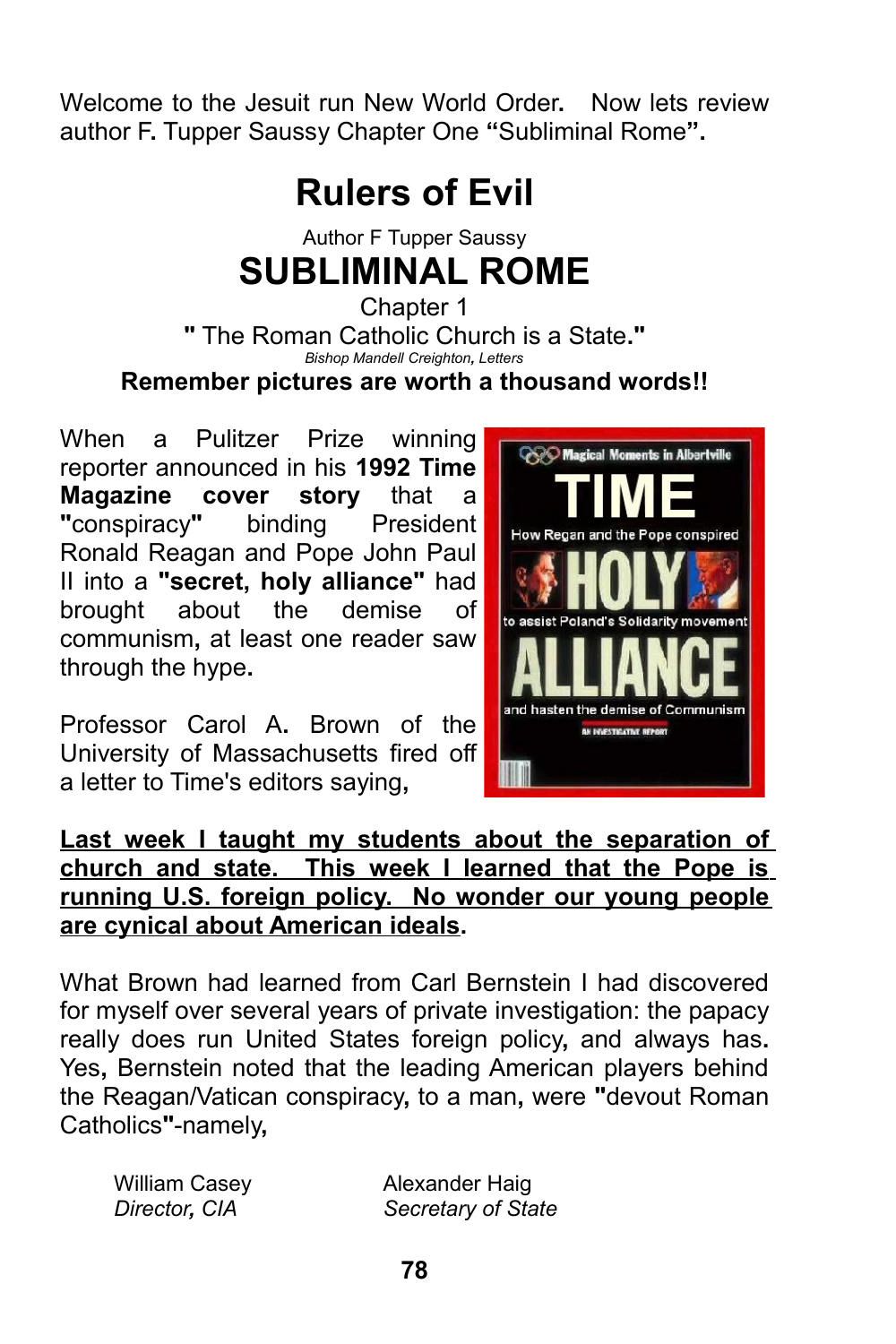Richard Allen *National Security Advisor* Vernon Walters *Ambassador-at-Large*

Judge William Clark *National Security Advisor Ambassador to the Vatican State* William Wilson But the reporter neglected to mention that the *entire Senate Foreign Relations committee was governed by Roman Catholics, as well. Specifically, Senators*

| Joseph Biden                                                                           | John Kerry                          |
|----------------------------------------------------------------------------------------|-------------------------------------|
| Subcommittee on European                                                               | Terrorism, Narcotics, and           |
| Affairs                                                                                | <b>International Communications</b> |
| <b>Paul Sarbanes</b><br>International Ecomic Policy,<br>Trade, Oceans, and Environment | and                                 |

Daniel P**.** Moynihan *Near Eastern and South Asian Affairs* Christopher Dodd *Western Hemi-sphere and Peace Corps Affairs*

Bernstein Would have been wandering off-point to list the Roman Catholic leaders of American domestic policy**,** such as Senate majority leader George Mitchell and Speaker of the House Tom Foley**.**

 In fact**,** when the holy alliance story hit the stands**,** there was virtually no arena of federal legislative activity**,** according to The 1992 World Almanac of US Politics**,** *that was not directly controlled by a Roman Catholic senator or representative.* The committees and subcommittees of the United States Senate and House of Representatives governing commerce**,** communications and telecommunications**,** energy**,** medicine**,** health**,** education and welfare**,** human services**,** consumer protection**,** finance and financial institutions**,** transportation**,** labor and unemployment**,** hazardous materials**,** taxation**,** bank regulation**,** currency and monetary policy**,** oversight of the Federal Reserve System**,** commodity prices**,** rents services**,** small business administration**,** urban affairs**,** European affairs**,**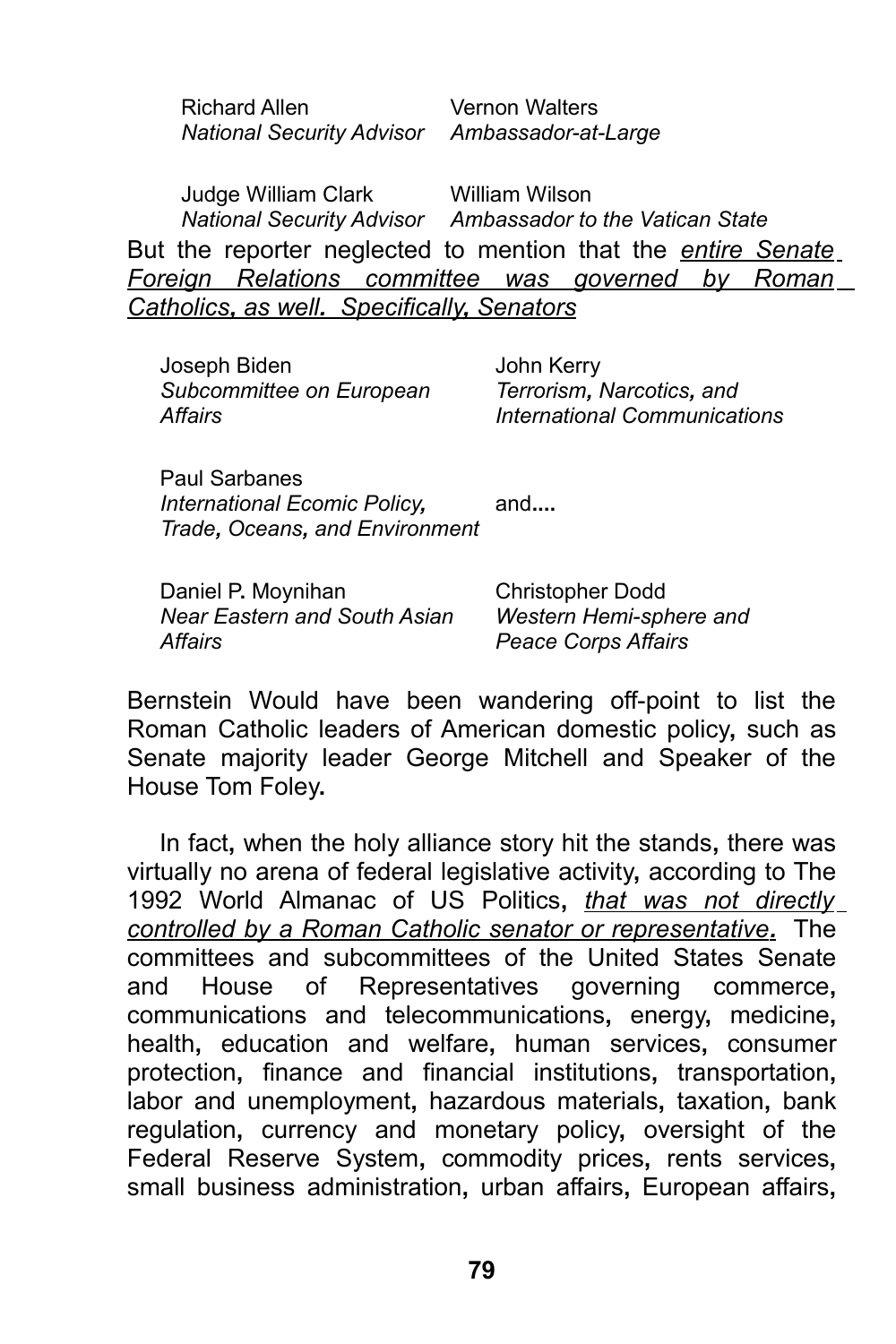Near Eastern & South Asian affairs**,** terrorism**,** narcotics**,** international communications**,** international economic**,** trade/oceans**,**environmental policy**,** insurance**,** housing**,** community development**,** federal loan guarantees**,** economic stabilization measures (including wage and price controls)**,** gold and precious metals transactions**,** agriculture**,** animal and forestry industries**,** rural issues**,** nutrition**,** price supports**,** Food for Peace**,** agricultural exports**,** soil conservation**,** irrigation**,** stream channelization**,** flood control**,** minority enterprise**,** environment and pollution**,** appropriations**,** defense**,** foreign operations**,** vaccines**,** drug labeling and packaging**,** drug and alcohol abuse**,** inspection and certification of fish and processed food**,**use of vitamins and saccharin**,** national health insurance proposals**,** human services**,** legal services**,** family relations**,** the arts and humanities**,** the handicapped**,** and aging-in other words**, virtually every aspect of secular life in America came under the chairmanship of one of the Roman Catholic laypersons:**

| Frank Annunzio          | <b>Edward Kennedy</b> | Daniel Moynihan       |
|-------------------------|-----------------------|-----------------------|
| Joseph Biden            | John Kerry            | John Murtha           |
| Silvio Conte            | John LaFalce          | Mary Rose Oakar       |
| Kika De la Garza        | Patrick Leahy         | David Obey            |
| John Dingell            | <b>Charles Luken</b>  | Claiborne Pell        |
| <b>Christopher Dodd</b> | <b>Edward Madigan</b> | <b>Charles Rangel</b> |
| Vic Fazio               | <b>Edward Markey</b>  | Dan Rostenkowski      |
| James Florio            | Joseph McDade         | or Edward Roybal      |
| Henry Gonzalez          | Barbara Mikulski      |                       |
| <b>Thomas Harkin</b>    | George Miller         |                       |

*Vatican Council II's Constitution on the Church (1964) instructs politicians to use their secular offices to advance the cause of Roman Catholicism.* Catholic laypersons**, "**whoever they are**,** are called upon to expend all their energy for the growth of the Church and its continuous sanctification**,** and to make the Church present and operative in those places and circumstances where **only through them can it become the salt of the earth"** (IV**,**33)**.** Vatican II further instructs all Catholics **"**by their competence in secular disciplines and by their activity to vigorously contribute their effort so that**...** the goods of this world may be more equitably distributed among all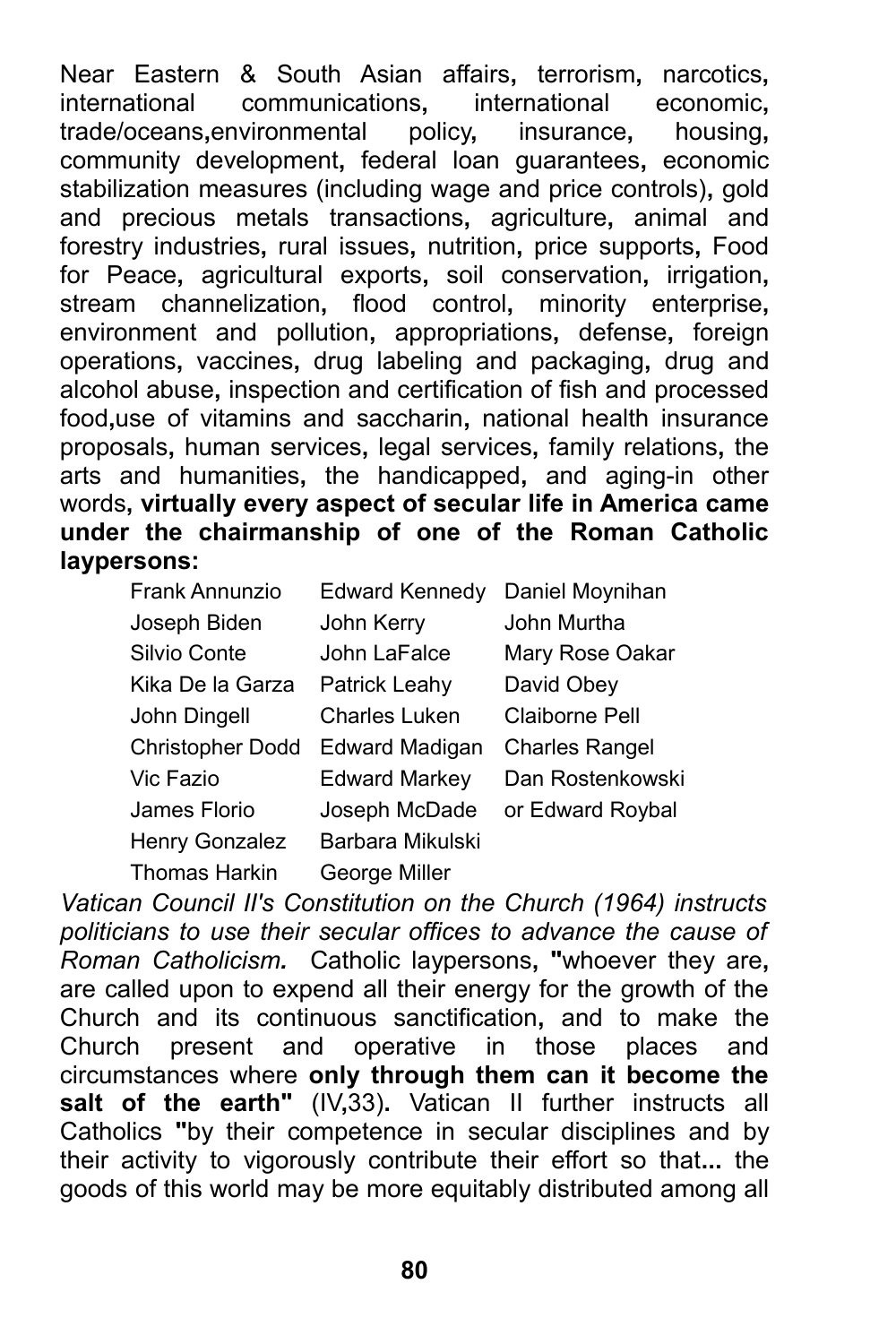men**,** and may in their own way be conducive to universal progress in human and Christian freedom **...** and (to) remedy the customs and conditions of the world**,** if they are an inducement to sin**,** so that they all may be conformed to the norms of justice and may favor the practice of virtue rather than hinder it**"** (IV**,**36)

 Vatican II affirms Catholic doctrine dating back to 1302**,** when Pope Boniface VIII asserted that **"**it is absolutely necessary for the salvation of every human creature to be subject to the Roman Pontiff**."** This was the inspiration of the papacy to create the United States of America that materialized in 1776**,** by a process just as secret as the Reagan-Vatican production of Eastern Europe in 1989**.** What**?** American government Roman Catholic from the beginning**?**

 Consider: the land known today as the District of Columbia bore the name **"**Rome**"** in 1663 property records; and the branch of the Potomac River that bordered **"Rome"** on the south was called **"Tiber."** This information was reported in the 1902 edition of the Catholic Encyclopedia's article on Daniel Carroll**.** The article**,** specifically declaring itself **"***of interest to Catholics***"** in the 1902 edition**,** was deleted from the New Catholic Encyclopedia (1967)**.** Other facts were reported in 1902 and deleted from 1967**.** For example**,** when Congress met in Washington for the first time**,** in November**,** 1800**, "the only two really comfortable and imposing houses within the bounds of the city"** belonged to Roman Catholics**.** One was Washington's first mayor**,** Robert Brent**.** *The other was Brent's brother-in-law, Notley Young, a Jesuit priest.*

 Daniel Carroll was a Roman Catholic congressman from Maryland who signed two of America's fundamental documents**,** the Articles of Confederation and the United States Constitution**.** Carroll was a direct descendant of the Calverts**,** a Catholic family to who King Charles I (understand Charles I was Catholic) of England had granted **MARY**land as a feudal barony**.** Carroll had received his education at St**.** Omer's Jesuit College in Flanders**,** where young English-speaking Catholics were trained in variety of **guerrilla techniques** for advancing the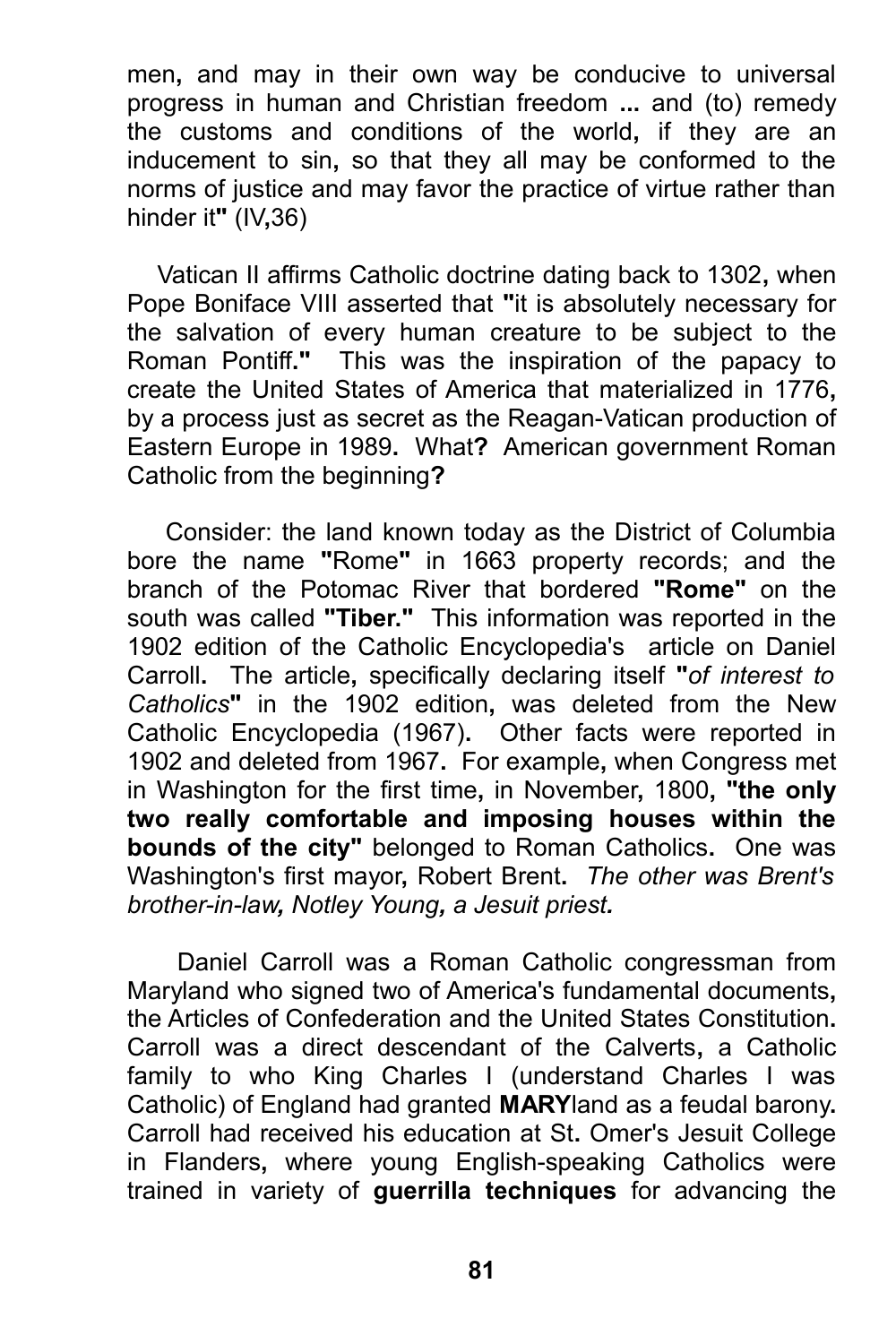cause of Roman Catholicism among hostile Protestants**.***(always keep in mind that prior to 1776 Catholics couldn't hold office and couldn't say the mass, only behind closed doors)*

 In 1790**,** President George Washington**,** a Protestant**,** appointed Congressman Carroll to head a commission of three men to select land for the **"**federal city**"** called for in the Constitution**.** Of all places**,** the commission chose **"Rome,"** which at the time consisted of four farms**,** one of which belonged to**...**Daniel Carroll**.** *It was upon Carroll's farm that the new government chose to erect its most important building, the*



 *Capitol.*

 The American Capitol abounds with clues of its Roman origins**. "Freedom,"** the Roman goddess whose statue crowns the dome**,** was created in Rome at the studio of American sculptor Thomas Crawford**.** We find a whole pantheon of Roman deities in the great fresco covering the dome's interior rotunda: Persephone**,** Cers**, Freedom,** Vulcan**,** Mercury**,** even a deified George Washington**.** These figures were the creation of *Vatican artist Constantino Brumidi***.**

The fact that the national Statehouse

evolved as a **"**capitol**"** bespeaks Roman 'Freedom' Washington D.C. influence**. No Building** can rightly be called a capitol unless **it's a temple** of Jupiter**,** *the great father-god of Rome* who ruled heaven with his thunderbolts and nourished the earth with his fertilizing rains**.** If it was a capitolium**,** it belonged to Jupiter and his priest**.**

 Jupiter's mascot was the eagle**,** which the founding fathers made their mascot as well**.** A Roman eagle tops the governing idol of the House of Representatives**,** a forty-six-inch sterling silver and -ebony wand called a **"**mace**,"** The mace is **"**the symbol of authority in the House**."** When the Sergeant-at-arms displays it before an unruly member of Congress**,** the mace restores order**.** Its position at the rostrum tells whether the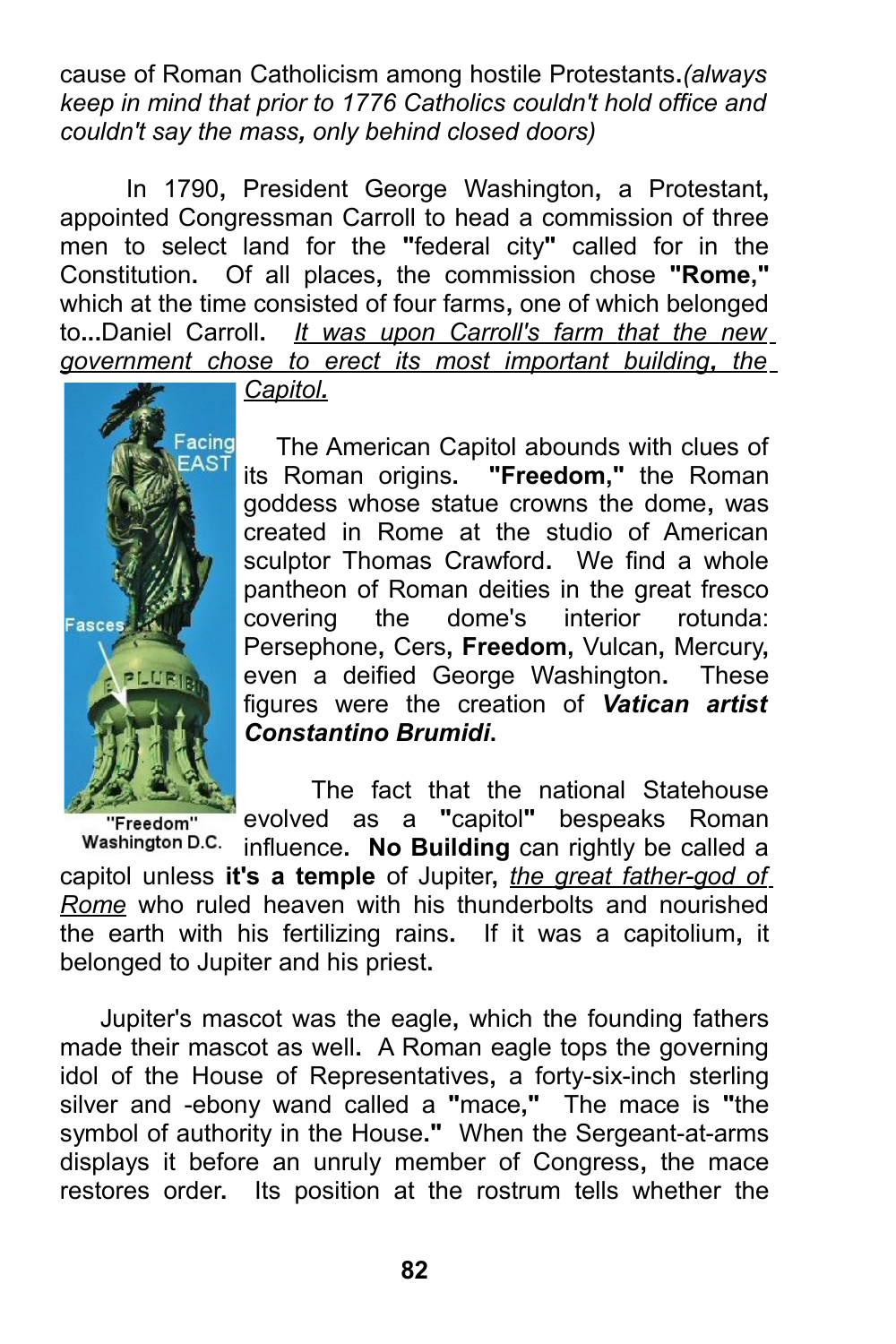House is in **"**committee**"** or in **"**session**."**

 America's national motto **"**Annuit Coeptis**"** came from a prayer to Jupiter**.** It appears in Book IX of Virgil's epic propaganda**,** the Aeneid**,** a poem commissioned just before the birth of Christ by Caius Maecenas**,** the mult-billionaire power behind Augustus Caesar**.** The poem's objective was to fashion Rome into an imperial monarchy for which its citizens would gladly sacrifice their lives**.**



 *Fascism may be an ugly word to many, but its stately emblem is apparently offensive to no one.* The emblem of fascism**,** a pair of them**,** commands the wall above and behind the speakers rostrum in the Chamber of the House of Representatives**.** They're called fasces**,** and I can think of no reason for them

to be there other than to declare the fascistic nature of American republican democracy**.** *A fasces is a Roman device.* Actually**,** it

originated with the ancient Etruscans**,** from whom the earliest Romans derived their religious jurisprudence nearly three thousand years ago**.** It's an axehead whose handle is a bundle of rods tightly strapped together by a red sinew**.** It symbolizes the ordering of priestly functions in a single infallible sovereign**,** an



autocrat who could require life and limb of his subjects If the fasces is entwined with laurel**,** like the pair on the House wall**,** it signifies Caesarean military power**.** The Romans called this infallible sovereign Pontifex Maximus**, "**Supreme Bridgebuilder**."** No Roman was called Pontifex Maximus(meaning the**"**highest**"**of SUN Worship high priests) until the title was given to Julius Caesar in 48 BC**.** Today's Pontifex Maximus is Pope John Paul II**.**

 As we shall discover in forthcoming chapter**,** John Paul does not hold that title alone**.** He shares it with a mysterious partner**,**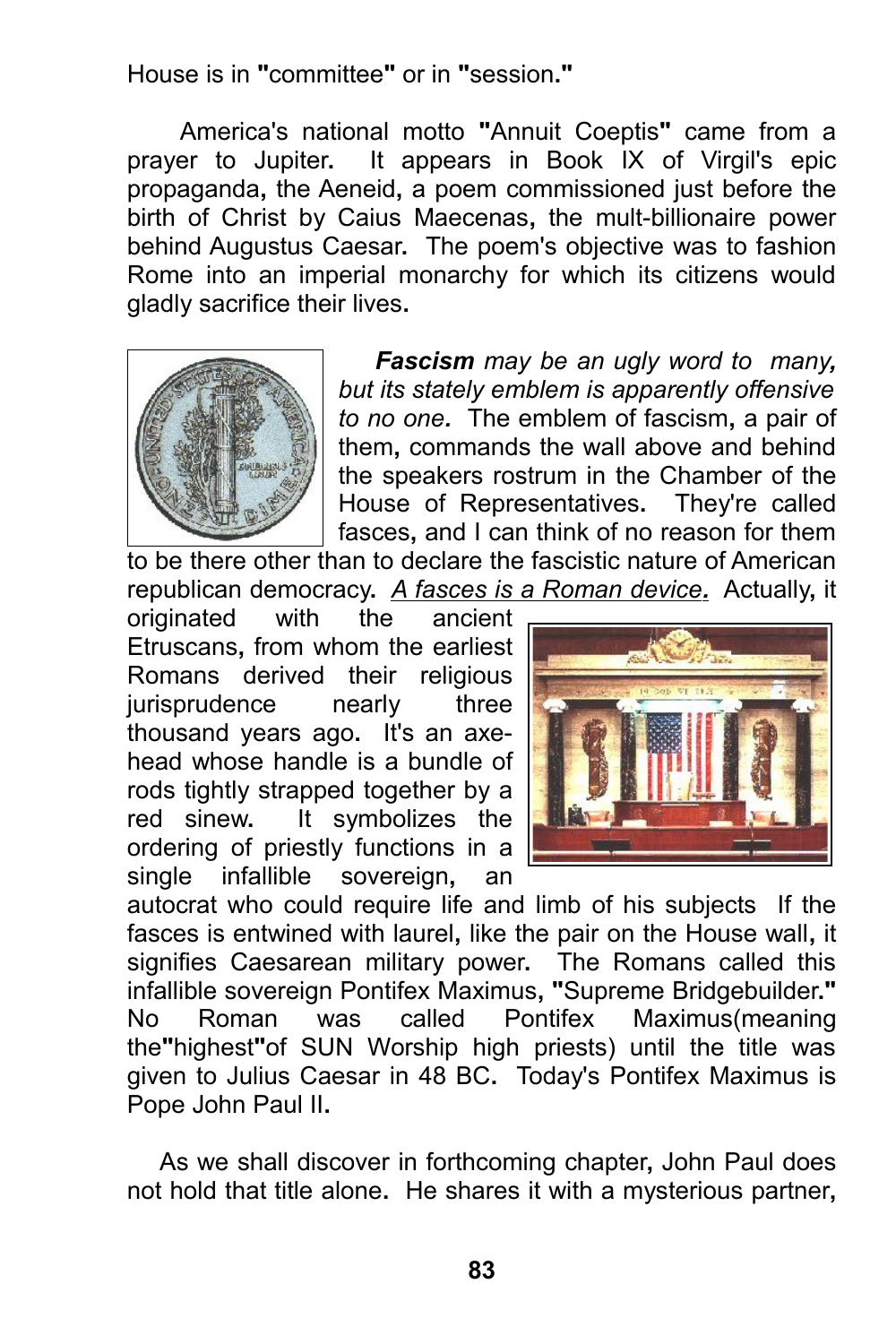a military man**,** a man holding an office that has been know for more than four centuries as **"**Papa Nero**,"** the Black Pope**.** I shall present evidence that the House fasces represent the Black Pope**,** who indeed rules the world**.** Later**,** I will develop what is sure to become a controversial hypothesis: that the Black Pope rules by divine appointment**,** and for the ultimate good of mankind**.**

As we shall discover in forthcoming chapter**,** John Paul does not hold that title alone**.** He shares it with a mysterious partner**,** a military man**,** a man holding an office that has been know for more than four centuries as **"Papa Nero,"** the **Black Pope.** I shall present evidence that the House **fasces** represent the Black Pope**,** who indeed rules the world**.** Remember readers when Tupper wrote this book**,** we had NEVER had a Jesuit parading has a pope**.**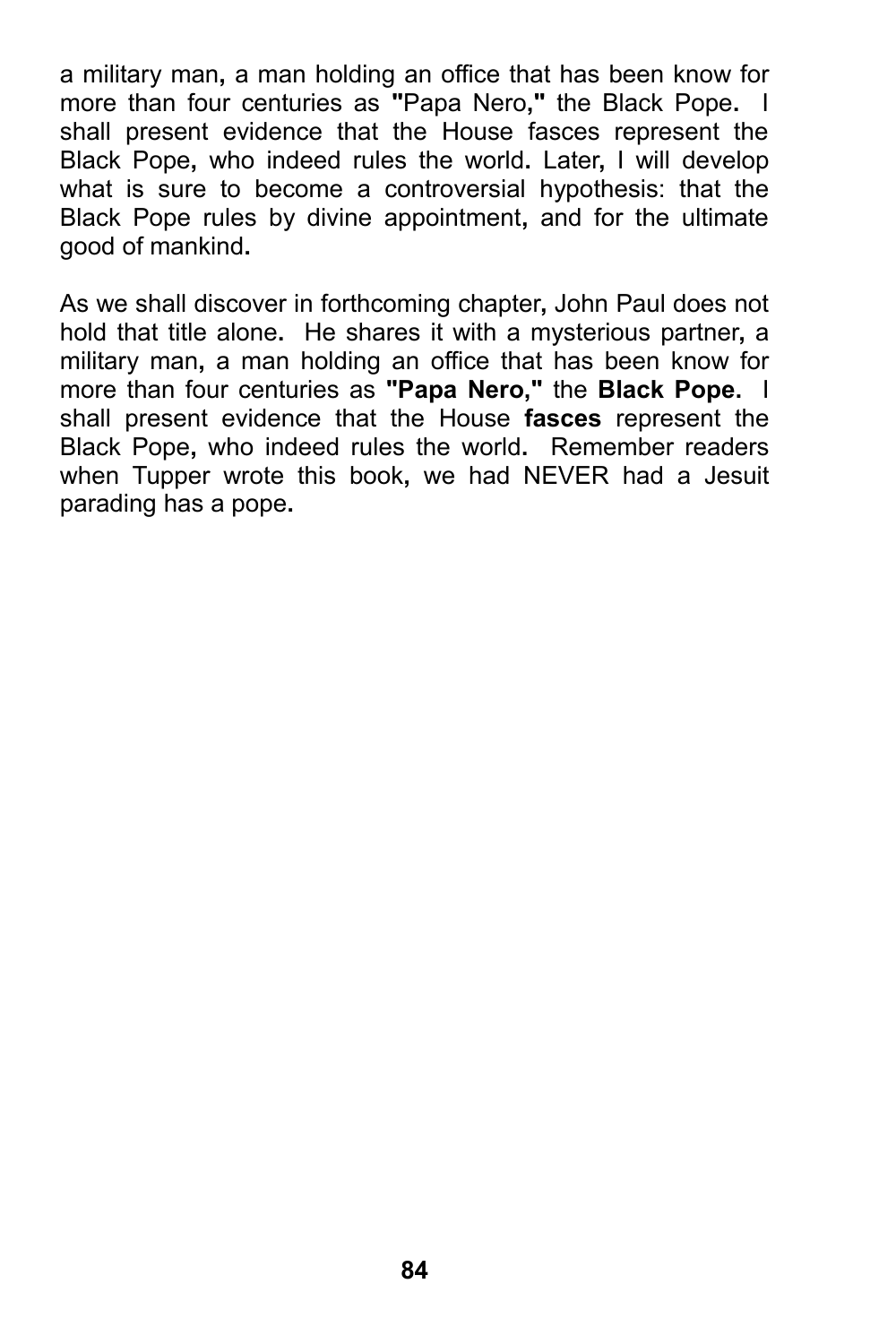# **Inquisition in America?**



**Images of Pope Innocent III and Gregory IX** 

Images of Pope Innocent III and Gregory IX found in the U.S. House of Representatives. Inside the House of Representatives are the busts of two Roman Catholic popes. And not just any two popes; but the two men responsible for founding the Great Inquisition, a movement unlike any other horror recorded in the history of mankind; worse than the Holocaust of World War II, for it gripped all of Europe with terror for nearly six hundred years.

Yet, in 1949-1950, a series of relief portraits over the gallery doors of the House Chamber were added to the interior of the U.S. Capitol that were intended to depict:

#### **"...historical figures noted for their work in establishing the principles that underlie American law."**

 Men like Thomas Jefferson and George Mason are to be found on the list, which makes sense to most students of history; and with them are a host of others, at least some of whom seem acceptable. But in the midst of this collection, we find Pope Innocent III and with him, Pope Gregory IX–two of histories most wicked figures. Arguing that these men truly influenced a government that is dedicated to the cause of human freedom requires a twisted imagination. Yet here is what is said of these men on our official government website: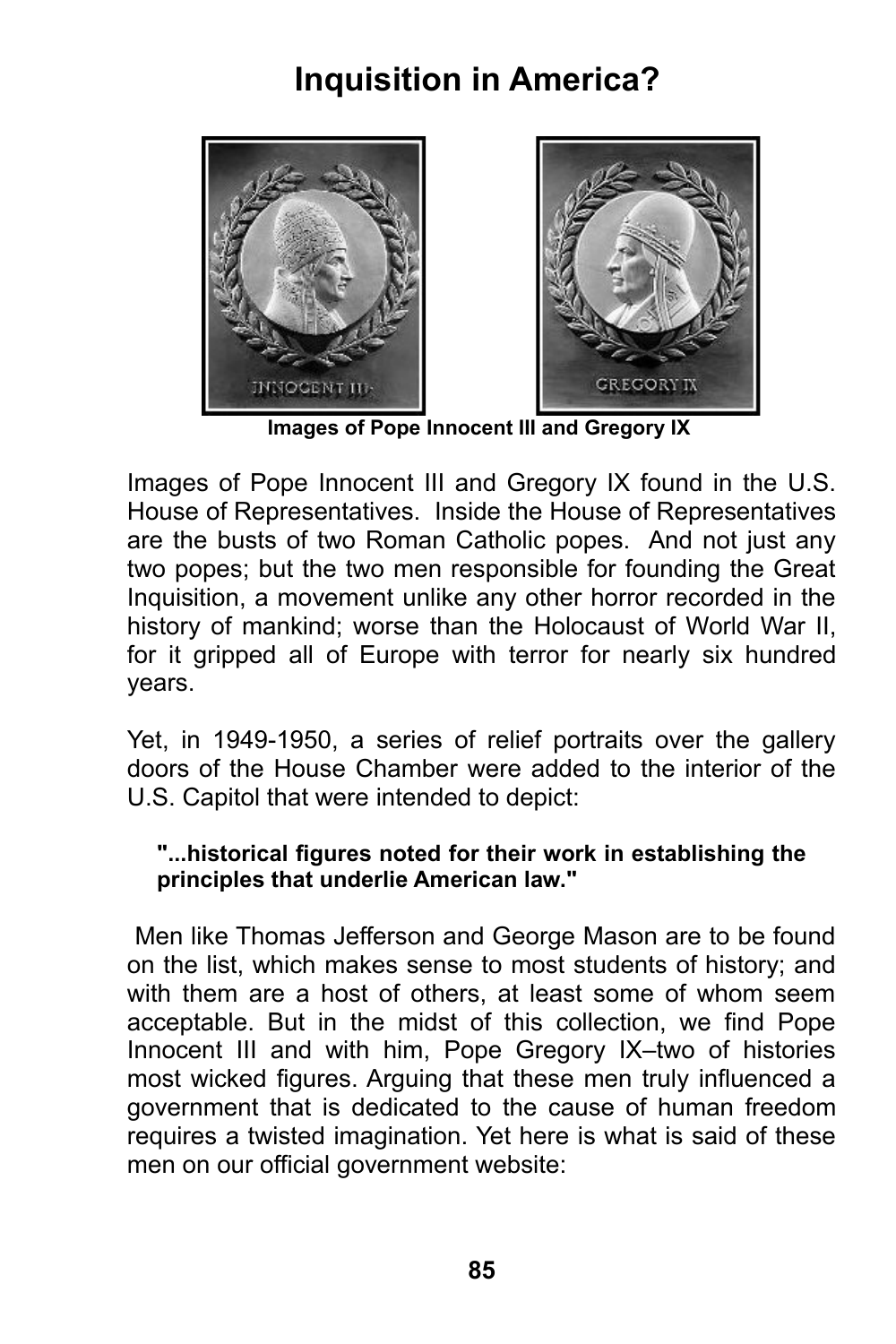**"Innocent III (1161-1216): Medieval pope; student of cannon and civil law, who, like Gregory IX, preserved the remnants of Roman law." "Gregory IX (c. 1147-1241): Medieval pope; author of a compilation of decretals (i.e. authoritative decisions) on cannon law; during a critical period he was instrumental in maintaining the remnants of Roman law."**

Notice how the modern descriptions of these men makes them appear to be somewhat "heroic" in how the preserved "the remnants of Roman law" during the Dark Ages. And how did they do this? by persecuting Bible believers who opposed the canon laws of Rome (which were based in pagan and heretical ideas) and by establishing a systematic method (i.e. the Inquisition) of rooting them out and destroying them.

While there had been "inquisitions" in Europe prior to the thirteenth century, it was Pope Innocent III who began what would be known as "The Great Inquisition" (that would last 600 years) as a result of a controversy with Bible believers living in Southern France known as the albigenses.

The conflict with Rome started after a series of debates with a Spanish priest named Dominic Guzman, who attempted to convert these people to Romanist doctrine. But the albigenses were well versed in the Bible, and argued the authority of Scripture against the claims of Rome and the Papacy. When Dominic could not persuade them by argument and debate, he returned to Rome filled with papal zeal and indignation. He reported to the Vatican and helped to instigate the bloody action that would follow. Pope Innocent III was thus persuaded that the obstinate heretics must be extirpated from the face of the earth:

**"Innocent III believed that Bible believing dissidents were worse than infidels....So Innocent III sponsored (four) crusades to exterminate the Albigenses....All who volunteered to take part in these mass murders were promised that they would receive the ....forgiveness of sins and eternal life."**

These so-called crusades would continue for nearly 100 years, and are said to have almost completely wiped out the people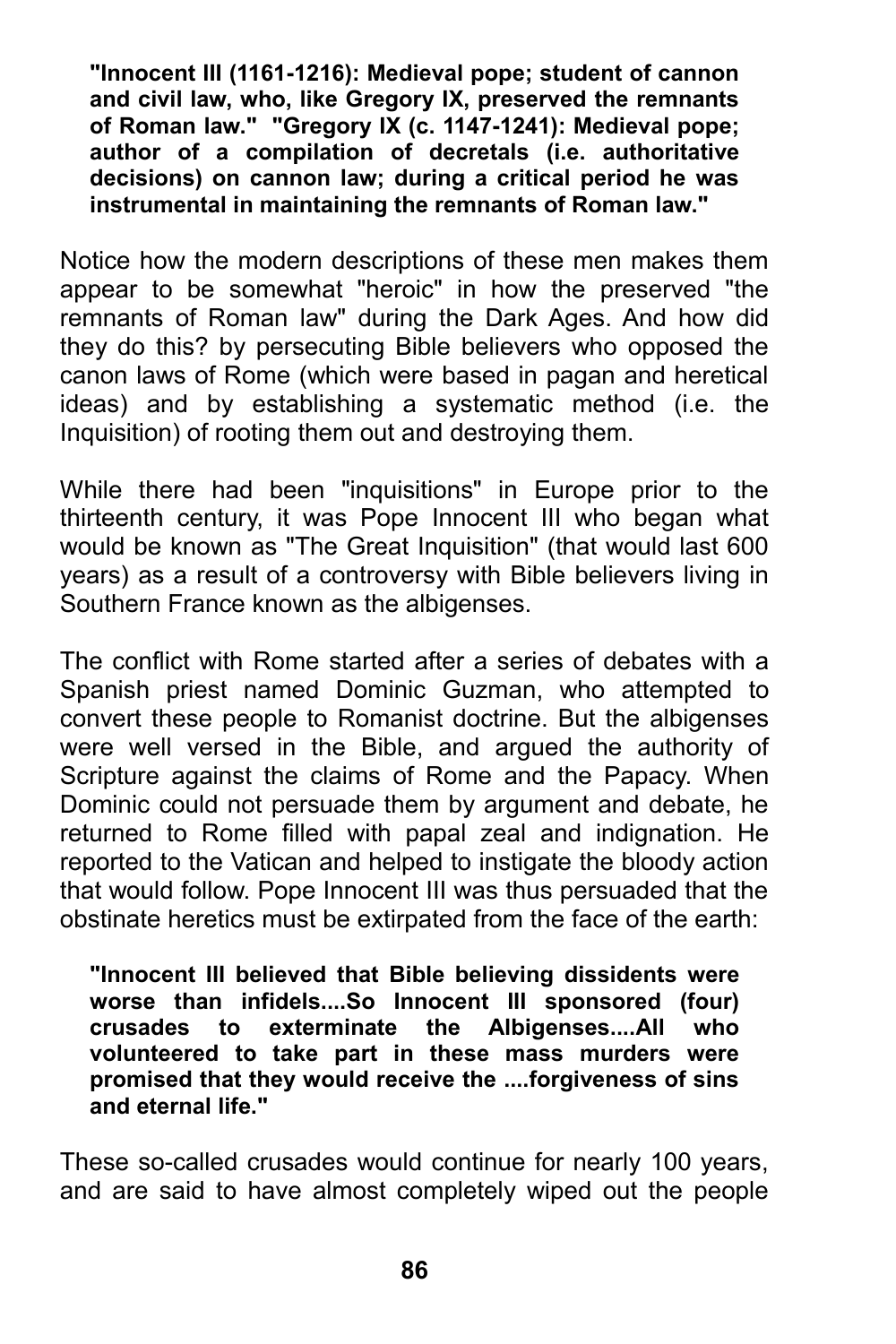once known as Albigenses. Their bibles, books and writings were destroyed, along with their persons, making it very difficult tor historians to reassemble who they were and to fully understand what they believed. But all sources seem to agree that their intent was to live their lives based on the Bible, and the Bible alone. Their faith in this regard was the forerunner of the Reformers doctrine of sola scriptura.

As Rome's hatred of the Albigenses intensified, their determination to get rid of them increased. The Inquisition under Pope Innocent III is often considered the "unofficial" beginning, but it was made a "special permanent tribunal" under Pope Gregory IX:

**"After the death of Innocent III, in 1216 (Pope) Honorius sanctioned Dominic Guzman's new religious order, populary known as the Dominicans after him. The Dominicans in turn created the first formal Inquisition. In 1233 the next pope, Gregory IX, charged the Dominican 27 Inquisition with the final solution: the absolute extirpation of the (Albigenses)."**

The history of the Inquisition was once well known, especially by Protestant Christians in America and England, and the things documented here were taken for granted. It is only once history was rewritten in the 19th and 20th centuries that Christians began to forget what their forefathers had always understood.



**Image of St. Louis (King Louis IX) also found in the U.S. House of Representatives.**

In addition to finding the two inquisition Popes inside the U.S.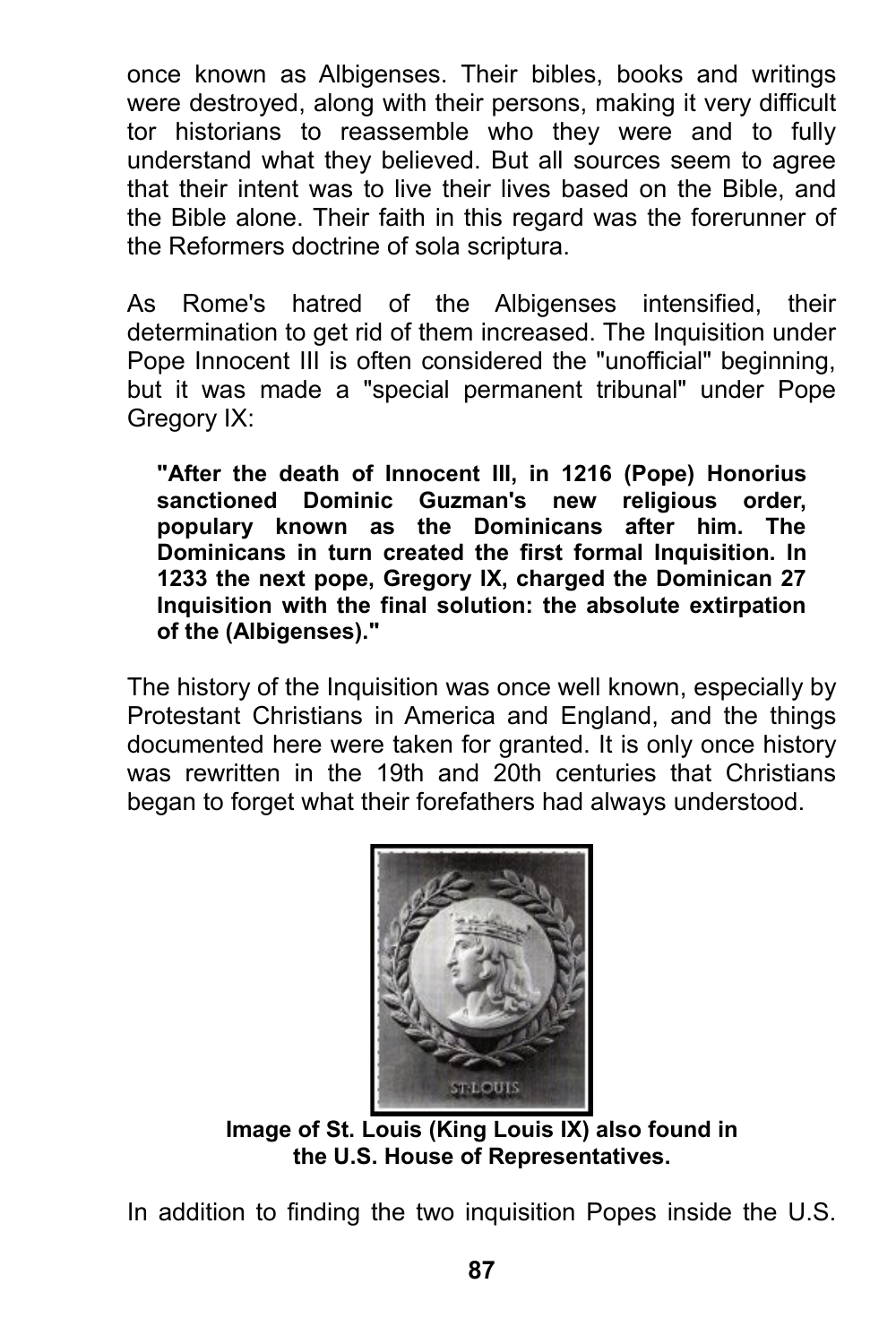Capitol, we also find one of their chief cohorts, the Catholic "St. Louis," a reference to King Louis IX of France, famous for his crusades in the Holy Land. Like Innocent III, *Louis also forced the Jews to wear yellow badges as a form of humiliation, helping to establish the tradition later repeated by Hitler.* What is somewhat chilling, is that the images of these men were added inside the Capitol in 1950–**just five years after World War II had ended.** It is nearly impossible to believe that historians, who had any familiarity with these figures, would be ignorant of what they had done, and that their actions against the Jews laid the foundation for the Holocaust.

In addition to fighting an unsuccessful campaign in the holy land that seems to have contributed to his death, King Louis is also well known for expanding the powers of the Inquisition in France:

**"The penal system codified by Innocent III was rather liberally interpreted in France and Italy. In order to make the French law agree with it, an oath was added to the coronation service from the time of Louis IX, whereby the King swore to exterminate, i.e., banish all heretics from his kingdom."** 

It is said that some 50 million Bible believers were martyred during the Inquisition era, though it must be admitted that such numbers vary depending on which historian writes the record. God alone knows the true number of those who were persecuted and slain. We are confident, however, according to the promise of the Holy Scriptures that the time will come when the fullness of those who suffered for the name of our Lord Jesus Christ, and His glorious Gospel, will be revealed (Isaiah 26:21, Mark 4:22).

**For Christians in America today, however, it cannot be stated too often that Rome has never repented of her murders and has never truly apologized for the atrocities she is guilty of. The public declarations of the popes have had the appearance of remorse, yet upon closer examination, they are shown to be forms of political posturing that stand contrary to her continued exaltation of**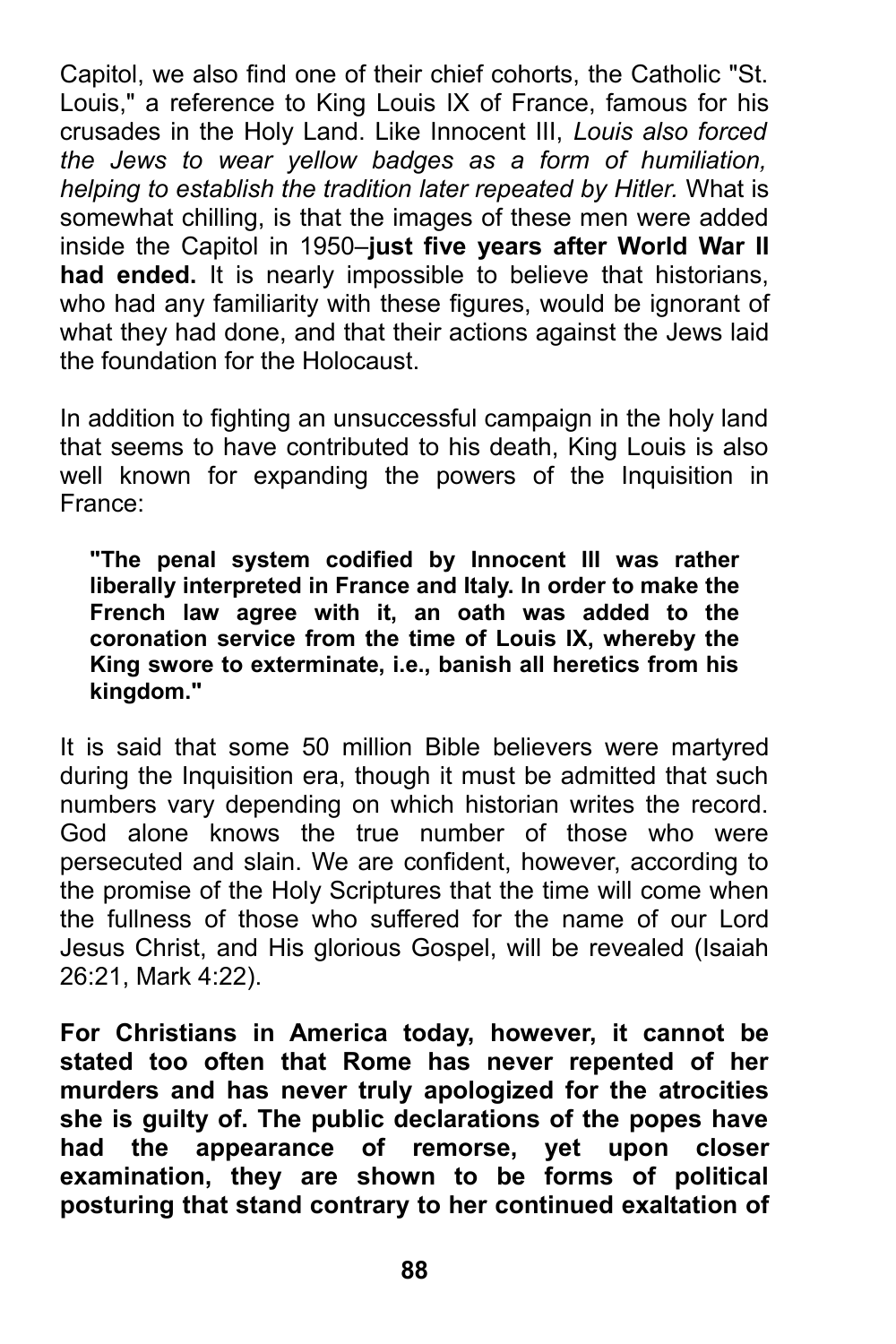**the criminals from her past. The Vatican has continued to justify the wicked leaders of the Inquisition, transforming them into "saints" to be revered and prayed to by Catholics, whose only knowledge of these men comes mostly from the pious looking expressions of graven images and colorful paintings, along with the whitewashed fables about their lives.** *We can only wonder how many Catholics today would repent if they knew that they are bound to a system that has denied the true Gospel, and glorified the most nefarious murderers in history.* 

With the pope's visit in September 2015**,** now we know why the busts of the two of the most evil popes in history are in the House of Representatives**.** Why**?** Because it is the pope's Country**,** the United states of Rome**.**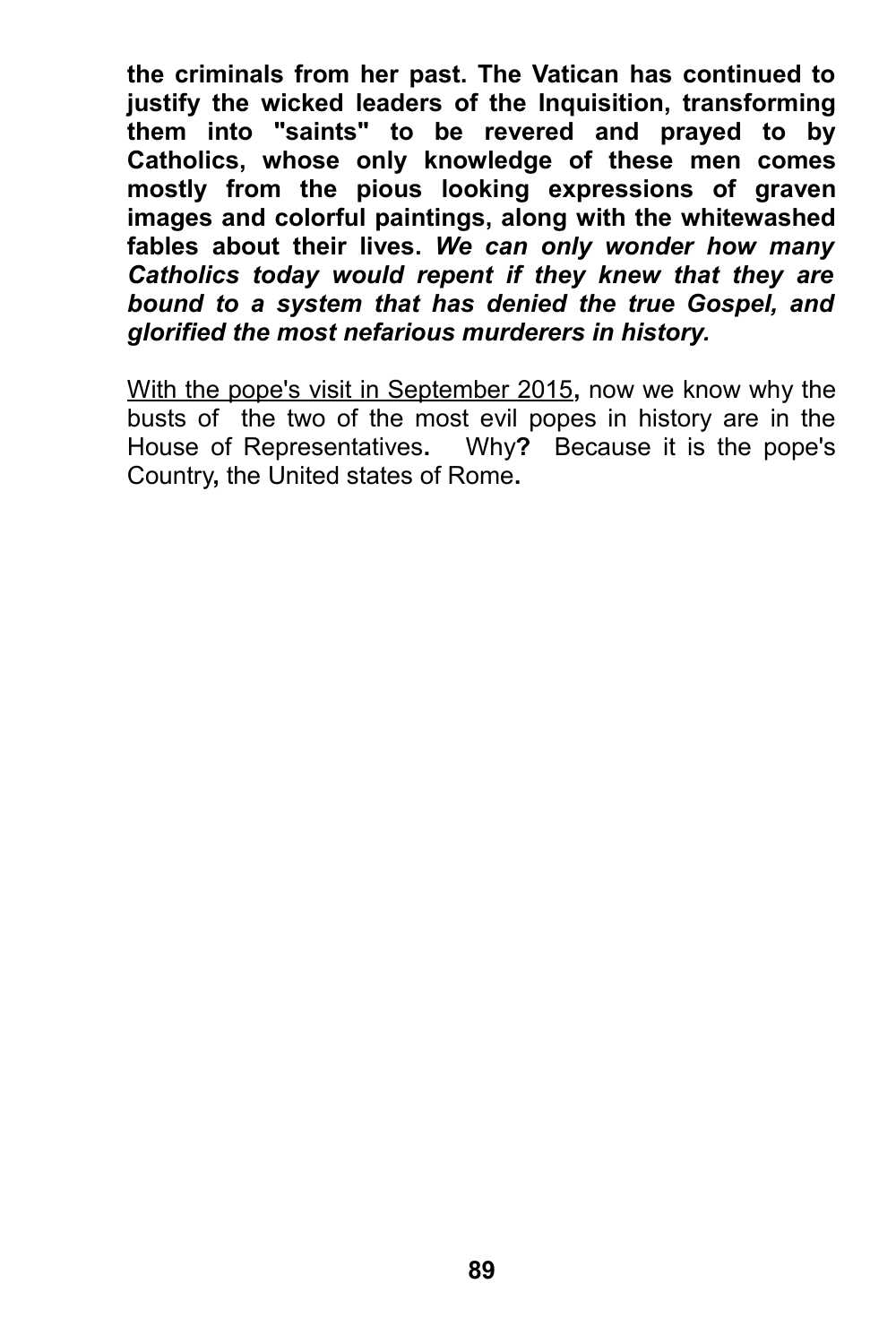## **Chapter 2 MISSIONARY ADAPTATION**



**FEW PEOPLE SEEM** to be aware that **the Roman Catholic Church in America is officially recognized as a State**. How this came about makes interesting reading. Early in his administration, **President Ronald Reagan invited the Vatican City**, whose ruling head is the Pope, to open **its first embassy in Washington, D.C.** His Holiness responded positively, and the embassy, or *Apostolic Nunciature of the Holy See, opened officially on January 10, 1984*.

(Nun-ci-a-ture a papal diplomatic mission headed by a nuncio)

Shortly thereafter, a complaint was filed against President Reagan at U.S. District Court in Philadelphia by the American Jewish Congress, the Baptist Joint Committee on Public Affairs, Seventh Day Adventists, the National Council of Churches, the National Association of Evangelicals, and Americans United for Separation of Church and State. The plaintiffs sought to have the Court declare that the administration had **unconstitutionally granted** to the **Roman Catholic faith privileges that were being denied to other establishments of religion.**

On May 7, 1985 the suit was thrown out by **Chief Judge John Fullam**. Judge Fullam ruled that district courts do not have jurisdiction to intervene in "**foreign policy decisions"** of the executive branch. **Bishop James W. Malone**, President of the U.S. Catholic Conference, praised Judge Fullam's decision, noting that it settled " *not a religious issue but a public policy*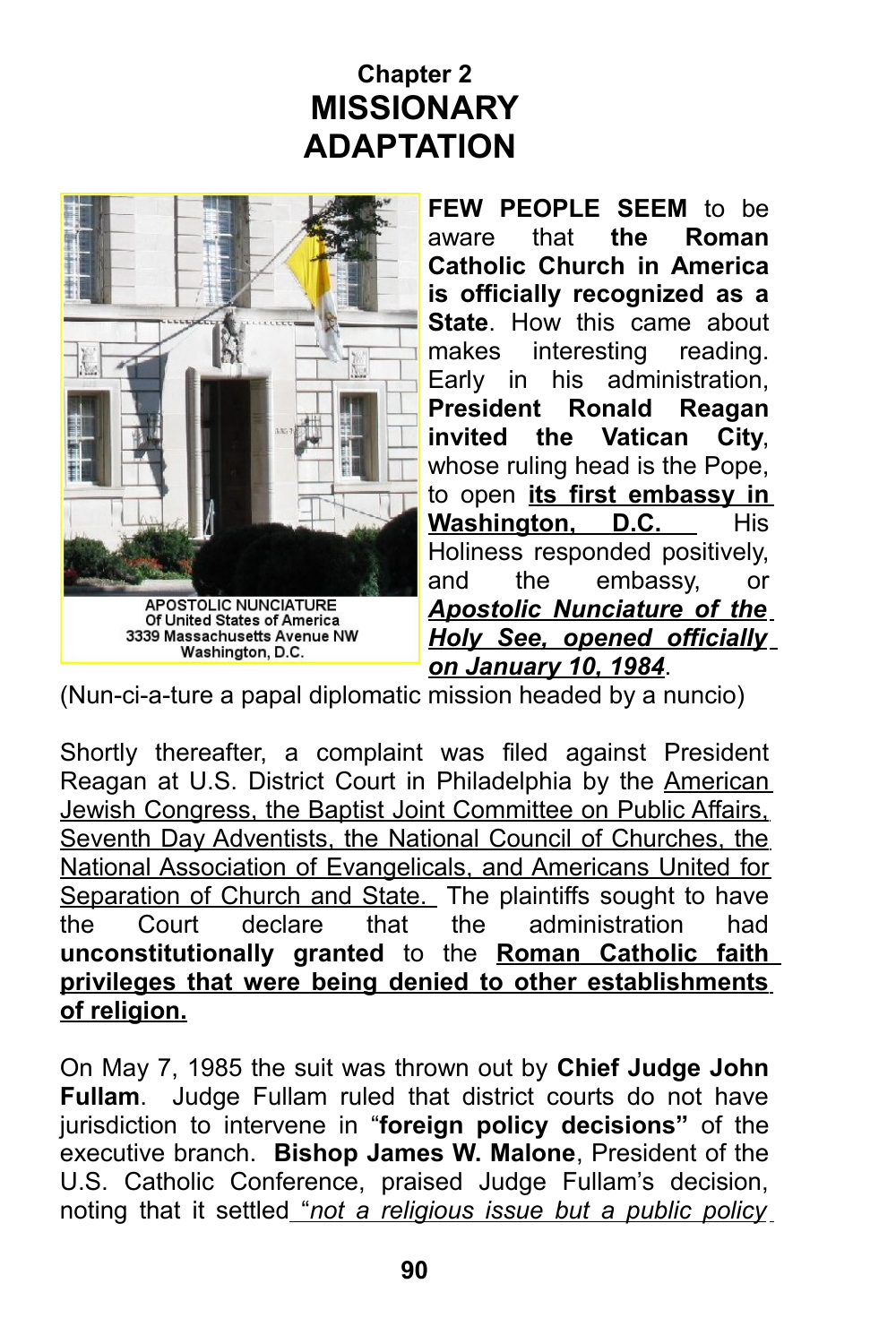*question."* The plaintiffs appealed. The Third Circuit denied the appeal, **noticing that "the Roman Catholic Church's unique position of control over a sovereign territory gives it advantages that other religious organizations do not enjoy."** The **Apostolic Nunciature** at 3339 Massachusetts Avenue N.W. enables **Pontifex Maximus** to supervise more closely *American civil government*–"**public policy**"–**as administered through Roman [Catholic laypersons](http://www.granddesignexposed.com/rulersof/evil2.html)**. (One such layperson was **Chief Judge Fullam,** whose **Roman Catholicism apparently escaped the attention of the plaintiffs**.)

This same imperium ran pagan(sun worship) Rome in essentially the same way. The public servants were **priests** of the *various gods and goddesses.* Monetary affairs, for example, were governed by **priests** *of the goddess Moneta*. **Priests** of Dionysus *managed architecture and cemeteries*, while **priests** of *Justitia, with her sword, and Libera, blindfolded, holding her scales aloft, ruled the courts*. Hundreds of **priestly** orders, known as the Sacred College, **managed hundreds of** government bureaus, from the justice system to the construction, cleaning, and repair of bridges (no bridge could be built without the approval of **Pontifex Maximus** ), buildings, temples, castles, baths, sewers, ports, highways, walls and ramparts of cities and the boundaries of lands.

*Priests directed the paving and repairing of streets and roads, supervised the calendar and the education of youth. Priests regulated weights, measures, and the value of money. Priests solemnized and certified births, baptisms, puberty, purification, confession, adolescence, marriage, divorce, death, burial, excommunication, canonization, deification, adoption into families, adoption into tribes and orders of nobility. Priests ran the libraries, the museums, the consecrated lands and treasures. Priests registered the trademarks and symbols. Priests were in charge of public worship, directing the festivals, plays, entertainments, games and ceremonies. Priests wrote and held custody over wills, testaments, and legal conveyances.*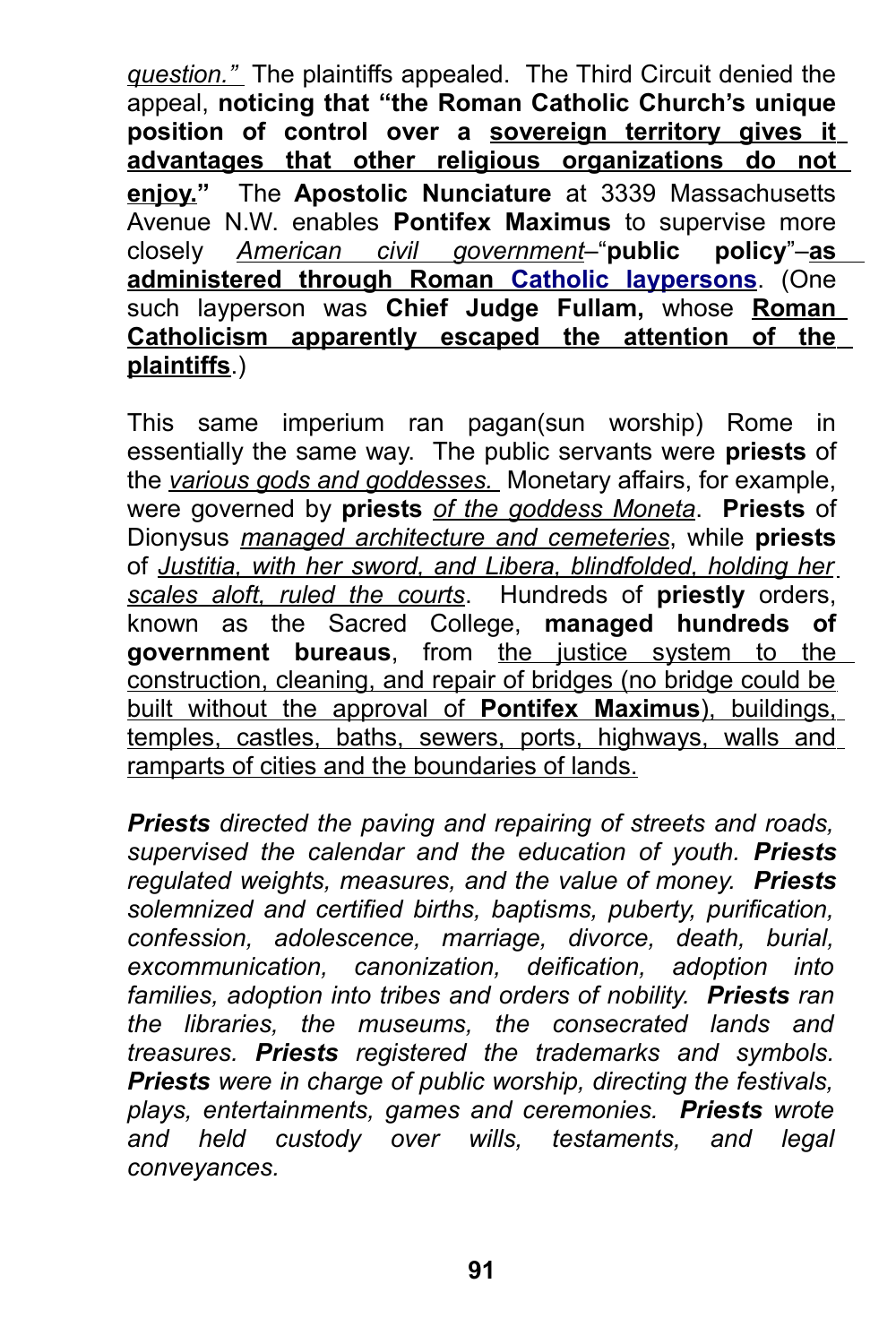By the fourth century, one half of the lands and one fourth of the population of the Roman Empire were owned by the **priests**. When the **Emperor Constantine** (picture right) and his Senate formally adopted **Christianity as the Empire's official religion, the exercise was more of a merger or acquisition than a revolution**. The wealth of the **priests** merely became the immediate possession of the **Christian churches**, and the priests **merely declared themselves Christians**. Government continued without interruption. The pagan





(**SUN Worship)** gods and goddesses were artfully outfitted with names **appropriate to Christianity**. The sign over the Pantheon indicating "To (the fertility goddess) Cybele and All the Gods" was re-written "To Mary and All the Saints." The Temple of **Apollo** became the Church of St. Apollinaris. The Temple of Mars was reconsecrated

Church of Santa Martina, with the inscription "Mars hence ejected, Martina, martyred maid/ Claims now the worship which to him was paid."

Haloed icons of **Apollo** were identified as Jesus, and the crosses of Bacchus and Tammuz were accepted as the official symbol of the Crucifixion. Pope Leo I decreed that "St. Peter and St. Paul have replaced Romulus and Remus as Rome's protecting patrons." pagan **(SUN Worship)** feasts, too, were Christianized. December 25–the celebrated birthday of a number of gods, among them Saturn, Jupiter, Tammuz, Bacchus, Osiris, and Mithras–was claimed to have been that of Jesus as well, **and the traditional Saturnalia, season of drunken merriment and gift-giving, evolved into Christmas.**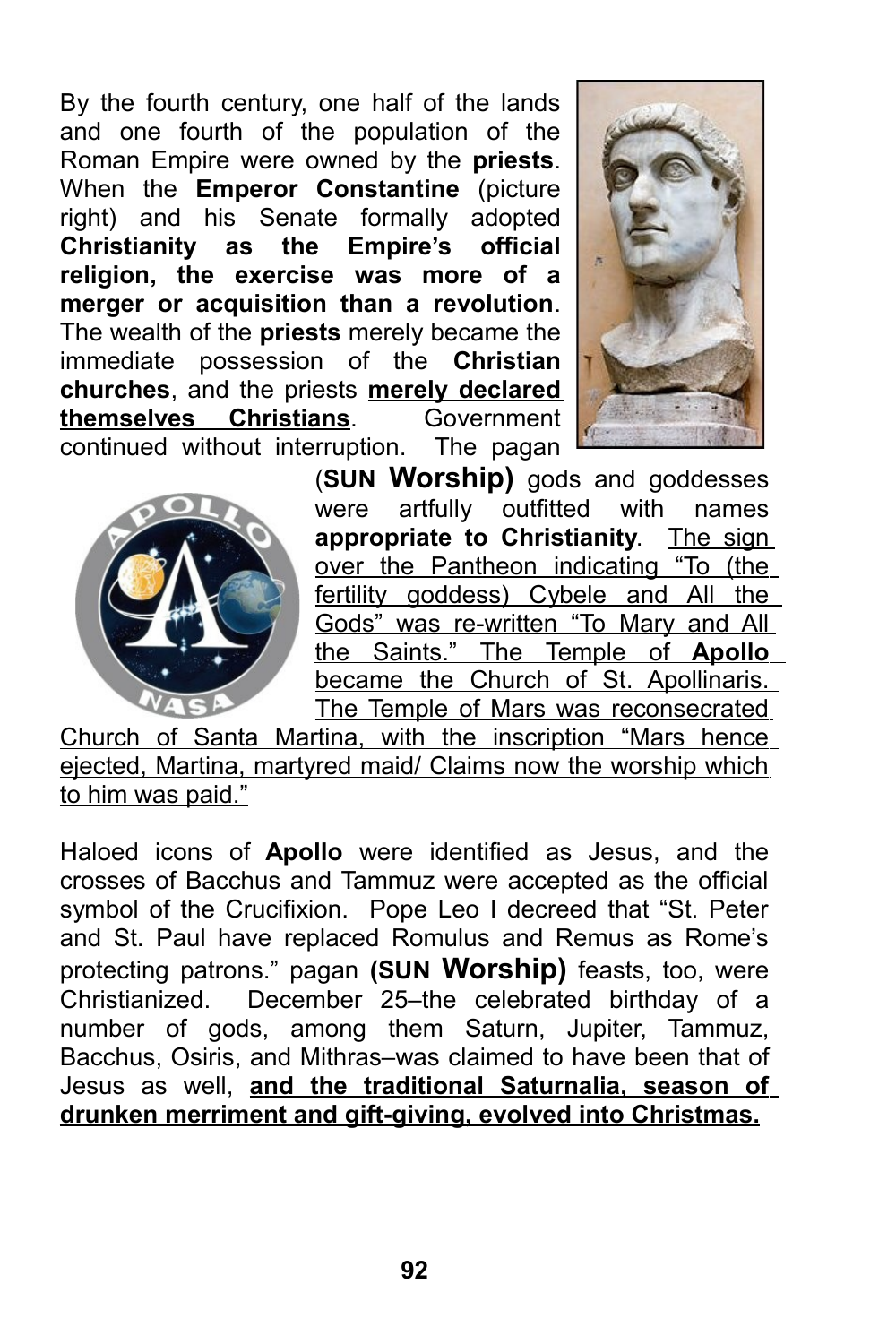

Sketch of Mithras (left), from a stone carving. Mithras was "Sol Invictus" the" unconquerable Sun," an imperial Roman god since the third century BC Under Constantinian Christianity, artisans re-consecrated him Jesus and other biblical names. In the silver dish made on Cyprus in the eighth century AD, Mithras (note the peculiar stance) slaying the Cosmic Bull became David killing a lion.

Bacchus was popular in ancient France under his Greek name Dionysus – or, as the French rendered it, Denis. His feast, the Festurn Dionysi, was held every seventh day of October, at the end of the vintage season. After two days of wild partying, another feast was held, the *Festum Dionysi Eleutherei Rusticum* ("Country Festival of Merry Dionysus"). **The papacy cleverly brought the worshippers of Dionysus into its jurisdiction by transforming the words Dionysos, Bacchus, Eleutherei, and Rusticum into . . . a group of Christian martyrs**. October seventh was entered on the Liturgical Calendar as the feast day of "St. Bacchus the Martyr," while October ninth was instituted as the "Festival of St. Denis, and of his companions St. Eleuthere and St. Rustic." The Catholic Almanac (1992 et seq) sustains the fabrication by designating October ninth as the

Feast Day of Denis, bishop of Paris, and two companions identified by early writers as Rusticus, a priest, and Eleutherius, a deacon martyred near Paris. Denis is popularly regarded as the apostle and patron saint of France.

**PLAYING** loose with truth and Scripture in order to bring **every**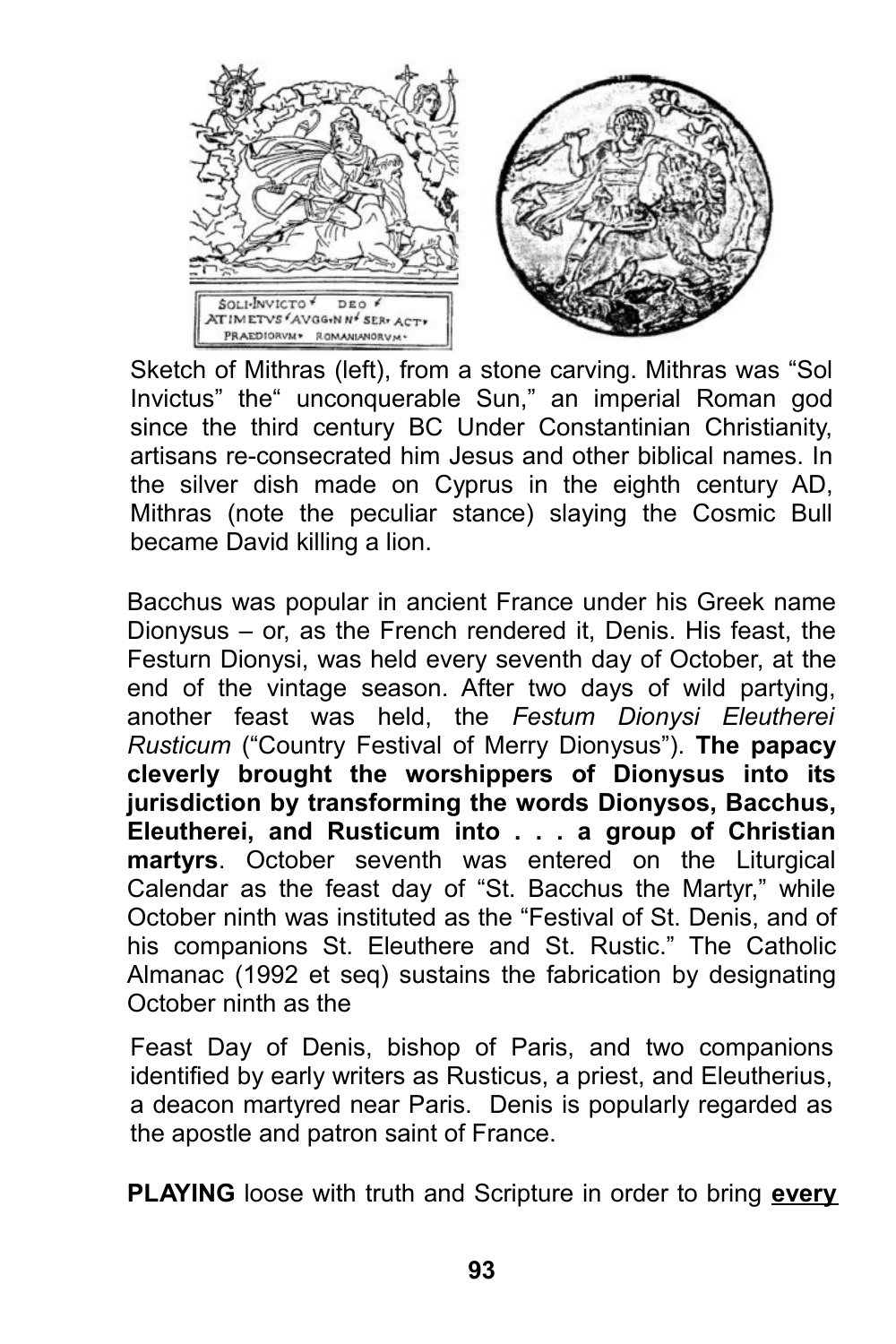**human creature** into *subjection to the Roman Pontiff* is a technique called " **missionary adaptation** ." This is explained as "the adjustment of the mission subject to the cultural requirements of the mission object" so that the papacy's needs will be brought "as much as possible in accord with existing socially shared patterns of thought, evaluation, and action, so as to avoid unnecessary and serious disorganization."

**Rome has so seamlessly adapted its mission to American secularism** that we do not think of the United States **as a Catholic system**. Yet the rosters of government rather **decisively show this to be the case.**

By far the **greatest challenge to missionary adaptation has been Scripture** – that is, the Old and New Testaments, commonly known as the Holy Bible. **Almost for as long as Rome has been the seat of Pontifex Maximus,** (sun worship) there has been **a curious enmity between between the popes and the Bible whose believers they are presumed to head.** In the next chapter, we shall begin our examination of that enmity.

# **Conclusion**

Have you ever heard on the major networks any mention that the Vatican is fully recognized by the U.S. government as a Nation, not simply a practicing religion??

Of course not, because if they did, none of them would be seen again on television again, as our *media* has become nothing but a **tool of Jesuit deception(Ignatius of Loyola Spiritual Exercises),** a deception guiding the hands, of all our major political and religious institutions, which are all overtly or **covertly promoting war and violence at home and abroad.**

The reason there is a lid on the truth, the Jesuits are **instrumental** in the founding of this country. Understand dear reader I am not throwing stones at the Catholics. It is just a historical fact that Jesuits using Freemasonry were behind the American revolution and the [founding of America.](http://www.granddesignexposed.com/rulersof/evil2.html) Were the true founding fathers motivated by Rome? The best way to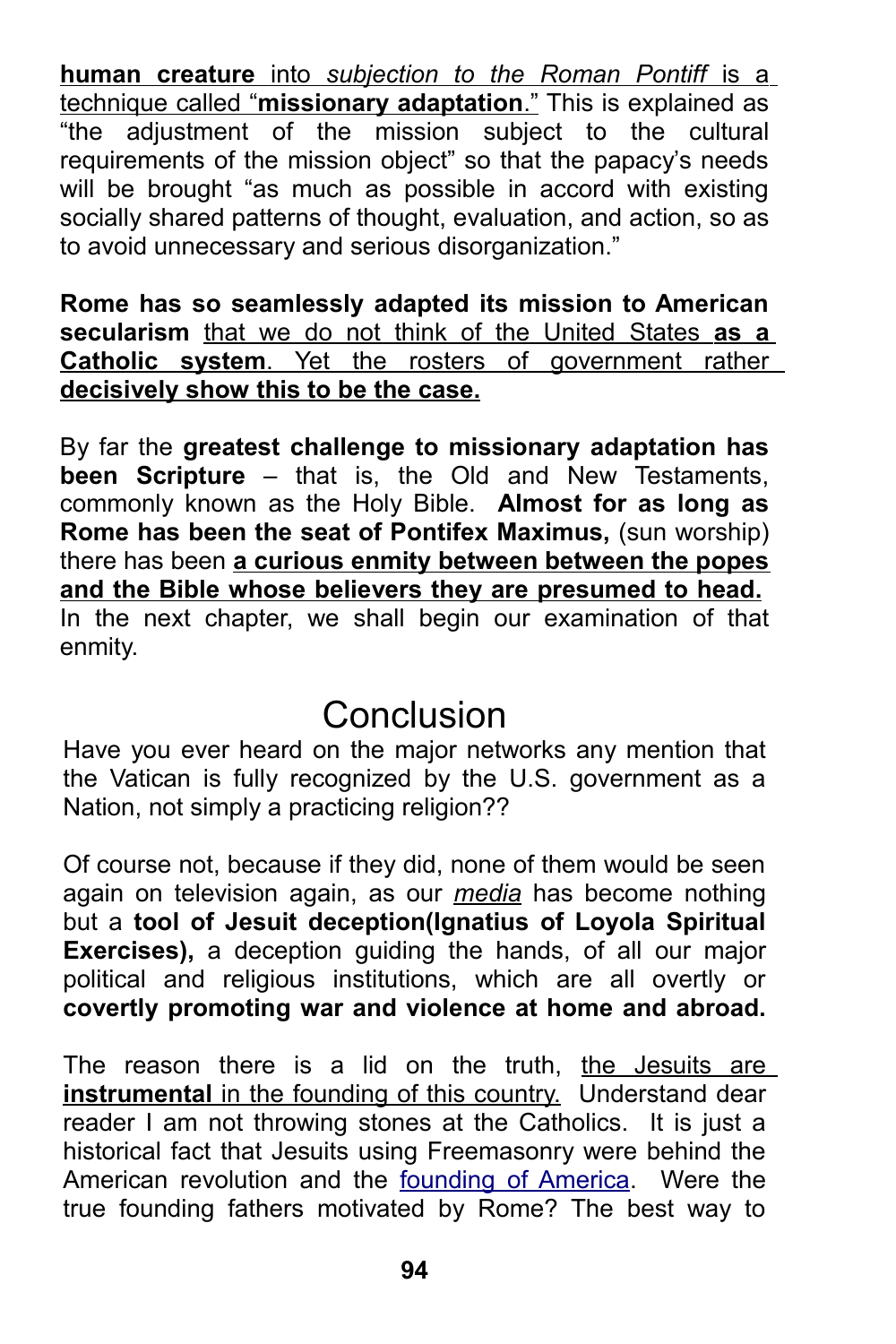answer this question is: Who benefited from the American revolution? Lets just look at the facts and fast forward to 2015. There are **244** Catholic colleges, **28** Jesuit Universities and **50** Jesuit High schools through out America. Catholics were less then 1% of the population and the smallest denomination in 1776 and today they are the largest denomination!! With the control of education, which enabled them to get control of the supreme court. Six out of Nine chief justices are Catholic. They have been very successful in doing what they do best with their **Missionary Adaptation**. **PLAYING** loose with **truth and** Scripture in order to bring **every human creature** into  *subjection to the Roman Pontiff* is a technique called " **Missionary Adaptation** ." *Rome is a State just hiding behind the cloak of religion.* The Jesuits infiltrate, educate and then agitate.

You can download **"**Rulers of Evil on the Internet at: www**.**granddesignexposed**.**com/rulersbook/2mission**.**html

In this world it really does not matter what your personal religious beliefs are**,** but what is happening in the world today has everything to do with **the Roman Catholic Church.** It does not matter if you believe in **Roman Catholic Church** or not**,** if the people who believe in it hold positions of power this will most assuredly affect you**.** *All roads lead to Rome.*

**John Calvin (Presbyterian)** "Some persons think us too severe and censorious when we call the Roman pontiff Antichrist. But those who are of this opinion do not consider that they bring the same charge of presumption against Paul himself, after whom we speak and whose language we adopt... I shall briefly show that (Paul's words in II Thess. 2) are not capable of any other interpretation than that which applies them to the Papacy."

**Roger Williams (First Baptist Pastor in America)** He spoke of the Pope as "the pretended Vicar of Christ on earth, who sits as God over the Temple of God, exalting himself not only above all that is called God, but over the souls and consciences of all his vassals, yea over the Spirit of Christ, over the Holy Spirit, yea, and God himself...speaking against the God of heaven, thinking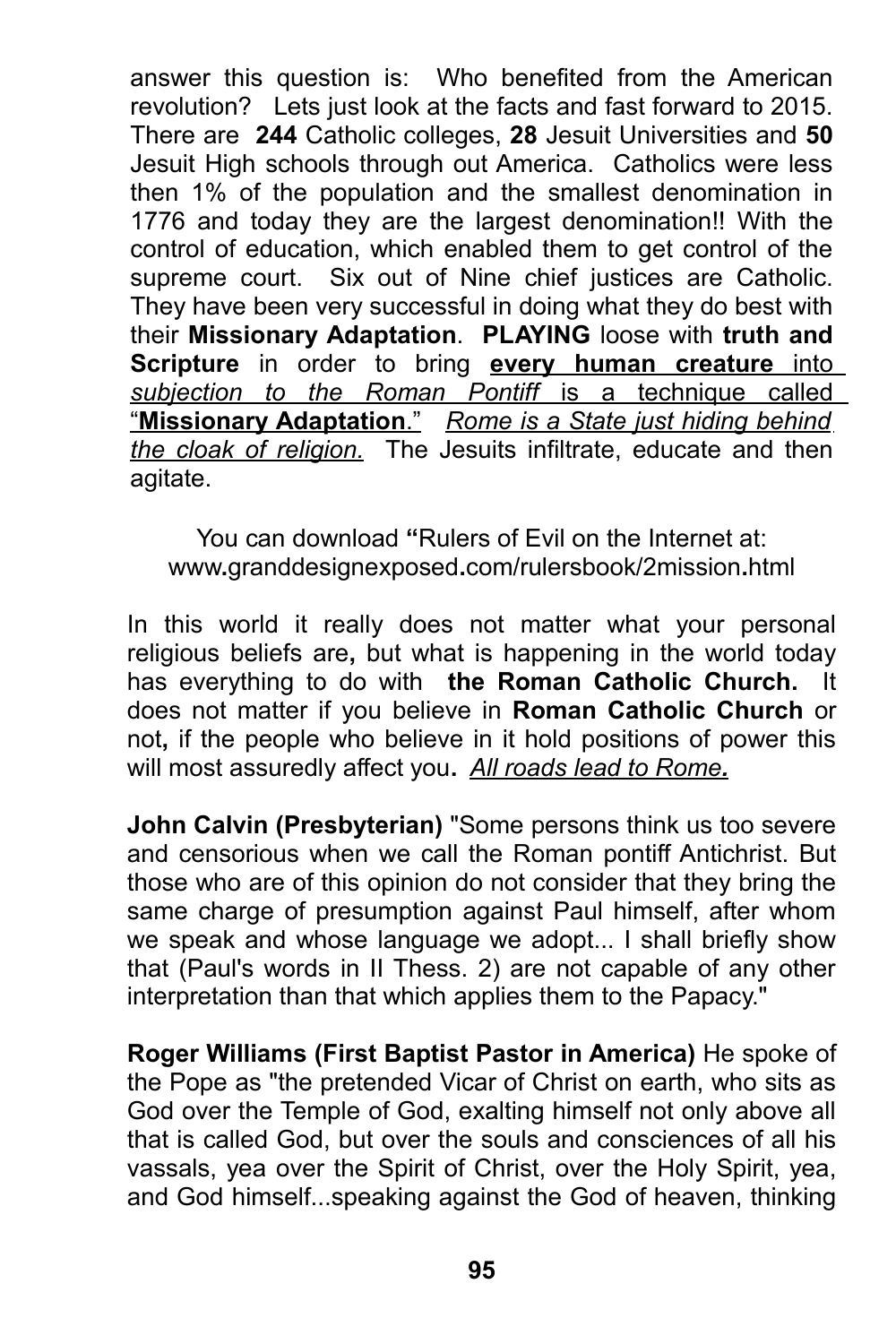to change times and laws; but he is the son of perdition (II Thess. 2)." Taken from The Prophetic Faith of Our Fathers by Froom, Vol. 3, pg. 52.

**Thomas Cranmer (Anglican)** "Whereof it followeth Rome to be the seat of antichrist, and the pope to be very antichrist himself. I could prove the same by many other scriptures, old writers, and strong reasons." (Referring to prophecies in Revelation and Daniel.) Taken from Works by Cranmer, Vol. 1, pp. 6-7.

**John Wesley (Methodist)** Speaking of the Papacy he said, "He is in an emphatical sense, the Man of Sin, as he increases all manner of sin above measure. And he is, too, properly styled the Son of Perdition, as he has caused the death of numberless multitudes, both of his opposers and followers... He it is...that exalteth himself above all that is called God, or that is worshipped...claiming the highest power, and highest honour...claiming the prerogatives which belong to God alone." Taken from Antichrist and His Ten Kingdoms by John Wesley, pg. 110.

**Eberhard II, archbishop of Salzburg (Roman Catholic)** "stated at a synod of bishops held at Regensburg in 1240 (some scholars say 1241) that the people of his day were "accustomed" to calling the pope antichrist." -LeRoy Edwin Froom, The Prophetic Faith of our Fathers, 4 vols. (Wash DC: Review and Herald publishing assc, 1950-1954)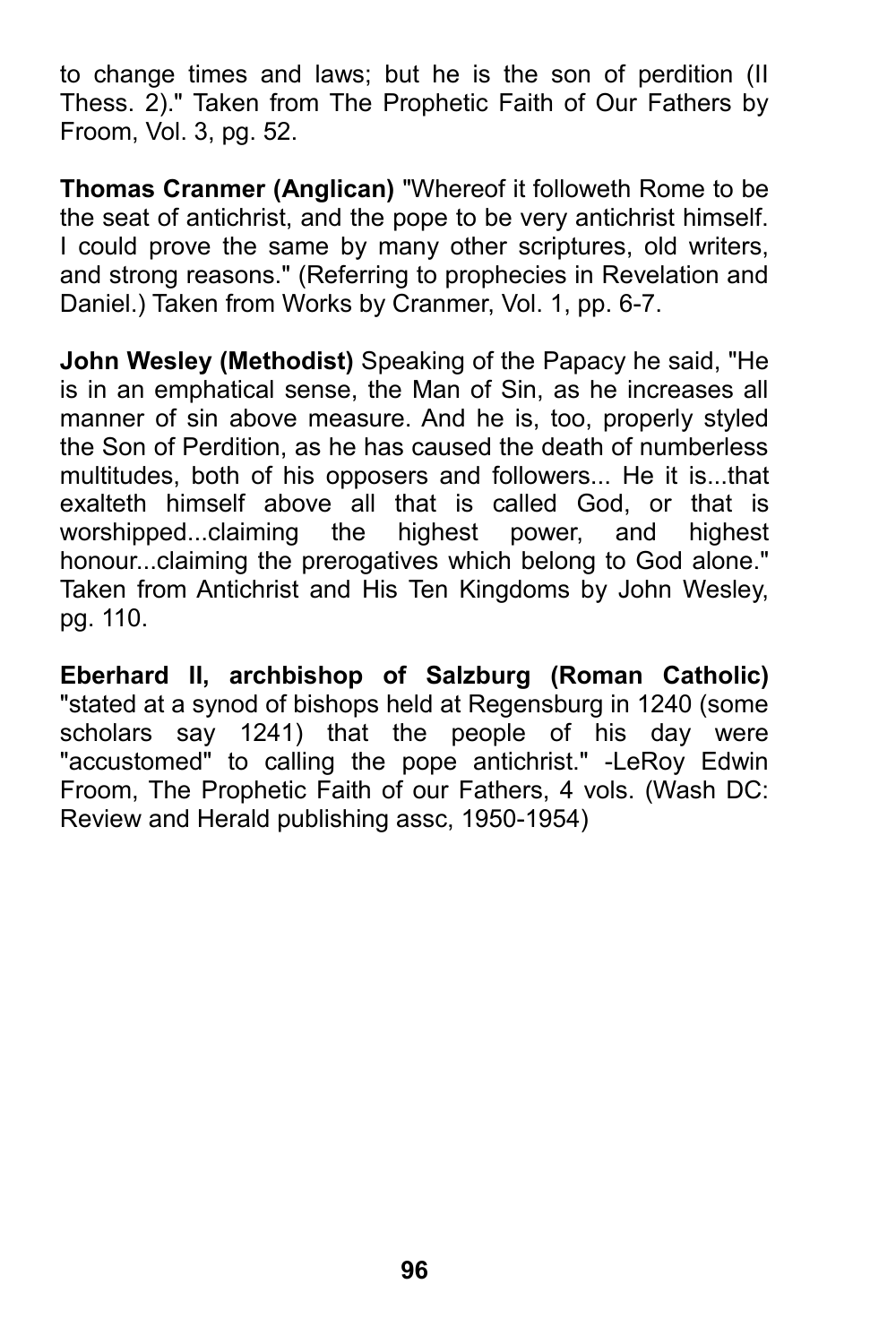#### **THE ORIGIN OF DISPENSATIONAL FUTURISM AND IT'S ENTRY INTO PROTESTANT CHRISTIANITY**

#### **Written and Compiled by: H. C. Martin 33 Elizabeth Street, Parkes, N.S.W., 2870 3rd EDITION, 1973**

Today many Protestants have departed from the Christian interpretation of the prophecies in the Book of Revelation, and many other passages in the Word of God. Church history has not left us in ignorance concerning the dispensational interpretation of the Book of Revelation. Every Protestant should know and spread the following startling facts.

Scholarly Dean Henry Alford (1870) informs us the Futurist school of prophecy can be traced to Jesuit Ribera (1590). It was invented for evil purposes e.g. "to protect the Papacy and to confuse the Protestants as to the true meaning of the Revelation. this scheme is not to be commended for obvious reasons.

The great Reformers opened up Revelation chapters 17 and 18 to all Europe and showed the people the great whore and the scarlet woman with disastrous results to the Papacy. In the Book of Revelation God foretold, exposed and denounced the works and doctrine of the great Apostate ecclesiastical system which would rise out of and succeed the wreckage of the Pagan Roman Empire. This apostate system was Papal Rome.

The Roman world had been ruled by Paganism until the 4th and 5th century A.D., but now a change was destined to come to pass; this new found power being clearly symbolized in the Book of Revelation as a religious power by saying that it would be seen sitting in the Temple of God. That is to say in the Church itself swaying the lives of men and nations and ruling with great power from a self appointed pinnacle which it had set up (2 Thessalonians, chapter 2). This Papal power was to emerge after the Roman Empire was removed and would continue until it would be "consumed by the Spirit of His mouth and destroyed by the brightness of His Coming." (2 Thess 2:8).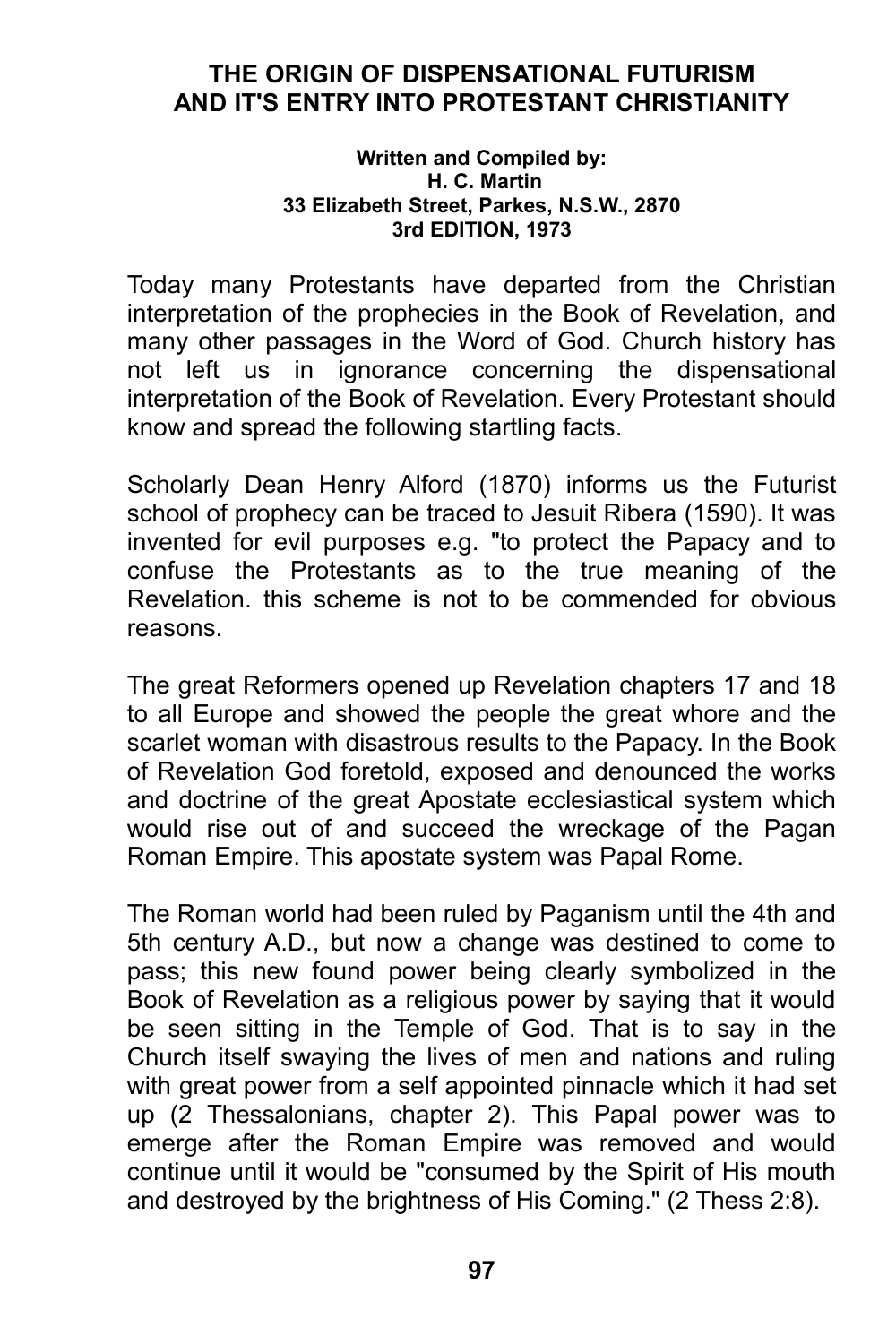As the darkness of the middle ages thereafter began to be lightened by the hard won labours of the Reformation all of the Reformers without exception, believed and taught that Papal Rome filled exactly every detail foretold concerning this new Religious entity and was therefore this apostate and Anti-Christ power which while purporting to be the only true Church of Christ was actually fighting against Him. When this devastating exposure became revealed from the Scriptures themselves the first reaction of Papal Rome was to try to destroy the Bible. They thus gathered all the early English Bibles they could lay their hands on and had public burnings of them. One of these ceremonies was conducted by Bishop Tunshill in A.D 1530, at Paul's Cross, London, when William Tyndale's English translation of the New Testament was burnt publicly. However, when this endeavour eventually proved fruitless they began to massacre and burn at the stake the living witness of the Truth, two of the most notable of whom were Bishops Ridley and Latimer who were burnt alive at Oxford in 1555 A.D. during Catholic Mary's reign.

When it was seen that both these drastic measures failed to stem the incoming tide of Truth and of the Kingdom of God on earth the only procedure remaining to the Papal system was to endeavour to misinterpret all such verses of scripture which foretold and condemned it's system making the condemnation contained in these verses appear to fall if possible on some other party instead of themselves. This endeavour however produced two opposing schools of thought even within their own ranks. One of these schools is known as:

#### **THE PRAETORISTS**

Praetorists declared that the anti-Christ power of Scriptures had already come and gone being fulfilled in the Roman Emperors Vesparian and Titus, who had attacked the Jews, ransacked Jerusalem, destroyed the Temple and slaughtered over one million people in the year 70 A.D.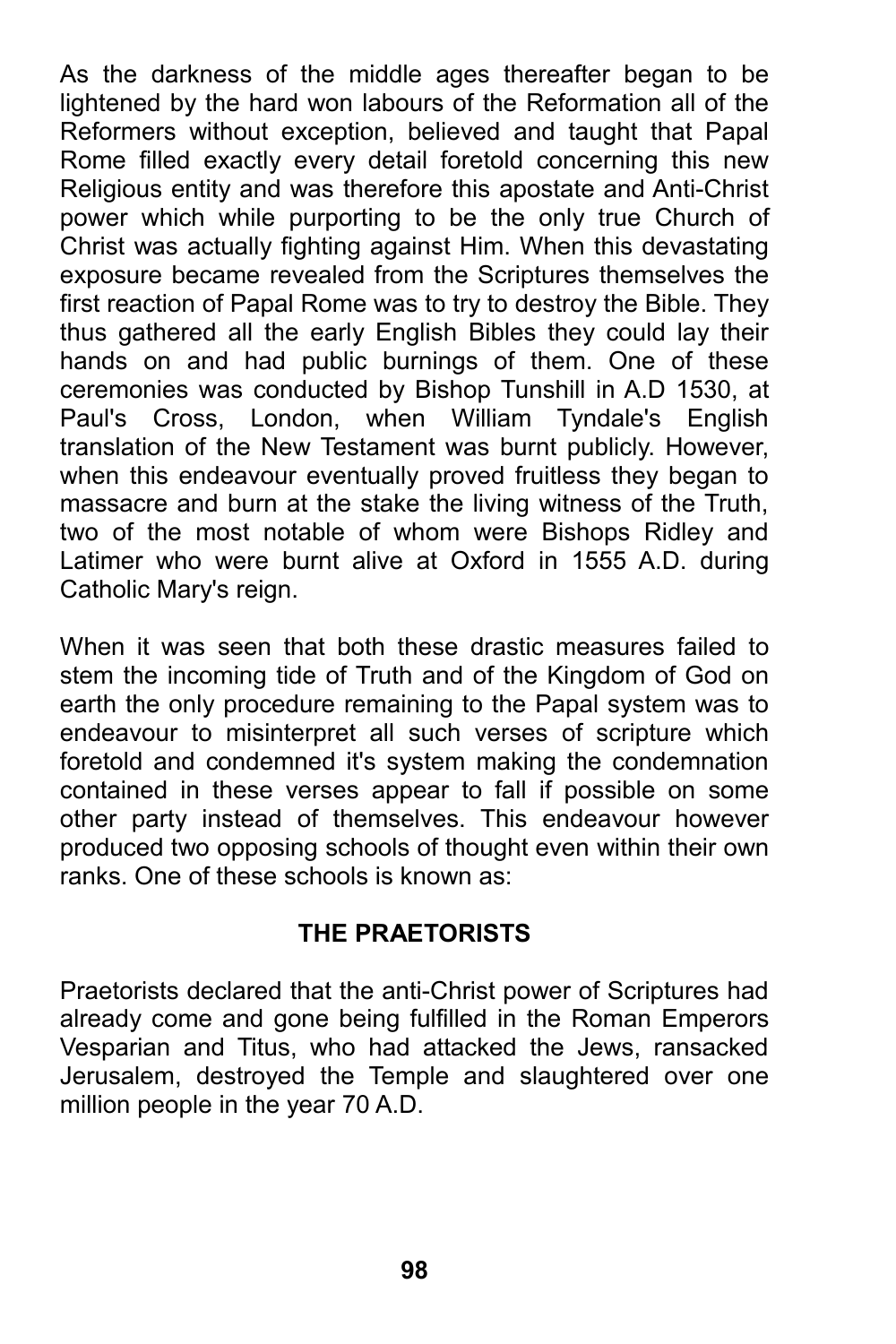The other school known as the Futurists said that this great power must be future, teaching that it would not appear until the Second Advent of Jesus Christ. The originator of this second erroneous thesis was a Spanish Jesuit priest, Francisco Ribera (1590). As he attempted to advance the Roman Catholic Counter Reformation, Ribera was embarrassed by the persistent Protestant identification of the Papacy with the Antichrist. To counter this he revived a futuristic interpretation for the Book of Revelations (he placed all but the first three chapters in the future). Antichrist was restored to a person and an individual ruler (not the Pope) who would arise in the future. Antichrist would reign for three and one half years and his teaching was embellished with a rebuilding of a temple at Jerusalem, revival of the Levitical Laws and Sacrifices, plus various Jewish aspects in addition to the wholly unfulfilled persecution of the Church. This futuristic interpretation was popularized by Cardinal Bellarmine and became widely accepted within Romanism.

#### **THE REFORMERS**

Quite distinct from the two foregoing schools, were the Reformers, who were without exception known as Historicists, that is to say those who believed that the Book of Revelation foretold a perfect sequence of the history of Christendom throughout this present evil age from beginning to end. Also the Book of Revelation is a revelation of Jesus Christ from his Ascension in power to His Consummation when He returns in Glory. The Book of Revelation as taught by the Reformers exposed with paramount certainty the complete failure of both pagan and papal Rome and especially the utter and complete destruction of the latter (Revelations chapters 17 and 18)

#### **HOW DISPENSATIONAL FUTURISM ENTERED INTO PROTESTANT CHRISTIANITY**

The Reformers to a man, fiercely contested the futuristic thesis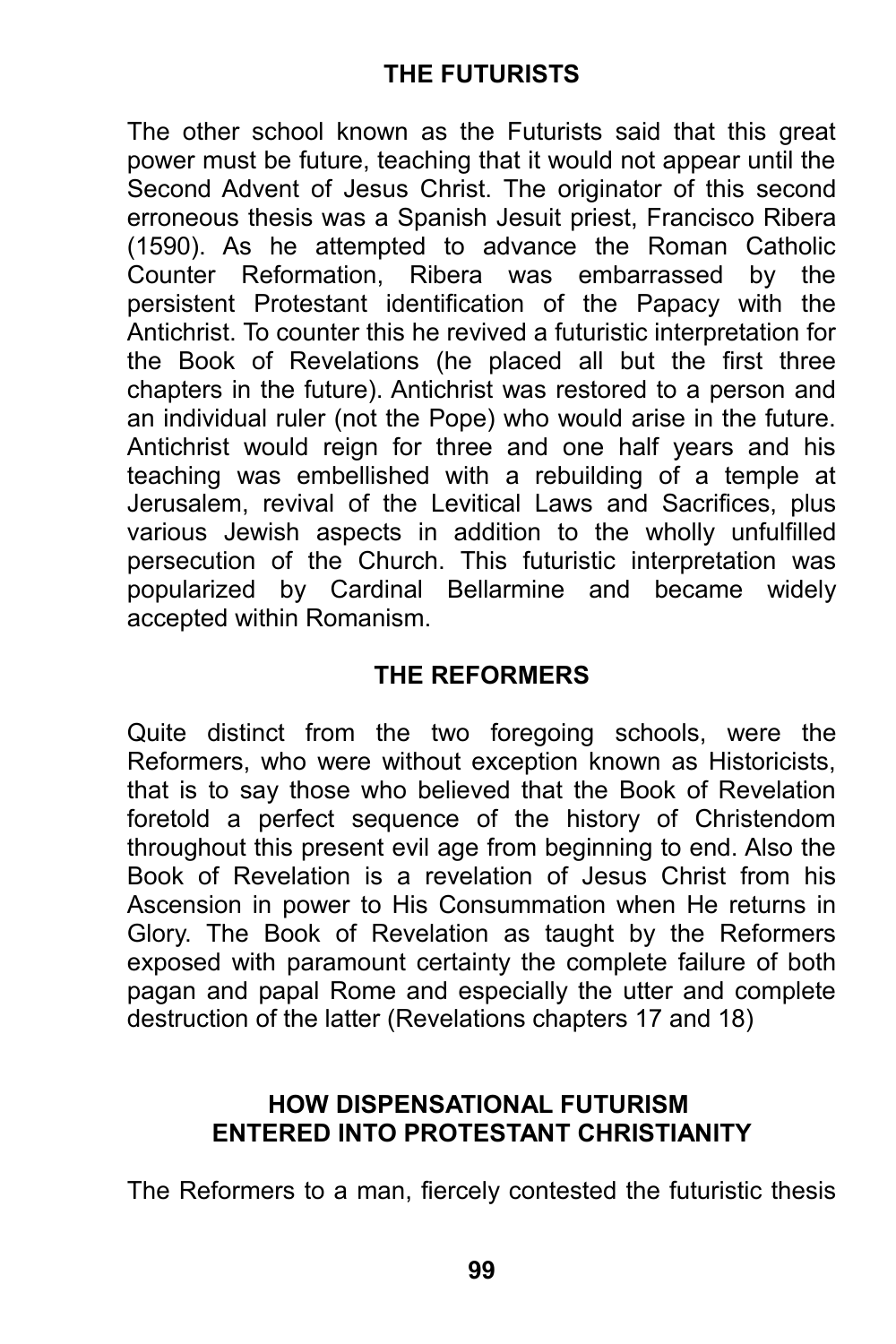propounded by Jesuit Ribera, whose commentary on the Book of Revelation is in the Cambridge Library and all Futurist Commentaries since then are based on it. However it was left to another Jesuit, Emmanuel Lacunza (1731-1801) to complete the deception and through him Dispensational Futurism entered Protestant Christianity. At the time of the overthrow of Jerusalem in A.D. 70, Rabbi Jochanon Ben Zakkai was carried from Jerusalem in a casket to Vespasian, who granted him permission to make his abode at Jamnai near the sea. Under his brilliant leadership, Judaism was revived and restored. Jamnai became the headquarters of the world Jewry, and remained such for four centuries when it was transferred to Babylonia where a heavy Jewish population had remained since the captivity. Rabbi Jochanon Ben Zakkai revived the Talmud and his was known as the Palestine Talmud and it's compositors were Rabbi Jochanon Ben Zakkai, Akiba, Meir, Judah the Great, being Rabbi Judah, whose title was "Ha nasi-the Prince". Babylonia remained the center of world Judaism for the next several centuries, but as they became a "state within a state" the Persian kings finally rose against her, some leaders were hanged, Talmudic schools were closed and the striving Talmudists fled, finding refuge in the city of Cordova in Spain. Cordova became the world capital of Babylonized Judaism for several centuries and here Jewry enjoyed her golden age. Jewish influence was felt in both "church and state" and in Spain thousands of Jews called "Marannas" joined the Roman Catholic institution while secretly adhering to Judaism. It was against this background that Rabbi Ben Ezra later wrote his book which altered the whole course of Christian History. Posing as a converted Jew under the name of Rabbi Ben Ezra he was the author of a book called "The Coming Messiah in Glory and Majesty". This book had a profound effect upon prophetic teaching during the early years of the 19th century. Strange of course to relate, he was neither a Rabbi nor a converted Jew for the startling truth is that Juan-Josefat Ben Ezra was the pseudonym behind which hid the Spanish Jesuit Emmanual Lacunza. In his book Lacunza advanced the holy future "Day of the Lord" interpretation of the Apocalypse. (This was similar to the Ribera Futurist scheme in which he had tried spike the mighty guns of the Reformation and was virtually based upon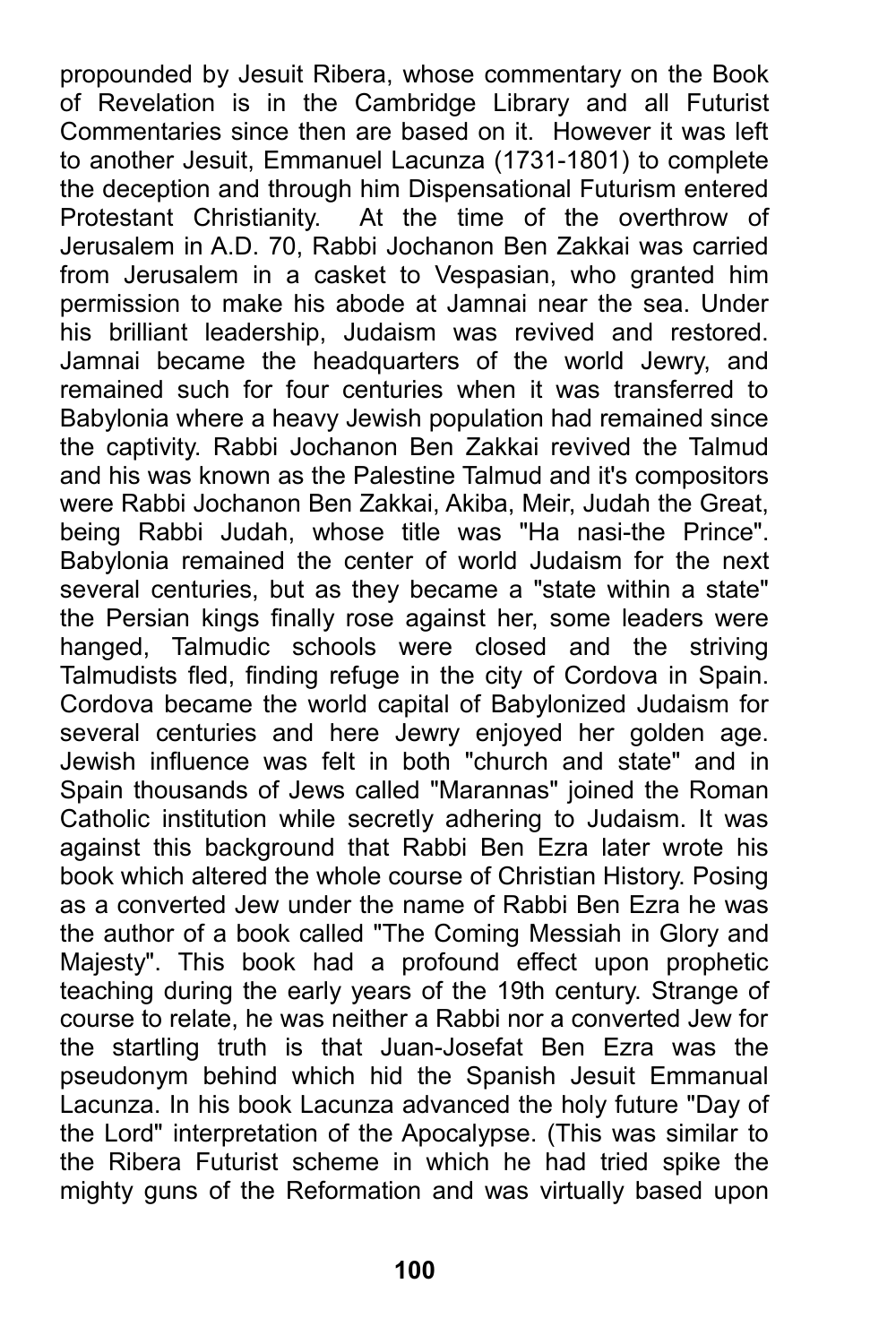his writings). It was also to Lacunza alias Ben Ezra that the two stages theory of the Second Advent of Jesus Christ owes it's origin and some competent Historians are of the opinion that its twin theory "The Secret Rapture" may yet be traced to him. The London publication in 1816 of a complete Spanish edition was the prelude to the advent of Dispensational Futurism. Not long after Dr. S.R. Maitland, Librarian to the Archbishop of Canterbury, issued a series of pamphlets assailing the HISTORIC PROTESTANT Interpretation of Prophecy and quite evidently based upon Ben Ezra's book, "The Coming Messiah in Glory and Majesty".

Other members of the Anglo Catholic party such as De Burgh, Newman, and others were naturally attracted to it. In 1827 Edward Irving, a Scottish Presbyterian Minister who was based in London, translated the whole work into English. It is a striking thing that a short time after this the eloquent Irving was stirring the metropolis as with flaming oratory he preached the "Secret Rapture". Later in London, in the congregation of Edward Irving there broke out a serious of emotional exhibitions, which included the communication of ecstatic utterances. One of these was to have widespread results, for soon after 1830, a woman, while speaking in tongues announced "The Revelation" that the true Church would be caught up (Raptured) to Heaven before the tribulation and before Christ's Return to Earth. Edward Irving was deposed from the Ministry and died in 1834, but not before his "Pre-Tribulationalism" had been introduced at the Power Court Meetings. Dr. Tegalies tells us, " I am not aware that there was a definite teaching that there would be a secret Rapture of the Church at a secret coming until this was given forth as an utterance in Mr. Irving's church, from what was there received as being the voice of the Spirit. But what the brilliant though tragically misguided Irving regarded as the voice of the Spirit was nothing more than the spirits of the Jesuit which he himself so lately aroused". Indeed this entire congregation was later to defect to the Roman Catholocism.

Meanwhile the young John Nelson Darby, a former Church of Ireland Clergyman and an extreme Anglo-Catholic, had not remained unaffected by what was happening. At the famous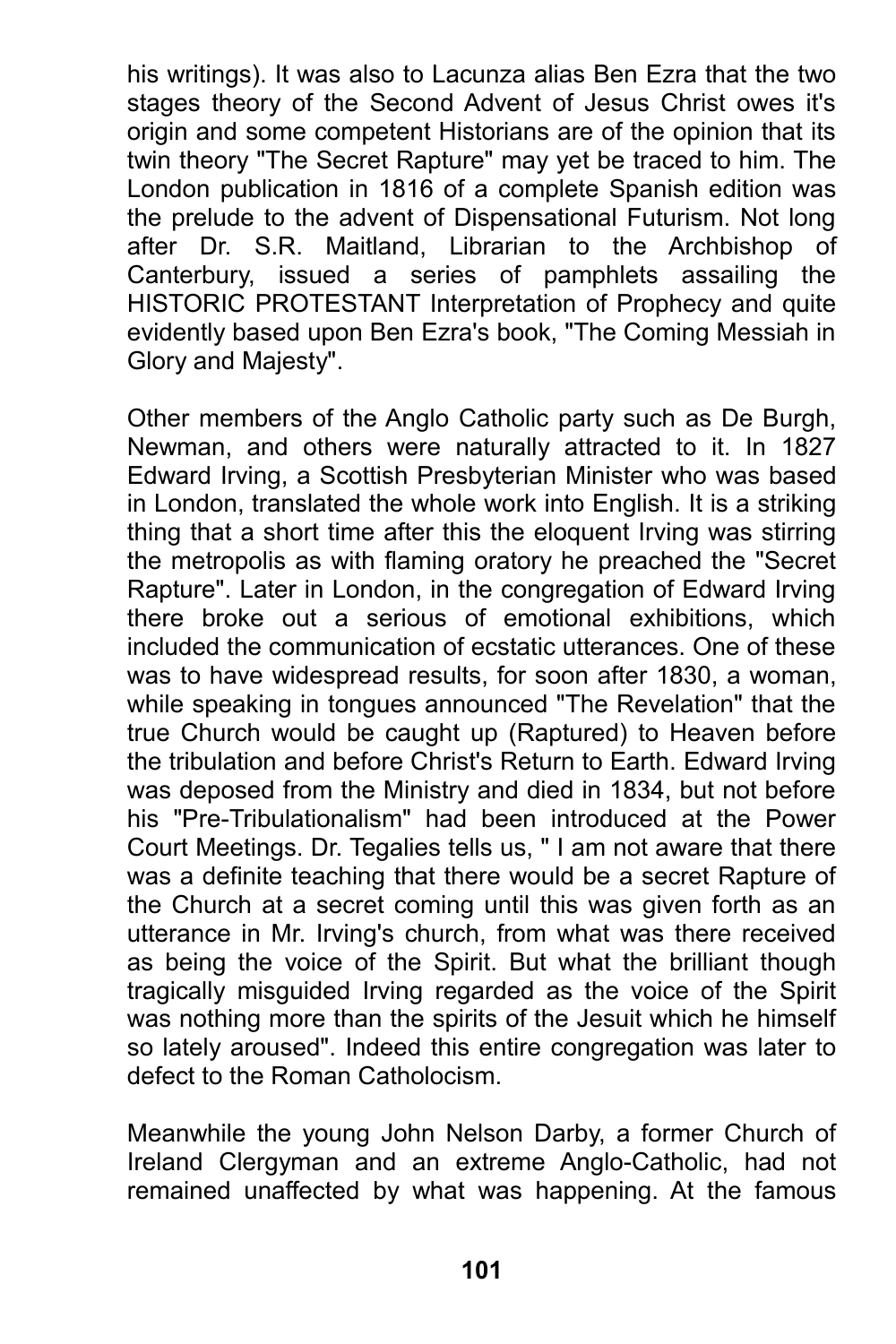prophetic Conferences first at Albury Park, Dublin, in 1825, then Powercourt House in 1829. Darby met up with the leaders of the Brethren movement, the Irvingites, De Burge and others who had been influenced by Ben Ezra's book. J. N. Darby emerged as a powerful expositor and authority on prophetic matters. The Conferences were unanimous in the expectation of a future Antichrist. Darby, whose course had taken an evangelical turn, was later to succeed in fusing the diverse elements of this new "Futurism" into a scheme of his own, which he liked to call "DISPENSATIONAL TRUTH" But though it is often claimed that he recovered "the truth" of the two stages and the Secret Rapture concept of the Second Advent, the hard fact is that he borrowed these from the Roman Catholic Jesuit Priest, namely Manuel Lacunza, and his eccentric disciple Edward Irving. John Nelson Darby was followed by Dr. C. I. Scofield, who compiled what is known as the Scofield Reference Bible. Dr. Scofield was born in 1843 and entered the legal profession and was a practicing lawyer at the time of his conversion in the 36th year of his age. Three years later he abandoned his work and was ordained by a Congressional Council. Some years later with the assistance of an editorial board consisting of devoted Christian leaders, was produced the Scofield Reference Bible. It was first published in 1909 and revised in 1917, and again in more recent years. It is the Bible of the Dispensationalists and has been criticized by those who labour in the Churches as well as those on the Mission Fields of the world as "theories that are making the oral teaching of our Lord of NO EFFECT and that are BLIGHTING BIBLE STUDY all over the world. Many are forced to leave Prophecy alone for fear of confusing the dispensational applications. Perhaps the worst feature of Dispensationalism is that it looks on all who do not hold it's viewpoint as heretics or religious liberals and modernists who deny the Bible altogether. Godly Ministers have been excommunicated from their denominations, devoted Missionaries have been dropped by Mission Boards and Sunday School Teachers of unquestionable orthodoxy have been dismissed simply because they have come to have reservations about the scriptural soundness of the Darby-Scofield innovations. Little wonder that Alexander Reece speaks of them as "theories that are blighting Christian Fellowship all over the world".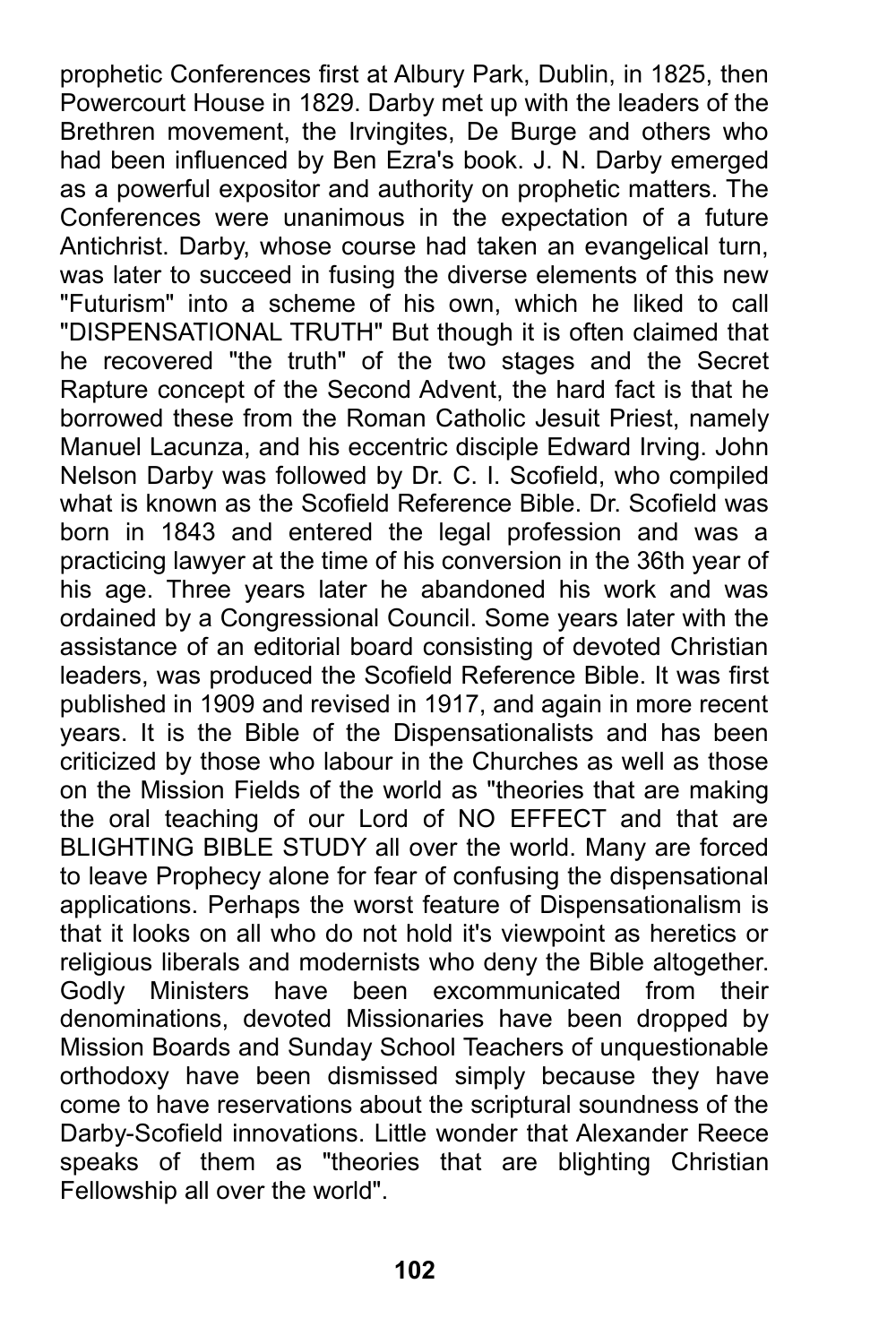Thus Ribera and Ben Ezra have succeeded beyond their wildest dreams for the attention of thousands of Protestants became deflected from the Papacy and a future infidel Antichrist is looked for and the historic Protestant view handed down by the Reformers is despised by many. These are the hard facts of history and a Protestantism saturated with Ribera's Futurism and Scofield's Dispensationalism, is not the Protestantism of the Reformers, and has thus opened the door to Protestant-Roman dialogue and the return of the Protestants to the Roman fold via the Ecumenical movement and the World Council of Churches. The Protestant Churches of this day are not Dispensational-Futurists in their theological makeup, but few will use the Book of Revelation as did the famous Reformers. What a great loss to our cause! The Christian scholar H. Gratten Guinness (1880) said, "The Futurist interpretation is Roman Catholic and unscriptural". Another Protestant Futurist preacher and a D.D. at that, admitted that the Futurist Dispensational school of prophecy was indeed founded by Roman Catholic Jesuits but, says he "What next? Then so are the mass and purgatory scriptural. How unthinkable!

A Welsh Baptist Evangelist, Rev. J. G. Morgans said "Futurism is of the darkness of hell itself." Dr. Howard Taylor, son of J. Hudson Taylor, founder of the China Inland Mission said, "How any Protestant preachers can believe the Roman Catholic inspired scheme of Revelation, passes all comprehension.

Dispensational Futurism is a colossal fraud and is still confusing Protestants and sheltering Papacy. Our Lord Jesus said not one word of rapturing the Church away in secret, seven years before his appearing or of His returning the second time to give the world when all will be converted. He did say, "Behold I come quickly and my reward is with Me to give to every man according to his work."( Rev. 22:12). His word tells us that His Second Advent is in Judgment, for He comes in flaming fire taking vengeance on them who know not God and who obey not the Gospel of our Lord Jesus Christ (2 Thess 1:7-9), and His word also tells us " But the day of the Lord will come as a thief in the night; in the which the heavens shall pass away with a great noise, and the elements shall melt with fervent heat, the earth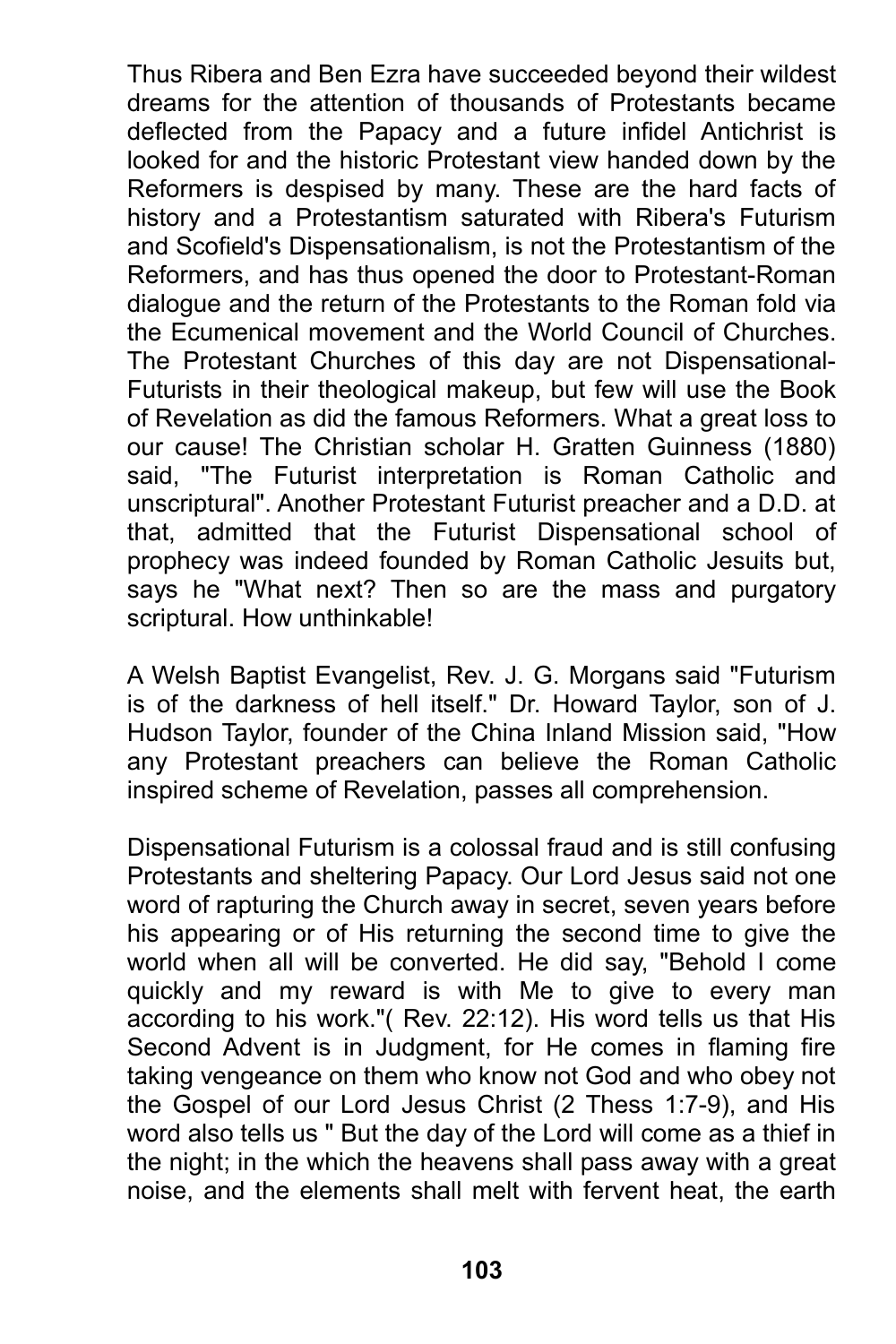also and the works that are therein shall be burned up. Seeing then that all these things shall be dissolved, what manner of persons ought ye to be in all holy conversation and godliness, Looking for and hasting unto the coming of the day of God, wherein the heavens being on fire shall be dissolved, and the elements shall melt with fervent heat? (2 Pet. 3:10-12). Our Lord never promised any future glory for this world, but only a fiery bath of destruction when all will be destroyed in readiness for the New Heavens and the New Earth (2 Pet. 3:13).

All Christless doctrines are false, no matter how many good men and "eminent" Bible teachers endorse them. The Canadian I.C.C.C. defender of the faith Dr. T.T. Shields said, "The Futurist-Dispensational doctrines are figments of the imagination. I class them as heresy". Christ is not coming the second time to give the unsaved a second chance, in a second area of mercy for mankind. When Christ comes, The Day of Judgment comes and time ends." (Matt. 13:41-43, Rom. 8:20-26, 9:28, 1Pet 4:5, 2Pet 3:2-16, 1Thess. 1:7-9)

Most of the Reformers with Calvin, the Puritans, Whitfield, Spurgeon, Warfield, Matthew Henry, are all in the company of renowned Christian men who utterly refuted the false theory of an earthly Jewish Kingdom. It was considered that Augustine was the most gifted theologian since apostolic days. In his book "The City of God" he so laid the Jewish Kingdom Ghost that it did not raise it's head for hundreds of years and was not revived until Ribera.

### **THE REFORMATION AND CONFESSIONS OF FAITH**

As the Reformation spread into the various countries of Europe these nations drew up their various confessions of faith:

### **THE AUSBERG CONFESSION**

This German confession was drawn up by Melanchthon and approved by Luther and was submitted to the rulers and emperors of Germany, and the Lutheran Church. it among other things condemned Millenniumism as a Jewish opinion rejecting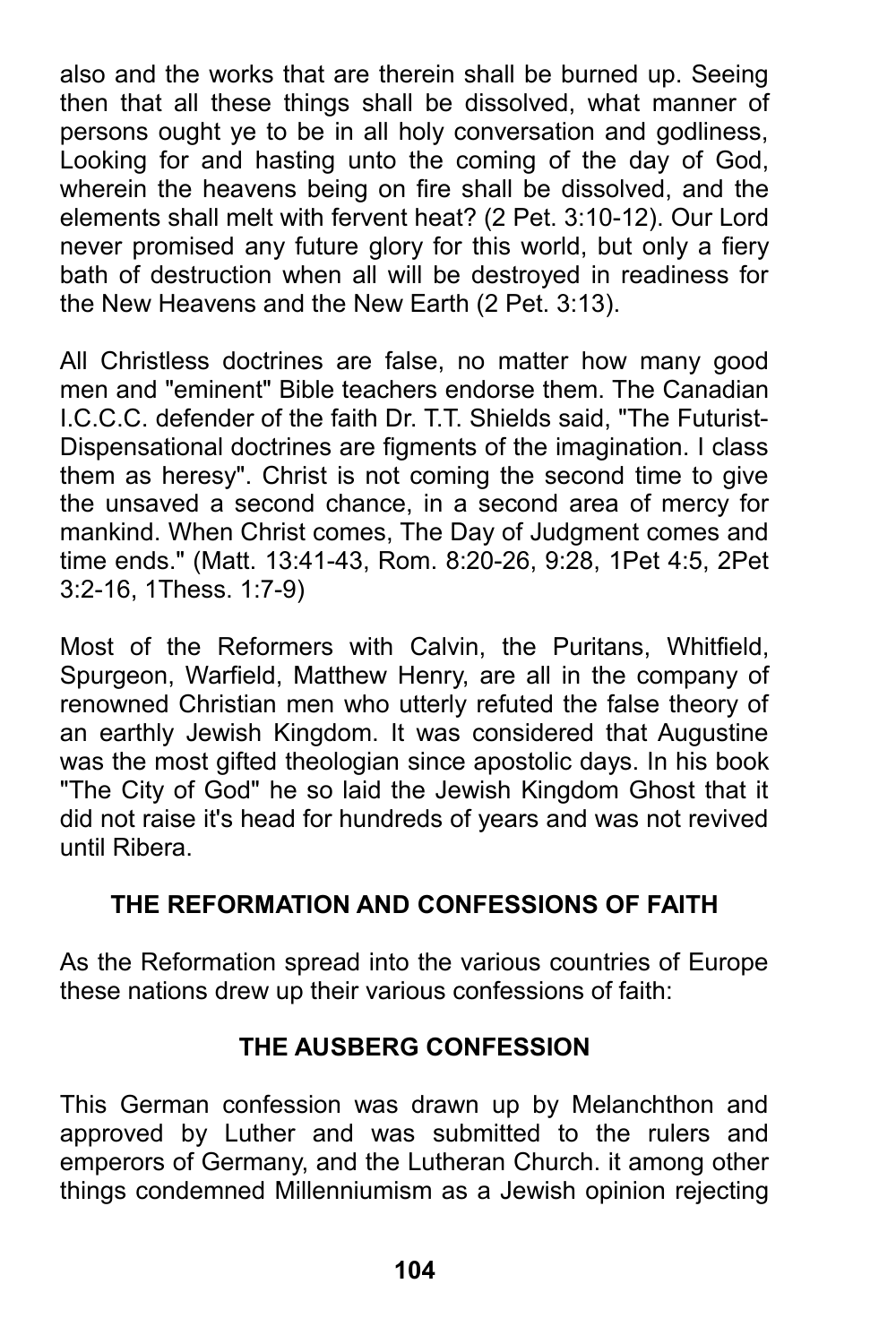it along with other Ana Baptist nations.

### **THE ENGLISH CONFESSION OF EDWARD VI**

From this came the 39 articles of the English Church, and also condemned Millenniumism in these terms, "Those who attempt to revive the fable of the Millenarians oppose the sacred Scriptures and throw themselves headlong into Jewish absurdities."

#### **CALVIN'S INSTITUTES**

In the chapter on the final resurrection he wrote; "That Satan has endeavoured to corrupt the doctrine of the Resurrection of the dead by various fictions." and adds, "not to mention that he began to oppose it in the days of Apostle Paul and not long after arose the Millenarians who limited Christ's Reign to one thousand years. Their fiction is too purile to require or deserve refutation.

### **THE BELGIC CONFESSION**

This confession was adopted by Belgium and Holland, and regarding the Second Advent of Christ said, "That it will not take place until the full number of the Elect is complete." Thus guard against the pre-millennium scheme, namely that there will be people saved after Christ comes for His own.

### **THE SECOND HELVIC CONFESSION**

Quote: "We are to believe that at the last day there shall be a general Resurrection of the dead, both of the just and of the unjust, when they that are found alive in a moment shall be changed, and the selfsame bodies of the dead which are laid in the grave being then again united to their souls forever, shall be raised by the power of Christ. Immediately after the Resurrection shall follow the general and final Judgment of Angels and men, the day and the hour whereof no man knoweth, that all may watch and pray and be ever ready for the Coming of the Lord." (Acts 24:15, 1Cor.15:51-53, 1Thess. 4:15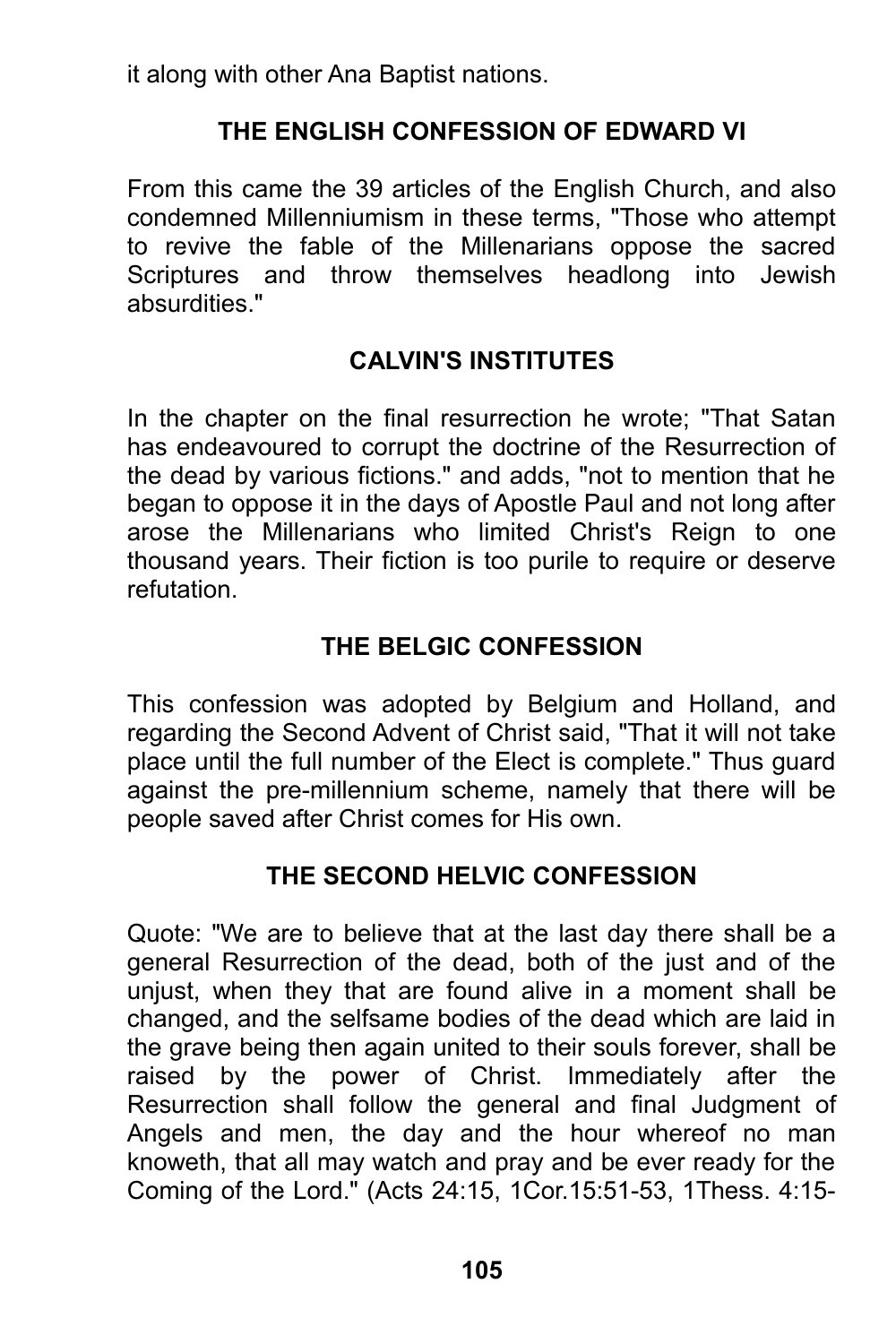17, John 5:28-29)

In the light of the foregoing array of evidences from the Reformation Confessions of Faith it is evident that there is not one line of support for the Dispensational Jewish Kingdom heresy and it is not surprising when its advocates attack the Ministry, the Church or the Denomination to which one may belong. Says one Dispensationalist: "Christendom is dark and a dreadful anomaly; it is the corruption of the very best thing and therefore is the very worst corruption. It is the masterpiece of Satan, the corrupter of the truth of God, and a destroyer of the souls of men. It is a trap, a snare, a stumbling block, the darkest moral blot in the universe of God. It is worse by far than Judaism, worse by far than all the darkest forms of paganism."

Then again referring to the Ministry this same writer says, "We most certainly should keep clear of the evil of Clericalism, against this dreadful thing we solemnly warn our readers. No human language could possibly depict the evil of it." Referring to the Church the same writer says, "The Church has failed utterly. It has fallen from it's high and holp position. It is under Judgment; it cannot be cheered by the churches proper hope, but is threatened by the world's terrible doom." Again "but alas the professing church is sunk lower and become darker than even the world itself." (Quoted from papers of the Lord's Coming by C. H. M. and published by Moody Press, pages 42, 82 and 87). So we see that Dispensationalism is directly opposed to the Ministry of the denominational Church. It is rightly defined by Dr. J. G. Voss, "As that false system of Bible interpretation, by the writings of J.N. Darby and Scofield Reference Bible which divides the history of man into 7 distinct periods of Dispensations, and affirms that in each period God deals with the human race on the basis of one specific principle. Apart from the above, Dispensationalists proclaim the restoration of the State of Israel along with all the trappings of Judiasm. Dr. Patrick Fairbanks states that, "This doctrine was foreign to Christian theology during the first seventeen hundred years of the Churches existence." The fundamental teaching of the New Testament was what lead the Fathers with one voice and all Christian writers down to the 17th century to reject the Jewish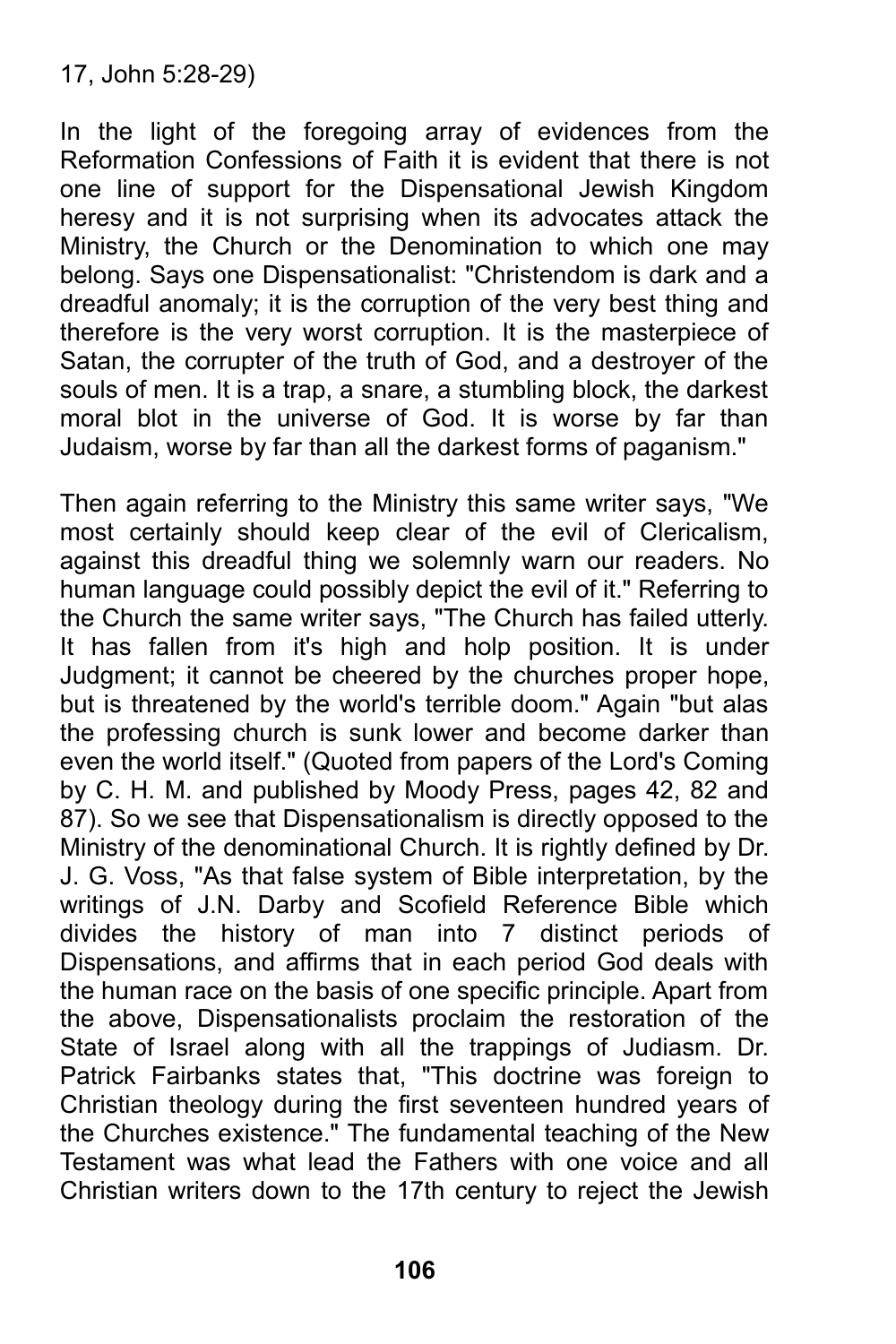expectation, both of a territorial Restoration and a Revived Judaism."

The idea of Israel's Restoration has been injected into Christian doctrine by an extreme literalistic school of Bible interpreters, who, in the words of Gregory of Nyssa have, "enveloped their heart with the Jewish veil." The hope of Talmudic Israel has become the keystone in the prophetic scheme of modern Dispensationalism, as represented by such men as J. N. Darby and C. I. Scofield. The Dispensationalist is blinded to a truth basic in Christian theology, namely, that the Church is the proper sphere of prophecy. The racists among the Bible exegetes make the Church a parenthesis between two Jewish dispensations, namely that of the Law and the Kingdom. A well known American Dispensationalist, Dr. L. Sperry Chafer wrote, "that after the Christian Dispensation has run it course there will be a re-gathering of Israel and the Restoration of Judaism." (From book quoted: Dispensationalism by Loraine Boettner, page 413).

The heresy of Dispensationalism results from the lack of proper understanding of the nature of the Old Covenant and it's relation to the New. The Dispensationalists have never properly evaluated the change of Governments at Calvary. Rev. Clarence Larkin, one of the best known of all Dispensationalists wrote: "The New Covenant has not been made. it is to be made with Israel after they get back to their own land. It is promised in Jeremiah 31:31-37. It is unconditional and will cover the Millennium and the New Heaven and New Earth." (see Dispensational Truth, page 151), and again, "God has been trying to set up a visible Kingdom on this earth ever since the creation of man, but when 600 years of the times of the Gentiles had run their course God again made an attempt to set up His Kingdom on earth and the angel Gabriel announced to many the birth of a King. Thirty years later John the Baptist preached the Kingdom is at Hand! The king manifested did likewise, later by the twelve, then the seventy proclaimed the same thing. But the King was rejected and crucified and the setting up of the Kingdom was postponed." (Dispensational Truth, page 85, part 1)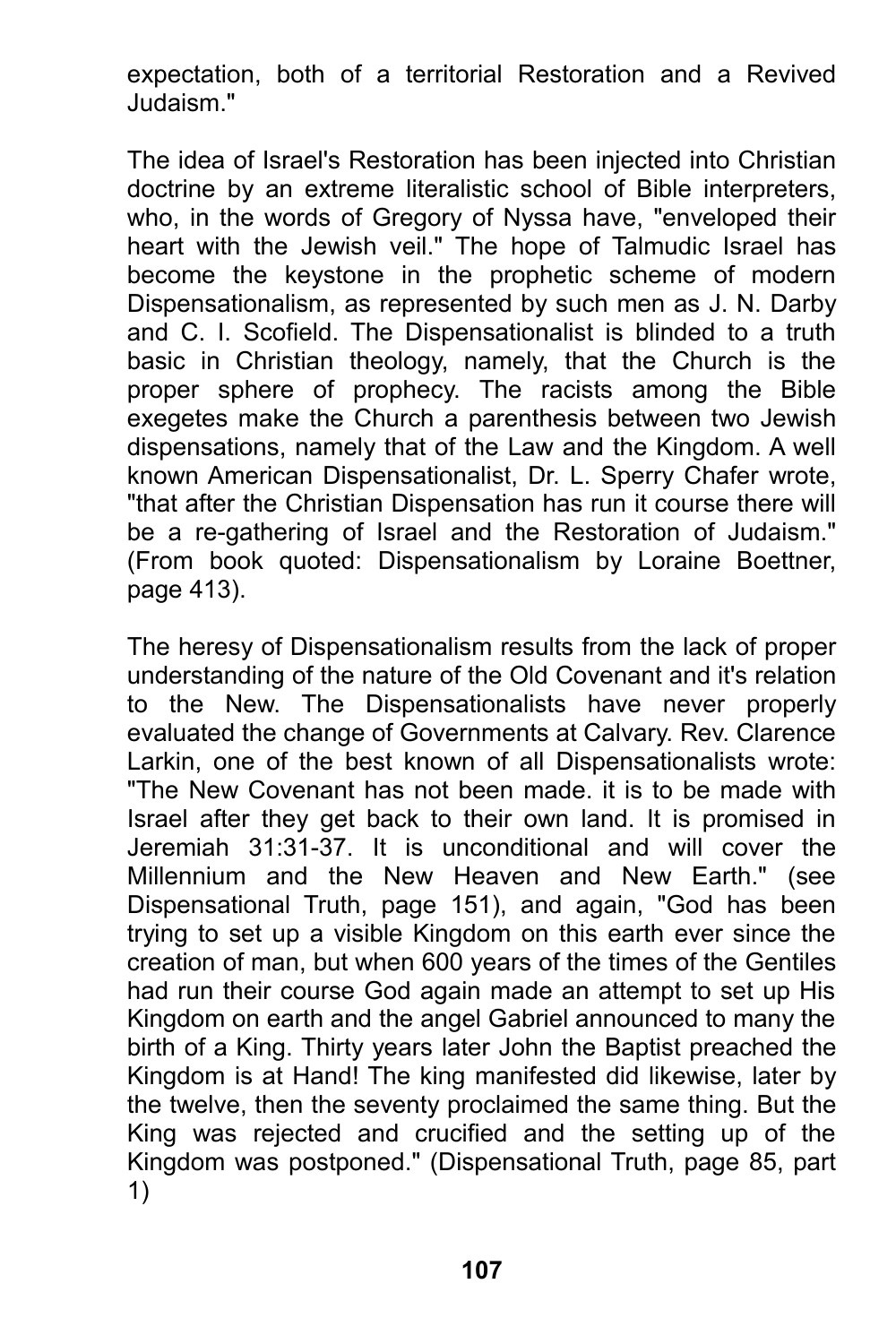#### **WHAT IS THE TRADITIONAL AND ORTHODOX POSITION REGARDING BIBLICAL INTERPRETATION?**

This is well stated in the writings of the following:

DE WITT WROTE: "The Old Testament is a great prophecy. A great type of Him who was to come and has come."

**DR. L. BERKHOF WROTE:** "The theocratic nation itself was merely a type of the spiritual realities of a better day, and therefore destined to vanish as soon as the anti-type made its appearance. The Restoration of the ancient theocracy in the future would simply mean the recurrence of the type" (The Kingdom of God, page 170)

**CHARLES HADDON SPURGEON SAYS:** "In any part of the Christian Church all National distinctions are swept away and we are no more foreigners and strangers, but Fellow Citizens of the saints and the household of God. (Eph. 2:12-22). God has levelled as the Gentiles. He has given us all blessing which belong to Abraham's seed. Oh! What a blessing it is that all national and ceremonial distinctions have gone down the Jews and made them stand in the same class forever, and Christ is all in all who believe in Him." (Gal. 3:26-29)

**DR. G. CAMPBELL MORGAN WROTE:** "I am convinced that all the promises made to Israel have found, are finding, and will find their fulfillment in the Church. It is true that in the past in my expositions, I gave a definite place to Israel in the purpose of God. I have now come to the conviction as I have just said, that, it is the new and spiritual Israel that is intended, i.e. "The Church of Jesus the Messiah." "The glorious promises as found in Psalm. 72, Isaiah 60:63, Ezekiel chapters 37 and 38, Zechariah chapters 10 to 14, prefigure the Lord Jesus and His people in the New Israel, the Church, in this Christian Era (Acts 4:24-25, and 2 Cor. 6:12). God has excommunicated the Jewish Nation, and Christ will never again be found within a Jewish Temple."

**PROFESSOR J. I. PACKER M.A.D.P.H.** of Bristol College says: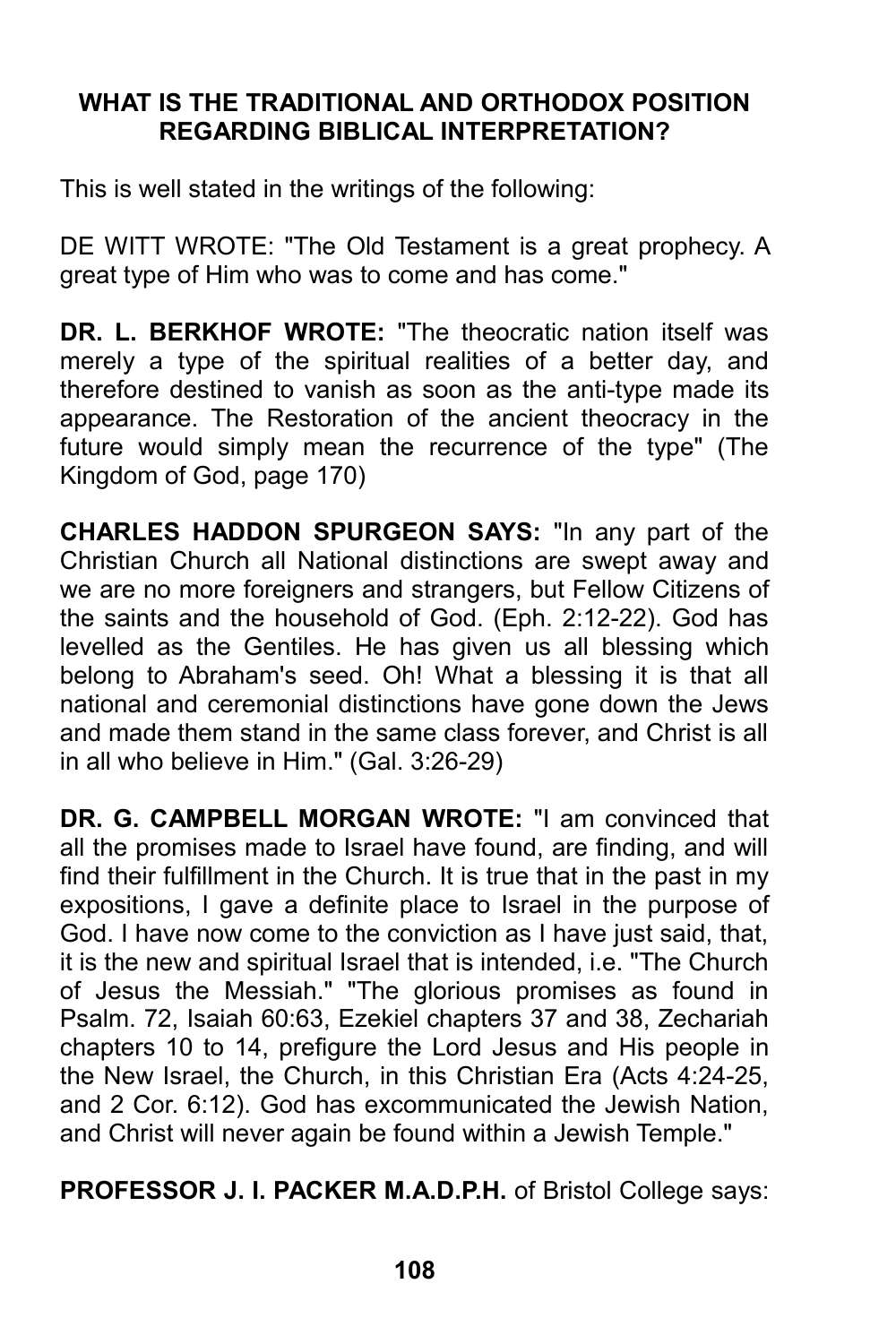"Dispensationalism is a monstrosity."

**DR H.C. SLADE** ex-president of the I.C.C.C. said: "The Dispensational doctrines do indeed present a serious problem to the Christian Churches. Some of these doctrines are nothing short of heresy."

**DR. W. PERKISER** (The Pasadena Bible Institute) said, " Dispensationalism is one of the most ingenious systems of interpretation ever devised to evade the plain statements of God's Holy Word."

**PROF. F. BRUCE M.A.D.D.** The open Brethren Evangelical scholar wrote: "The Darby, Scofield influence has not been for the good of the Brethren movement. There are many Brethren today who are neither Futurist nor Dispensationalist. The Scofield Bible is shot through with Dispensationalism."

**MR. PHILIP MUORO,** an American Lawyer said, "Dispensationalism may be fascinating as a work of art, but as a Revelation it rests upon a foundation of sand. The entire system of Dispensational teaching is modernistic in the strictest sense. It is modernism, moreover of a pernicious sort, such that it must have a Bible of it's own ("The Scofield Reference Bible") for the propagation of it's peculiar doctrines, since they are not found in the Word of God."

It should be quite clear from the above that there is not sufficient Scriptural ground for the expectation of a Millennium, and the Bible favours the idea that the present Spiritual Kingdom of God will be followed immediately by the Kingdom of God in it's consumate and eternal form. The Kingdom of Jesus Christ is represented as an eternal and not a temporal Kingdom. (Isa. 9:7, Dan. 7:14, Lk. 1:33, Heb. 1:8, 2 Pet. 1:11, Rev. 11:15). To enter into the Kingdom of the future, is to enter upon one's Eternal State (Matt. 7:21-22), to enter life (Matt. 18:8-9), and to be saved (Mk. 10:25-26, Jn. 3:3)

This is the most universal and widely accepted view and is the only one that is either expressed or implied in the great